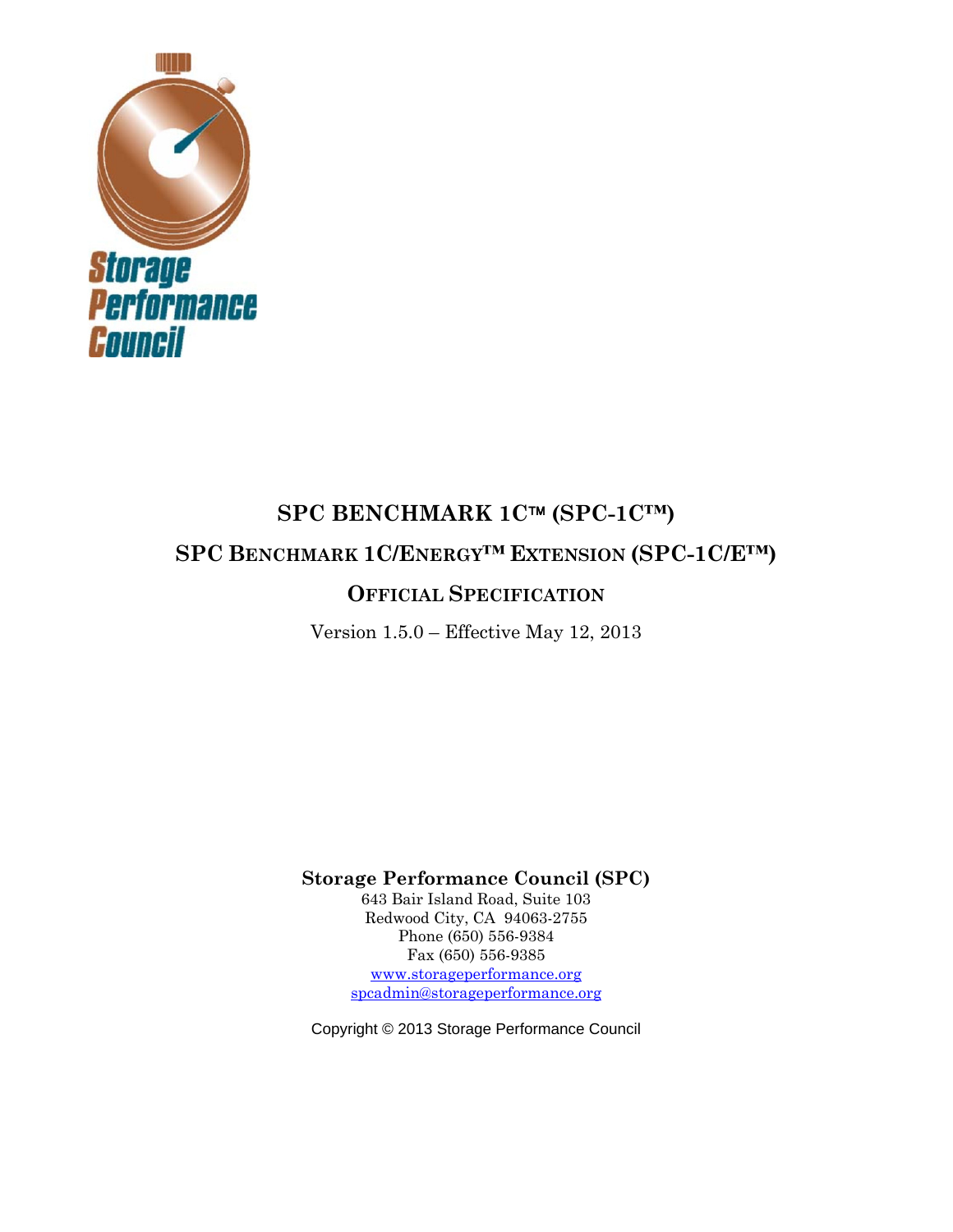# **SPC Membership**

(as of March 2013)

ADATA Technology Co., Ltd. Austin Automation Center – Department of Veteran Affairs DataDirect Networks Dell Compellent Dot Hill Systems Corp. EMC Corporation Foundation for Research and Technology – Institute of Computer Science Fujitsu Computer Systems Corporation The George Washington University Hewlett-Packard Company Hitachi Data Systems Hongik University Huawei Technologies Co., Ltd. IBM Corporation Infortrend Technology, Inc. Jabil Circuit, Inc. Kaminario, Inc. Korea Advanced Institute of Science and Technology

Link\_A\_Media Devices Corporation LSI Corporation NEC Corporation NetApp, Inc. Nimbus Data Systems, Inc. Oracle Corporation Pennsylvania State University Samsung Information Systems, America SanDisk Corporation Seagate Technology LLC Silicon Graphics International SolidFire, Inc. STEC, Inc. Toshiba America Information Systems, Inc. University of California, Santa Cruz Violin Memory, Inc. Western Digital Corporation X-IO Technologies

#### **DOCUMENT HISTORY**

| <b>Effective Date</b> | <b>Version</b> | <b>Description</b>                                                                                                                                                  |
|-----------------------|----------------|---------------------------------------------------------------------------------------------------------------------------------------------------------------------|
| 2 April 2008          | 1.0.0          | The first official release of the SPC Benchmark 1CTM<br>$(SPC-1C)$ .                                                                                                |
| 17 September 2008     | 1.1.0          | Revised Clause 6.3.13.3 to change the COV requirement<br>from $0.2$ to $0.5$                                                                                        |
|                       |                | Revised Clause 2.6.8.2 to include data protection<br>capacity in the 50% utilization calculation.                                                                   |
|                       | 1.2.0          | Revised Clause 8.4 to align public use requirements<br>with SPC-2C.                                                                                                 |
| 20 May 2009           | 1.3.0          | Revised Clause11.3 to include an on-site audit                                                                                                                      |
|                       |                | Added the SPC-1C/E extension (Clause 12)                                                                                                                            |
| 18 November 2012      | 1.4.0          | Clause 2.2: Revised to allow Physical Storage Capacity<br>to be reported either as formatted capacity or capacity<br>available for application use.                 |
|                       |                | <b>Clause 2.7:</b> Revised to create two levels of "protected"<br>data protection: Protected 1 and Protected 2.                                                     |
|                       |                | <b>Clause 4.4.1.2:</b> Revised the Small Storage Subsystem<br>configuration constraint to be a single enclosure with a<br>maximum size of 4U.                       |
|                       |                | <b>Clause 6.3.3:</b> New wording to require all three ASUs<br>to be completely filled with specified content prior to<br>audited Test Run execution (ASU pre-fill). |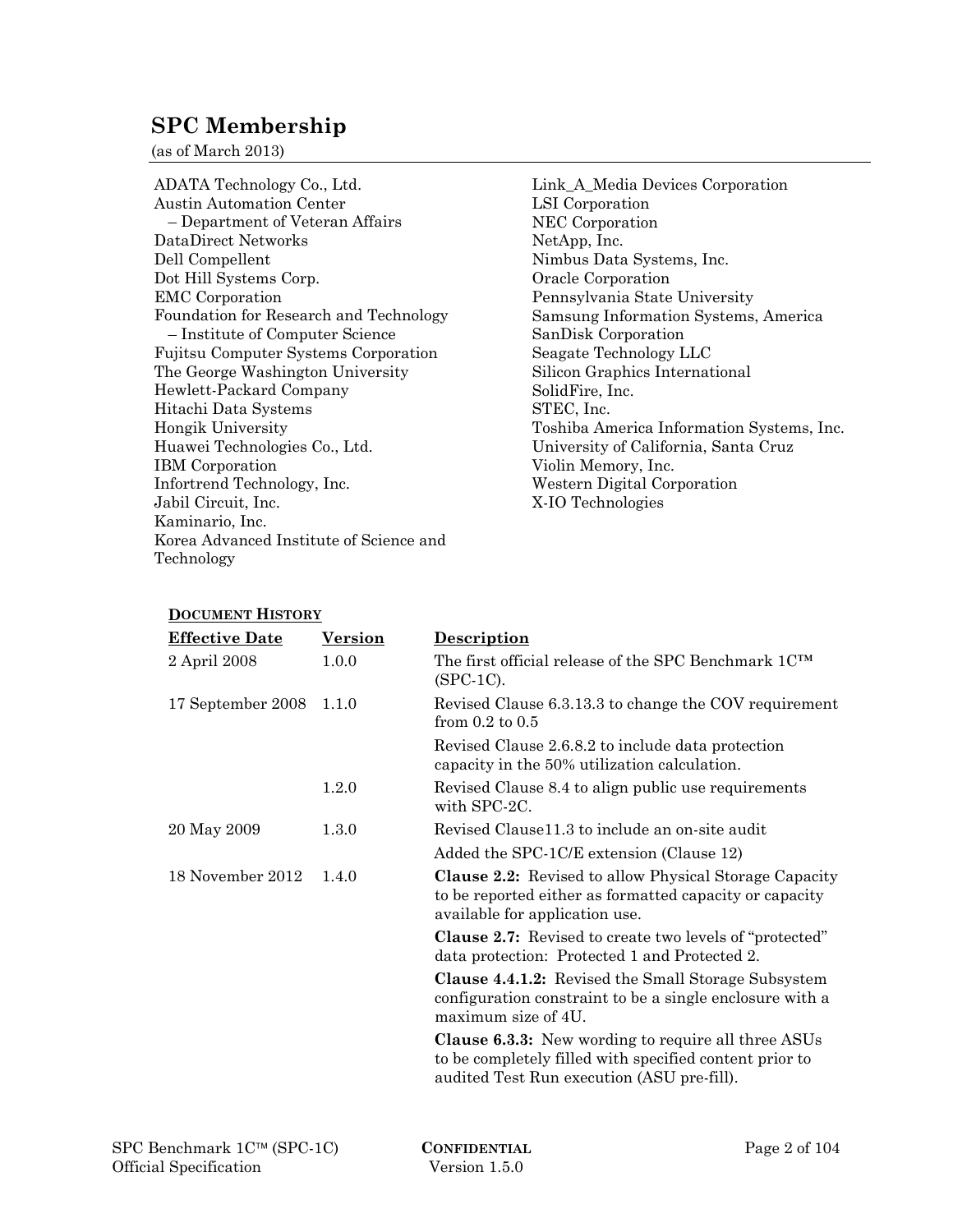**Clause 6.4.3.2.1:** Revised to require Measurement Interval duration for the Sustainability Test Run to be a minimum of 8 hours.

 **Clause 7.5:** New wording to allow use of the SPC-2 Persistence Test with auditor approval.

 **Clause 8.4.1:** New wording listing the requirements for public reference when using a non-local currency.

 **Clause 8.4.2.1:** Revised to clarify references to a single SPC-1C Result.

 **Clause 8.4.2.1:** Revised to require "current as of" date.

 **Clause 8.4.4:** Revised to address comparisons of SPC-1C Total Price with regards to pricing currency and the "target country".

 **Clause 8.4.4:** Revised to require "current as of" date.

 **Clause 9.1.6:** Revised to require inclusion of applicable tariffs, duties, and import fees if not included listed product pricing and to exclude any shipping costs.

 **Clauses 9.2.1.4 and 9.2.1.5:** Deleted requirement for local currency pricing.

 **Clause 9.2.2.2:** Revised to reference the specified "target country".

 **Clause 9.2.2.5:** Deleted because of redundancy.

 **Clause 9.2.3:** New wording to define the "target country" and requirements for pricing.

 **Clause 9.2.4:** New wording to define local and nonlocal currency pricing and requirements.

 **Clause 9.3.1.4:** Revised to require the total price to be stated in the minimum level of negotiable detail for the selected pricing currency.

 **Clause 9.3.2:** Deleted because of redundancy.

 **Clause 10.4.5.1:** Delete co-sponsor references.

 **Clause 10.4.5.2:** Revised to require FDR revision details to be highlighted when appropriate.

 **Clause 10.4.5.4, Table 10-9:** Revised to include the SPC-1C Submission Identifier, Currency Used, and "Target Country".

 **Clause 10.4.5.7:** New wording requiring the Executive Summary to include the basis (type and justification) of discounts included in the pricing.

 **Clause 10.4.5.11:** Revised to delete the "UID" and "WG" annotations.

 **Clause 10.4.7.1**: Revised to require an annotation that addresses reserved system overhead storage capacity that might not be included in the reported Physical Storage Capacity.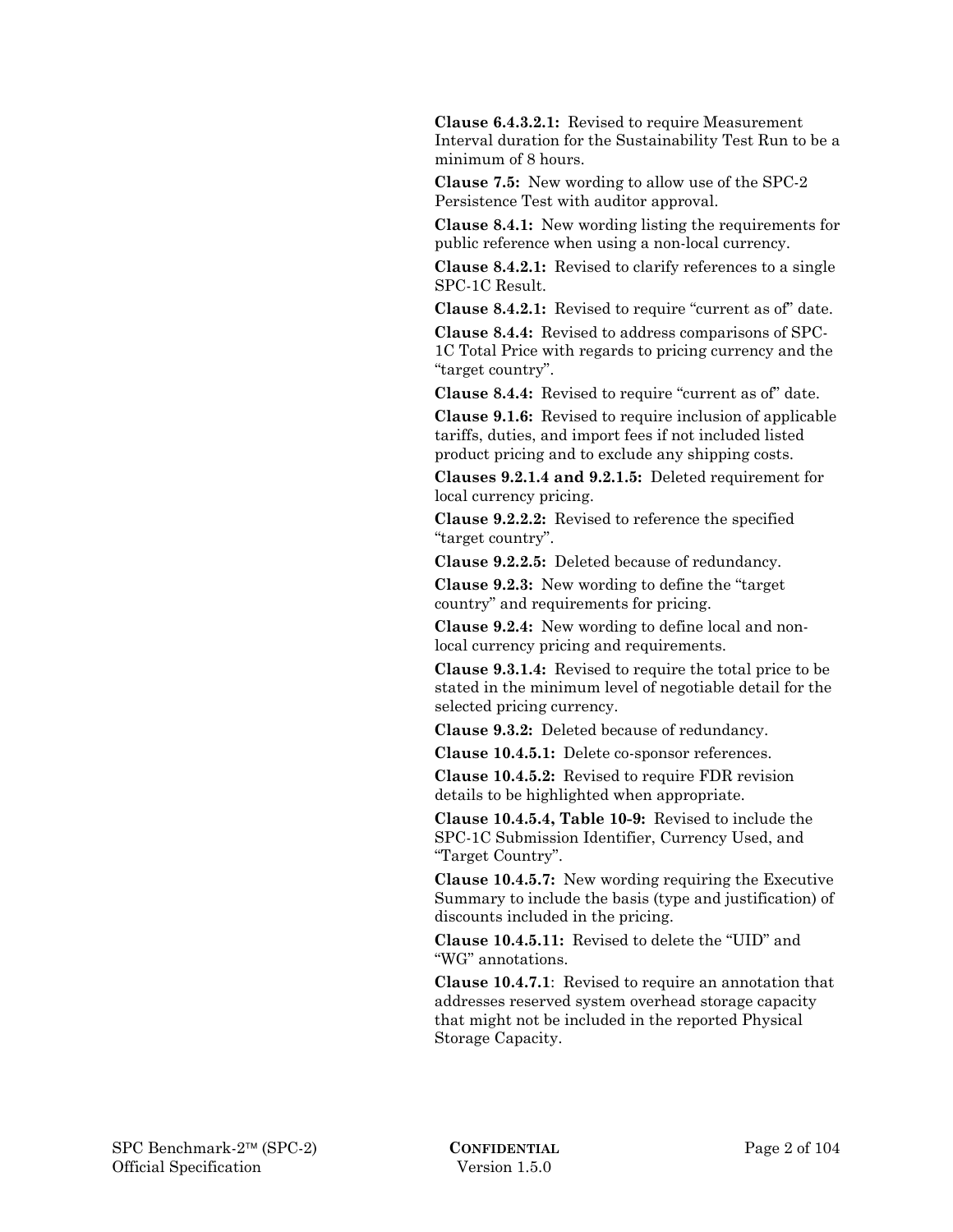#### 12 May 2013 1.5.0 *Approved 13 March 2013*

 **Clause 6.3.3.3:** New wording to explicitly require the ASU pre-fill to be executed as the first step in the uninterrupted benchmark execution sequence.

 **Clause 6.3.5:** Start-Up duration requirement for all Test Runs deleted and address in Clause 6.4.3.1 (Primary Metrics Test) and Clause 6.4.4.3 (Repeatability Test).

 **Clause 6.3.11:** Revised to allow a warm-up for caches and ASU data migration for multi-tiered configurations, defined in Clause 6.3.12.

 **Clause 6.3.12:** New wording to allow one or more "Ramp-Up" Test Runs as a substitute for an initial, gradual Ramp-Up.

 **Clause 6.3.15:** Revised wording to expand the use of Adaptive Data Migration.

 **Clause 6.4.3.1:** Revised wording to define the minimum Start-Up duration for each Test Run in the Primary Metrics Test.

 **Clause 6.4.3.2:** Revised wording to clarify the minimum Measurement Interval duration for the Sustainability Test Run.

 **Clause 6.4.4.3:** New wording to define the minimum Start-Up duration for each Test Run in the Repeatability Test.

 **Clause 6.4.4.4:** Revised wording to clarify the minimum Measurement Interval duration for each Test Run in the Repeatability Test.

 **Clause 10.4.5.8:** Revised wording to clarify how differences between the Tested Storage Configuration and Priced Storage Configuration are documented.

 **Clause 10.4.5.9:** Revised to only address component changes in a revised SPC-1C Result.

 **Clause 10.4.7.1:** Revised wording to replace storage capacities illustration with four charts.

 **Clause 10.4.8.1:** New wording listing disclosure requirements when the "Ramp-Up" Test Runs are used.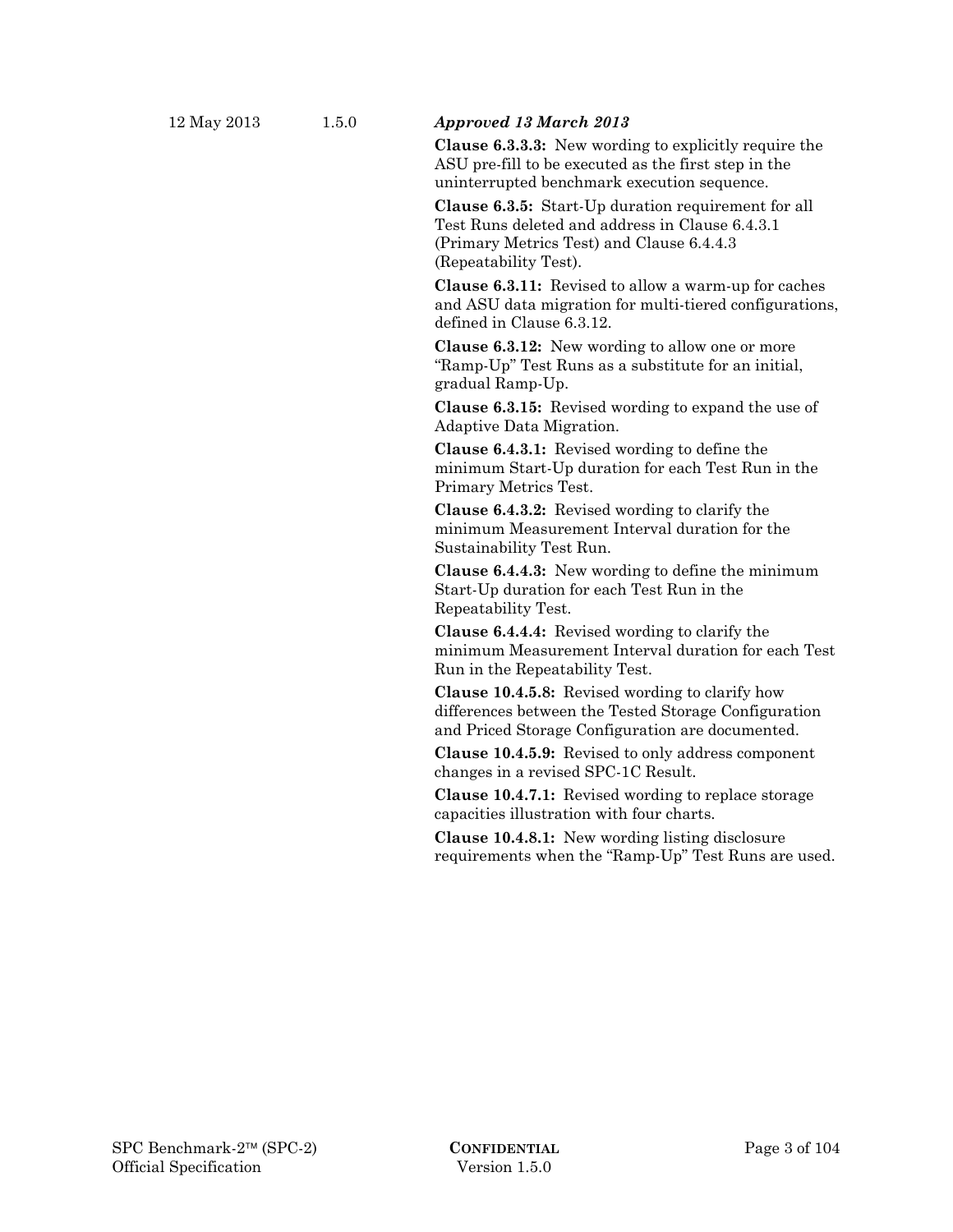| 0.1       |                                                                                                                                                                                                                                                                                                                                         |    |
|-----------|-----------------------------------------------------------------------------------------------------------------------------------------------------------------------------------------------------------------------------------------------------------------------------------------------------------------------------------------|----|
| 0.2       |                                                                                                                                                                                                                                                                                                                                         |    |
| 0.3       |                                                                                                                                                                                                                                                                                                                                         |    |
| 0.4       |                                                                                                                                                                                                                                                                                                                                         |    |
| 0.5       |                                                                                                                                                                                                                                                                                                                                         |    |
|           |                                                                                                                                                                                                                                                                                                                                         |    |
| 1.1       |                                                                                                                                                                                                                                                                                                                                         |    |
| 1.2       |                                                                                                                                                                                                                                                                                                                                         |    |
|           |                                                                                                                                                                                                                                                                                                                                         |    |
| 2.1       |                                                                                                                                                                                                                                                                                                                                         |    |
| 2.2       |                                                                                                                                                                                                                                                                                                                                         |    |
| 2.3       |                                                                                                                                                                                                                                                                                                                                         |    |
| 2.4       |                                                                                                                                                                                                                                                                                                                                         |    |
| 2.5       |                                                                                                                                                                                                                                                                                                                                         |    |
| 2.6       |                                                                                                                                                                                                                                                                                                                                         |    |
| 2.7       |                                                                                                                                                                                                                                                                                                                                         |    |
|           |                                                                                                                                                                                                                                                                                                                                         |    |
| 3.1       |                                                                                                                                                                                                                                                                                                                                         |    |
| 3.2       |                                                                                                                                                                                                                                                                                                                                         |    |
| 3.3       |                                                                                                                                                                                                                                                                                                                                         |    |
| 3.4       |                                                                                                                                                                                                                                                                                                                                         |    |
| 3.5       |                                                                                                                                                                                                                                                                                                                                         |    |
|           | <b>CLAUSE 4: BENCHMARK CONFIGURATION AND TESTED STORAGE</b>                                                                                                                                                                                                                                                                             |    |
|           |                                                                                                                                                                                                                                                                                                                                         |    |
| 4.1       |                                                                                                                                                                                                                                                                                                                                         |    |
| 4.2       |                                                                                                                                                                                                                                                                                                                                         |    |
| 4.3       |                                                                                                                                                                                                                                                                                                                                         |    |
| 4.4       |                                                                                                                                                                                                                                                                                                                                         |    |
| 4.5       |                                                                                                                                                                                                                                                                                                                                         |    |
|           |                                                                                                                                                                                                                                                                                                                                         |    |
|           | 5.1 OVERVIEW                                                                                                                                                                                                                                                                                                                            | 39 |
| 5.2       |                                                                                                                                                                                                                                                                                                                                         |    |
| 5.3       |                                                                                                                                                                                                                                                                                                                                         |    |
| 5.4       |                                                                                                                                                                                                                                                                                                                                         |    |
|           | CLAUSE 6: TEST MEASUREMENT REQUIREMENTS (EXECUTION RULES)37                                                                                                                                                                                                                                                                             |    |
| 6.1       |                                                                                                                                                                                                                                                                                                                                         |    |
| 6.2       |                                                                                                                                                                                                                                                                                                                                         |    |
| 6.3       |                                                                                                                                                                                                                                                                                                                                         |    |
| 6.4       |                                                                                                                                                                                                                                                                                                                                         |    |
|           |                                                                                                                                                                                                                                                                                                                                         |    |
| 7.1       |                                                                                                                                                                                                                                                                                                                                         |    |
|           |                                                                                                                                                                                                                                                                                                                                         |    |
| $\!\!7.2$ |                                                                                                                                                                                                                                                                                                                                         |    |
| 7.3       |                                                                                                                                                                                                                                                                                                                                         |    |
| 7.4       | CONFIDENTIAL $P_{\text{C}}$ $P_{\text{C}}$ $P_{\text{C}}$ $P_{\text{C}}$ $P_{\text{C}}$ $P_{\text{C}}$ $P_{\text{C}}$ $P_{\text{C}}$ $P_{\text{C}}$ $P_{\text{C}}$ $P_{\text{C}}$ $P_{\text{C}}$ $P_{\text{C}}$ $P_{\text{C}}$ $P_{\text{C}}$ $P_{\text{C}}$ $P_{\text{C}}$ $P_{\text{C}}$ $P_{\text{C}}$ $P_{\text{C}}$ $P_{\text{C}}$ |    |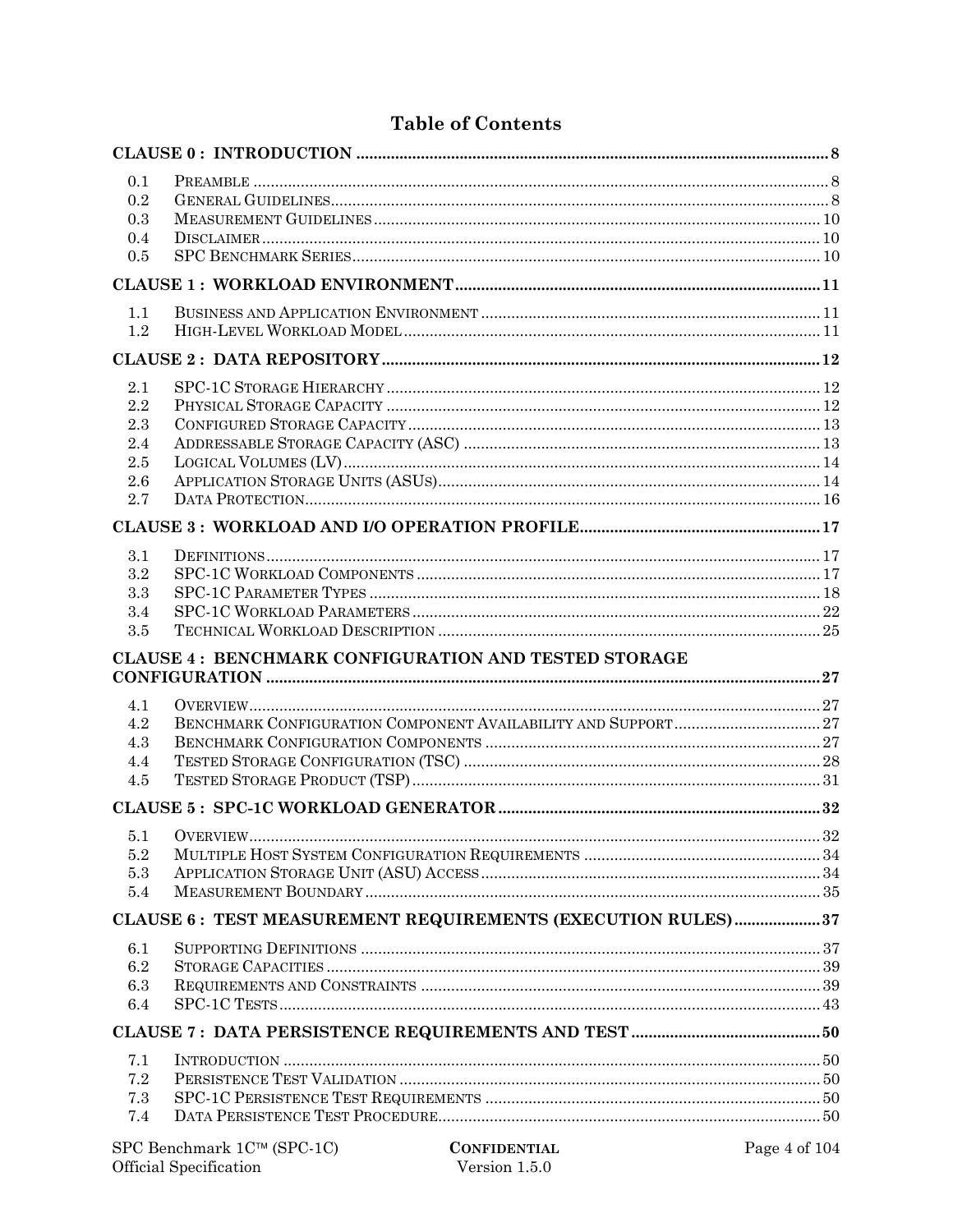| 7.5          |                                                                     |  |
|--------------|---------------------------------------------------------------------|--|
|              |                                                                     |  |
| 8.1          |                                                                     |  |
| 8.2          |                                                                     |  |
| 8.3          |                                                                     |  |
| 8.4          |                                                                     |  |
|              |                                                                     |  |
| 9.1          |                                                                     |  |
| 9.2          |                                                                     |  |
| 9.3          |                                                                     |  |
|              |                                                                     |  |
| 10.1         |                                                                     |  |
| 10.2         |                                                                     |  |
| 10.3         |                                                                     |  |
| 10.4         |                                                                     |  |
|              |                                                                     |  |
|              |                                                                     |  |
| 11.1         |                                                                     |  |
| 11.2         |                                                                     |  |
| 11.3         |                                                                     |  |
| 11.4         |                                                                     |  |
| 11.5         |                                                                     |  |
| 11.6         |                                                                     |  |
| 11.7         | CREATING A NEW SPC-1C RESULT BASED ON AN EXISTING SPC-1C RESULT  92 |  |
| 11.8         |                                                                     |  |
|              |                                                                     |  |
| 12.1         |                                                                     |  |
| 12.2         |                                                                     |  |
| 12.3         |                                                                     |  |
| 12.4         |                                                                     |  |
| 12.5         |                                                                     |  |
| 12.6         |                                                                     |  |
| 12.7         |                                                                     |  |
| 12.8<br>12.9 |                                                                     |  |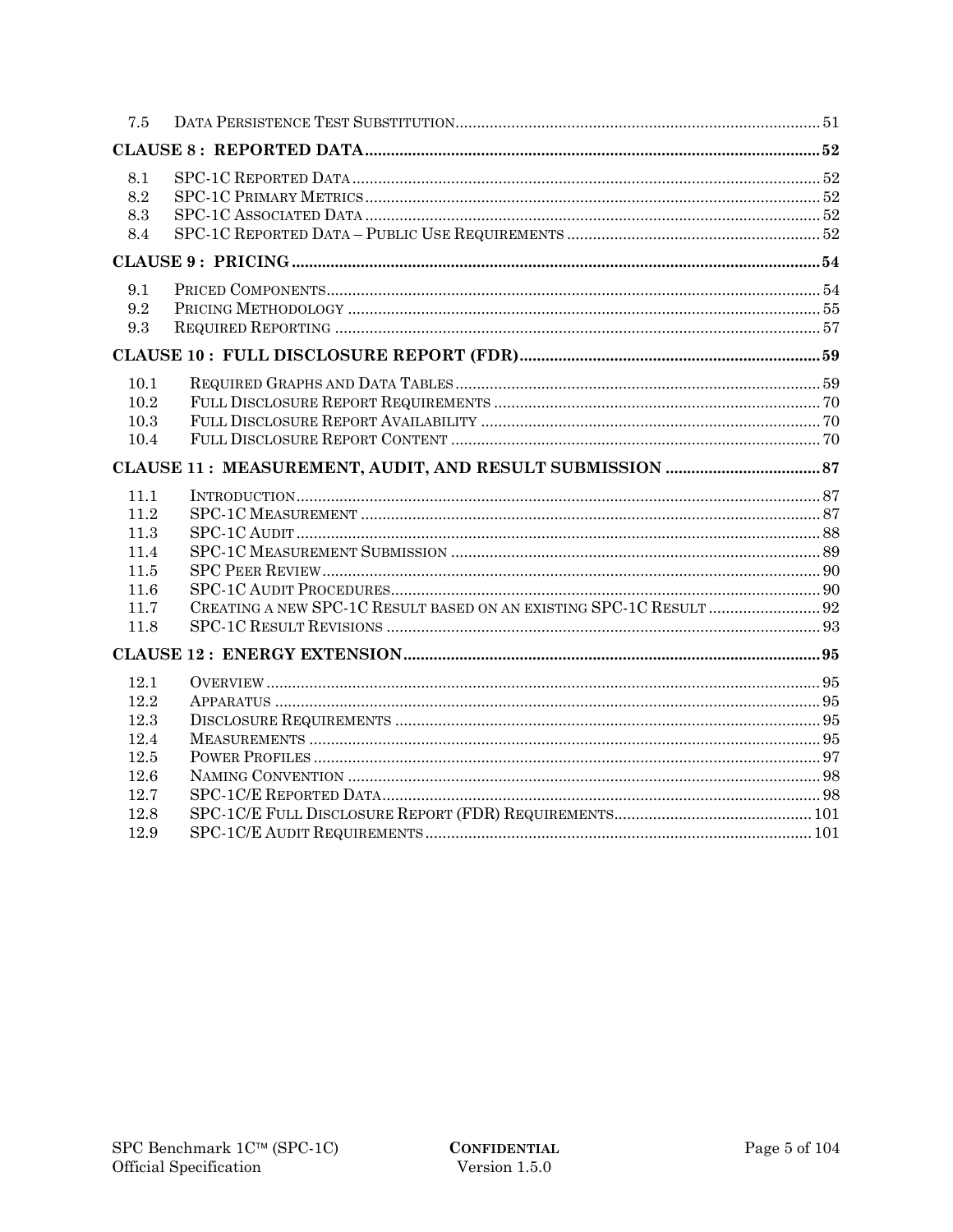# **Table of Figures**

| Figure 4-1: Embedded Storage Adapter/Controller - Internal/External Physical Storage |  |
|--------------------------------------------------------------------------------------|--|
| Figure 4-2: External Storage Adapter/Controller - External Storage Devices 30        |  |
|                                                                                      |  |
|                                                                                      |  |
| Figure 5-2: Workload Generator Components, I/O Streams, and ASUs 33                  |  |
|                                                                                      |  |
| Figure 5-4: Measurement Boundary in an UNIX System Implementation  36                |  |
|                                                                                      |  |
|                                                                                      |  |
|                                                                                      |  |
|                                                                                      |  |
|                                                                                      |  |
|                                                                                      |  |
|                                                                                      |  |
|                                                                                      |  |
|                                                                                      |  |
|                                                                                      |  |
|                                                                                      |  |
|                                                                                      |  |
|                                                                                      |  |
|                                                                                      |  |
| Figure 10-8: Benchmark Configuration/Tested Storage Configuration Diagram  75        |  |
|                                                                                      |  |
|                                                                                      |  |
|                                                                                      |  |
|                                                                                      |  |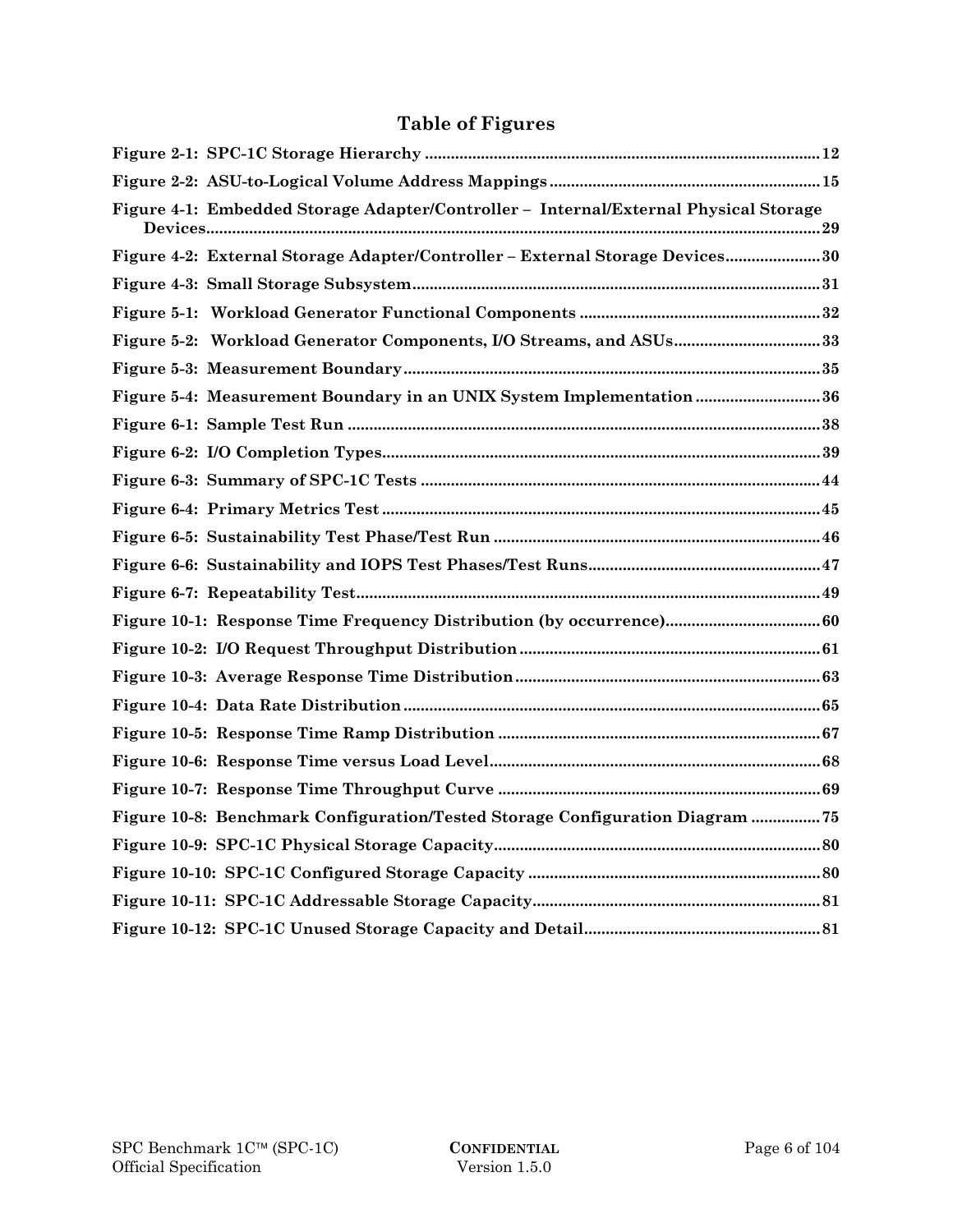|  |  | <b>Table of Tables</b> |
|--|--|------------------------|
|--|--|------------------------|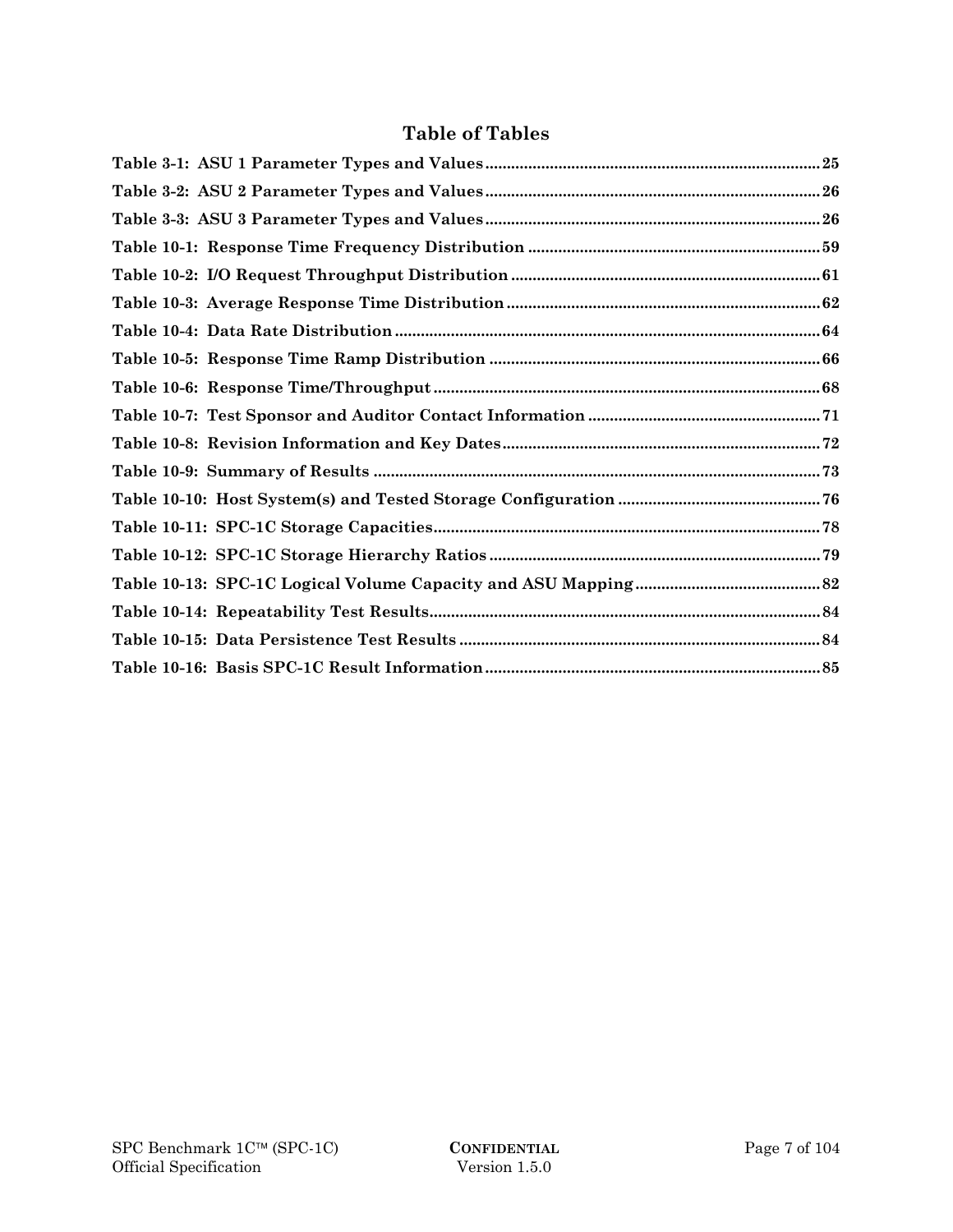# **Clause 0: Introduction**

# **0.1 Preamble**

SPC Benchmark  $1C^{TM}$  (SPC-1C<sup>TM</sup>) is the first industry-standard storage performance benchmark for storage components such as:

- Storage Devices (disks, solid devices, etc.)
- Storage Adapters/Controllers (HBAs, RAID controllers, etc.)
- Enclosures
- Storage Software (volume managers, data protection, etc.)

SPC-1C consists of a benchmark workload that is representative of end user applications characterized by:

- Demanding I/O throughput requirements
- Sensitive I/O response time constraints
- Dynamic workload behaviors
- Diverse user populations and expectations
- Data persistence requirements to ensure preservation of data without corruption or loss

SPC-1C Results are a reliable, accurate source of storage performance characterization information for individual storage components, as well as providing the basis for performance comparison between storage components offered by multiple vendors.

The information provided by SPC-1C Results is intended to provide value throughout a storage component's lifecycle (e.g. development of product requirements; product implementation; performance tuning; capacity planning, market positioning; and purchase evaluations). In addition, the information can provide valuable insight into the expected performance of the larger storage configurations, of which each component is a part.

SPC-1C is intended to be vendor and platform independent. Any vendor should be able to sponsor and publish an SPC-1C Result, provided their benchmark configuration satisfies the performance, integrity, and availability requirements of this specification. Rather than requiring or favoring a particular implementation, it is the goal of SPC-1C to provide a robust, verifiable, reproducible environment within which the relative strengths of differing design and configuration approaches can be evaluated.

# **0.2 General Guidelines**

The purpose of SPC benchmarks is to provide objective, relevant, and verifiable data to purchasers of I/O subsystems. To that end, SPC specifications require that benchmark tests be implemented with system platforms and products that:

- 1. Are generally available to users.
- 2. A significant percentage of the users in the target market segment would implement.
- 3. Are relevant to the market segment that the SPC-1C benchmark represents.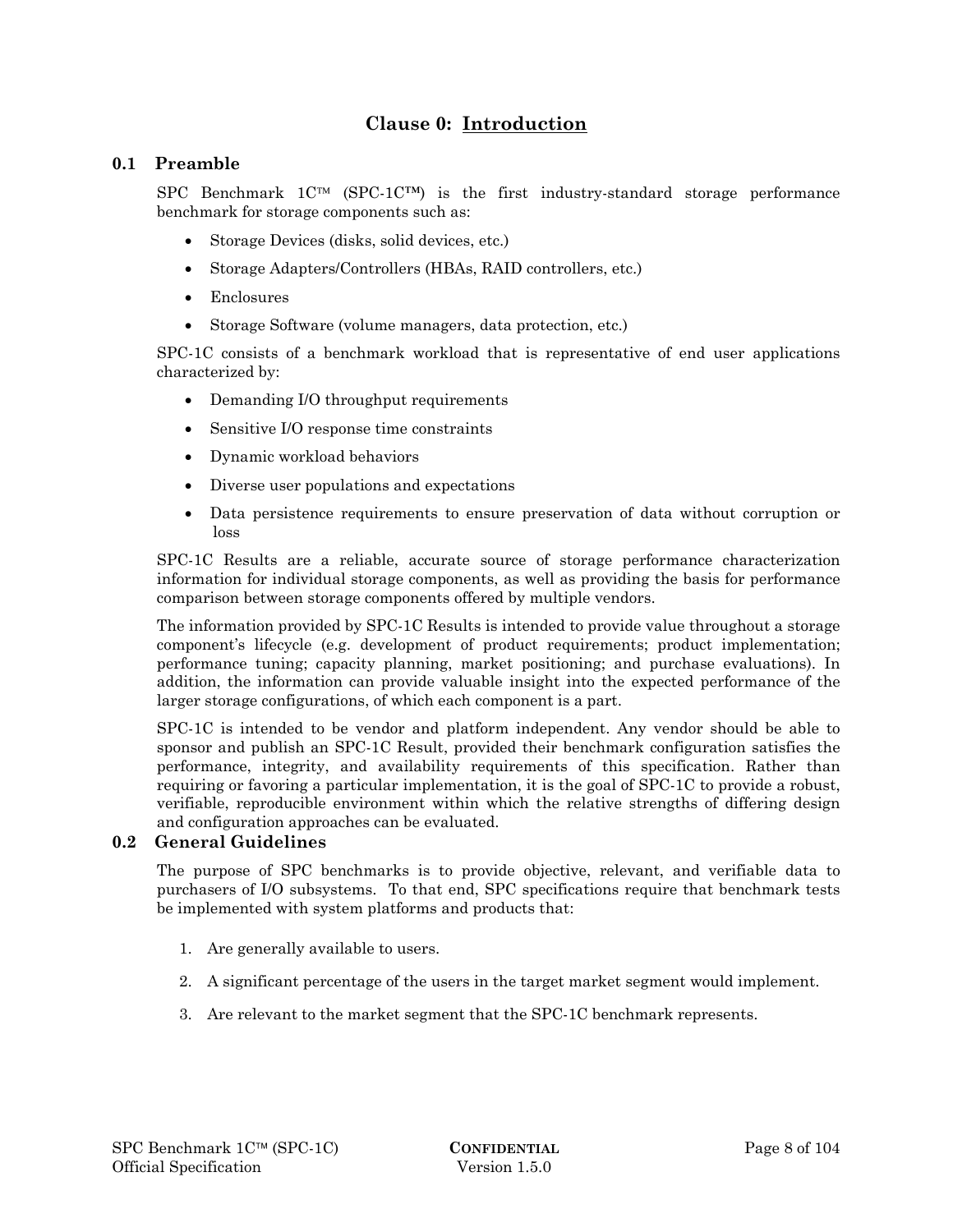In addition, all SPC benchmark results are required to be sponsored by a distinctly identifiable entity, which is referred to as the Test Sponsor. The Test Sponsor is responsible for the submission of all required SPC benchmark results and materials. The Test Sponsor is responsible for the completeness, accuracy, and authenticity of those submitted results and materials as attested to in the required Letter of Good Faith *(Appendix A)*. A Test Sponsor is not required to be a SPC member and may be an individual, company, or organization.

The use of new systems, products, technologies (hardware or software) and pricing is encouraged so long as they meet the requirements above. Specifically prohibited are benchmark systems, products, and pricing (hereafter referred to as "implementations") whose primary purpose is performance optimization of SPC benchmark results without any corresponding applicability to real-world applications and environments. In other words, all "benchmark specials," implementations that improve benchmark results but not general, realworld performance are prohibited.

The following characteristics should be used as a guide to judge whether a particular implementation is a "benchmark special". It is not required that each point below be met, but that the cumulative weight of the evidence be considered to identify an unacceptable implementation. Absolute certainty or certainty beyond a reasonable doubt is not required to make a judgment on this complex issue. The question that must be answered is this: based on the available evidence, does the clear preponderance (the greater share or weight) of evidence indicate that this implementation is a "benchmark special"?

The following characteristics should be used to judge whether a particular implementation is a benchmark special:

- Is the implementation generally available, documented, and supported?
- Does the implementation have significant restrictions on its use or applicability that limits its use beyond SPC benchmarks?
- Is the implementation or part of the implementation poorly integrated into the larger product?
- Does the implementation take special advantage of the limited nature of SPC benchmarks (e.g., I/O Request profile, I/O Request mix, I/O Request concurrency and/or resource contention) in a manner that would not be generally applicable to the environment the benchmark represents?
- Is the use of the implementation discouraged by the vendor? (This includes failing to promote the implementation in a manner similar to the Test Sponsor's other products and technologies.)
- Does the implementation require uncommon sophistication on the part of the end-user, programmer, or system administrator?
- Is the packaging or pricing unusual or non-customary for the vendor or unusual or noncustomary to normal business practices? The following pricing practices are suspect:
	- $\triangleright$  Availability of a discount to a small subset of possible customers.
	- Discounts documented in an unusual or non-customary manner.
	- $\triangleright$  Pricing featured as a close-out or one-time special.
	- Unusual or non-customary restrictions on transferability of product, warranty or maintenance on discounted items.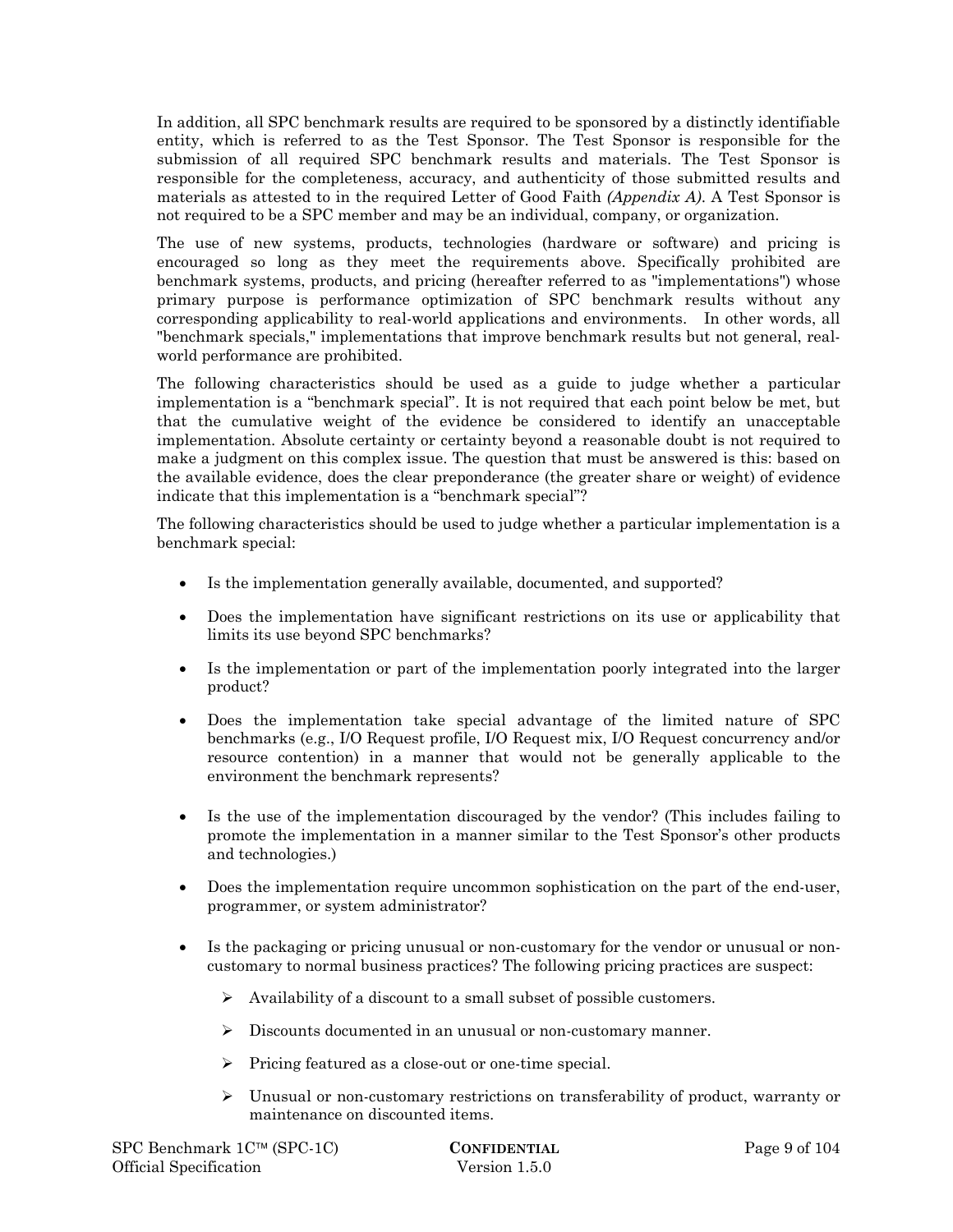Is the implementation being commonly used or purchased by a majority of end-users in the market area the benchmark represents? If the implementation is not currently being used by end-users, is there any evidence to indicate that it will be used by a significant number of users?

To assure the equitable application of this standard, the SPC has created a robust system of audit and peer review. It is the goal of the SPC to assure that only those results, which represent accurate and meaningful product performance, will be endorsed as official SPC results.

# **0.3 Measurement Guidelines**

SPC benchmark results are expected to be accurate representations of subsystem performance. Therefore, stringent measurement, auditing, and reporting guidelines are mandated by this specification. In general, fidelity and candor must be maintained in reporting any items necessary to reproduce the reported results even if the items are not explicitly required to be disclosed by the SPC-1C benchmark specification.

More detailed measurement, evaluation and disclosure requirements can be found in the body of the specification.

# **0.4 Disclaimer**

While the SPC-1C benchmark emulates a broad range of server applications, it neither represents the entire range of I/O requirements for server systems nor precisely mimics any particular application. In addition, the extent to which anyone is capable of achieving the results reported by a vendor is highly dependent upon how closely the customer's application maps to the SPC-1C workload. The extrapolation of SPC-1C results to other environments is therefore not recommended.

Actual system performance is highly dependent upon specific workload characteristics, platform configuration, and application-specific tuning. Relative system performance will vary as a result of these and other factors. Thus, SPC-1C should not be used as a substitute for customer application benchmarking when critical performance requirements are called for.

SPC-1C uses terminology and metrics that are similar to other benchmarks. This similarity does not imply that results from this benchmark are comparable with other benchmarks.

# **0.5 SPC Benchmark Series**

SPC-1C is the first of a series of storage oriented system benchmarks focused on storage components and small storage subsystems. It utilizes a common SPC benchmark framework, which was also previously used by SPC-1.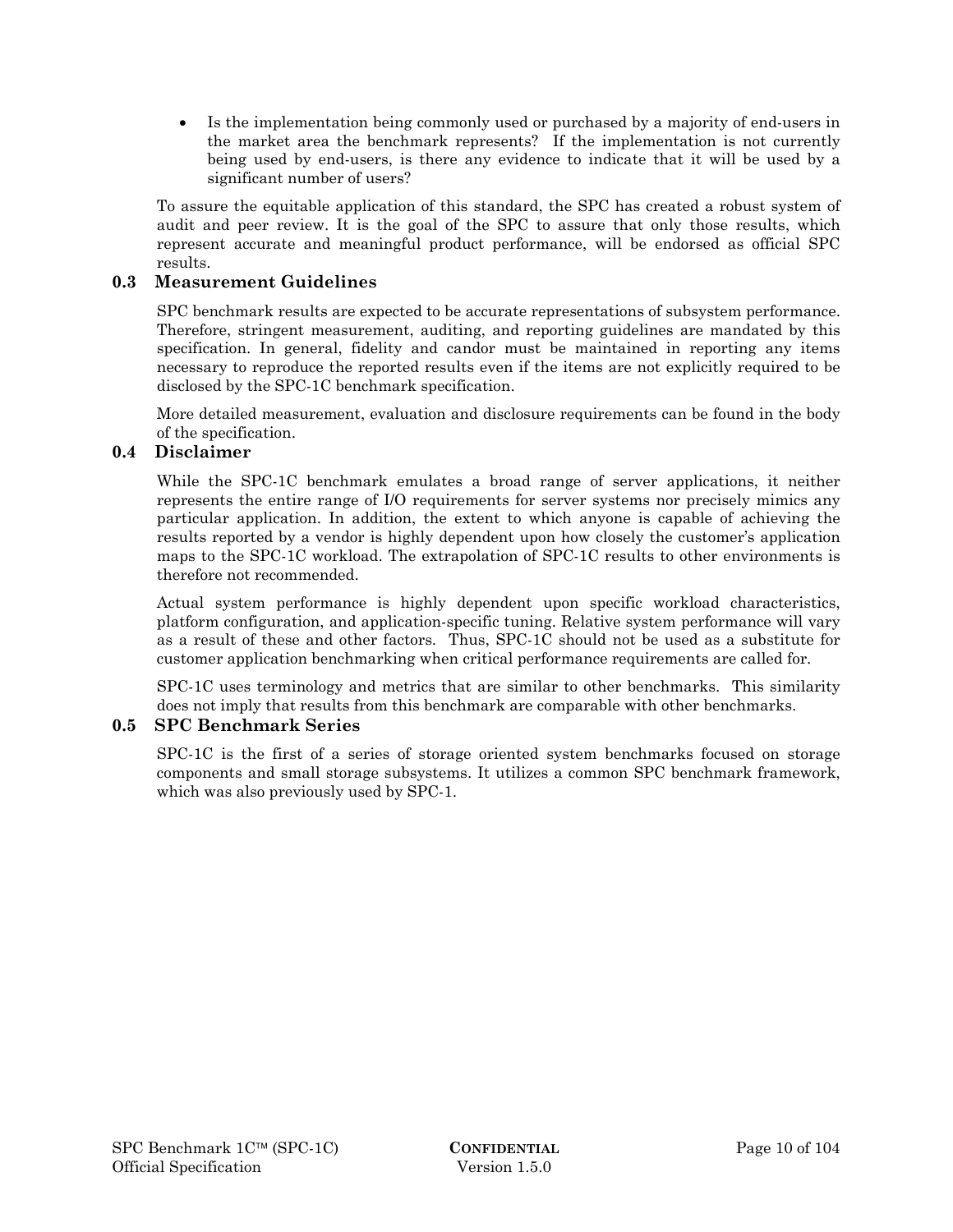# **Clause 1: Workload Environment**

# **1.1 Business and Application Environment**

SPC-1C is comprised of a set of I/O operations designed to demonstrate the performance of a storage component while performing the typical functions of a business critical application. SPC-1C represents a segment of applications characterized by predominately random I/O operations and requiring both queries as well as update operations. (Examples of those types of applications include OLTP systems, database systems, and mail server applications.

# **1.2 High-Level Workload Model**

The segment of applications represented by SPC-1C covers a broad range of user profiles and business functions. Since the focus of SPC-1 is on the commonalties of those applications, it was necessary to develop a model that would simplify the workload to the point that highlighted the similarities of its business segment while removing any conflicts and details that weren't central to performance evaluation. The model used in SPC-1C has two major components:

- Business Scaling Units (BSUs)
- Application Storage Units (ASUs)

# **1.2.1 Business Scaling Units (BSUs)**

Each Business Scaling Unit (BSU) represents the aggregate I/O load created by a specified number of users. By focusing on this aggregated I/O load, SPC-1C is able to provide a scalable stimulus that will provide a broad test of the storage component without getting lost in the detail that would be necessary for the accurate modeling of any one application. The result is a benchmark workload that retains its relevance across many generations of a particular application and through a broad spectrum of possible applications.

SPC-1C performance throughput is be scaled by increasing or decreasing the number of BSUs specified to the SPC-1C Workload Generator *(Clause 5)*. Each BSU represents a community of users who collectively generate five (5) I/Os per second. Throughput of five (5) I/Os per second for each BSU specified, represents a best case in which no significant contention occurs for configuration resources. The actual throughput measured will depend upon each individual storage configuration measured.

# **1.2.2 Application Storage Units (ASUs)**

The storage accessed by the SPC-1C Workload Generator is referred to as Application Storage Units (ASUs). Each ASU represents an abstraction of storage media and does not require a particular physical implementation. The physical implementation is determined by the Test Sponsor and must meet the storage configuration requirements stated in Clause 2: Data Repository. See Clause 4: Benchmark Configuration and Tested Storage Configuration for examples of supported configurations.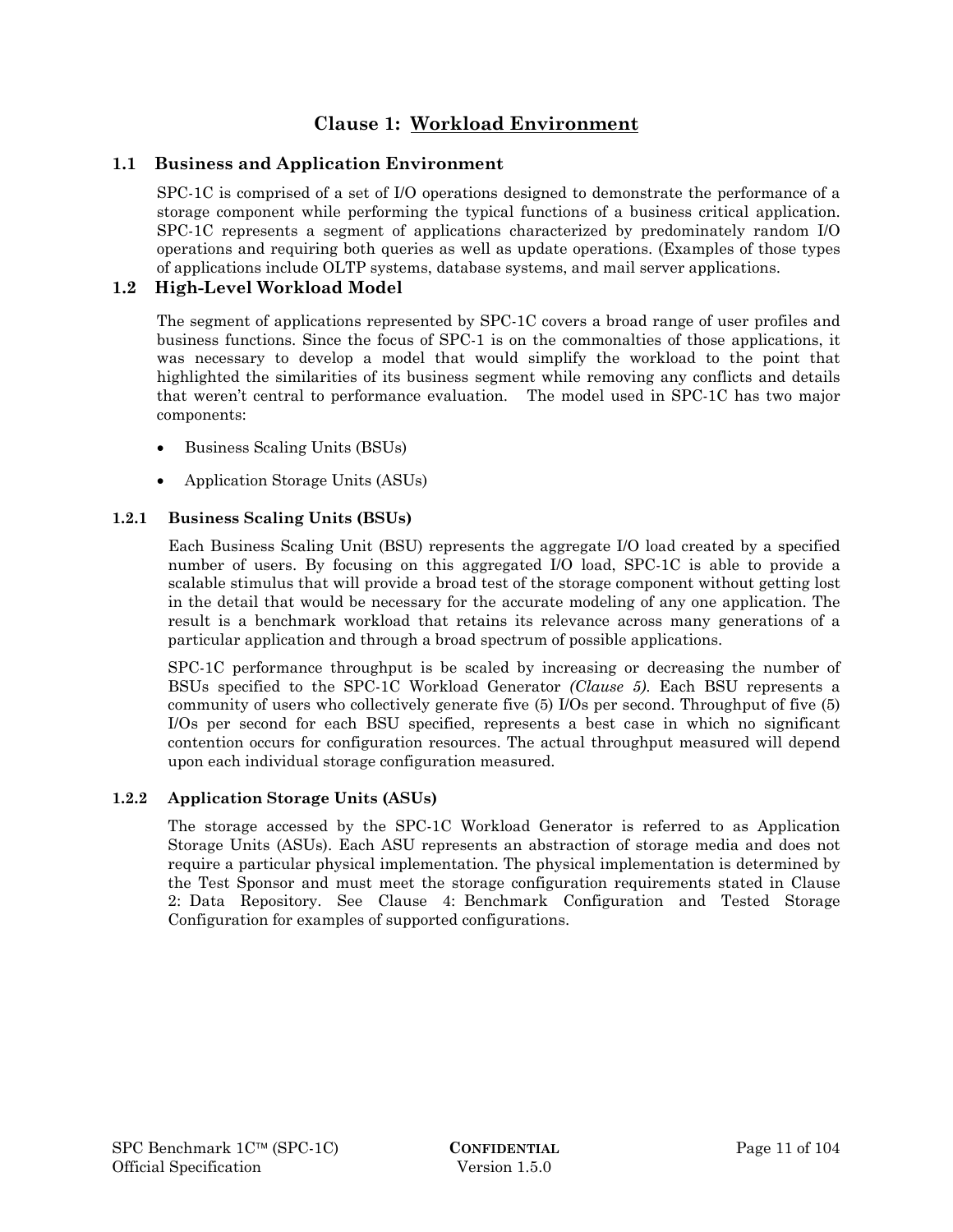# **Clause 2: Data Repository**

# **2.1 SPC-1C Storage Hierarchy**

The SPC-1C data repository segments storage components into five distinct roles:

- Physical Storage Capacity defined in Clause 2.2.
- Configured Storage Capacity defined in Clause 2.3.
- Addressable Storage Capacity defined in Clause 2.4.
- Logical Volumes (LV) defined in Clause 2.5.
- Application Storage Unit (ASU) Capacity defined in Clause 2.6.

The relationship between the different storage capacities is illustrated in Figure 2-1.

Included in the above storage capacities are:

- Storage capacity used for Data Protection as defined in Clause 2.7.
- Required Storage defined in Clause 2.3.2.
- Global Storage Overhead defined in Clause 2.2.3.
- Unused Storage defined in Clause 2.2.4.



# **Figure 2-1: SPC-1C Storage Hierarchy**

# **2.2 Physical Storage Capacity**

- 2.2.1 Physical Storage Capacity is typically the formatted capacity of all Storage Devices that are physically present in the Tested Storage Configuration.
- 2.2.1.1 In cases where the formatted capacity of a configured Storage Device is not publicly available information, the reported value will be the capacity reported as available for application use.
- 2.2.1.2 In cases where both the formatted capacity and the capacity available for application use are publicly available information, the Test Sponsor will report either value. In such cases, the choice made by the Test Sponsor must be applied to all configured Storage Devices of the same model.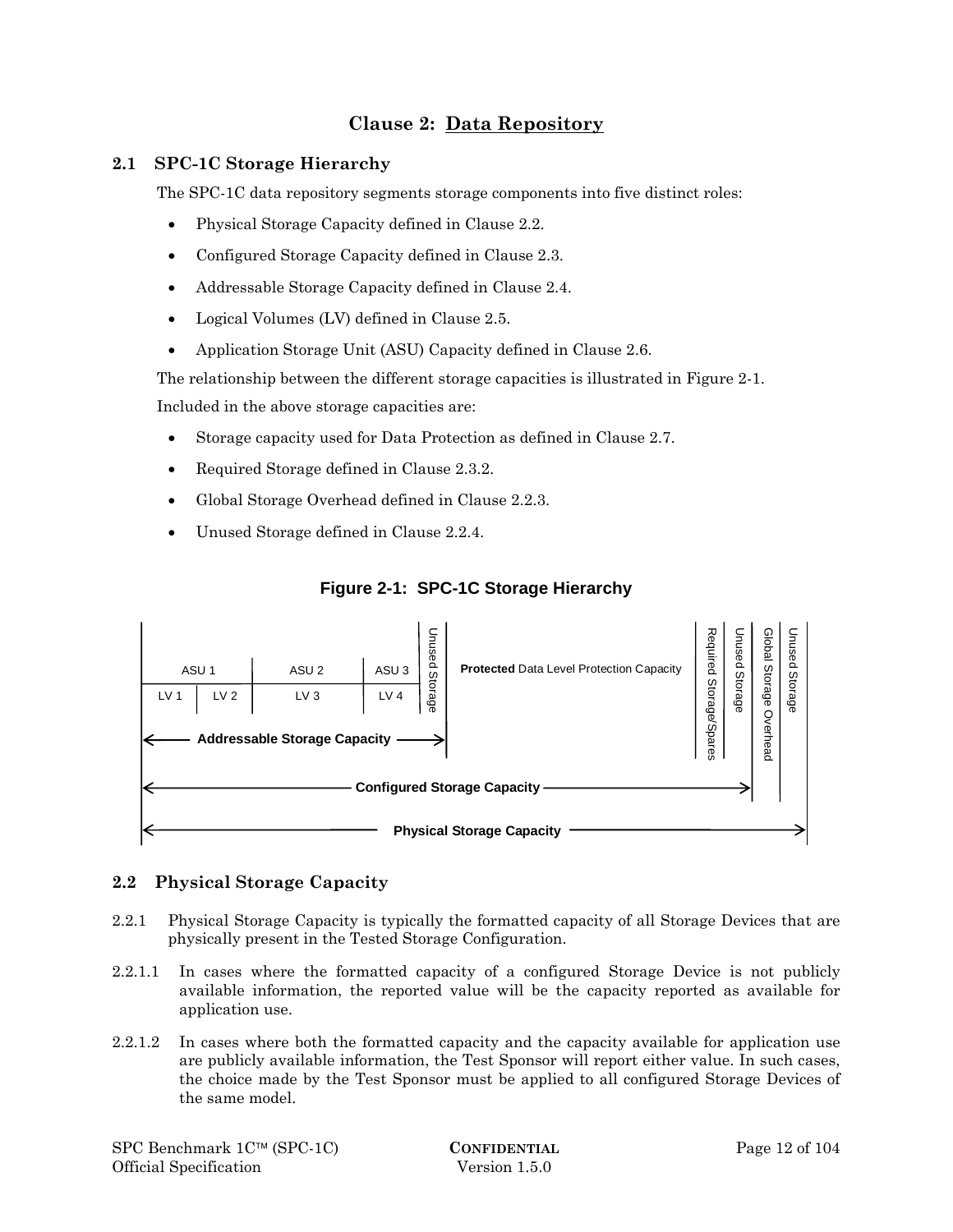- 2.2.1.3 If the Test Sponsor reconfigures the capacity of a Storage Device as documented in Clauses 2.2.1.1 or 2.2.1.2 so that the resultant capacity is less than the original value, the difference is reported as Global Storage Overhead, as described in 2.2.3, and included in the reported Physical Storage Capacity.
- 2.2.2 All Storage Devices present in the TSC must be included in Physical Storage Capacity, whether or not it is cabled in or powered up.
- 2.2.3 Global Storage Overhead consists of the Physical Storage Capacity that is required for storage subsystem use, such as metadata, and unavailable for use by application programs such as the SPC-1C Workload Generator.
- 2.2.4 Unused Storage within the Physical Storage Capacity consists of Physical Storage Capacity available for use but not included in Required Storage/Spares, Addressable Storage Capacity, and Unused Storage described in Clauses 2.3.2 and 2.4.3.
- 2.2.5 Physical Storage Capacity excludes any storage, with the exception of Global Storage Overhead, that cannot be configured for use by the benchmark.

*Comment: The intent of this clause is to accurately disclose the physical storage that could be configured application use, plus the storage reserved for system use and unavailable for application use. For example, this would exclude the difference between unformatted and formatted storage or storage devices that have failed.* 

2.2.6 Physical Storage Capacity must be greater than or equal to Configured Storage Capacity.

# **2.3 Configured Storage Capacity**

- 2.3.1 Configured Storage includes the Addressable Storage Capacity and any other storage capacity necessary to implement the Addressable Storage Capacity described in Clause 2.4 such as hot spares, parity disks, journal disks, log disks, etc.
- 2.3.2 Unused Storage within Configured Storage Capacity consists of Configured Storage Capacity available for use but not included in Required Storage/Spares, Addressable Storage Capacity, and the Unused Storage described in Clause 2.4.3.
- 2.3.3 Required Storage/Spares typically consists of:
	- Storage capacity used for data protection (parity, mirroring, etc.)
	- Required or optionally configured spares.
	- Metadata used by a controller of volume manager.
- 2.3.4 Configured Storage Capacity must be equal to or greater than Addressable Storage Capacity.

# **2.4 Addressable Storage Capacity (ASC)**

- 2.4.1 Addressable Storage Capacity represents the total storage that can be read and written by application programs on Host Systems such as the SPC-1C Workload Generator.
- 2.4.2 Addressable Storage Capacity excludes any portion of the Configured Storage that is not available for use by an application program on Host Systems in the Benchmark Configuration.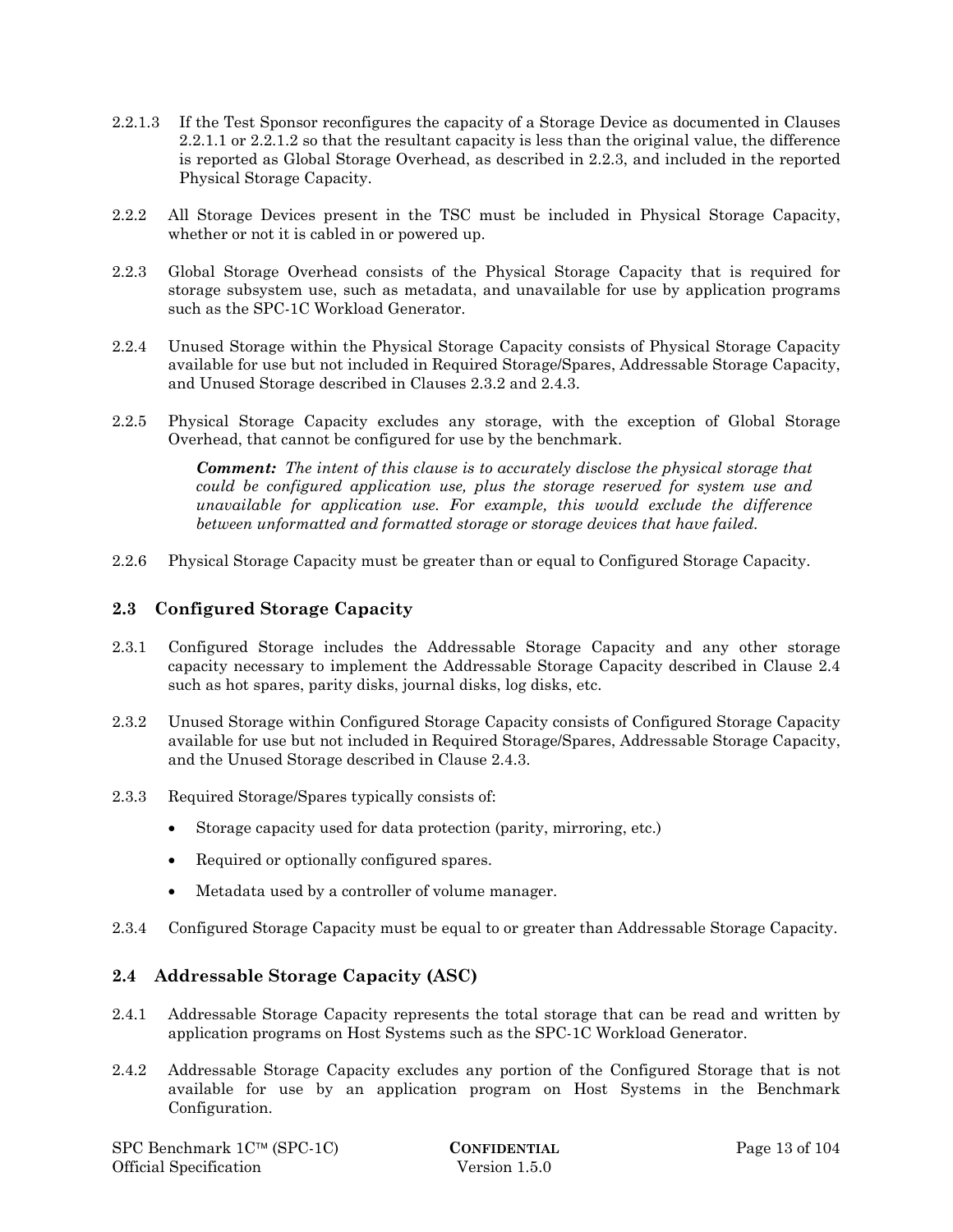*Comment: The intent of this clause is to accurately disclose the storage that was configured for direct use by the benchmark as well as represent the amount of storage available for application use. For example, this would exclude the difference between the storage capacity used for storage management and not available for application use.* 

- 2.4.3 Unused Storage is the difference between Addressable Storage Capacity and ASU Storage Capacity if they are not equal. This difference is counted twice if the Addressable Storage Capacity is mirrored
- 2.4.4 Addressable Storage Capacity must be less than or equal to the Configured Storage Capacity.

# **2.5 Logical Volumes (LV)**

- 2.5.1 Logical Volumes (LV) represent the division of Addressable Storage Capacity into individually addressable logical units of storage used in the SPC-1C benchmark. Each Logical Volume must be implemented as a single contiguous address space.
- 2.5.2 Addressable Storage Capacity may contain one or more Logical Volumes.
- 2.5.3 The total capacity of all Logical volumes is equal to the Addressable Storage Capacity.
- 2.5.4 Examples of Logical Volumes include:

A single physical disk drive.

A partition on a single physical disk drive.

Multiple disk drives configured in an array.

A single logical partition on a multi-drive array.

Multiple, non-contiguous segments of one or more physical disk drives.

A RAM disk.

A hierarchy of any of the above.

# **2.6 Application Storage Units (ASUs)**

- 2.6.1 Each Application Storage Unit (ASU) represents a logical interface between the Logical Volumes and the SPC-1C Workload Generator, providing the persistent non-volatile storage (see Clause 7: Data Persistence Requirements and Test) read and written in the course of executing the benchmark.
- 2.6.2 SPC-1C defines three ASUs:
	- The **Data Store** (ASU-1) holds raw incoming data for the application system. As the application system processes the data it may temporarily remain in the data store, be transferred to the user store, or be deleted. The workload profile for the Data Store is defined in Clause 3.5.1. ASU-1 will hold 45% of the total ASU Capacity.
	- The **User Store** (ASU-2) holds information processed by the application system and is stored in a self-consistent, secure, and organized state. The information is principally obtained from the data store, but may also consist of information created by the application or its users in the course of processing. Its workload profile for the User Store is defined in Clause 3.5.2. ASU-2 will hold 45% of the total ASU Capacity.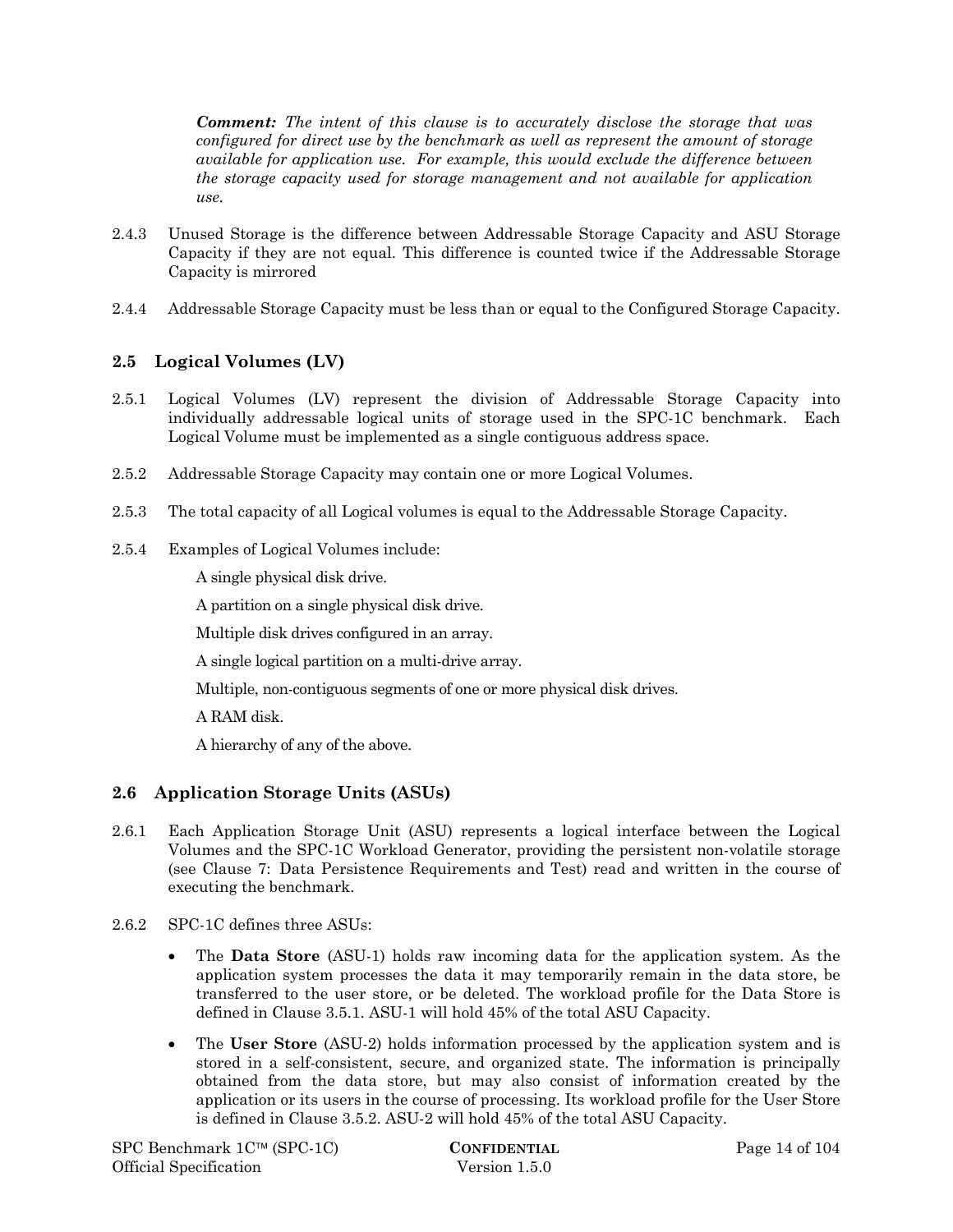- The **Log** (ASU-3) contains files written by the application system for the purpose of protecting the integrity of data and information the application system maintains in the Data and User stores. The workload profile for the Log is sequential and is defined in Clause 3.5.3. ASU-3 will hold 10% of the total ASU Capacity.
- 2.6.3 The Logical Volume to ASU mappings that are permissible are illustrated in Figure 2-2 and must satisfy the requirements in Clauses 2.6.4 through 2.6.8.



**Figure 2-2: ASU-to-Logical Volume Address Mappings** 

- 2.6.4 The ASU must be contained in a unique address space that is addressable by the workload generator as a contiguous set of logical blocks numbered from zero (0).
- 2.6.5 If the ASU is implemented on multiple Logical Volumes and the size of the ASU is smaller than the combined Logical Volumes, the ASU is not required to be evenly distributed across the Logical Volumes.
- 2.6.6 In the case of an ASU that is mapped to multiple Logical Volumes, the address mapping is a simple concatenation of volumes.
- 2.6.7 ASU Capacity consists of the Logical Volume storage capacity used to implement the required ASU. If any portion of a Logical Volume is not utilized by the ASU that portion of Logical Volume storage is not included in the ASU Capacity and is considered Unused Storage.
- 2.6.8 Total ASU Capacity must be configured in one of the following two relationships to Physical Storage Capacity.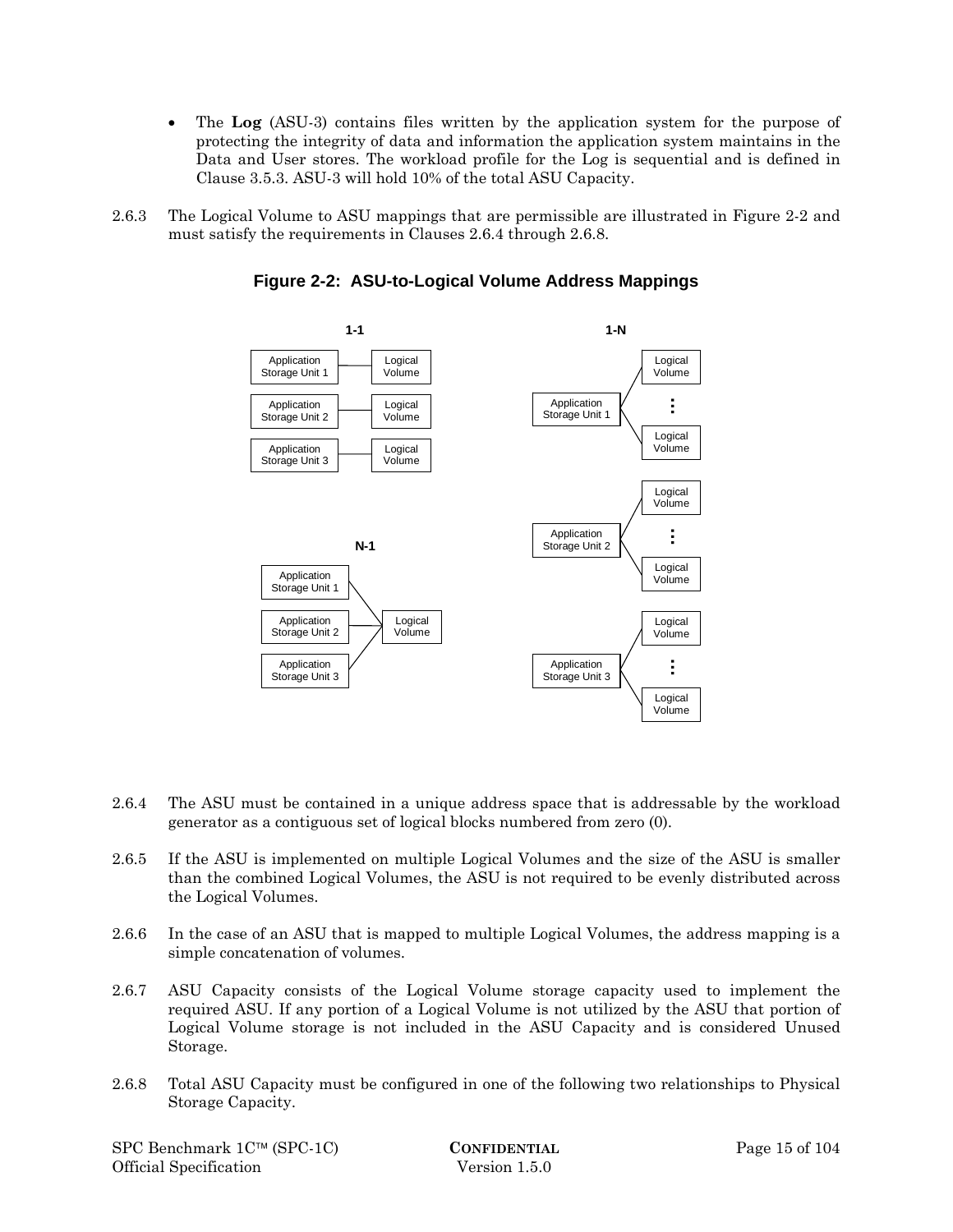- 2.6.8.1 **100%:** The Tested Storage Configuration must be configured so that there is 1 GiB or less of total Unused Storage.
- 2.6.8.2 **50%:** Total ASU Capacity must be configured so that the sum of Total ASU Capacity and capacity required for data protection is 50% of the Physical Storage Capacity within a tolerance of ±1 GiB or 0.5% of the Physical Storage Capacity, whichever is greater.

# **2.7 Data Protection**

- 2.7.1 Data protection may be configured at any level of the SPC-1C Storage Hierarchy.
- 2.7.2 Data protection will be categorized in one of the following Data Protection Levels:
	- **Protected 1:** The single point of failure of any storage device in the configuration will not result in permanent loss of access to or integrity of the SPC-1C Data Repository.
	- **Protected 2**: The single point of failure of any component in the configuration will not result in permanent loss of access to or integrity of the SPC-1C Data Repository.
	- **Unprotected:** Test Sponsor asserts no claim of data protection in the event of a single point of failure.
- 2.7.3 Selection of a data protected level other than **Unprotected** will require data protection for all three ASUs. The data protection method utilized is not required to be identical for each ASU.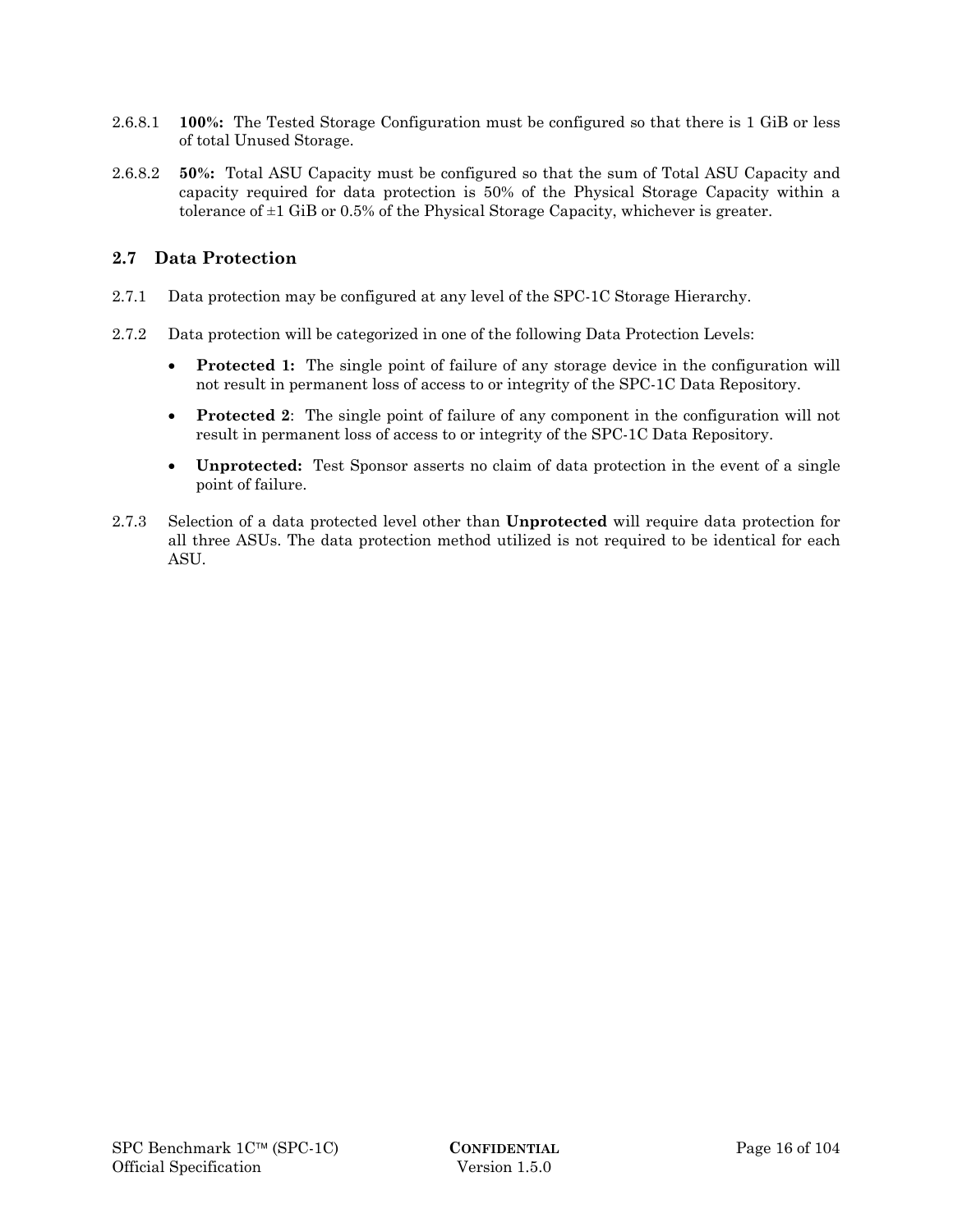# **Clause 3: Workload and I/O Operation Profile**

# **3.1 Definitions**

Although many parameters associated with an I/O workload are self-explanatory, there are several that are subject to interpretation, particularly when the intent of SPC-1C is to support multiple operating systems, hardware platforms and multiple workload instantiations. For this reason, some preliminary definitions are needed to minimize ambiguity and/or confusion. It should be noted that the scope of these definitions is limited to SPC-1C.

# **3.1.1 Logical Block**

A logical block is the smallest directly addressable unit of storage on the ASU. It is a fixed quantity of 512 bytes.

# **3.1.2 Logical Block Address (LBA)**

The logical block address (LBA), which is sometimes known as the logical block number (LBN), specifies the address of a logical block on an ASU. For an ASU with a capacity of *n* logical blocks, it is a discrete value that ranges from a value of 0 (zero) for the first logical block on the ASU to a high of *n-1* for the last logical block on the ASU.

# **3.1.3 Measurement Units**

# **3.1.3.1 "Decimal"** *(powers of ten)* **Measurement Units**

In the storage industry, the terms "kilo", "mega", "giga", "tera", "peta", and "exa" are commonly used prefixes for computing performance and capacity. For the purposes of the SPC workload definitions, all of these terms are defined in powers of 10. Specifically:

- A kilobyte (KB) is equal to  $1,000$  (10<sup>3</sup>) bytes.
- A megabyte (MB) is equal to  $1,000,000$  ( $10<sup>6</sup>$ ) bytes.
- A gigabyte  $(BB)$  is equal to  $1,000,000,000$  ( $10<sup>9</sup>$ ) bytes.
- A terabyte (TB) is equal to 1,000,000,000,000 ( 1012) bytes.
- A petabyte (PB) is equal to  $1,000,000,000,000,000$  ( $10^{15}$ ) bytes
- An exabyte (EB) is equal to  $1,000,000,000,000,000,000$  ( $10^{18}$ ) bytes

# **3.1.3.2 "Binary"** *(powers of two)* **Measurement Units**

The sizes reported by many operating system components use "power of two" measurement units rather than "power of ten" units. The following standardized definitions and terms are also valid and may be used in this specification.

- A kibibyte (KiB) is equal to 1,024 (210) bytes.
- A mebibyte (MiB) is equal to  $1,048,576$  ( $2^{20}$ ) bytes.
- A gigibyte (GiB) is equal to  $1,073,741,824$  ( $2^{30}$ ) bytes.
- A tebibyte (TiB) is equal to  $1,099,511,627,776$  (2<sup>40</sup>) bytes.
- A pebibyte (PiB) is equal to 1,125,899,906,842,624 (250) bytes.
- An exbibyte (EiB) is equal to  $1,152,921,504,606,846,967$  ( $2^{60}$ ) bytes.

# **3.2 SPC-1C Workload Components**

SPC-1C is comprised of several distinct components, layered from highest to lowest level as follows: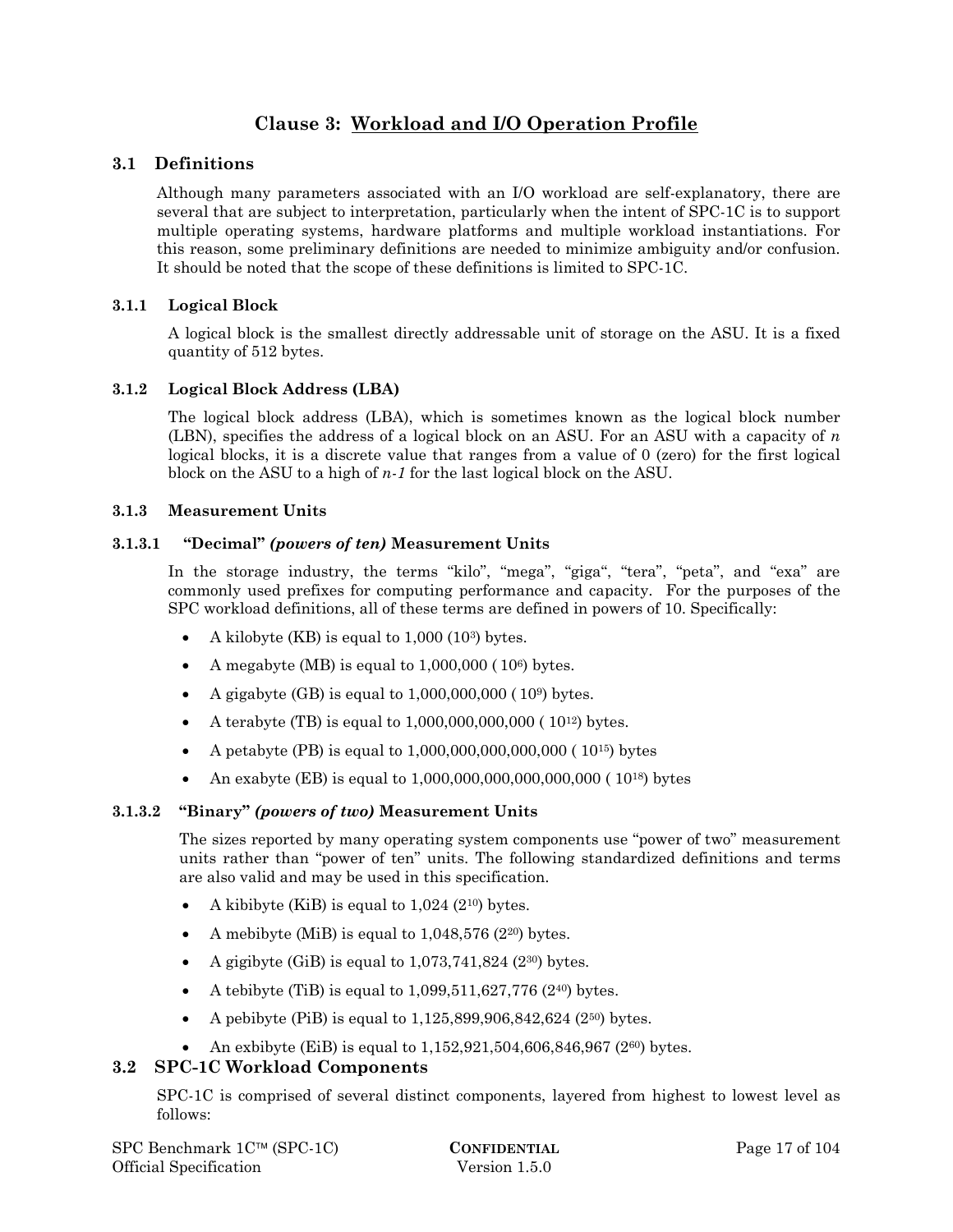- **SPC-1C Working Set**: Three *Application Storage Units (ASUs) Streams*.
- **Application Storage Unit Stream:** One or more *I/O Streams*.
- **I/O Stream**: A single, well-defined, sequence of *I/O Commands*.
- **I/O Command or I/O Request**: A single atomic unit of work to the Application Storage Unit.

#### **3.2.1 SPC-1C Working Set**

The SPC-1C working set consists of three Application Storage Unit streams and represents the entire I/O workload.

#### **3.2.2 Application Storage Unit (ASU) Stream**

An Application Storage Unit stream consists of one or more I/O streams, and completely defines the I/O sent each SPC-1C ASU.

#### **3.2.3 I/O Stream**

An I/O Stream consists of a sequence of one or more I/O commands. An I/O Stream is initiated at a specific point during the I/O workload, and has a specific life. The sequence of individual commands within the I/O Stream is fully defined by the workload parameters associated with the SPC-1C workload. One definition is required for each I/O Stream contained in the SPC-1C workload, and is sufficient to characterize every I/O associated with that I/O Stream.

#### **3.2.4 I/O Command or I/O Request**

An I/O command (or I/O Request) is the lowest level in the SPC-1C workload hierarchy. It completely defines a single command that transfers data to or from an Application Storage Unit. It is an entity that contains sufficient information to enable the SPC-1C Workload Generator to issue an I/O operation to the Application Storage Unit in conformance with the SPC-1C workload.

As an example, an I/O command might contain the following items:

Application Storage Unit identifier.

The starting address of the data transfer.

The byte count of the data transfer.

The type of data transfer (read or write).

A pointer to a buffer for transmission (writes) or reception (reads) of data.

# **3.3 SPC-1C Parameter Types**

Each SPC-1C workload parameter is defined as being one of the following types.

### **3.3.1 Integer**

An integer parameter is capable of storing discrete, signed values. The range is operating system and/or compiler dependent, but must be a minimum of 32 bits, including the sign bit (-2,147,483,648 to 2,147,483,647).

#### **3.3.2 Long Integer**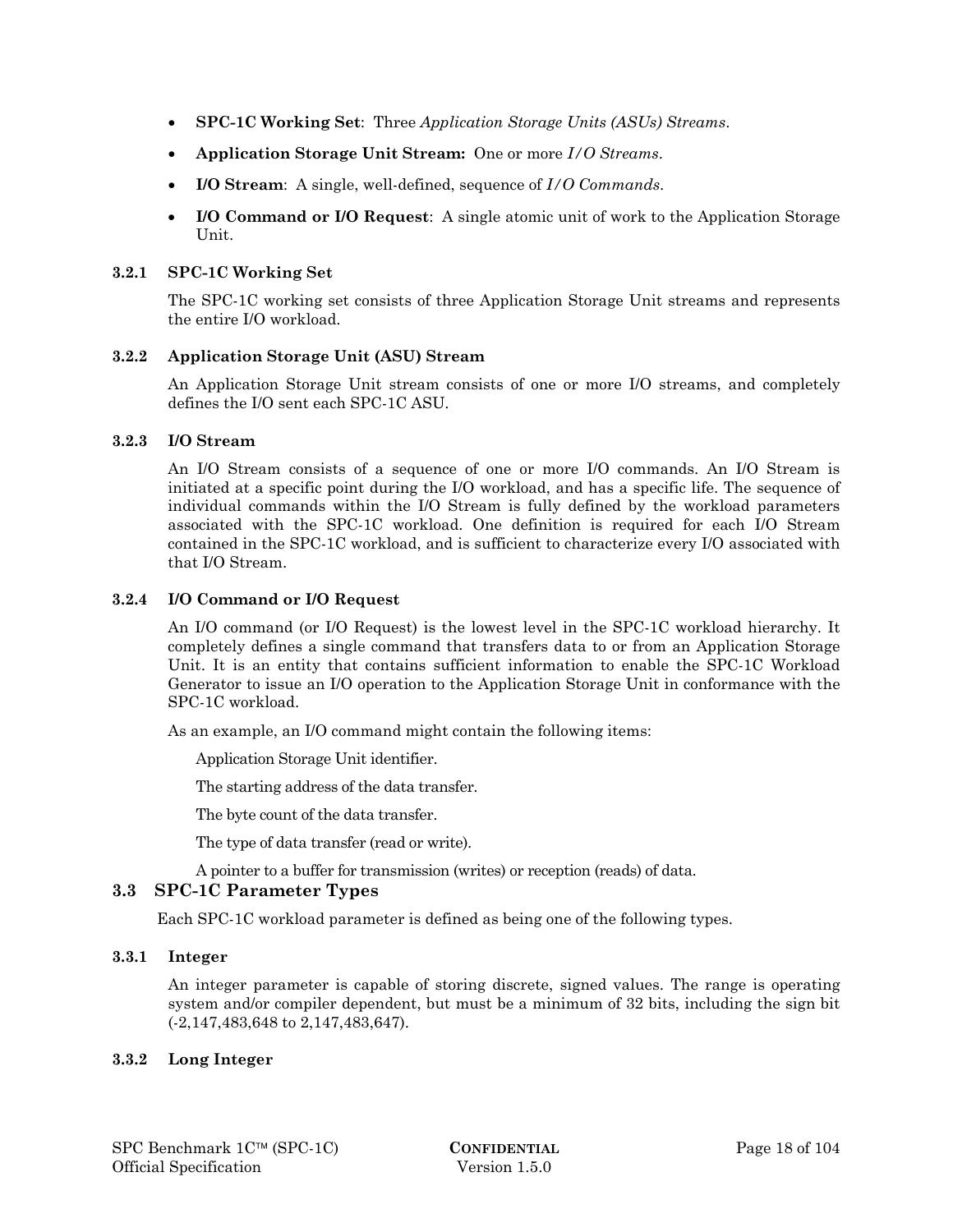A long integer parameter is capable of storing discrete, signed values. The range is operating system and/or compiler dependent, but must be a minimum of 64 bits, including the sign bit (-9,223,372,036,854,775,808 to 9,223,372,036,854,775,807).

### **3.3.3 Real**

A real parameter is capable of storing positive and negative continuous values. The range is operating system and/or compiler dependent, but must have a minimum range of from  $-10^{-32}$ to 1032 with a minimum resolution of 16 significant digits.

### **3.3.4 ASCII string**

An ASCII string parameter consists of a variable length sequence of ASCII characters (8 bits per character), with a zero byte terminating the string.

#### **3.3.5 Distribution**

The distribution is a special data type that has been implemented specifically for the SPC workload parameter list. This parameter contains sufficient information to characterize a distribution that may be used for certain parameters. This data type consists of several components.

#### **3.3.5.1 Distribution type**

The type of distribution is indicated by an integer variable. The legal types of distributions are:

- 0: Constant  $-A$  single number. The value of this number is contained in the first element of the distribution parameter list.
- 1: Uniform A number that is uniformly distributed between (and including) two values. The lower of these values is contained in the first element of the distribution parameter list, and the upper value is contained in the second element.
- 2: Exponential A number that is exponentially distributed with a mean value contained in the first element of the distribution parameter list.
- 3: Table A table distribution is an n-dimensional array containing the discrete table values. There is no limit on the number of dimensions or entries in the array. The pointer component (section) of the distribution data type points to the start of the array. The contents of the array are undefined, and must be specified for each case.
- 4. Incremental: An ascending series of values. This distribution has four associated parameters, *incremental (start, startvar, stride, length)*.

The first parameter "start", which is required, defines the first value of a monotonically increasing sequence. "start" is a real number [0,1] representing the mean of the location within the ASU address range that the sequence begins, given as a fraction of the total address range, and modified by the "startvar" parameter. The sequence will increase to the highest possible value, and then begin again at a new first value, repeating.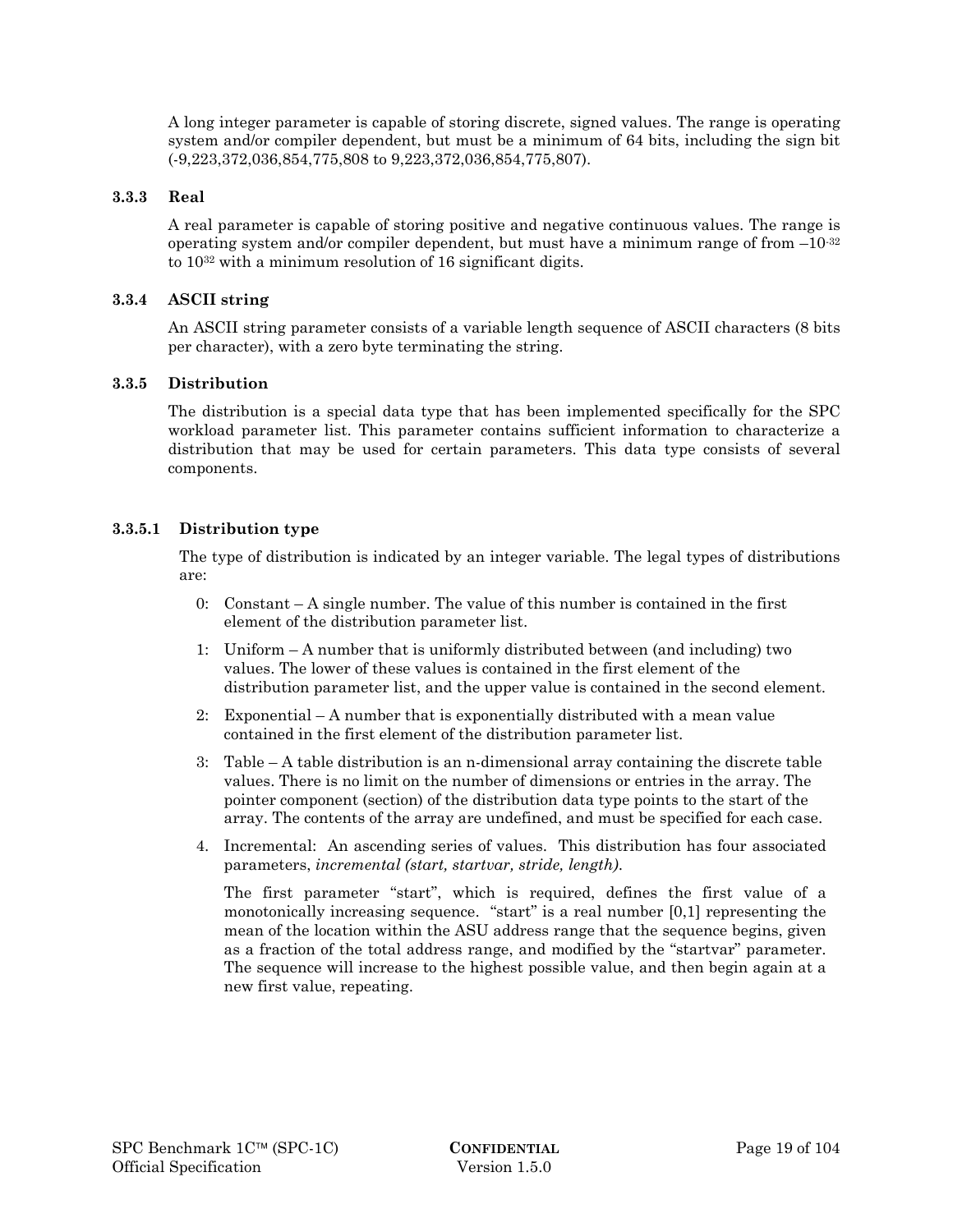The second parameter "startvar", which is optional, is a real number [0,1] representing the fraction of the total ASU extent through which the "start" value can be varied. If "startvar" is zero, the "start" value is always used when the first ASU address is required in a sequence. If "startvar" is nonzero, a new first value is computed each time the lowest ASU address is required, and is computed as a uniformly distributed random number within  $\pm$  startvar/2 of the mean, "start". If "start+startvar/2" is  $> 1$ , the value of 1 will be used for the upper limit of the first value in a sequence. If "start - startvar/2" is  $\leq$  0, the value of 0 will be used for the lower limit of the first value of a sequence. If "startvar" is not present, its value is assumed to be zero.

The third parameter, "stride", which is optional, defines the gap between values in the series. "stride" is an integer representing the number of blocks between each value in the series. Since I/O transfer size is variable, even within a stream, "stride" must be related to the I/O size. A "stride" of zero is used to generate a sequence of values in which the next value = old value + transfer size. If "stride" is not supplied, a value of zero is assumed. A "stride > 0 implies the new value = old value  $+$  transfer size  $+$  stride. A stride  $\leq 0$  is always interpreted as a sequence of I/Os in which the address is always the same.

The fourth parameter, "length" which is optional, is used to define the upper extent of the generated sequence. "length" is a real number (0,1] representing the fraction of the total ASU address space over which the sequence is generated, relative to the first value of the sequence. "length" is added to each new computed first value to determine the upper extent of the series. If "length" is not present, the sequence will be generated from its start value, up to 1, and then will repeat beginning at the new start value.

If "Incremental" is used to generate a sequence of addresses for a stream of I/O references, the number of values in the sequence is controlled by the start and stop criteria of the I/O stream, which is a function of the stream link and termination criteria (3.4.12 and 3.4.13).

For example, incremental (0.35, 0.7, 8, 0.3) will generate a sequence with start address at 35% of the ASU extent,  $\pm$  35%. The sequence will have a gap of (8) blocks + Transfer size) between each I/O start address. The highest address generated will be 30% of the ASU extent higher than the first value, or at 70% of the ASU extent if the first value is at 40%. The sequence will continue until the stream is terminated through other means.

5. Random access pattern  $R1 - A$  random walk with "hierarchical reuse" behavior (see Appendix E), using a leaf size of 32768 bytes and parameters  $k=6$ ,  $v=.44$ . Upon the first read to a given leaf, the first 4096-byte block is read from that leaf. Subsequent reads to the leaf read the second block, the third block, and so on, wrapping back to the first block after reading the last. (Note: if multiple, logically distinct random walks are occurring concurrently within the same ASU, the first and subsequent reads to a given leaf are implemented as just described, regardless of whether they are associated with the same or with logically distinct random walks).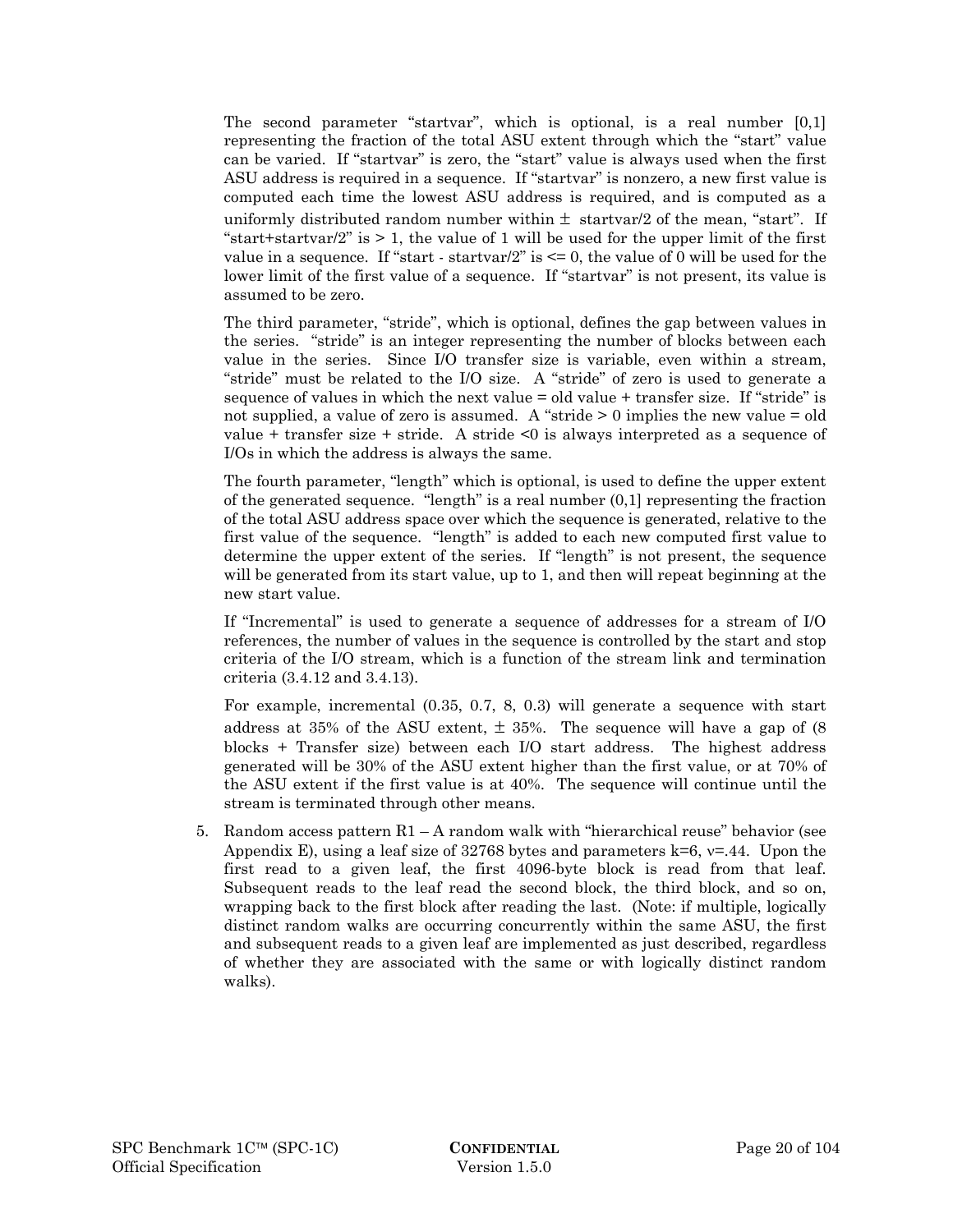6. Random access pattern W1 – Also a random walk with "hierarchical reuse" behavior, using a leaf size of 32768 bytes and parameters  $k=6$ ,  $v=44$ . The leaf L0 initially selected in this manner, however, is then used to obtain the final leaf selection  $L = 8*Flow(L0/8)$ . Within the selected leaf, the 4096-byte block to be written is determined as follows. With 50 percent probability, the 4096-byte block is chosen using a random uniform distribution across all blocks of this size contained in the leaf. With the remaining 50 percent probability, the most recently read block is chosen. Once the full address of the write operation is obtained, as just described, then with an 85 percent probability, a single write is performed to the selected address. With the remaining 15 percent probability, *two* writes are performed to this address (that is, an exception occurs to the random walk scheme, in that no step is taken prior to the second write of the pair).

As new distributions become necessary, they will be added to this list in a monotonically increasing sequence.

#### **3.3.5.2 Result type**

The result type indicates whether the resulting value from the distribution is integer or real. There are three possible values for this field:

- 0: Integer The output of the distribution is an integer.
- 1: Long The output of the distribution is a long integer.
- 2: Real The output of the distribution is a real number.

#### **3.3.5.3 Distribution parameter list**

The distribution parameters consist of a list of ten real numbers. The values contained in these fields may be used as part of the distribution function. The number of values that are used is function dependent, and may range from none to all ten.

#### **3.3.5.4 Extended pointer**

The extended pointer is used when it is necessary to include more that ten discrete parameters or when a singly dimensioned list is not adequate. The primary use of this pointer is when a table distribution is required. The data structure that is pointed to by this element is not defined by this document.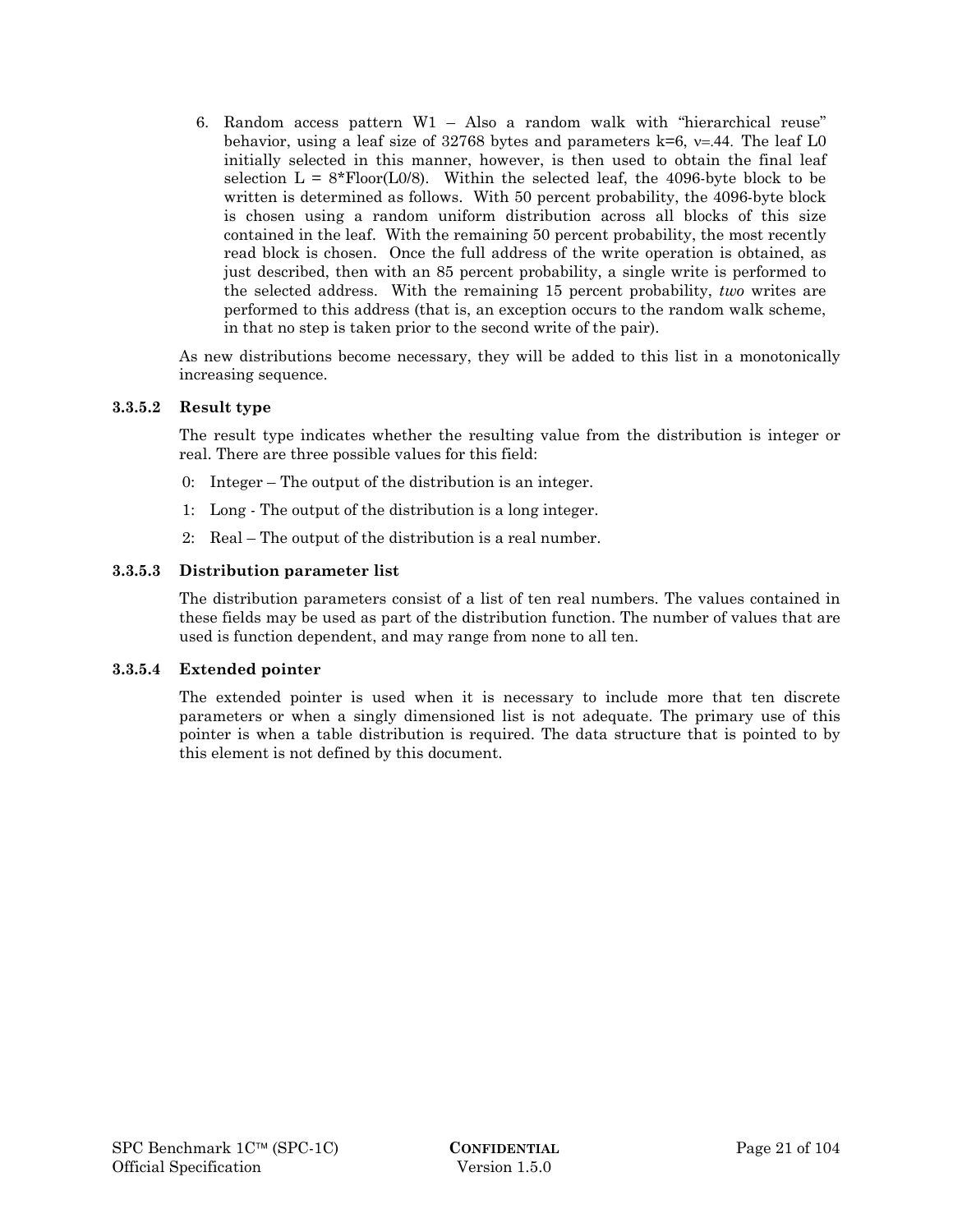# **3.4 SPC-1C Workload Parameters**

A set of parameters is required for each I/O Stream that is present in the SPC-1C workload. These parameters are passed to the SPC-1C Workload Generator. The set of parameters will enable the SPC-1C Workload Generator to create and submit a stream of I/O requests to the SPC-1C Application Storage Unit.

Conceptually, the SPC-1C Workload Generator will examine the parameters, and by using the values contained in these parameters, generate a sequence of I/O commands, with each individual command being issued at the appropriate time*.* 

### **3.4.1 ASU Transfer Alignment**

The ASU transfer alignment parameter determines whether the starting I/O address is aligned to any specific quantity. It is intended primarily for use with random accesses within a small range. This is due to the common practice of applications to only access data on certain address boundaries, such as database block size, page size, etc. In essence, this is a modulus operator that will, after a starting address has been determined, force that address to modulo *n*, where *n* is the ASU transfer alignment parameter, in blocks.

As an example, if the ASU transfer alignment parameter has a value of 16 (blocks), then each transfer address generated must be evenly divisible by 16.

#### **3.4.1.1 Parameter Type**

The ASU transfer alignment parameter is an integer variable.

#### **3.4.1.2 Acceptable Values**

The ASU transfer alignment parameter may take on any positive value greater than or equal to zero. The upper limit is set by media size and/or integer length. If the value of this parameter is zero, then ASU transfer alignment is disabled. If this parameter contains a non-zero value (*n*), then all transfer requests will be performed modulo *n*.

#### **3.4.2 Data Re-reference**

Data re-referencing occurs when an I/O references data that has been referenced previously. The purpose of the Data Re-reference specification is to allow those I/O Streams that would benefit from a random access cache to realize those benefits by having the I/O Stream perform the appropriate accesses.

In the SPC-1C benchmark, data re-reference is specified by applying an appropriate distribution to the selection of reference addresses. More specifically, certain streams of the SPC-1C benchmark, as specified in Clause 3.4.9, select the next reference address by performing a random walk. The sequence of addresses visited in the random walk includes both those where reads are performed, and those where writes are performed. The next step of the random walk is computed, based upon the most recent visit location, by applying distribution R1 when it is intended to perform a read, and distribution W1 when it is intended to perform a write.

#### **3.4.3 Intensity Multiplier**

The intensity multiplier indicates the ratio of the traffic intensity of this I/O Stream relative to the total traffic intensity of all I/O Streams.

#### **3.4.3.1 Parameter type**

The intensity multiplier is a real (floating-point) variable.

#### **3.4.3.2 Acceptable values**

SPC Benchmark 1C™ (SPC-1C) **CONFIDENTIAL** Page 22 of 104 Official Specification Version 1.5.0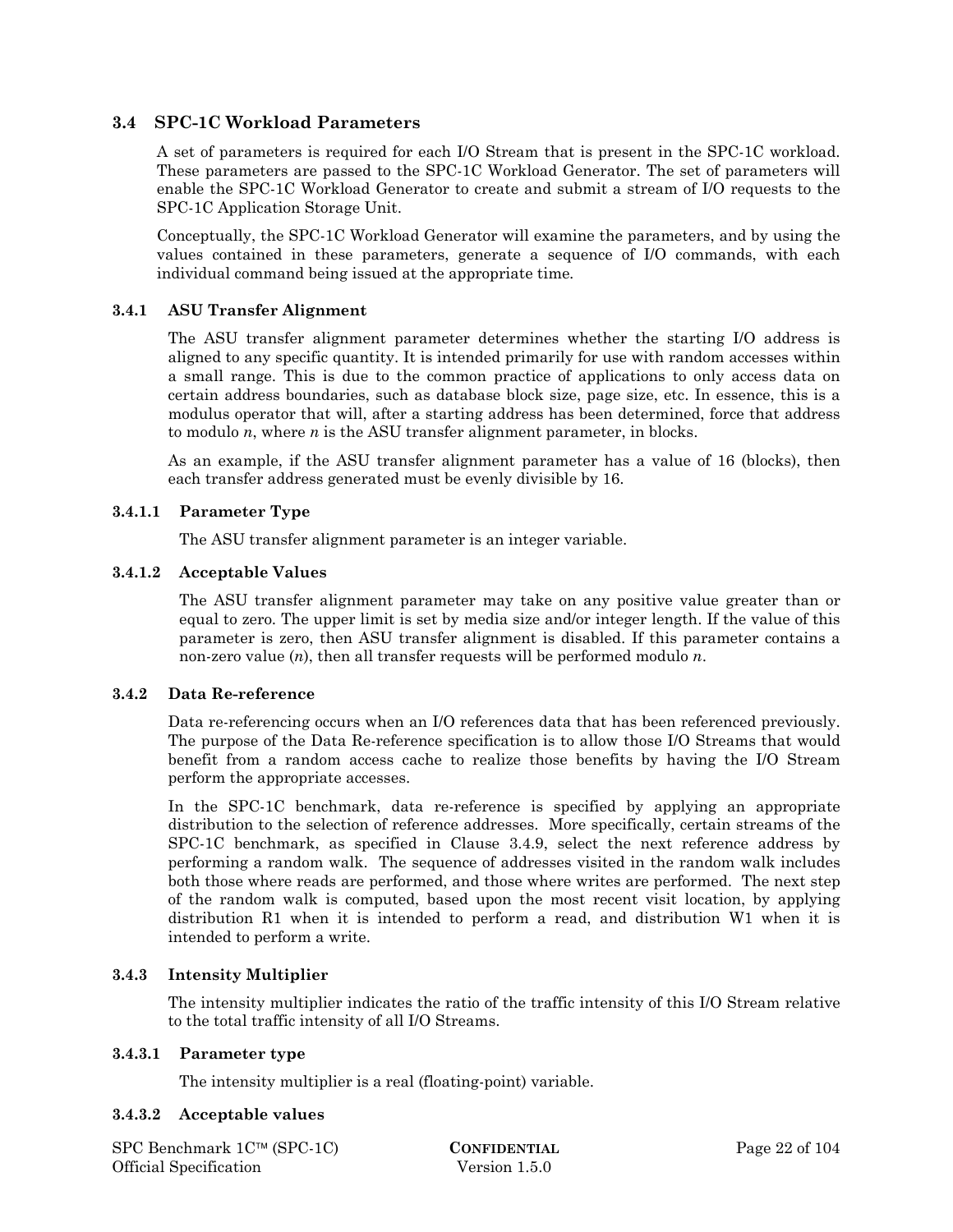The intensity parameter may take on all positive values, including zero.

# **3.4.4 Memory Alignment**

The memory alignment allows the data sent and received from the I/O operation to be placed in Host System memory on certain byte boundaries.

### **3.4.4.1 Parameter type**

The memory alignment parameter is an integer variable specifying the byte alignment.

#### **3.4.4.2 Acceptable values**

The memory alignment parameter may take on any positive value greater than or equal to zero, although the most common cases will specify a power of 2. There are two cases:

- 1. A value of zero indicates that memory alignment is disabled.
- 2. A value of *n* indicates that all data transfers to and from memory will begin at a memory address that is evenly divisible by *n* bytes. As an example, in order to force quadword (64 bit) alignment, this parameter must be set to 8.

# **3.4.5 Model Type**

The model type parameter indicates whether the I/O stream follows an open or closed model.

#### **3.4.5.1 Parameter type**

The model type is an integer variable.

#### **3.4.5.2 Acceptable values**

The model type parameter may take on one of the following values representing the workload type:

 **Open** 

 **Closed** 

# **3.4.6 Population**

The population parameter specifies the number of execution instances associated with this stream *(Clause 5.1.1)*.

# **3.4.6.1 Parameter type**

The population parameter is an integer variable.

#### **3.4.6.2 Acceptable values**

Each I/O Stream of the SPC-1C benchmark has a population equal to the integer number of BSUs currently being run on the Host System(s).

# **3.4.7 Read Fraction**

The read fraction parameter specifies the fraction of I/O commands that are reads.

#### **3.4.7.1 Parameter type**

The read fraction parameter is a distribution of real (floating-point) variables.

#### **3.4.7.2 Acceptable values**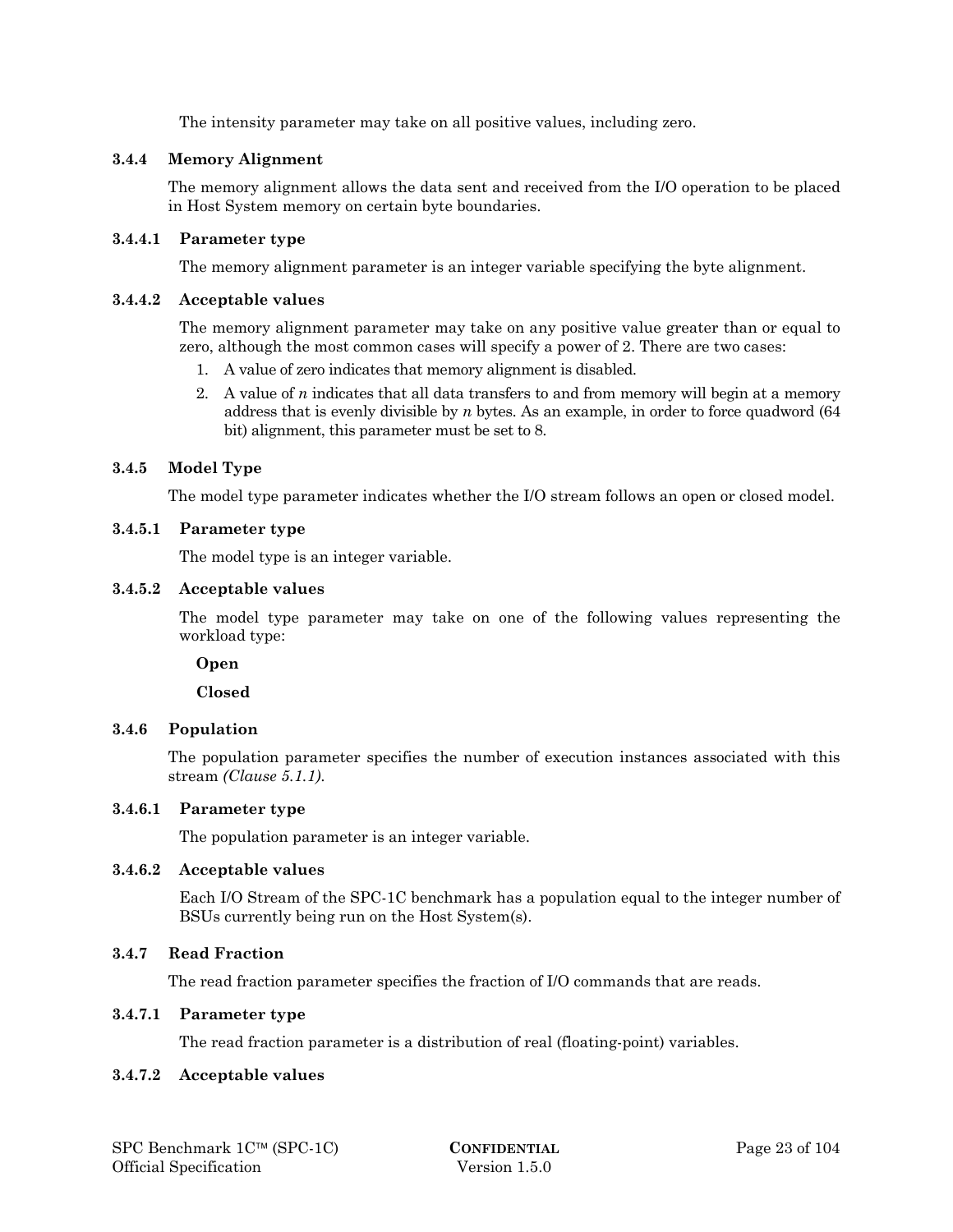The read fraction parameter may take on any positive real (floating point) value greater than or equal to zero and less than or equal to one.

#### **3.4.8 Stream Identifier**

The stream identifier, which is assigned by the SPC-1C specification, is a value that uniquely identifies an I/O Stream within a specific workload. The purpose of this parameter is to allow analysis programs to extract performance data for a specific I/O Stream from a workload. Note that this value needs only to be unique within a workload; it is not required to be unique across all workloads.

### **3.4.8.1 Parameter type**

This parameter is a variable length, zero terminated, ASCII string.

#### **3.4.8.2 Acceptable values**

No restriction is placed on this parameter.

#### **3.4.9 Transfer Address**

The transfer address parameter determines the target address of the next I/O that will be issued to the ASU. Note that bounds checking must be performed to ensure that the resulting address is greater than or equal to zero, and that the sum of the address and transfer size is less than or equal to the capacity of the ASU.

#### **3.4.9.1 Parameter type**

The transfer address parameter is a distribution variable.

#### **3.4.9.2 Acceptable values**

The transfer address value must be greater than or equal to zero, and the sum of the transfer address and the transfer size must be less than or equal the capacity of the ASU.

# **3.4.10 Transfer Size**

The transfer size parameter specifies the number of blocks to transfer.

#### **3.4.10.1 Parameter type**

The transfer size parameter is a distribution of long integer variables.

#### **3.4.10.2 Acceptable values**

In the SPC-1C benchmark, most streams use a transfer size specified as a positive integer constant. Other streams use a transfer size as specified using the following tabular distribution:

SMIX = Table:{8,0.40}{16,0.24}{32,0.20}{64,0.08}{128,0.08}

#### **3.4.11 Workload Identifier**

The workload identifier, which is common to all I/O Streams in the workload, is a unique value assigned by the SPC to identify a specific workload. The purpose of this parameter is to allow an analysis program to extract performance information for a specific workload from a test that includes more than one workload.

#### **3.4.11.1 Parameter type**

This parameter is a variable length, zero terminated, ASCII string.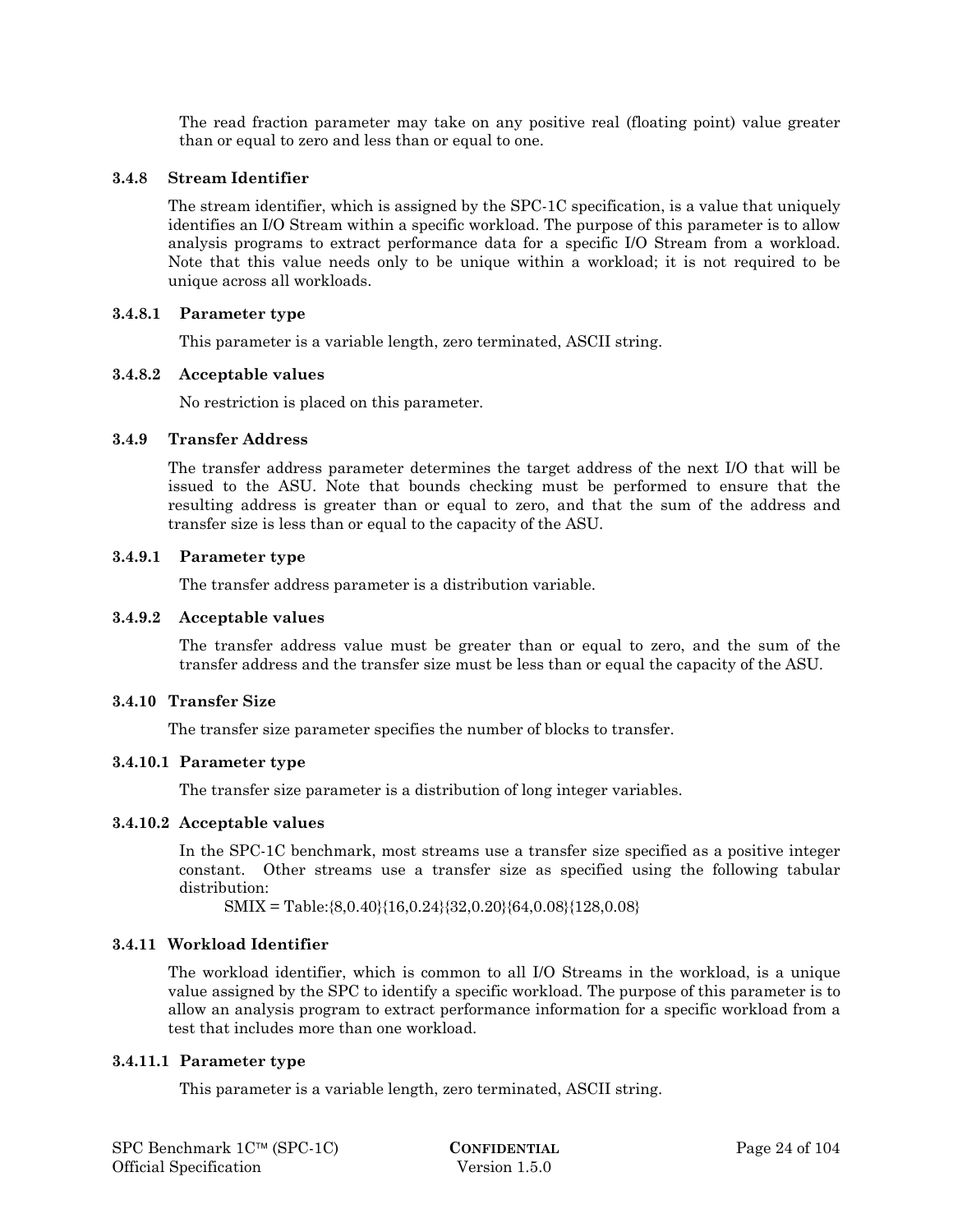#### **3.4.11.2 Acceptable values**

No restriction is placed on this parameter.

# **3.5 Technical Workload Description**

SPC-1C is designed to demonstrate the performance of a storage system or storage components while performing the typical functions of a business application. SPC-1C represents a segment of applications characterized by predominately random I/O operations as typified by a mail server application but not limited to that specific application type.

The storage for the SPC-1C workload consists of three Application Storage Units:

ASU 1 - Data Store

ASU 2 - User Store

ASU 3 – Log/Sequential Write

Each ASU is the target of an ASU stream that in turn is comprised of one or more distinct I/O Streams. The I/O Streams for each ASU are defined below by a set of parameters and parameter values.

Definitions and descriptions of each parameter type used to define the SPC-1C parameters may be found in Clause 3.3. Each SPC-1C parameter is defined and described in Clause 3.4.

# **3.5.1 ASU 1 – Data Store**

The Data Store has four parallel I/O Streams associated with it. There is a read and write stream that is uniformly distributed over the entire address space, as well as some highly localized I/O to specific areas of the ASU. Additionally, there is a sequential read stream present. The I/O intensity for ASU 1 represents 59.6% of the total SPC-1C I/O command traffic.

| <b>Parameter Type</b>                   | I/O Stream 1         | I/O Stream 2        | I/O Stream 3                   | I/O Stream 4        |
|-----------------------------------------|----------------------|---------------------|--------------------------------|---------------------|
| ASU                                     |                      |                     |                                |                     |
| Transfer alignment<br>(512 byte blocks) | 8                    | 8                   | 8                              | 8                   |
| Data re-reference                       | N/A                  | See Clause 3.4.2    | N/A                            | See Clause 3.4.2    |
| Intensity multiplier                    | 0.035                | 0.281               | 0.070                          | 0.210               |
| Memory alignment                        | 8                    | 8                   | 8                              | 8                   |
| Model type                              | Open                 | Open                | Open                           | Open                |
| Population                              | $=$ BSU              | $=$ BSU             | $=$ BSU                        | $=$ BSU             |
| Read fraction                           | 0.5                  | 0.5                 | 1.0                            | 0.5                 |
| Stream identifier                       | "ASU 1-1"            | <b>ASU 1-2"</b>     | "ASU 1-3"                      | "ASU 1-4"           |
| Transfer address                        | Uniform: $0.0 - 1.0$ | $R1/W1: 0.15 - 0.2$ | Incremental (0.4, 0.4, 0, 0.1) | $R1/W1: 0.7 - 0.75$ |
| Transfer size<br>(512 byte blocks)      | 8                    | 8                   | <b>SMIX</b>                    | 8                   |
| Workload identifier                     | "SPC-1.00"           | "SPC-1.00"          | "SPC-1.00"                     | "SPC-1.00"          |

|  |  | Table 3-1: ASU 1 Parameter Types and Values |  |  |  |
|--|--|---------------------------------------------|--|--|--|
|--|--|---------------------------------------------|--|--|--|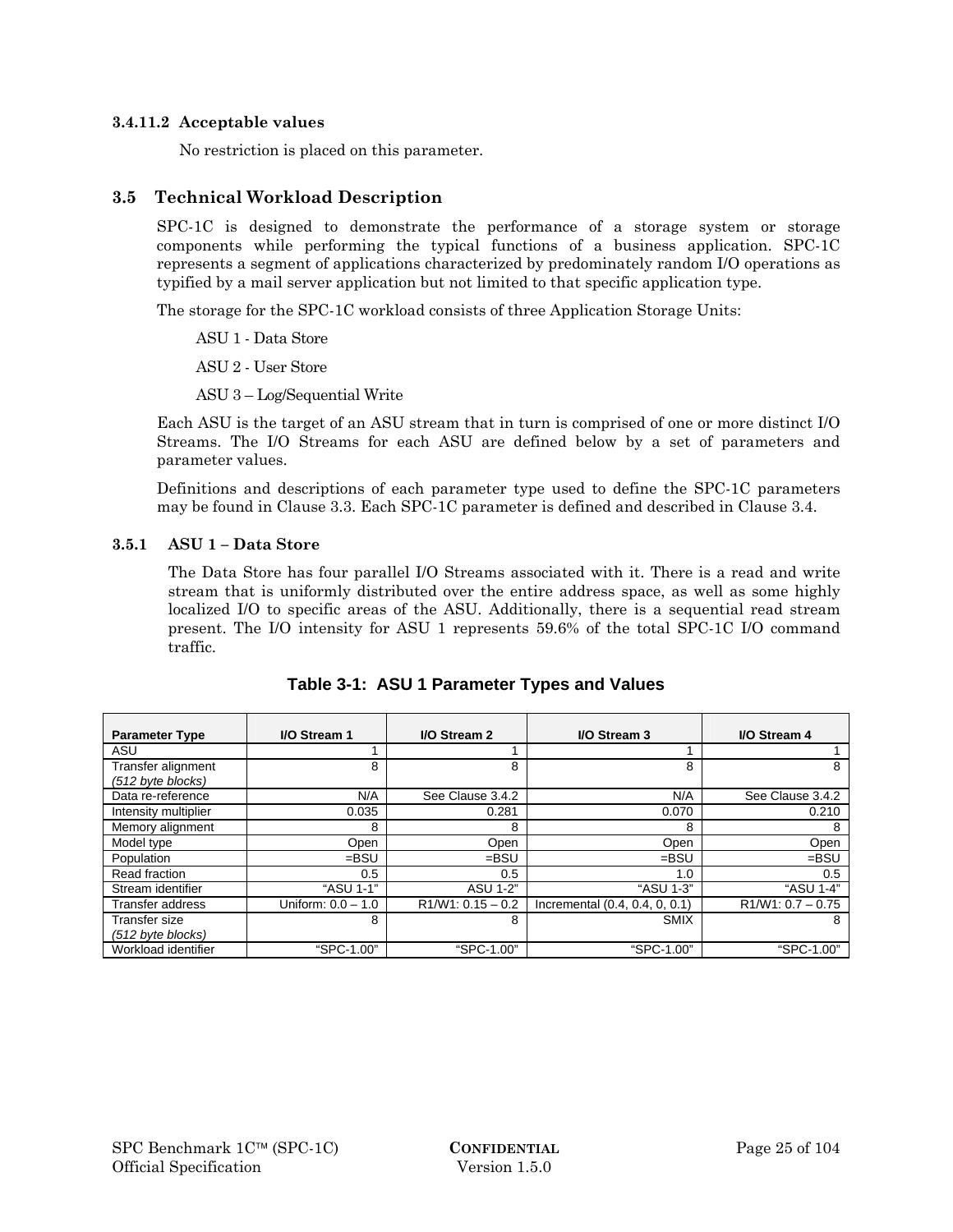### **3.5.2 ASU 2 – User Store**

There are three parallel I/O streams associated with ASU 2 - User Store. Similar to the ASU 1 - Data Store, the User Store also has read write streams that are randomly distributed across the entire address space of the ASU. There are also localized I/O Streams, although there are fewer of these than are present on the Data Store. The I/O intensity for ASU 2 represents 12.3% of the total SPC-1C I/O command traffic.

| <b>Parameter Type</b>   | I/O Stream 1         | I/O Stream 2         | I/O Stream 3                   |
|-------------------------|----------------------|----------------------|--------------------------------|
| ASU                     | 2                    | 2                    | 2                              |
| Transfer alignment      | 8                    | 8                    | 8                              |
| (512 byte blocks)       |                      |                      |                                |
| Data re-reference       | N/A                  | See Clause 3.4.2     | N/A                            |
| Intensity multiplier    | 0.018                | 0.070                | 0.035                          |
| Memory alignment        | 8                    | 8                    | 8                              |
| Model type              | Open                 | Open                 | Open                           |
| Population              | $=$ BSU              | $=$ BSU              | $=$ BSU                        |
| Read fraction           | 0.3                  | 0.3                  | 1.0                            |
| Stream identifier       | "ASU 2-1"            | "ASU 2-2"            | "ASU 2-3"                      |
| <b>Transfer address</b> | Uniform: $0.0 - 1.0$ | $R1/W1: 0.47 - 0.52$ | Incremental (0.4, 0.4, 0, 0.1) |
| Transfer size           | 8                    | 8                    | <b>SMIX</b>                    |
| (512 byte blocks)       |                      |                      |                                |
| Workload identifier     | "SPC-1.00"           | "SPC-1.00"           | "SPC1.00"                      |

**Table 3-2: ASU 2 Parameter Types and Values** 

### **3.5.3 ASU 3 – Log/Sequential Write**

This stream represents logging and other sequential write activity. The I/O intensity for ASU 3 accounts for 28.1% of the total SPC-1C I/O command traffic.

| <b>Parameter Type</b>                   | I/O Stream 1                    |
|-----------------------------------------|---------------------------------|
| ASU                                     | 3                               |
| Transfer alignment<br>(512 byte blocks) | 8                               |
| Data re-reference                       | N/A                             |
| Intensity multiplier                    | 0.281                           |
| Memory alignment                        | 8                               |
| Model type                              | Open                            |
| Population                              | $=$ BSU                         |
| Read fraction                           | 0.0                             |
| Stream identifier                       | "ASU 3-1"                       |
|                                         |                                 |
| Transfer address                        | Incremental (0.35, 0.7, 0, 0.3) |
| Transfer size<br>(512 byte blocks)      | <b>SMIX</b>                     |
| Workload identifier                     | "SPC-1.00"                      |

**Table 3-3: ASU 3 Parameter Types and Values**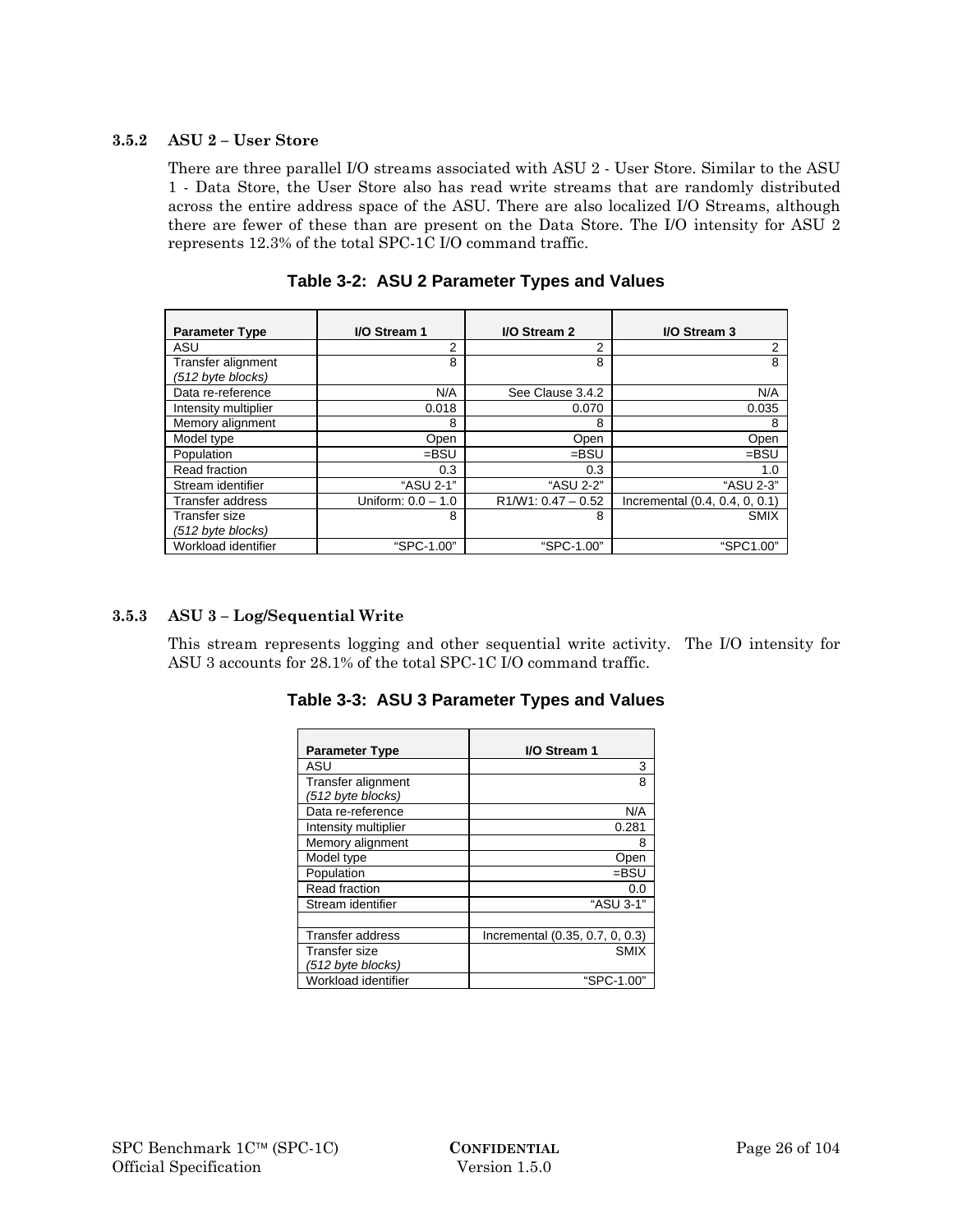# **Clause 4: Benchmark Configuration and Tested Storage Configuration**

# **4.1 Overview**

The Benchmark Configuration (BC) consists of all hardware and software components used in the execution of the SPC-1C benchmark. The Tested Storage Configuration (TSC) consists of all software and hardware necessary to implement and support the three configured Application Storage Units (ASUs) as defined in Clause 2.6.

# **4.2 Benchmark Configuration Component Availability and Support**

All hardware and software used in the Benchmark Configuration must be commercially available and supported either as individual items or as a part of a larger package. Hardware and software used in the Benchmark Configuration that is NOT included in the Tested Storage Configuration is exempt from the preceding requirement if it is no longer commercially available and/or supported due to obsolescence.

*Comment: The intent is to allow the use of components in the Benchmark Configuration that were at one time commercially available and supported as long as the components are not a part of the Tested Storage Configuration.* 

# **4.3 Benchmark Configuration Components**

The Benchmark Configuration consists of the following components:

- 1. One or more Host Systems as defined in Clause 4.3.1.
- 2. All hardware and software needed to communicate between the Host System(s) and Tested Storage Configuration.
- 3. System Software, as defined in Clause 4.3.2.
- 4. The Tested Storage Configuration (TSC), defined in Clause 4.4.
- 5. The Tested Storage Product (TSP) defined in Clause 4.5.

#### **4.3.1 Host System(s)**

The Host System(s) consist of one or more computer systems where the System Software resides and executes the SPC-1C Workload Generator.

#### **4.3.2 System Software**

- 4.3.2.1 System Software, which may include the Host System's operating system, is responsible for presenting and managing unique names that instantiate the three Application Storage Units (ASUs) to the SPC-1C Workload Generator, as well as organizing and managing the underlying Logical Volumes used to implement the ASUs.
- 4.3.2.2 System Software shall provide for error recovery, as well as all services needed to execute the SPC-1C Workload Generator on the Benchmark Configuration.
- 4.3.2.3 System Software may be used to implement RAID 0 (striping) and/or data protection functionality as defined in Clause 2.7.
- 4.3.2.4 System Software, executing on the Host System(s), shall not cache or buffer any data associated with implementing the ASU on the BC nor be used to cache or buffer any ASU data.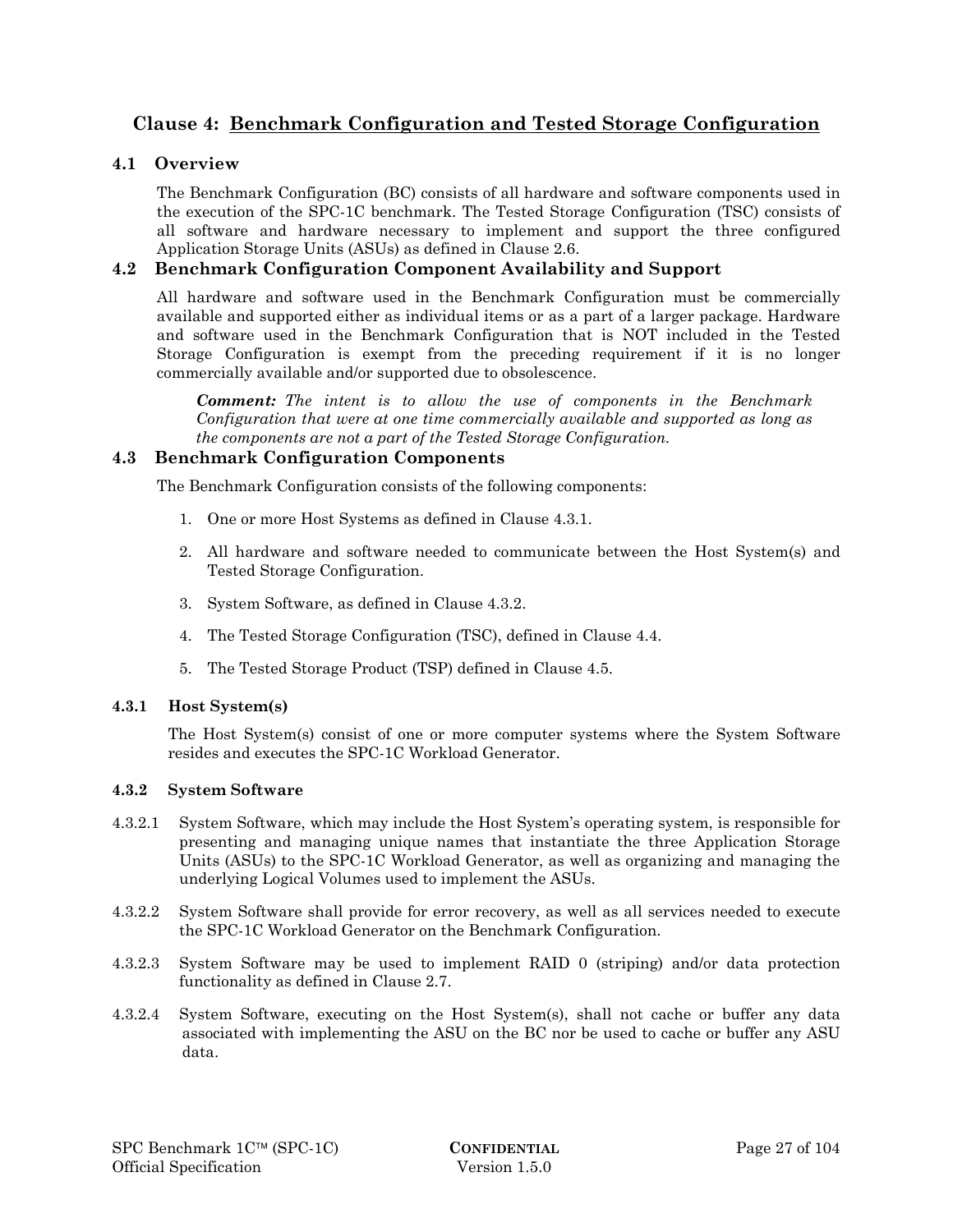# **4.4 Tested Storage Configuration (TSC)**

The Tested Storage Configuration (TSC) consists of all software and hardware necessary to implement and support the three configured Application Storage Units (ASUs) as defined in Clause 2.6.

#### **4.4.1 Tested Storage Configuration (TSC) Components**

The TSC will consist of one or more Host Bus Adapters (HBAs)/controllers (external or embedded) and one of the following storage device configurations.

#### **4.4.1.1 One, Two, or Four Physical Storage Devices**

One (1), two (2), or four (4) physical storage devices are directly connected to one or more HBAs/controllers. The storage devices may be located in an enclosure, but the enclosure may only provide power and/or direct connectivity. If the enclosure includes the HBA/controller or provides any functionality other than power and direct connectivity, the TSC will be considered a Small Storage Subsystem as described below.

#### **4.4.1.2 Small Storage Subsystem**

A Small Storage Subsystem consists of a single enclosure with a maximum size of 4U, which may contain any number of physical storage devices. The enclosure may optionally include one or more controllers. An enclosure may include System Software, which provide functionality such as data protection as defined in Clause 2.7

#### **4.4.2 Host System as a TSC Component**

Each Host System in the Benchmark Configuration (BC) must be included as a Tested Storage Configuration (TSC) component if any of the following conditions are true:

- 1. The Host System contains an integral component that is a TSC hardware component, which cannot be unplugged and moved to a different Host System such as an embedded Host Bus Adapter.
- 2. The Host System includes physical storage devices that contain the SPC-1C Data Repository *(Clause 2)* and are connected internally as integral Host System components.
- 3. System Software that provides data protection functionality *(Clause 2.7)*.

System Software, as defined in Clause 4.3.2, which provides the following functionality for the TSC will not require the Host System to be included as a priced TSC component:

- Organize and manage the underlying Logical Volumes that comprise the Application Storage Units (ASUs). Data protection functionality is not included in this exemption.
- Present and manage unique names that instantiate the ASUs to the SPC-1C Workload Generator.
- Provide RAID 0 (striping).

An example of a TSC that includes the Host System as a TSC component is described in Clause 4.4.3.1 and illustrated in Figure 4-1.

Test Sponsors should request a recommendation from the Compliance Review Committee if the above wording does not clarify the TSC component status of a Host System in their Benchmark Configuration.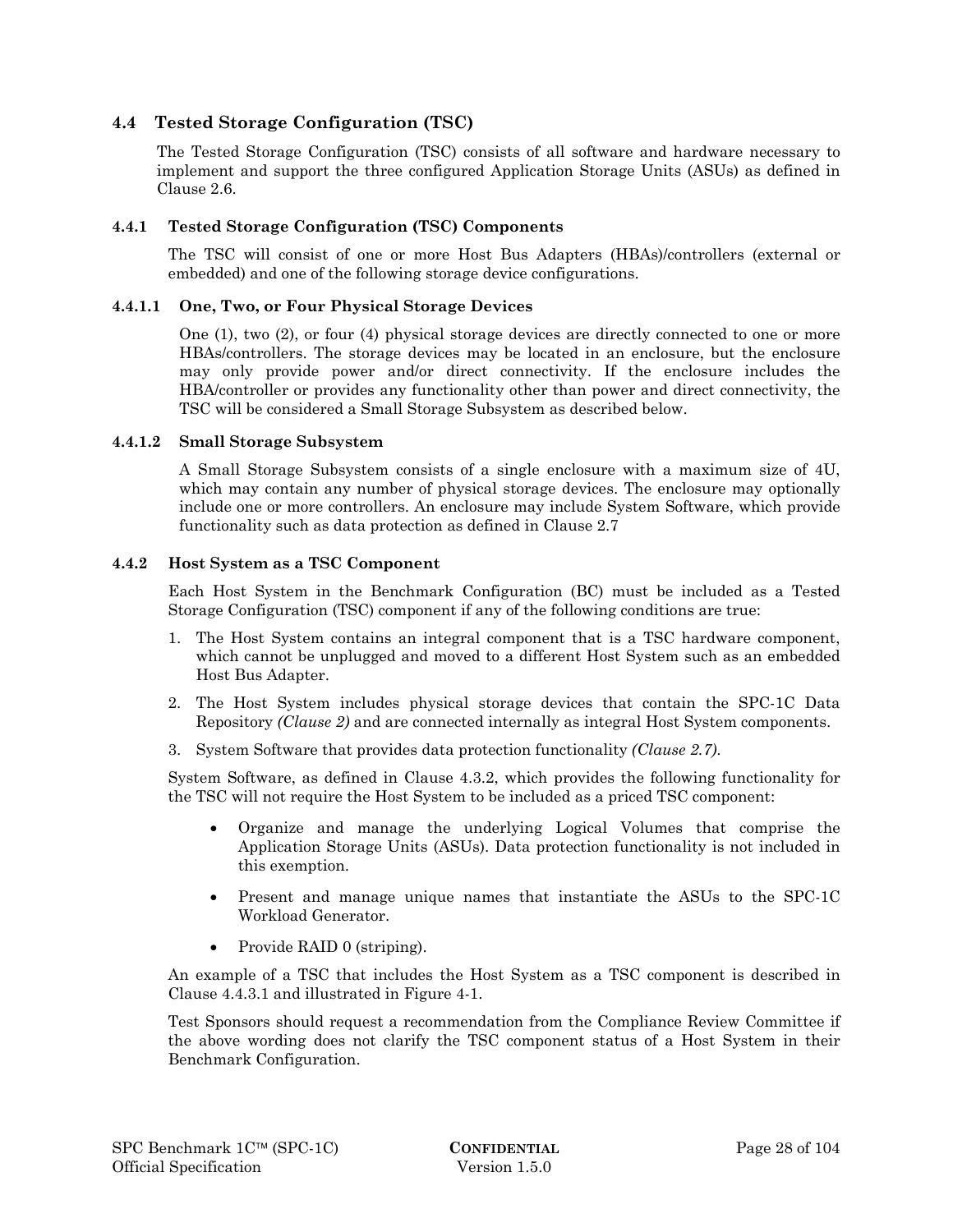### **4.4.3 Tested Storage Configuration (TSC) Examples**

Clauses 4.4.3.1 – 4.4.3.3 describe and illustrate, in detail, the allowed Tested Storage Configurations, including the boundary between the Host System and TSC (TSC Boundary).

# **4.4.3.1 Embedded Storage Adapter/Controller – Internal/External Physical Storage Devices**

A TSC that utilizes an embedded storage adapter/controller and internal or external Storage Devices is illustrated in Figure 4-1.



# **Figure 4-1: Embedded Storage Adapter/Controller – Internal/External Physical Storage Devices**

The components that comprise the TSC include:

- 1. A Host System with one or more storage adapters/controllers embedded on the motherboard or a daughter card attached to the motherboard.
- 2. One (1), two (2), or four (4) directly attached physical storage devices.
- 3. Cabling between the embedded storage adapters/controllers and the physical storage devices.
- 4. Optionally, an enclosure to hold the storage devices. The enclosure may only provide power and/or direct connectivity. If the enclosure includes the HBA/controller or provides any functionality other than power and direct connectivity, the TSC will be considered a Small Storage Subsystem. *(Clauses 4.4.1.1 and 4.4.1.2)*.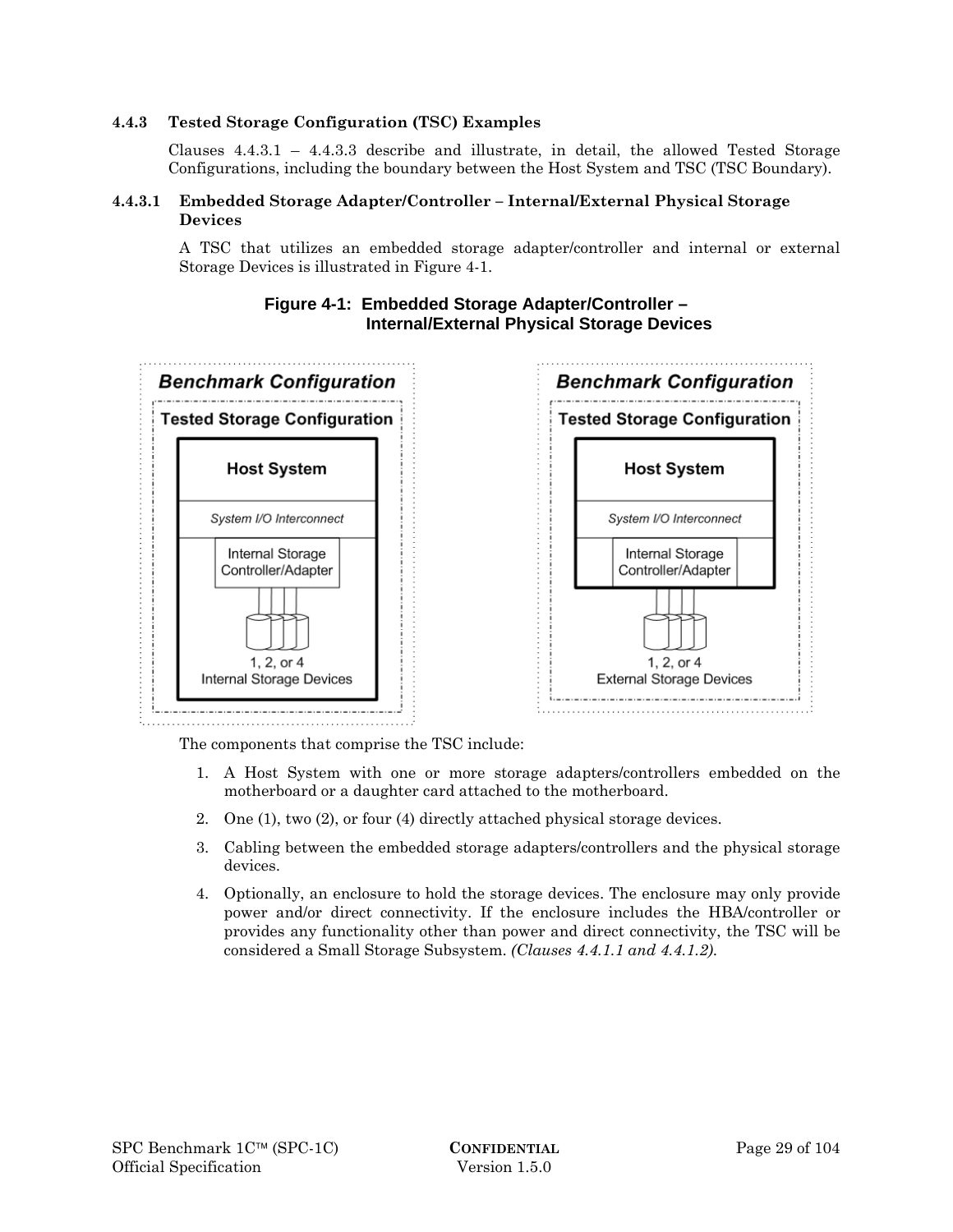### **4.4.3.2 External Storage Adapter/Controller – External Storage Devices**

A TSC that utilizes an external adapter/controller and external Storage Devices is illustrated in Figure 4-2.



# **Figure 4-2: External Storage Adapter/Controller – External Storage Devices**

The components that comprise the TSC typically include:

- 1. One or more external storage adapters/controllers that plug into a system I/O interconnect on the Host System.
- 2. One (1), two (2), or four (4) directly attached physical storage devices.
- 3. Cabling between the embedded storage adapters/controllers and the physical storage devices.
- 4. Optionally, an enclosure to hold the physical storage devices. The enclosure may only provide power and/or direct connectivity. If the enclosure includes the HBA/controller or provides any functionality other than power and direct connectivity, the TSC will be considered a Small Storage Subsystem. *(Clauses 4.4.1.1 and 4.4.1.2)*.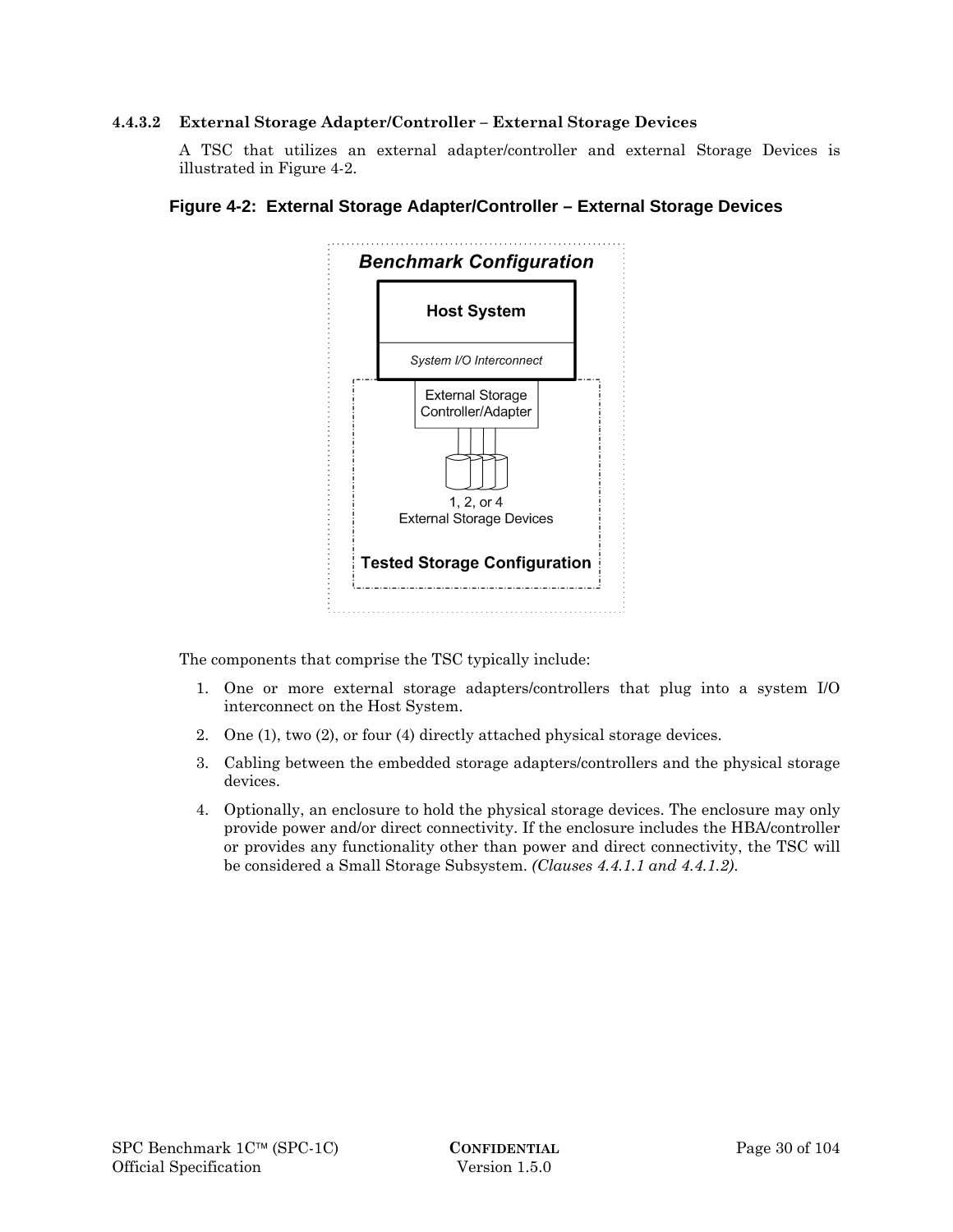# **4.4.3.3 Small Storage Subsystem**

A TSC utilizing a small storage subsystem is illustrated in Figure 4-3.



**Figure 4-3: Small Storage Subsystem** 

The TSC typically includes the following components:

- 1. One or more enclosures.
- 2. One or more storage adapters/controllers, which may be internal to the enclosure or external that plug into a system I/O interconnect on the Host System.
- 3. An aggregate maximum of twenty-four (24) physical storage devices.
- 4. All cabling required for connections within the enclosure, as well as between the enclosure and the Host System.

# **4.5 Tested Storage Product (TSP)**

The Tested Storage Product (TSP) is a distinct, customer orderable product, which is the focal point of a SPC-1C result. Each SPC-1C result will be labeled with the formal name of the TSP.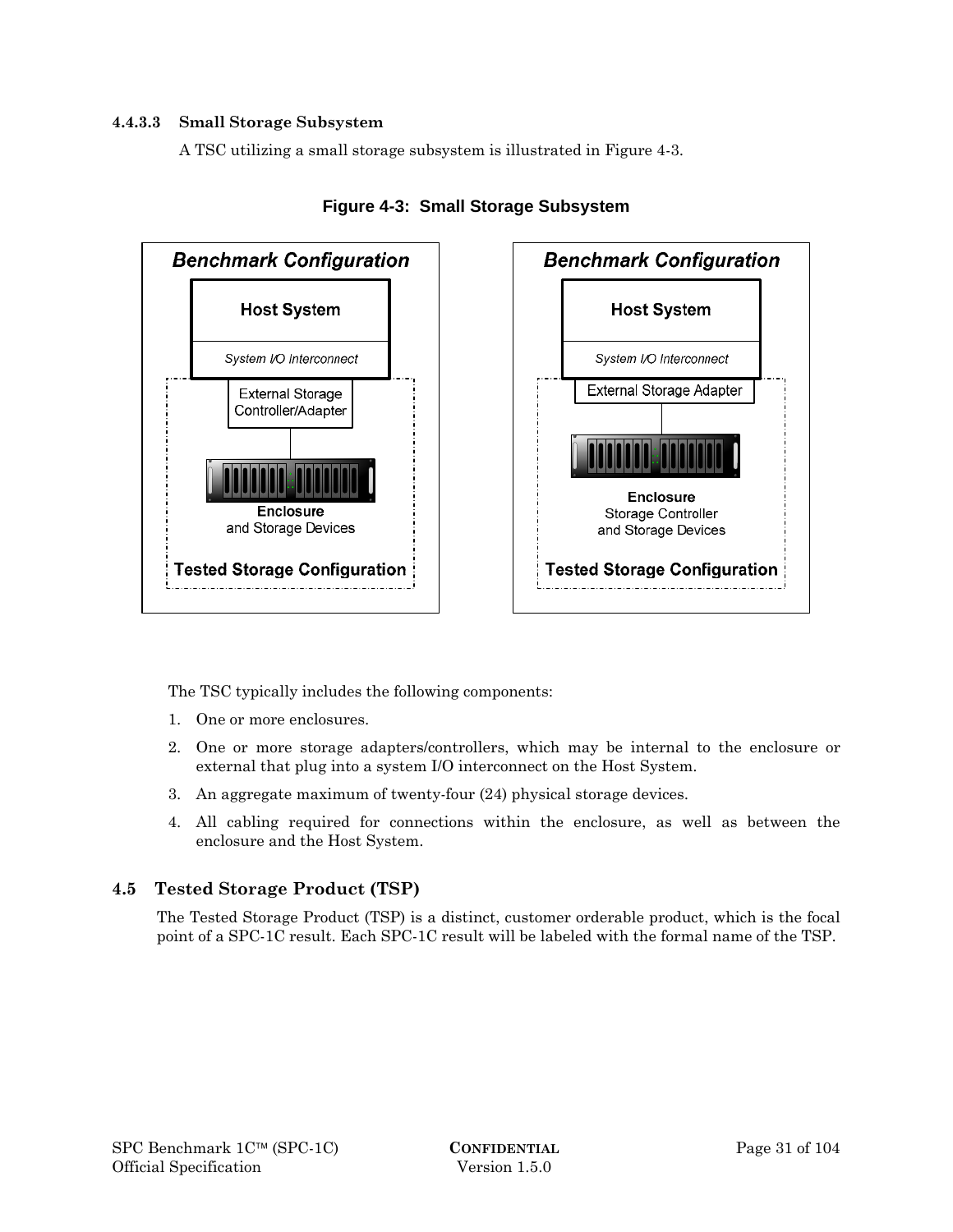# **Clause 5: SPC-1C Workload Generator**

# **5.1 Overview**

An SPC-1C Result is produced using the current SPC-1C-Workload Generator, which is a user-space application, instantiated by one or more processes running on one or more Host Systems. The SPC-1C Workload Generator is capable of randomly referencing any block within the configured capacity of the three Application Storage Units (ASUs).

The functional components of the SPC-1C Workload Generator are illustrated below in Figure 5-3.



**Figure 5-1: Workload Generator Functional Components** 

Each I/O request of the SPC-1C workload is associated with a specific I/O Stream. The workload incorporates a number of distinct types of I/O Streams. The definitions of each stream type are presented in Clause 3.4.9.

Each I/O stream is made up of one or more concurrently executing instances that generate I/O commands for a specific ASU.

The relationships between the Workload Generator components, I/O streams and ASUs are illustrated in Figure 5.2.

The specific functions of the SPC-1C Workload Generator are described in 5.1.1–5.1.4.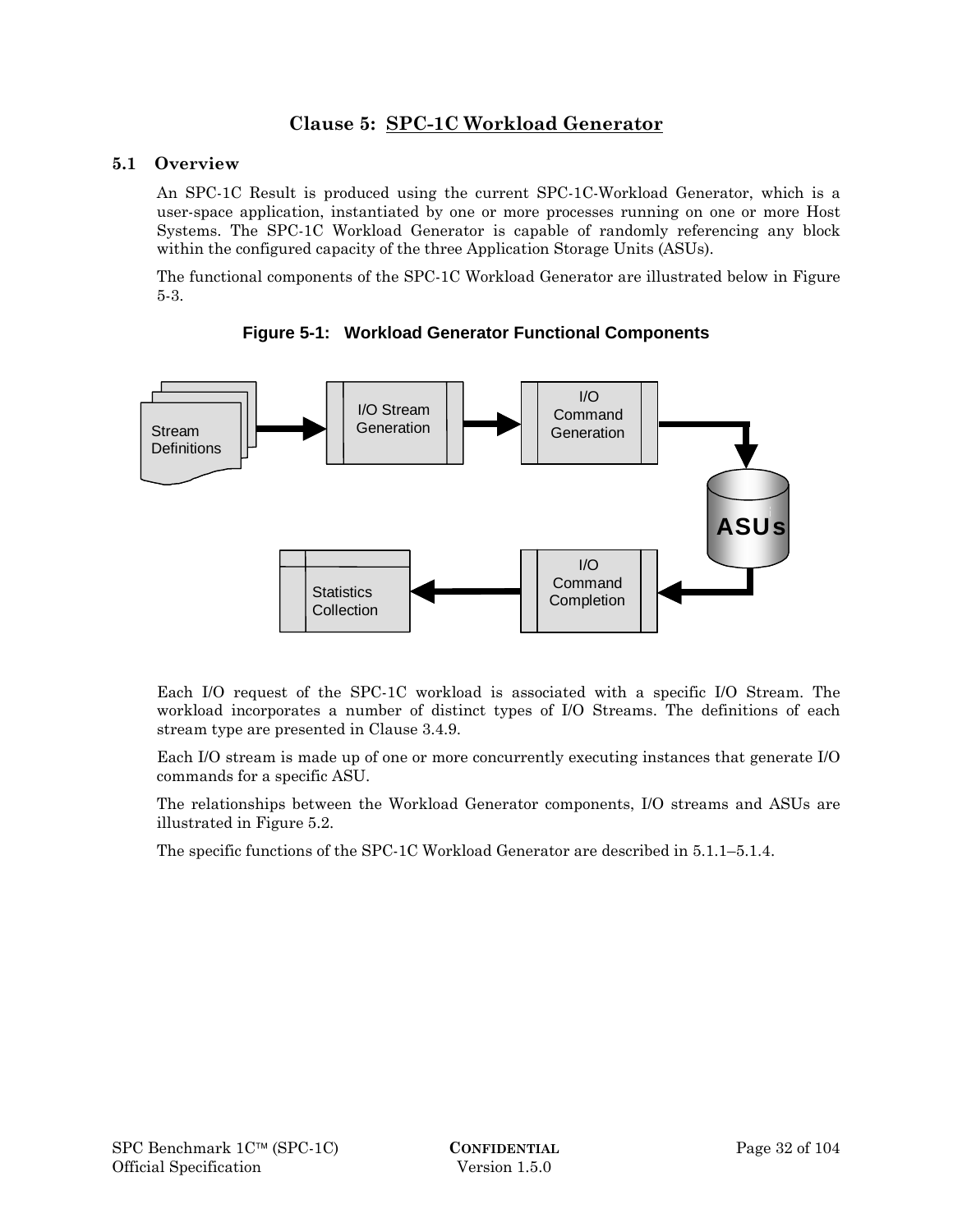

**Figure 5-2: Workload Generator Components, I/O Streams, and ASUs** 

# **5.1.1 I/O Stream Generator**

The I/O Stream Generator is responsible for generating a sequence of I/O requests for each instance of each ASU Stream as defined and described in Clauses 3.5.1, 3.5.2, and 3.5.3. As such, the I/O Stream Generator will compute the Transfer size, Transfer Address, type of I/O operation (Read or Write), and Transfer Alignment for each I/O request in each instance of each ASU I/O Stream.

The number of concurrently executing instances of each I/O Stream, in a given benchmark run, is given by the number of BSUs selected for that run.

#### **5.1.2 I/O Command Generator**

The I/O Command Generator is responsible for submitting I/O requests in the sequence defined by the I/O Stream Generator. Each I/O request is time stamped, and the time stamp is recorded, just prior to submission to the operating system for execution.

#### **5.1.3 I/O Command Completion**

The I/O Command completion module is responsible for: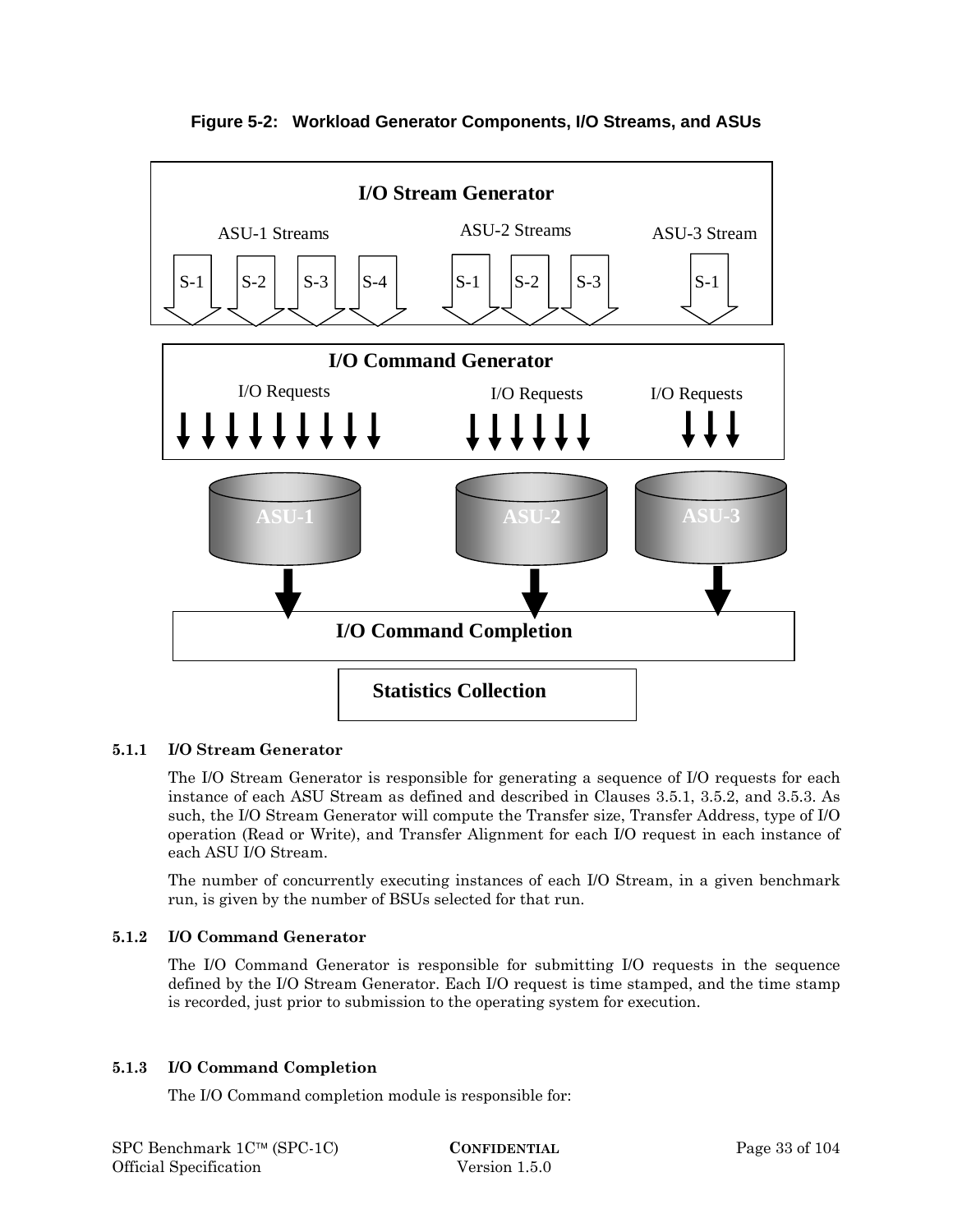- Receiving completed I/O Requests from System Software.
- Time stamping the completed I/O Requests.
- Recording any error conditions that may have occurred while executing the I/O Request.
- Forwarding key metrics to the Statistics collection module.

# **5.1.4 Statistics Collection and Data Reduction**

The Statistics Collection Module exists to reduce CPU overhead and storage requirements by computing key "on-the-fly" statistics for an SPC-1C Test Run. This functional module is also responsible for writing an SPC-1C Results File for each Test Run executed in the course of the benchmark.

# **5.2 Multiple Host System Configuration Requirements**

If a Test Sponsor chooses to configure multiple Host Systems in a Benchmark Configuration the following requirements must be met:

- Each Host System must have access to and utilize the entire ASU.
- Each Host System must maintain the workload parameter requirements defined in Clause 3.4.9.
- The aggregate workload presented by the multiple Host System configuration must maintain the workload parameter requirements defined in Clause 3.4.9.
- The workload presented from the Host Systems must be synchronized in time.
- The measurement results from a multiple Host System configuration must be equivalent to the results generated by a comparable single Host System configuration when using the same TSC.

*Comment: It is the intent of this clause that a multiple Host System Configuration and comparable single Host System Configuration produce equivalent workloads and measurement results when using the same Tested Storage Configuration..* 

# **5.3 Application Storage Unit (ASU) Access**

The SPC-1C Workload Generator is not allowed to utilize any file system functionality, such as caching or pre-fetching, provided by the Host System(s) when accessing an ASU. As an example, the UNIX implementations of the SPC-1C Workload Generator will issue I/O Requests via the raw, unblocked I/O interface. Figure 5-4 illustrates that example

All other operating system implementations of the SPC-1C Workload Generator will utilize the operating system's mechanisms for performing I/O that matches as closely as possible the raw, unblocked I/O interface provided by UNIX.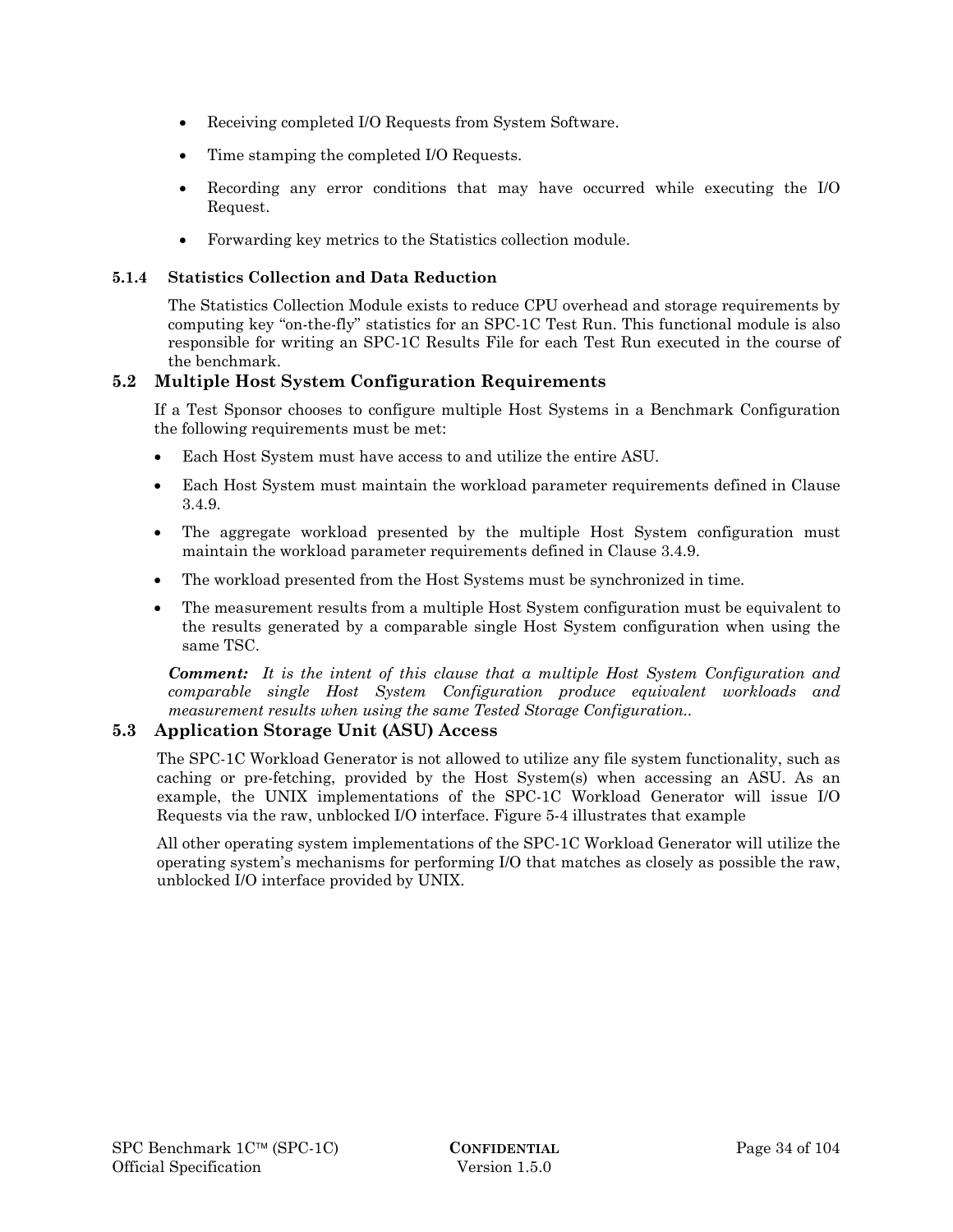# **5.4 Measurement Boundary**

The Measurement Boundary for computing SPC-1C results is primarily defined by the implementation of the SPC-1C Workload Generator as illustrated in Figure 5-3 and Figure 5-4.

The Measurement Boundary occurs within the SPC-1C Workload Generator where start and completion times of I/O Requests are recorded.





#### **Benchmark Configuration**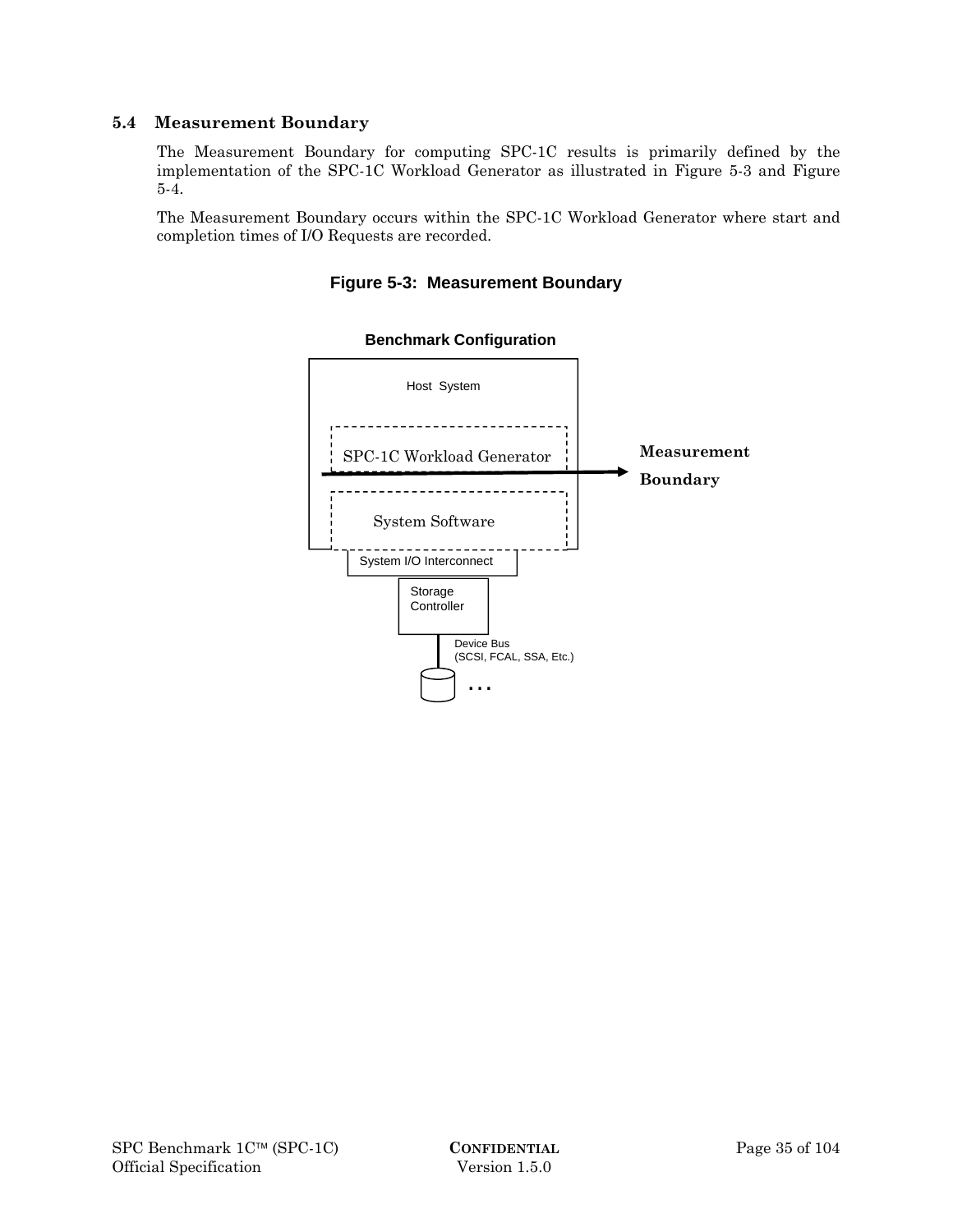

**Figure 5-4: Measurement Boundary in an UNIX System Implementation**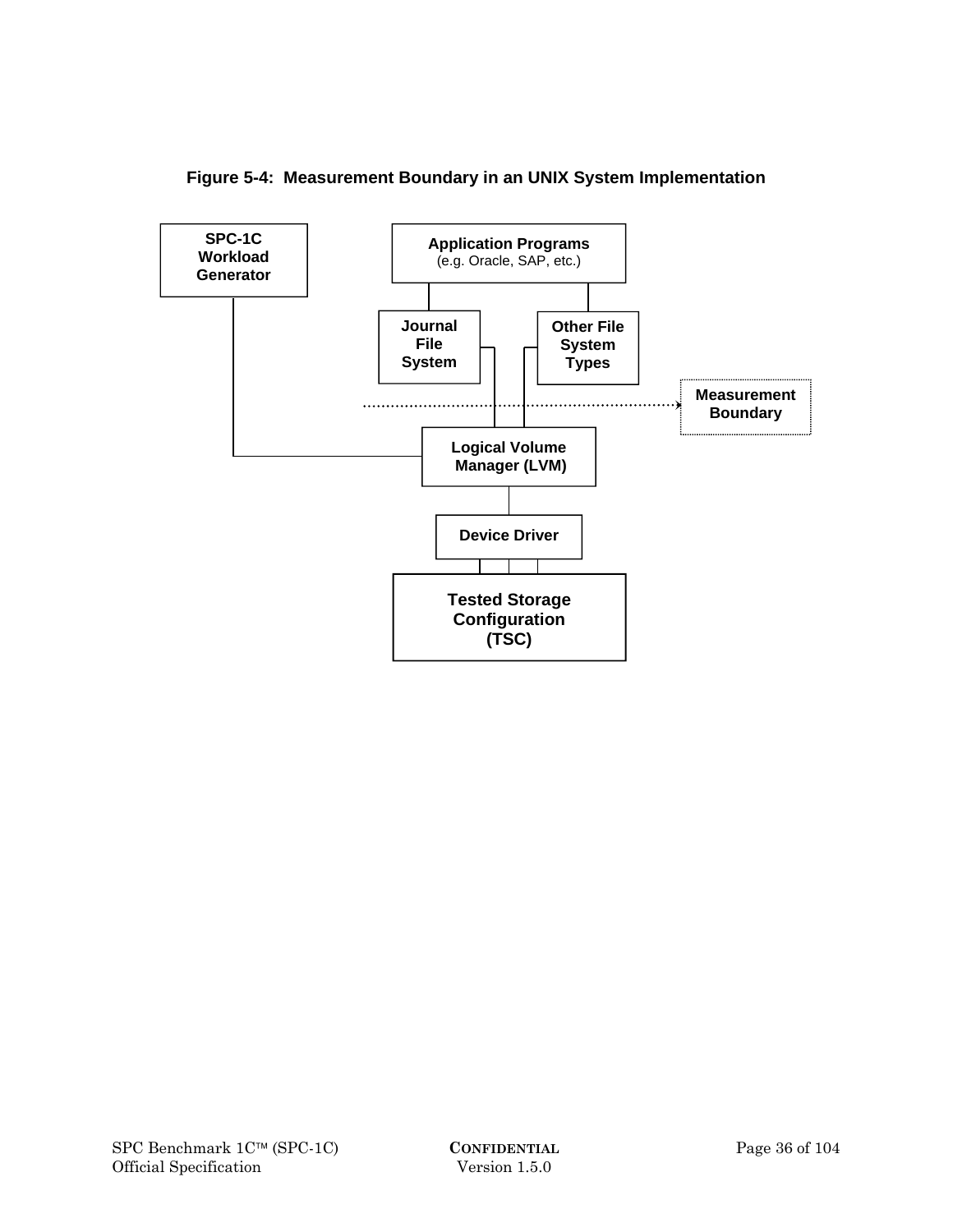# **Clause 6: Test Measurement Requirements (Execution Rules)**

## **6.1 Supporting Definitions**

- 6.1.1 **Average Response Time:** The sum of the Response Times for all Measured I/O Requests divided by the total number of Measured I/O Requests.
- 6.1.2 **Completed I/O Request:** An I/O Request with a Start Time and a Completion Time (see Figure 6-2)
- 6.1.3 **Completion Time:** The time recorded by the Workload Generator when an I/O Request is satisfied by the TSC as signaled by System Software.
- 6.1.4 **Data Rate:** The data transferred in all Measured I/O Requests in an SPC-1C Test Run divided by the length of the Test Run in seconds.
- 6.1.5 **Expected I/O Count:** For any given I/O Stream and Test Phase, the product of 5 times the BSU level, the duration of the test phase in seconds, and the Intensity Multiplier for that I/O stream as defined in either Table 3-1, Table 3-2, or Table 3-3.
- 6.1.6 **Failed I/O Request:** Any I/O Request issued by the Workload Generator that could not be completed or was signaled as failed by System Software. A Failed I/O Request has no Completion Time *(Figure 6-2)*.
- 6.1.7 **I/O Request Throughput:** The total number of Measured I/O requests in an SPC-1C Test Run divided by the duration of the Measurement Interval in seconds.
- 6.1.8 **In-Flight I/O Request:** An I/O Request issued by the I/O Command Generator to the TSC that has a recorded Start Time, but does not complete within the Measurement Interval (see Figure 6-2).
- 6.1.9 **Measured I/O Request:** A Completed I/O Request with a Completion Time occurring within the Measurement Interval *(Figure 6-2)*.
- 6.1.10 **Measured Intensity Multiplier:** The percentage of all Measured I/O Requests that were issued by a given I/O stream.
- 6.1.11 **Measurement Interval:** The finite and contiguous time period, after the TSC has reached Steady State, when data is collected by a Test Sponsor to generate an SPC-1C test result or support an SPC-1C test result.
- 6.1.12 **Ramp-Up:** The time required for the Benchmark Configuration (BC) to produce Steady State throughput after the Workload Generator begins submitting I/O Requests to the TSC for execution.
- 6.1.13 **Ramp-Down:** The time required for the BC to complete all I/O Requests issued by the Workload Generator. The Ramp-Down period begins when the Workload Generator ceases to issue new I/O Requests to the TSC.
- 6.1.14 **Response Time:** The Response Time of a Measured I/O Request is its Completion Time minus its Start Time.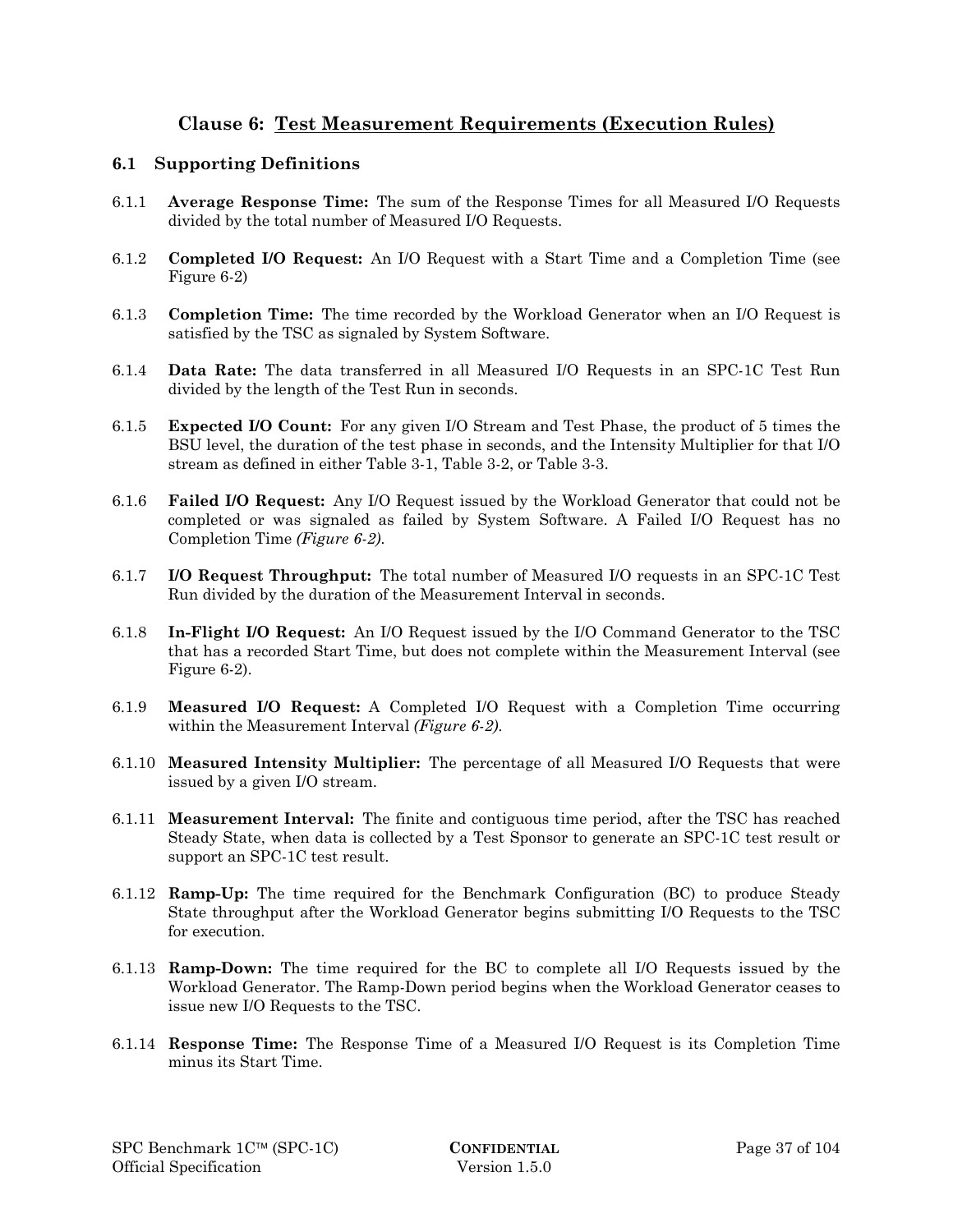- 6.1.15 **Start Time:** The time recorded by the Workload Generator when an I/O Request is submitted, by the Workload Generator, to the System Software for execution on the Tested Storage Configuration (TSC).
- 6.1.16 **Start-Up:** The period that begins after the Workload Generator starts to submit I/O requests to the TSC and ends at the beginning of the Measurement Interval.
- 6.1.17 **Shut-Down:** The period between the end of the Measurement Interval and the time when all I/O Requests issued by the Workload Generator have completed or failed.
- 6.1.18 **Steady State:** The consistent and sustainable throughput of the TSC. During this period the load presented to the TSC by the Workload Generator is constant.

*Comment: Steady Stated is achieved only after caches in the TSC have filled and as a result the I/O Request throughput of the TSC has stabilized.* 

- 6.1.19 **Test:** A collection of Test Phases and or Test Runs sharing a common objective.
- 6.1.20 **Test Run:** The execution of SPC-1C for the purpose of producing or supporting an SPC-1C test result. SPC-1C Test Runs may have a finite and measured Ramp-Up period, Start-Up period, Shut-Down period, and Ramp-Down period as illustrated in Figure 6-1 below. All SPC-1C Test Runs shall have a Steady State period and a Measurement Interval.



**Figure 6-1: Sample Test Run** 

6.1.21 **Test Phase:** A collection of one or more SPC-1C Test Runs sharing a common objective and intended to be run in a specific sequence.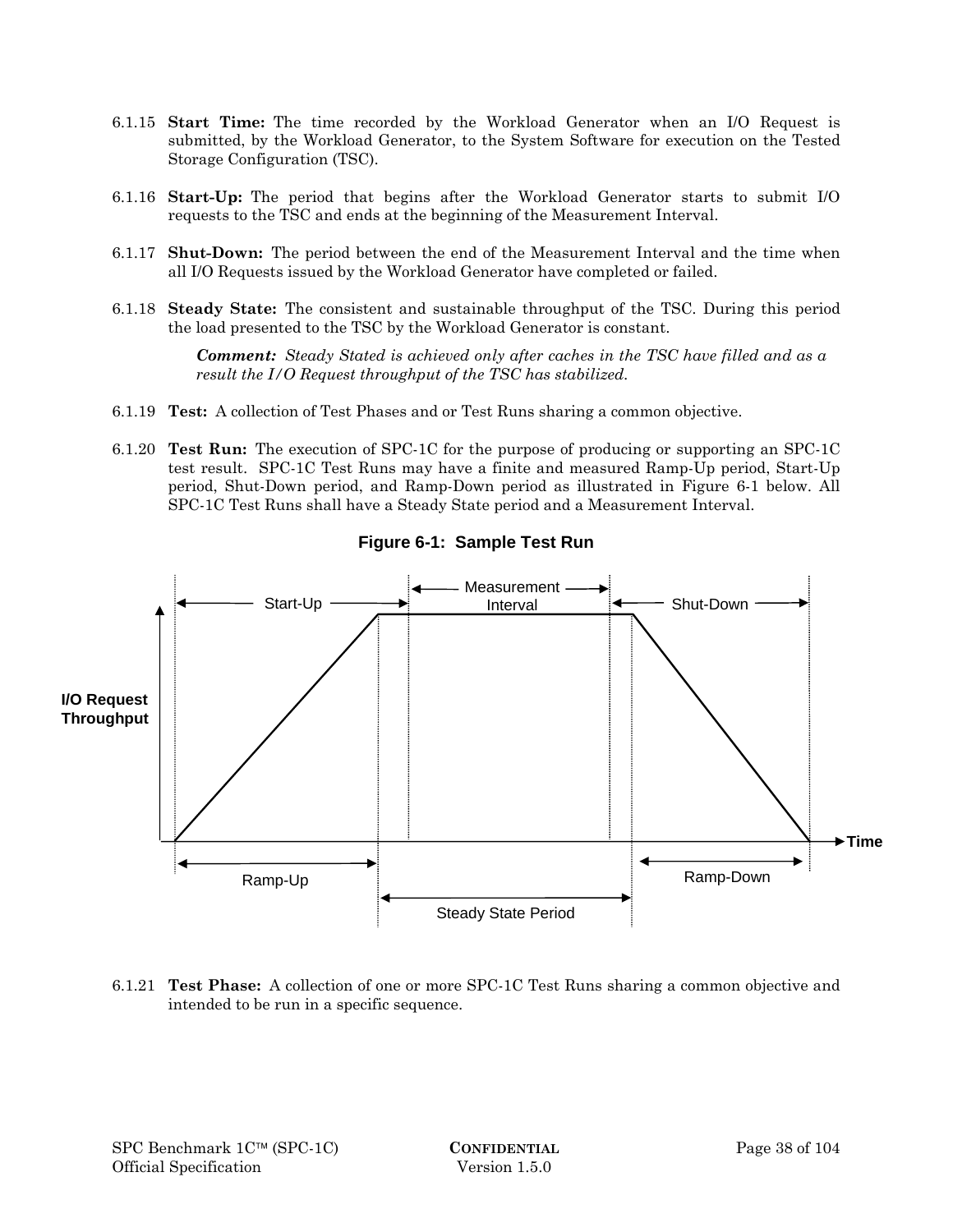

## **Figure 6-2: I/O Completion Types**

## **6.2 Storage Capacities**

The storage capacities, defined in Clause 2: Data Repository, are configured at the discretion of the Test Sponsor subject to the requirements of that clause.

## **6.3 Requirements and Constraints**

#### **6.3.1 SPC Approved Workload Generator**

A SPC-1C Result must be produced using the current SPC-1C -Workload Generator. The documentation included with the SPC-1C Toolkit is to be considered an extension of this benchmark specification and will describe the appropriate use of the SPC-1C Workload Generator. The procedures, requirements, and constraints described in the documentation must be adhered to in order to produce a SPC-1C Result.

#### **6.3.2 Audit**

A SPC-1C benchmark measurement must successfully complete an Audit as defined in Clause 11 before it can be submitted to the SPC and become a SPC-1C Result.

#### **6.3.3 ASU Pre-Fill**

- 6.3.3.1 Each of the three SPC-1C ASUs *(ASU-1, ASU-2 and ASU-3)* is required to be completely filled with specified content prior to execution of audited SPC-1C Tests. The content is required to consist of a random data pattern such as that produced by an SPC recommended tool.
- 6.3.3.2 If the Test Sponsor chooses to use a tool other than a SPC recommended tool, the Test Sponsor is required to provide adequate proof, to the Auditor satisfaction, that the resultant ASU content is equivalent to that produced by a SPC recommended tool as described above.
- 6.3.3.3 The required ASU pre-fill must be executed as the first step in the uninterrupted benchmark execution sequence described in Clause 6.4.2. That uninterrupted sequence will consist of: ASU Pre-Fill, Primary Metrics, Repeatability and Persistence Test Run 1. The only exception to this requirement is described in Clause 6.3.3.4.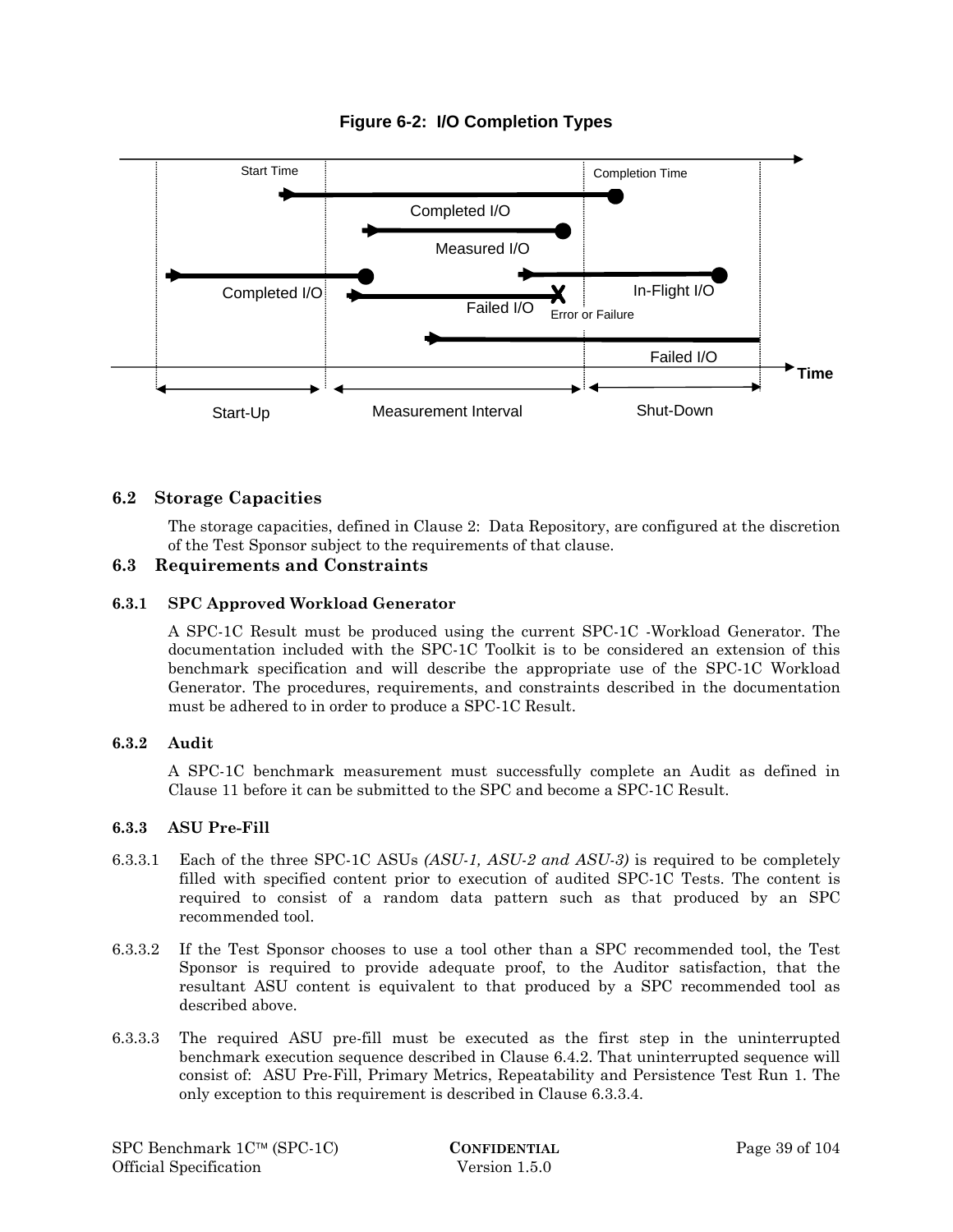6.3.3.4 If approved by the Auditor, the Test Sponsor may complete the required ASU pre-fill prior to the execution of the audited SPC-1C Tests and not as part of the SPC-1C Tests execution sequence.

The Auditor will verify the required random data pattern content in each ASU prior to the execution of the audited SPC-1C Tests. If that verification fails, the Test Sponsor is required to reload the specified content to each ASU that failed the verification.

#### **6.3.4 Benchmark Configuration (BC) Consistency**

The physical and logical configuration of the BC, as well as all configuration and tuning parameters, shall not be changed across Tests, Test Phases or Test Runs.

#### **6.3.5 Shut-Down Period**

The Shut-Down period, configurable by the Test Sponsor, must be disclosed.

#### **6.3.6 Measurement Resolution**

The Measurement resolution for all reported Response Time results shall be 0.01 ms.

#### **6.3.7 I/O Request Completion**

All I/O Requests from one Test Run must complete before the Measurement Interval of the next Test Run can begin.

During the execution of each Test Run, all I/O Requests to read a block must be served by referencing the content of the block located on a configured Storage Device, or by providing a cached copy of the block that was previously staged from a configured Storage Device.

*Comment: Specifically disallowed during the execution of each Test Run is any technique that causes a read I/O Request to respond as if the content of the referenced block is "initialized to zero" without actually obtaining the block image from a configured Storage Device. That may require formatting, pre-allocating, or pre-filling the configured Storage Device(s).* 

#### **6.3.8 Failed I/O Requests**

All I/O Requests initiated during any Test or Test Phase in the SPC-1C benchmark must complete. A Failed I/O Request shall result in an invalid SPC-1C test.

*Comment: This requirement includes Start-Up and Shut-Down periods.* 

#### **6.3.9 I/O Request Pre-generation**

If the Workload Generator pre-generates I/O Requests to be issued to the TSC, the Test Sponsor shall not structure the execution or configuration of the BC to take advantage of the prior knowledge of the content of each pre-generated I/O request.

#### **6.3.10 Data Persistence**

Data persistence properties and requirements as specified in Clause 7 will be maintained for all I/O requests.

#### **6.3.11 No Warm-up**

Other than booting/starting the Host System(s), bringing ASUs on-line for use by the SPC-1C Workload Generator, and starting the SPC-1C Workload Generator, no substantive work shall be performed on the BC prior to or in between SPC-1C Tests, Test Phases, or Test Runs, except as defined in 6.3.12.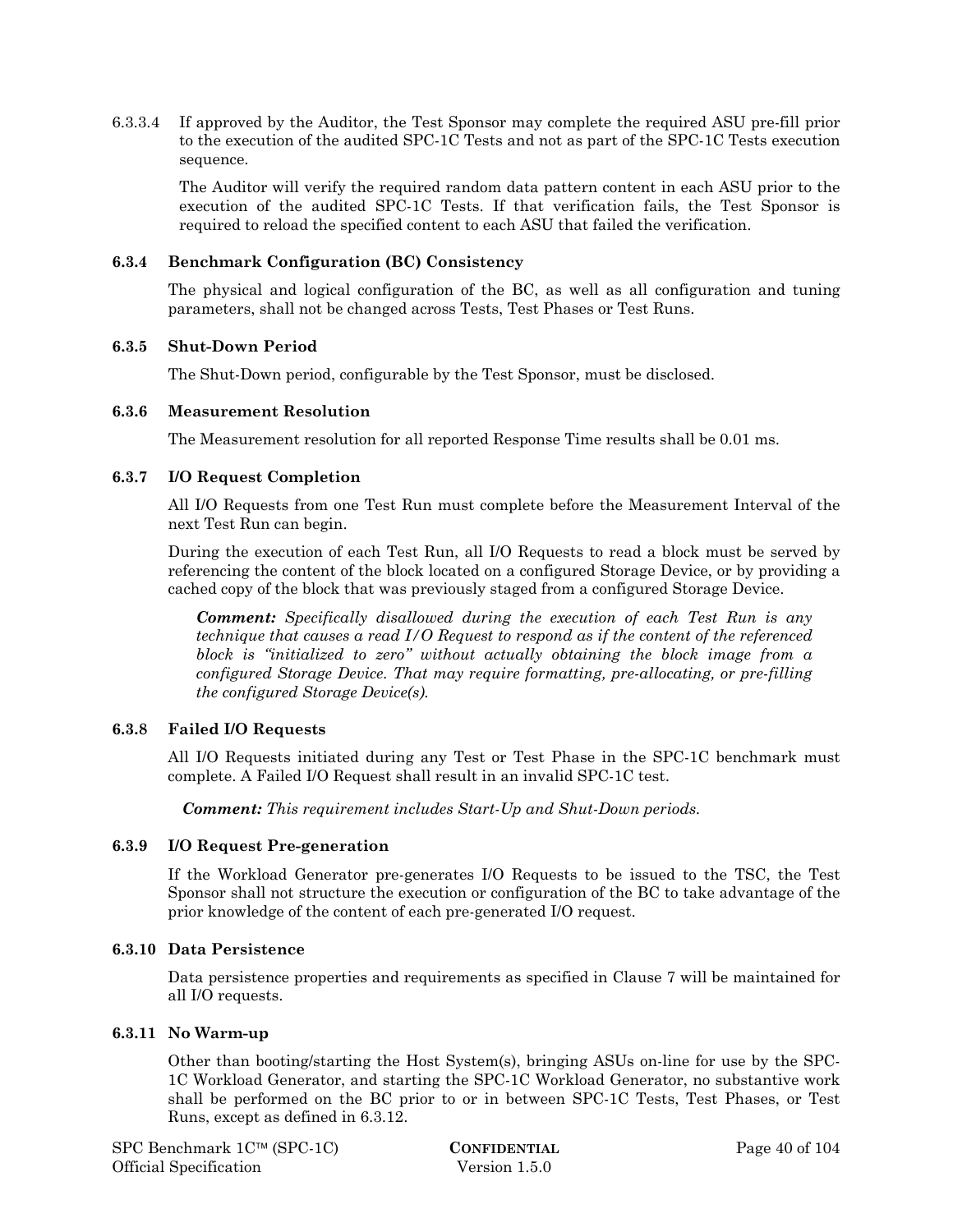*Comment: It is the specific intent of this clause that Test Sponsors NOT be allowed to optimize automated tuning parameters between a Test, Test Phase, or Test Run. Caches may be warmed up or ASU data initially migrated as described in 6.3.12.* 

#### **6.3.12 Initial Ramp-Up**

In order to warm-up caches or perform the initial ASU data migration in a multi-tier configuration, a Test Sponsor may perform a series of "Ramp-Up" Test Runs as a substitute for an initial, gradual Ramp-Up.

- 6.3.12.1 The Test Sponsor will select the number of "Ramp-Up" Test Runs and BSU level for each "Ramp-Up" Test Run to be executed.
- 6.3.12.2 The Test Sponsor will select the duration for each "Ramp-Up" Test Run. The duration of each "Ramp-Up" Test Run is not required to be identical.
- 6.3.12.3 The "Ramp-Up" Test Runs will be executed in an uninterrupted sequence, using the 'range' command for each "Ramp-Up" Test Run.
- 6.3.12.4 The "Ramp-Up" Test Runs will immediately precede the Primary Metrics Test as part of the uninterrupted SPC-1C measurement sequence.
- 6.3.12.5 The reported throughput (SPC-1C IOPS) and average response time for the "Ramp-Up" Test Runs are not subject to any constraints.

#### **6.3.13 Interpolation or Rounding**

Final reported metrics shall not be interpolated or averaged across Test Runs. Results shall not be rounded for computing results, reporting results, or making comparisons between different results.

#### **6.3.14 I/O Profile Preservation**

- 6.3.14.1 Each execution of a measurement interval during a test phase must produce Measured I/O Requests that reflect the workload profiles that are defined in Clause 3.4.9.
- 6.3.14.2 For each I/O stream executed during a test phase, the Measured Intensity Multiplier must satisfy at least one of following conditions:
	- a. The stream's Measured Intensity Multiplier may differ from the Intensity Multiplier defined for that stream by no more than 5% of the value provided in Table 3-1, Table 3-2, or Table 3-3.
	- b. The number of Measured I/O Requests for that stream shall differ from the product of Intensity Multiplier (defined in Clause 6.1.10) and Measured I/O Requests (defined in Clause 6.1.9) by no more than 5 I/Os.
- 6.3.14.3 For each I/O stream executed during a test phase, the coefficient of variation for the Measured Intensity Multiplier may be no more than 0.5, when calculated from the Measured Intensity Multiplier reported at one minute intervals throughout the measurement interval of the test phase.

Coefficient of variation is defined to be:

$$
V = \frac{StDev(C)}{Mean(C)}
$$

SPC Benchmark 1C™ (SPC-1C) **CONFIDENTIAL** Page 41 of 104 Official Specification Version 1.5.0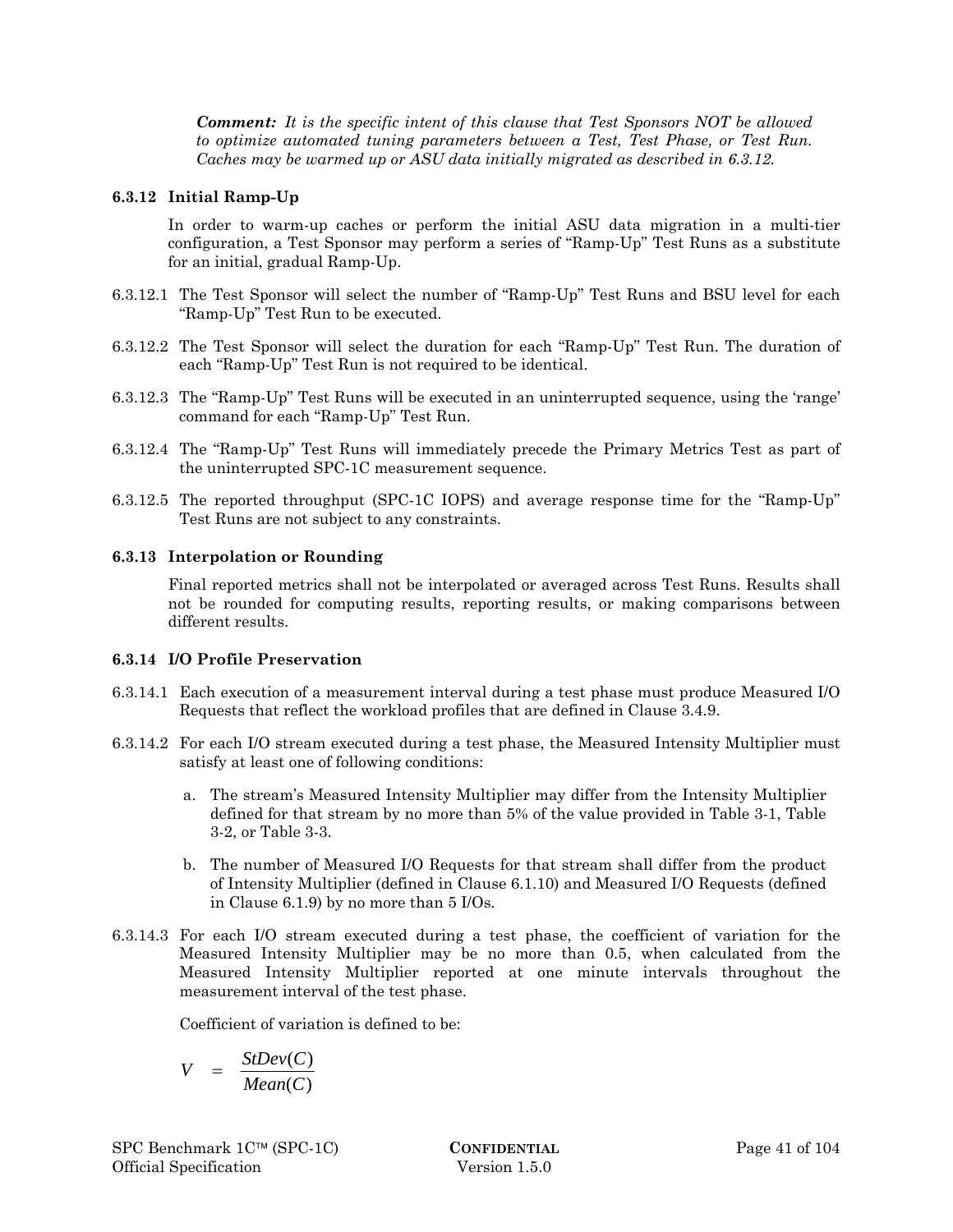where:  $V$  is the coefficient of variation StDev(C) is the standard deviation of the Measured Intensity Multiplier Mean(C) is the average of the Measured Intensity Multiplier

6.3.14.4 A benchmark execution that produces a Measured Intensity Multiplier that does not satisfy the requirements defined in Clauses 6.3.14.2 and 6.3.14.3 is not compliant with this specification.

#### **6.3.15 Adaptive Data Migration**

Adaptive data migration will cause ASU data to be migrated to alternate storage locations for subsequent access during SPC-1C Test Runs.

#### **6.3.15.1 Adaptive Data Migration Storage**

The alternate storage locations, which are the destinations for migrated data, may be configured using any type of supported storage device, including a mixture of storage devices.

#### **6.3.15.2 Adaptive Data Migration Requirements**

- 6.3.15.2.1 The adaptive data migration can only occur during execution of the SPC-1C test sequence without any user/manual intervention.
- 6.3.15.2.2 Access to the migrated data, during the SPC-1C Test Runs, is transparent to the SPC-1C Workload Generator. The SPC-1C Workload Generator will always reference an ASU location and, when appropriate, the reference is transparently resolved to the location of the migrated data.
- 6.3.15.2.3 If a data protection level of **Protected 1** or **Protected 2** is specified *(Clause 2.7.2)* and the SPC-1C ASUs are configured to exclude the storage which contains the alternate storage locations, that storage must be configured with data protection *(Clause 2.7.2)*. The type of configured data protection for that storage need not be identical to the data protection specified for the storage that comprises the SPC-1C ASUs.
- 6.3.15.2.4 If the SPC-1C ASUs are configured to exclude the storage which contains the alternate storage locations, that total storage capacity *(available, protection and overhead)* will be included in the Required Storage portion of the Configured Storage Capacity *(Clause 2.3.3)*.
- 6.3.15.2.5 If the SPC-1C ASUs are configured to include the storage which contains the alternate storage locations, that storage will be included in the various storage capacity calculations *(Clauses 2.2– 2.6)*, as appropriate.
- 6.3.15.2.6 All other SPC-1C Specification and SPC Policies requirements and constraints must be met.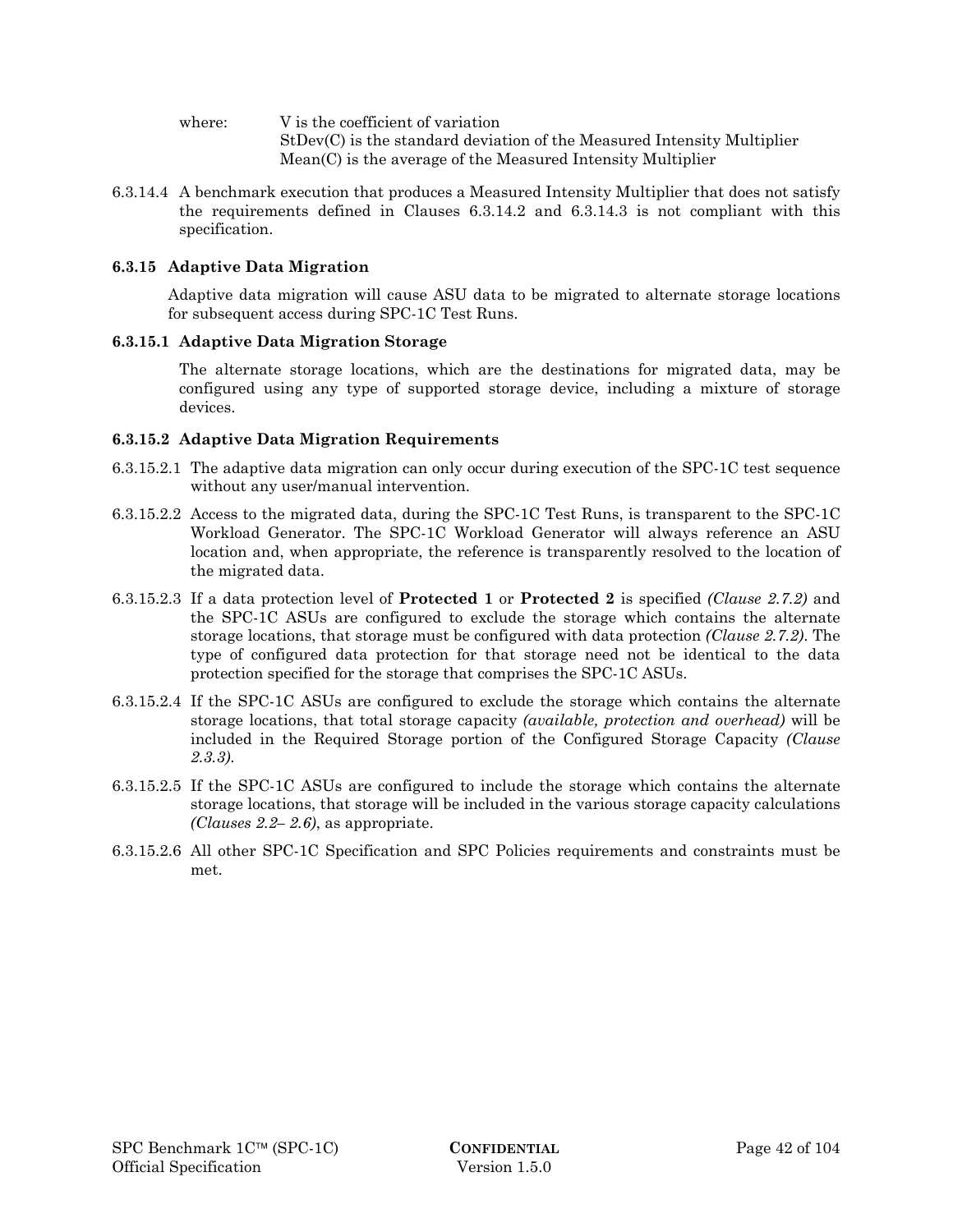## **6.4 SPC-1C Tests**

#### **6.4.1 An Overview of the SPC-1C Benchmark Tests**

A SPC-1C benchmark measurement includes the following three (3) Tests:

- The Primary Metrics Test *(Clause 6.4.3)*.
- The Repeatability Test *(Clause 6.4.4)*.
- The Data Persistence Test *(Clause 7)*.

Each Test must be completed and reported in an audited SPC-1C Result. Each Test will contain one or more Test Runs, each of which will generate required SPC-1C test results. The Test Runs within a Test may be organized into one or more Test Phases. Figure 6-3 illustrates the flow of the SPC-1C Tests as well as the required sequence of Test Runs within a Test or Test Phase.

#### **6.4.2 SPC-1C Benchmark Test Sequence**

The Tests must be executed in the following sequence: Primary Metrics, Repeatability, and Data Persistence. That required sequence must be uninterrupted from the start of Primary Metrics to the completion of Persistence Test Run 1.

Uninterrupted means the Benchmark Configuration shall not be power cycled, restarted, disturbed, altered, or adjusted during the selected Test sequence. If the selected Test sequence is interrupted, the SPC-1C measurement is invalid. This does not apply to the interruption caused by the Host System/TSC power cycle between Persistence Test Run 1 and Persistence Test Run 2.

The Test Sponsor is not limited in the number of attempts to complete the selected, uninterrupted Test sequence.

An exception may be made by the auditor to the above requirement for an uninterrupted Test sequence. If such an exception is made, it will be documented in the "Audit Notes" portion of the SPC-1C Audit Certification Report.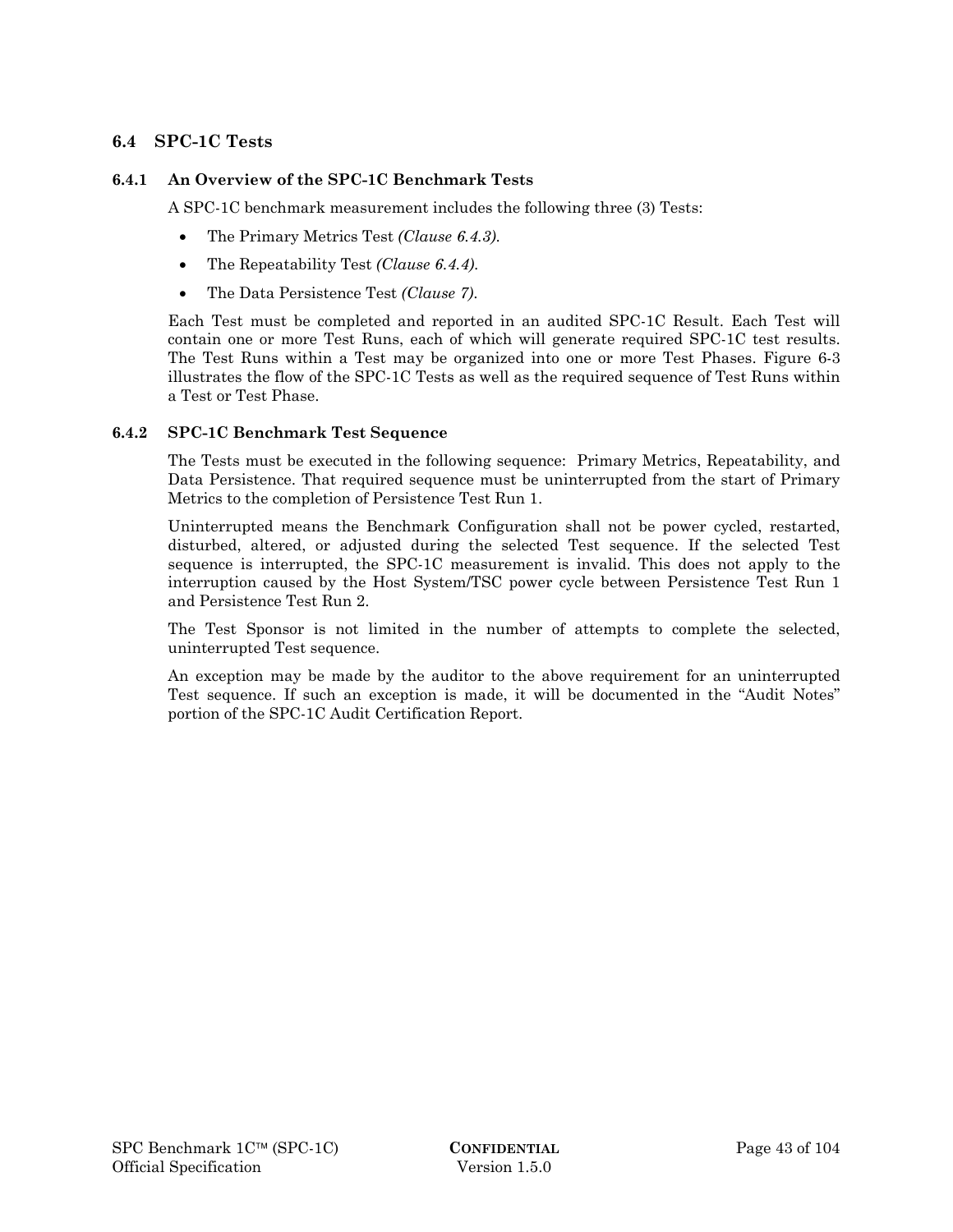



#### **6.4.3 Primary Metrics Test**

#### **6.4.3.1 Overview**

The Primary Metrics Test has three Test Phases, which shall be executed in the following uninterrupted sequence:

- 1. Sustainability
- 2. IOPS (I/Os per second)
- 3. Response Time Ramp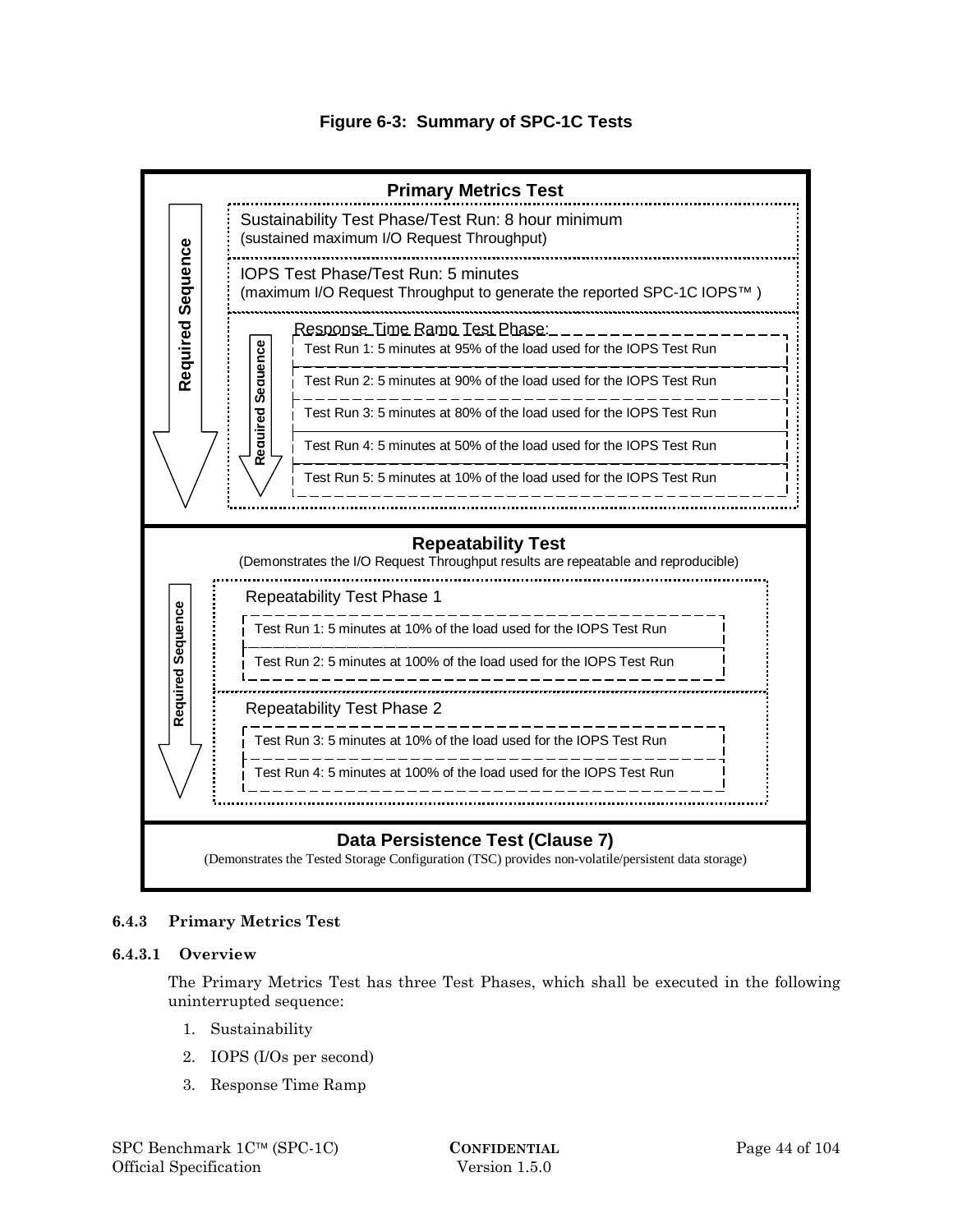The minimum specified Start-Up duration for each Test Run in the three Primary Metrics Test Phases is 180 seconds (3 minutes). The Start-Up duration for each of those Test Run shall be identical with the exception of the Sustainability Test Run, which is allowed to have a different Start-Up duration.

The BC shall not be restarted or manually disturbed, altered, or adjusted during the execution of the Primary Metrics Test. If power is lost to the BC during this Test all results shall be rendered invalid and the Test re-run in its entirety.

The components of the Primary Metrics Test and their relationship to each other are illustrated in Figure 6-4. The illustration is not to scale.



## **Figure 6-4: Primary Metrics Test**



#### **6.4.3.2 Sustainability Test Phase**

6.4.3.2.1 The Sustainability Test Phase has exactly one Test Run and shall demonstrate the maximum sustainable I/O Request Throughput within at least a continuous eight (8) hour Measurement Interval.

> *Comment: The intent of the eight hour Measurement Interval is to demonstrate that the maximum reported SPC-1C IOPS™ rate can be consistently maintained over an extended period, which would be required by a component in a storage configuration with requirements for sustained maximum throughput.*

- 6.4.3.2.2 The Sustainability Test Run will have a Start-Up, Ramp-Up, Steady State, Ramp-down, and Shutdown period as well as a Measurement Interval.
- 6.4.3.2.3 The minimum specified Measurement Interval duration is 28,800 seconds *(480 minutes, 8 hours)*.
- 6.4.3.2.4 The Measured Intensity Multiplier for each I/O stream in the Sustainability Test Run must satisfy the I/O mix requirements defined in Clause 6.3.14.3.
- 6.4.3.2.5 The reported metric resulting from the Sustainability Test Run is computed as the I/O Request Throughput for the Measurement Interval of the Sustainability Test Run.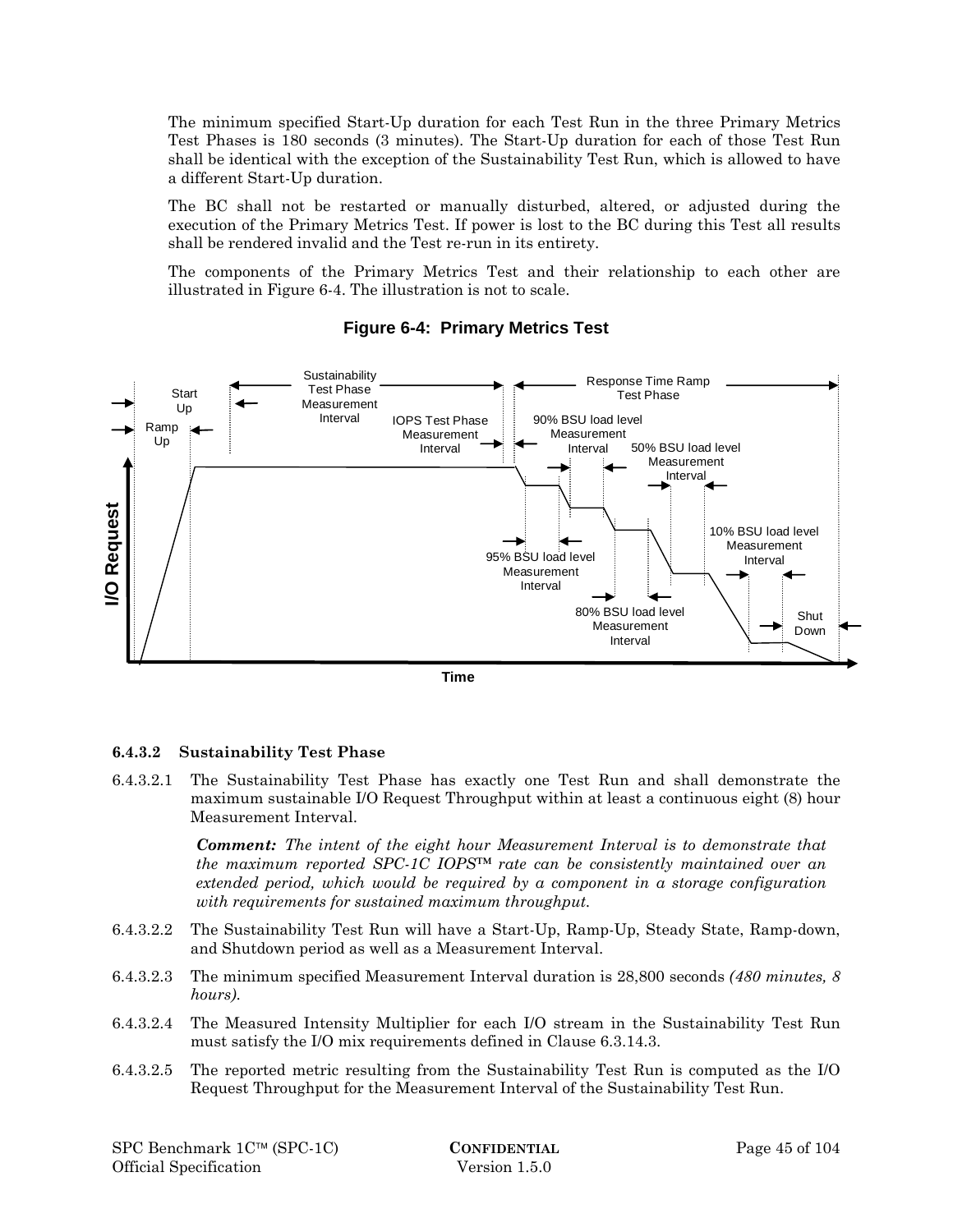- 6.4.3.2.6 The computed I/O Request Throughput of the Sustainability Test Run must be no less than 95% of the reported SPC-1C IOPS<sup>™</sup> result or the Test Run is invalid.
- 6.4.3.2.7 The Average Response Time, as defined in Clause 6.1.1, will be computed and reported for the Sustainability Test Run and cannot exceed 30 milliseconds. If the Average Response Time exceeds that 30-millisecond constraint, the Test Run is invalid.
- 6.4.3.2.8 All Sustainability Test Run data used to compute Sustainability Test Run results shall be obtained from SPC-1C Workload Generator Results Files.
- 6.4.3.2.9 The components of the Sustainability Test Run are illustrated in Figure 6-5. The illustration is not to scale.



## **Figure 6-5: Sustainability Test Phase/Test Run**

**Time** 

#### **6.4.3.3 IOPS Test Phase**

- 6.4.3.3.1 The IOPS Test Phase has exactly one Test Run and shall demonstrate the maximum sustainable I/O Request Throughput after achieving sustainable and consistent I/O Request Throughput.
- 6.4.3.3.2 The IOPS Test Phase immediately follows the Sustainability Test Phase.

*Comment: It is the intent of this clause to insure that the Tested Storage Configuration (TSC) has demonstrated Steady State in preparation for generating the reported SPC-1C IOPS™ result.* 

- 6.4.3.3.3 The IOPS Test Run will have a Start-Up, Ramp-Up, Steady State, Ramp-down, and Shutdown period as well as a Measurement Interval.
- 6.4.3.3.4 The IOPS Test Run is executed at the same BSU level as the Sustainability Test Run.
- 6.4.3.3.5 The duration of the Measurement Interval for the IOPS Test Run is five (5) minutes.
- 6.4.3.3.6 The Measured Intensity Multiplier for each I/O stream in the IOPS Test Run must satisfy the I/O mix requirements defined in Clause 6.3.14.3.
- 6.4.3.3.7 The reported metric resulting from the IOPS Test Run is SPC-1C IOPS™, computed as the I/O Request Throughput for the Measurement Interval of the IOPS Test Run.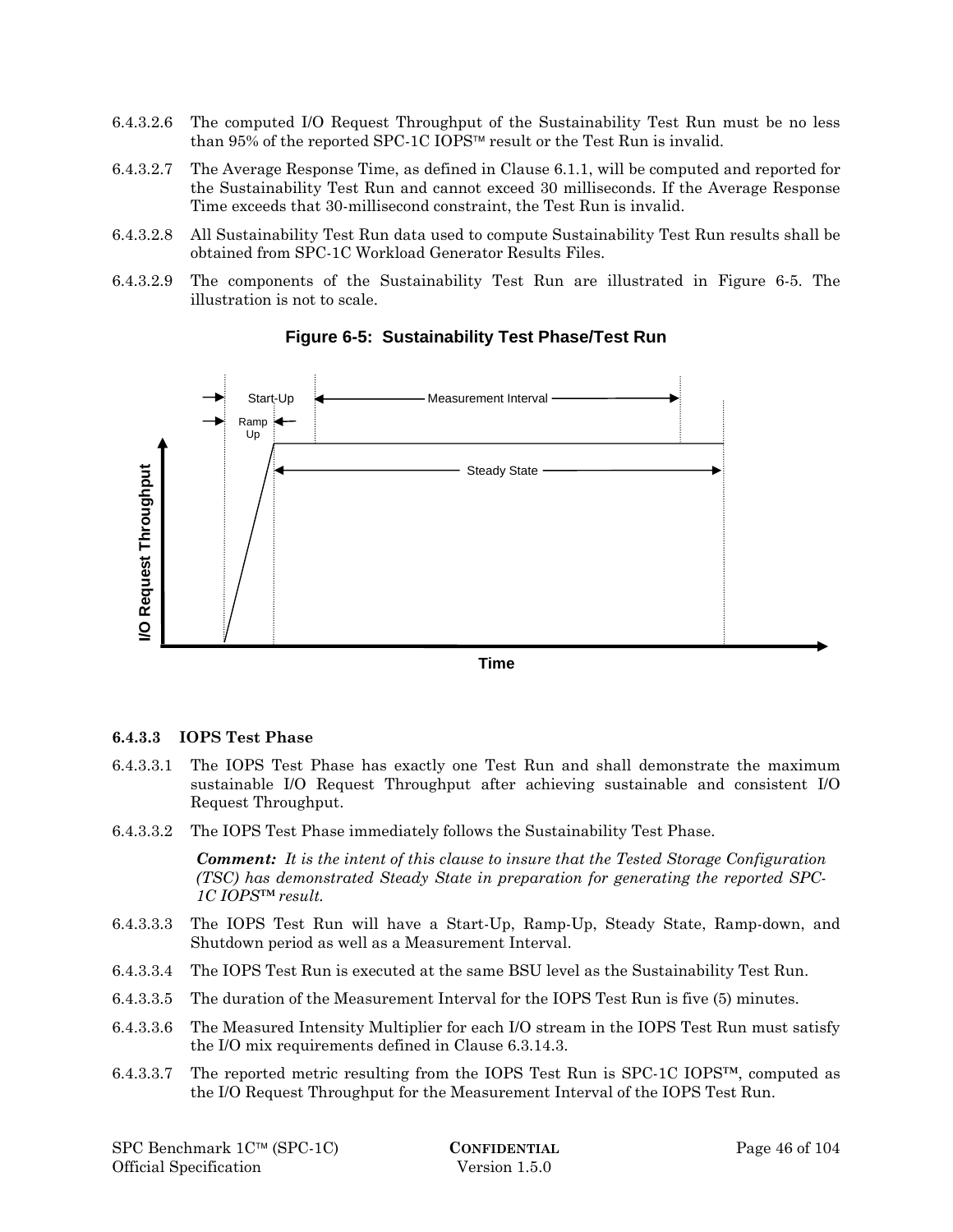- 6.4.3.3.8 The Average Response Time, as defined in Clause 6.1.1, will be computed and reported for the IOPS Test Run and cannot exceed 30 milliseconds. If the Average Response Time exceeds that 30-millisecond constraint, the Test Run is invalid.
- 6.4.3.3.9 The Test Sponsor shall do nothing to impact the I/O Request Throughput between the end of the Sustainability Test Phase/Test Run and the beginning of the IOPS Test Phase/Test Run.

*Comment: The intent of this clause is to ensure the load presented to the TSC during the transition between the two Test Phases remains under the control of the SPC-1C Workload Generator, without any intervention from the Test Sponsor.* 

- 6.4.3.3.10 All IOPS Test Run data used to compute IOPS Test Run results shall be obtained from SPC-1C Workload Generator Results Files.
- 6.4.3.3.11 The IOPS Test Phase/Test Run and its relationship to the Sustainability Test Phase/Test Run is illustrated in Figure 6-5. The illustration is not to scale.



## **Figure 6-6: Sustainability and IOPS Test Phases/Test Runs**

#### **6.4.3.4 Response Time Ramp Test Phase**

- 6.4.3.4.1 The Response Time Ramp Test Phase consists of five (5) Test Runs, which measure the Average Response Time and I/O Request Throughput at 10%, 50%, 80%, 90%, and 95% of the BSU level used in the IOPS Test Run. The objectives of this Test Phase are to demonstrate:
	- The relationship between Average Response Time and I/O Request Throughput for a Test Sponsor's Tested Storage Configuration (TSC) via a complete response time/throughput curve.
	- The *(optimal)* Average Response Time of a lightly loaded TSC (SPC-1C LRT<sup>IM</sup>).
- 6.4.3.4.2 The Response Time Ramp Test Phase immediately follows the IOPS Test Phase.
- 6.4.3.4.3 The BSU level required for a given Test Run in this Test Phase shall be the integer value resulting from truncating the product of the BSU level used in the IOPS Test Run and the BSU percentage for the Test Run.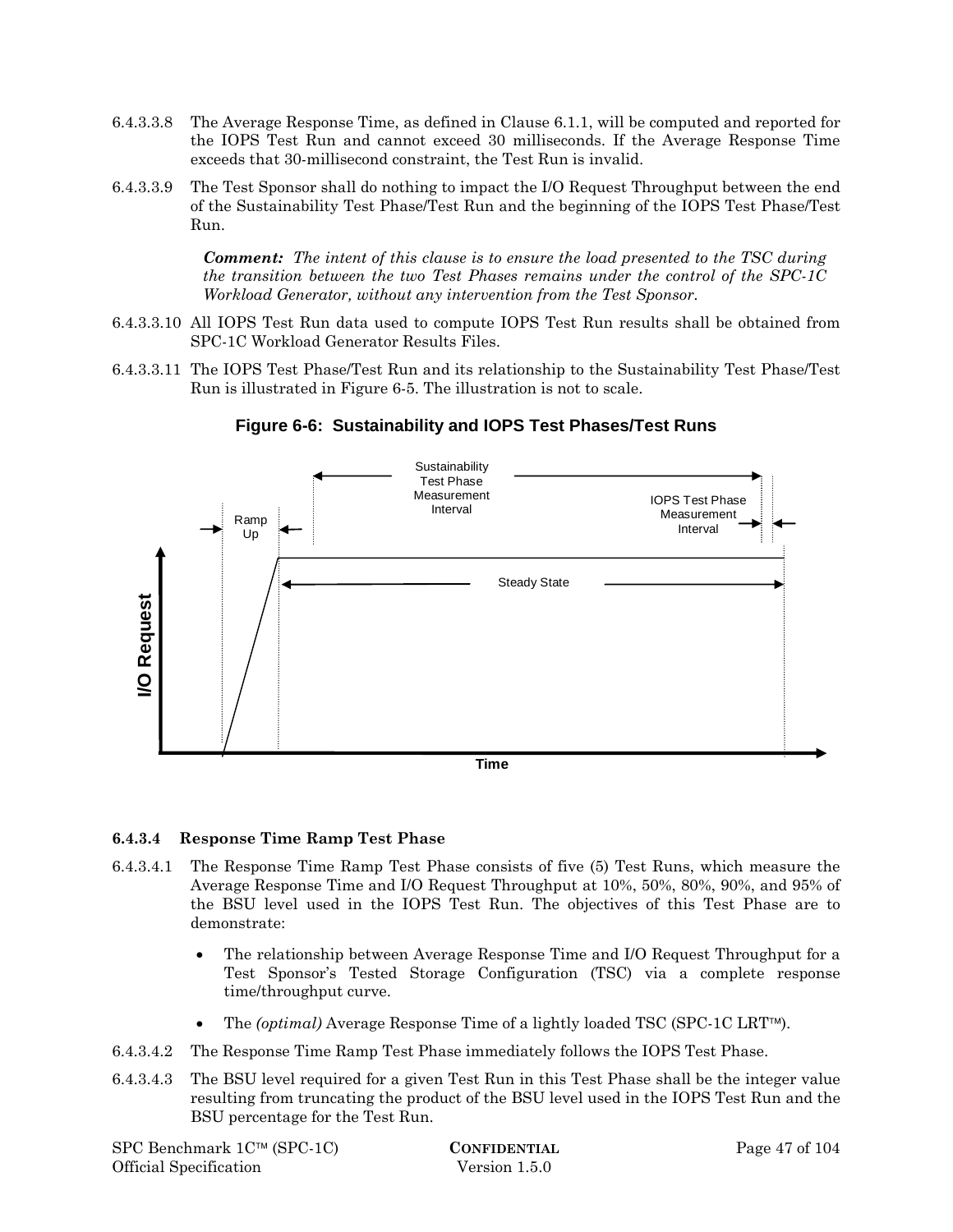- 6.4.3.4.4 The sequence of Test Runs in this Test Phase shall be:
	- 1. 95% BSU level.
	- 2. 90% BSU level.
	- 3. 80% BSU level.
	- 4. 50% BSU level.
	- 5. 10% BSU level
- 6.4.3.4.5 Each Test Run in this Test Phase shall have a Start-Up, Ramp-Up, Steady State, Rampdown, and Shutdown period as well as a Measurement Interval.
- 6.4.3.4.6 The duration for each Test Run's Measurement Interval shall be equal to 5 minutes.
- 6.4.3.4.7 The Measured Intensity Multiplier for each I/O stream in each Test Run must satisfy the I/O mix requirements defined in Clause 6.3.14.3.
- 6.4.3.4.8 I/O Request Throughput and Average Response Time will be computed for the Measurement Interval of each Test Run in the Response Time Ramp Test Phase.
- 6.4.3.4.9 The reported SPC-1C LRT<sup>-M</sup> Metric is computed as the Average Response Time of the 10% BSU load level Test Run.
- 6.4.3.4.10 All Test Run data used to compute Test Run results shall be obtained from SPC-1C Workload Generator Results Files.
- 6.4.3.4.11 The Benchmark Configuration or Tested Storage Configuration may not be restarted between the IOPS Test Phase and the Response Time Ramp Test Phase. In addition, the Test Sponsor shall do nothing to impact the I/O Request Throughput between the end of the IOPS Test Phase and the beginning of the Response Time Ramp Test Phase.
- 6.4.3.4.12 The Test Sponsor shall do nothing to impact the I/O Request Throughput between Test Runs of this Test Phase.
- 6.4.3.4.13 The components of the Response Time Ramp Test Phase and their relationship to each other, as well the IOPS Test Phase, are illustrated in Figure 6-4. The illustration is not to scale.

#### **6.4.4 Repeatability Test**

The Repeatability Test demonstrates the repeatability and reproducibility of the I/O Request Throughput and Average Response Time measured in the IOPS Test Run (100% BSU level) and Test Run 5 (10% BSU level) of the Response Time Ramp Test Phase.

The Repeatability Test consists of two identical Test Phases. Each Test Phase consists of two Test Runs. The first Test Run (SPC-1C LRT<sup> $M$ </sup> Repeatability Test Run – 10% BSU level) produces a SPC-1C LRT<sup>™</sup> result. The second Test Run (SPC-1C IOPS™ Repeatability Test  $Run - 100\%$  BSU level) produces a SPC-1C IOPS<sup>TM</sup> result. If any Test Run in either of the two Test Phases is not compliant, both Test Phases must be repeated.

- 6.4.4.1 Each Test Run in the Repeatability Test will contain a Start-Up, Ramp-Up, Steady State, Ramp-down, and Shut-down period as well as a Measurement Interval.
- 6.4.4.2 The duration of the Start-Up and Measurement Interval will be identical for each Test Run in the Repeatability Test.
- 6.4.4.3 The minimum specified Start-Up duration is 180 seconds *(3 minutes)*.
- 6.4.4.4 The minimum specified Measurement Interval duration is 600 seconds *(5 minutes)*.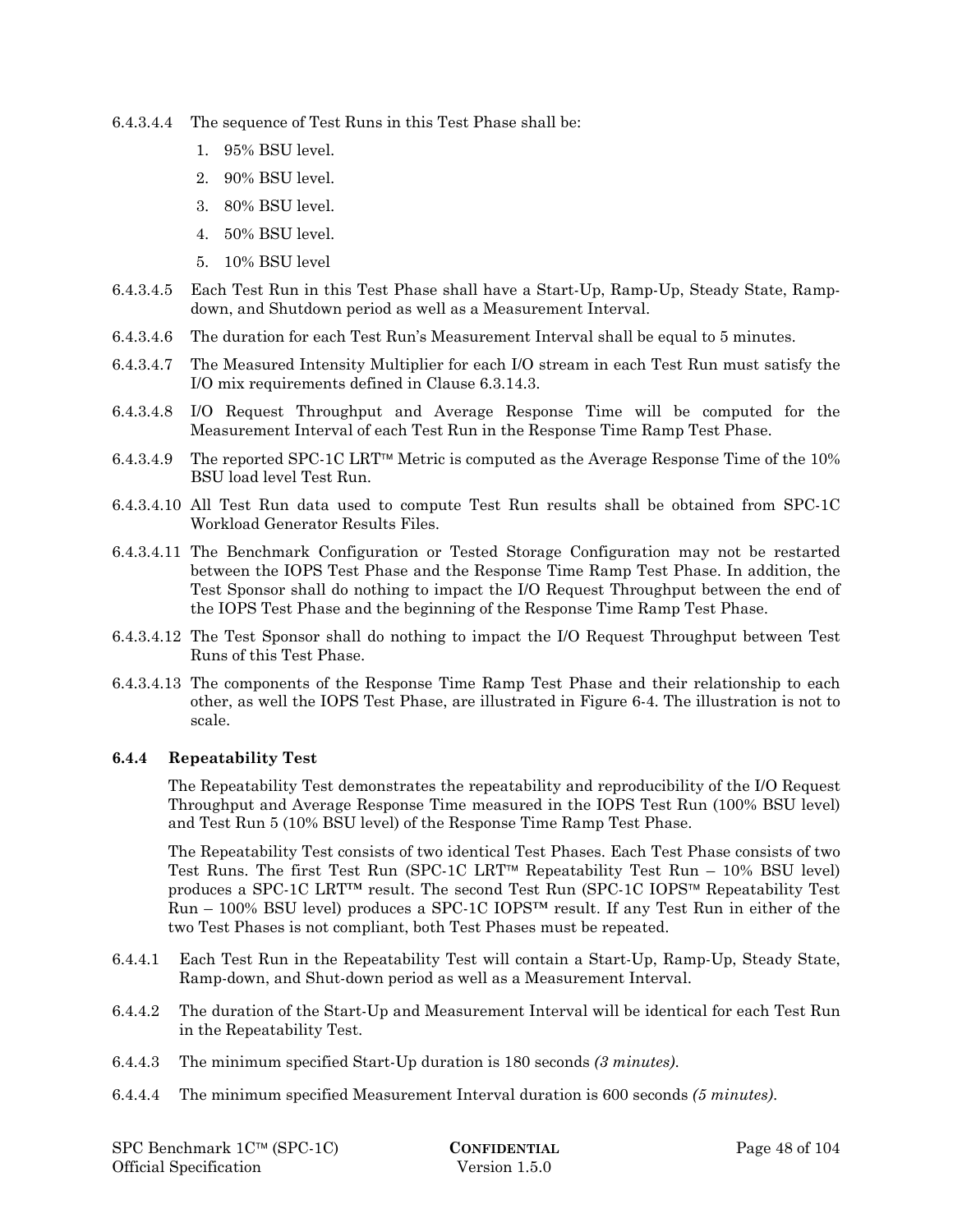- 6.4.4.5 The Measured Intensity Multiplier for each I/O stream in each Test Run must satisfy the I/O mix requirements defined in Clause 6.3.14.3.
- 6.4.4.6 Each Repeatability Test Phase shall be run with a statistically distinct sequence of I/O requests to assure that prior cache contents do not affect the results of the current Test Phase. The two Repeatability Test Phases may be run uninterrupted.
- 6.4.4.7 Steady State for the first Test Run in each Test Phase is attained at the same BSU level used in the Primary Metrics Test to produce the final reported  $SPC-1C LRT^{\tau_M}$  metric.
- 6.4.4.8 Steady State for the second Test Run in each Test Phase is attained at the same BSU load used in the Primary Metrics Test for the IOPS Test Run.
- 6.4.4.9 The final reported SPC-1C LRT<sup>IM</sup> metric is deemed reproducible and repeatable if the Average Response Time for each of the two SPC-1C LRT<sup> $m$ </sup> Repeatability Test Runs is less than the reported SPC-1C LRT<sup>™</sup> metric plus 5%. As such, the LRT Repeatability Test will constrain the final reported SPC-1C LRT<sup>™</sup> metric.
- 6.4.4.10 The final reported SPC-1C IOPS<sup>™</sup> metric is deemed reproducible and repeatable if the I/O Request Throughput for each of the two SPC-1C IOPS<sup> $M$ </sup> Repeatability Test Runs is greater than the reported SPC-1C IOPS<sup>IM</sup> metric minus 5%. As such, the Repeatability Test will constrain the final reported SPC-1C IOPS $\text{TM}$  metric.
- 6.4.4.11 The Average Response Time, as defined in Clause 6.1.1, will be computed and reported for each of the two SPC-1C IOPS™ Test Runs and cannot exceed 30 milliseconds. If the Average Response Time exceeds that 30-millisecond constraint, the measurement is invalid.
- 6.4.4.12 The Test Sponsor shall do nothing to impact the performance of the Benchmark Configuration between Test Runs of the Repeatability Test.
- 6.4.4.13 All Repeatability Test data used to compute Repeatability Test results shall be obtained from SPC-1C Workload Generator Results Files.
- 6.4.4.14 Figure 6-7 illustrates the sequence of events and components of the Repeatability Test.



**Figure 6-7: Repeatability Test**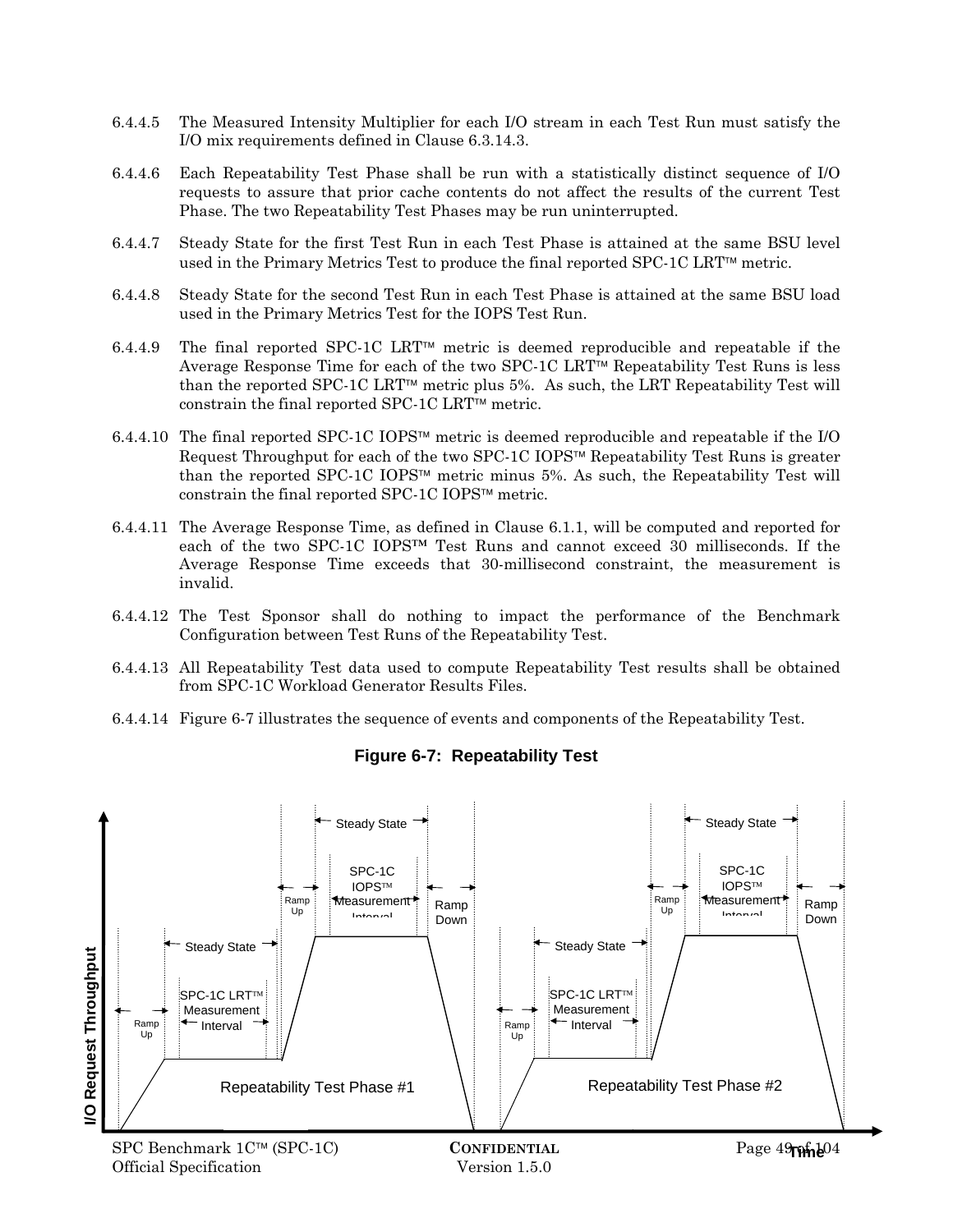# **Clause 7: Data Persistence Requirements and Test**

## **7.1 Introduction**

Logical Volumes and the related Application Storage Unit (ASU) must demonstrate the ability to preserve data across extended periods of power loss without corruption or loss. To provide this "Persistence" capability, the Tested Storage Configuration (TSC) must use Logical Volumes and related ASU that:

- Are capable of maintaining data integrity across power cycles or outages.
- Ensure the transfer of data between Logical Volumes and host systems occurs without corruption or loss.

Data persistence does not guarantee data availability. Data loss may result from system component failure or unplanned catastrophe. The storage subsystem may, but need not, include mechanisms to protect against such failure modes. Testing or guaranteeing such failure modes and increased availability mechanisms in the test storage configuration are not within the mandate or the scope of this benchmark.

#### **7.2 Persistence Test Validation**

Validation that the SPC-1C Persistence Test completed successfully is provided by the SPC Audit Service, attesting to the fact that the test has been satisfactorily completed on the BC per the test requirements below.

#### **7.3 SPC-1C Persistence Test Requirements**

- 7.3.1 The SPC-1C Persistence Test consists of two Test Runs that are performed by the SPC-1C Workload Generator in isolation from other SPC-1C Tests.
- 7.3.2 Any TSC that fails a Persistence Test can be rerun until it passes.
- 7.3.3 The physical and logical configuration of the BC shall not be changed between the successful execution of the Persistence Test and any other SPC-1C Test.
- 7.3.4 No other work shall be performed on the BC between the successful execution of the Persistence Test and the execution of other SPC-1C Tests, Test Phases, or Test Runs.
- 7.3.5 Success or failure of the Persistence Test shall be determined solely by information obtained from an SPC-1C Workload Generator Results File.
- 7.3.6 All I/O Requests initiated during any part of the Persistence Test in the SPC-1C benchmark must complete. A Failed I/O Request shall render a Persistence Test invalid.
- 7.3.7 No other work shall be performed on the BC during the execution of the Persistence Test Procedure.

#### **7.4 Data Persistence Test Procedure**

The following sequence of steps must be followed to complete the Persistence Test.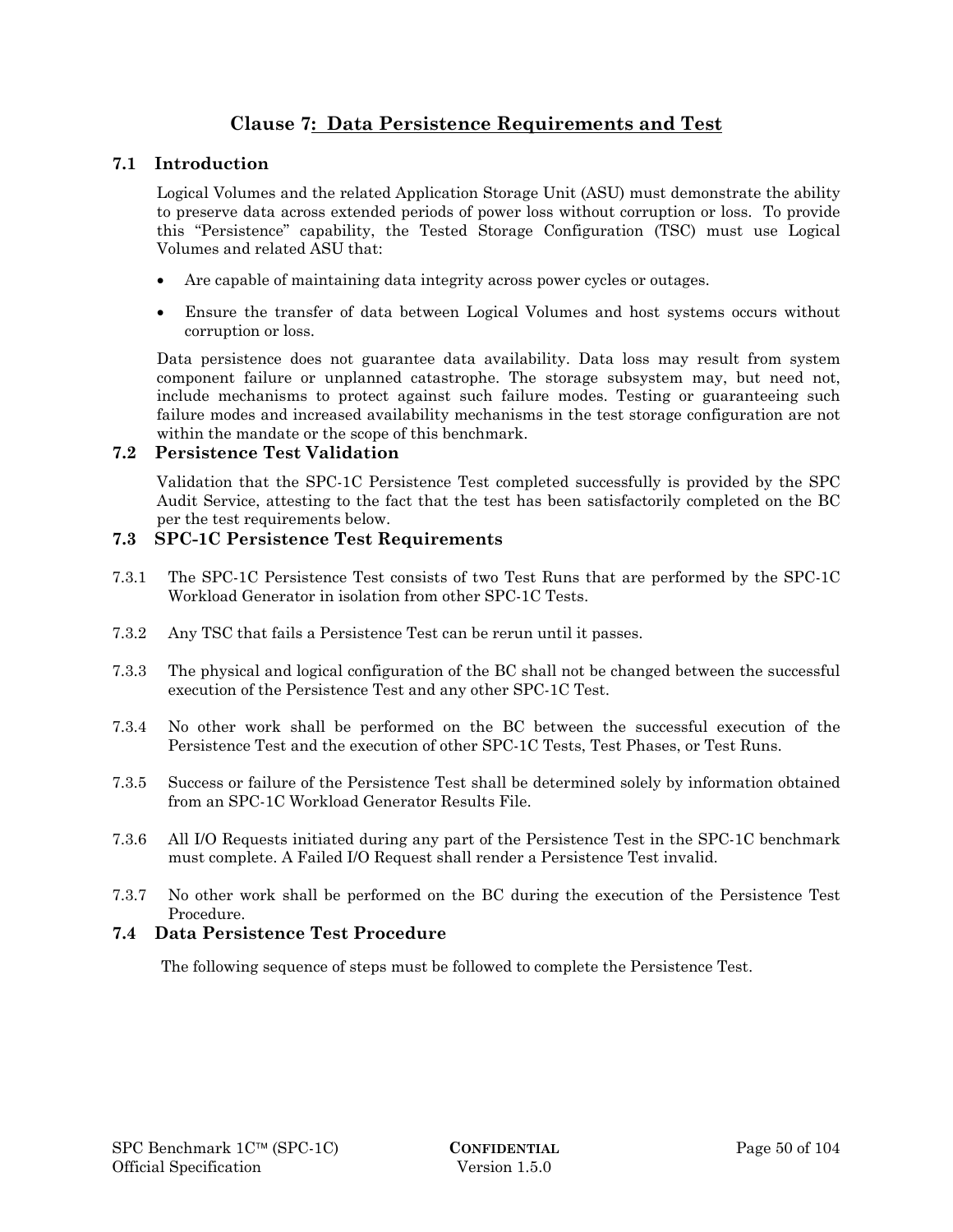- 1. The SPC-1C Workload Generator contains a special module that will be configured to write 16 block I/O Requests at random over the total Addressable Storage Capacity of the TSC for 10 minutes at greater than or equal to 25% of the BSU level used to generate the reported SPC-1C IOPS™ rate. The SPC-1C Workload Generator shall at random select a pattern of bits to be written into the blocks of each I/O request written in this test phase. The address of each Logical Block written as well as the type of pattern written in each logical block shall be recorded in an encoded log file by the SPC-1C Workload Generator. This log file is to be preserved and provided to the SPC Audit Service as well as used later in this test sequence.
- 2. Shutdown and power off the Tested Storage Configuration (TSC). Any TSC caches employing battery backup must be flushed/emptied.
- 3. If the TSC includes the Host System(s), shutdown and power off the Host System(s). Any TSC caches on the Host System(s) employing battery backup must be flushed/emptied. If the TSC does not include the Host System(s), there is no requirement for the Host System configuration to be shutdown and power cycled.
- 4. Restart the TSC, and if the Host System(s) were shutdown and powered off, restart the Host System(s).
- 5. Read and verify all Logical Blocks previously written in step #1 using the log file recorded in step #1. Verification is performed by the SPC-1C Workload Generator by reading each block written in step #1, and insuring that the pattern of bits written in step #1 is correct.
- 6. If the SPC-1C Workload Generator verifies that each block written in step #1 has been unaltered in content in the course of executing steps #2 through #4 the TSC passes the Persistence Test, else, the TSC fails.
- 7. The SPC-1C Workload Generator produces a Persistence Test Results File for each run of the Persistence Test. The format and distribution medium for these Results Files shall be determined by the SPC Audit Service. The Persistence Test Results File will be produced in a human-readable format and will include data necessary for audit authentication.

#### **7.5 Data Persistence Test Substitution**

The Test Sponsor may request that the SPC-2 Persistence Test substituted for the SPC-1C Persistence Test. In most cases, such requests will be due to the limited capacity of the current SPC-1 Workload Generator to test very large storage configuration.

If the auditor grants a request to use the SPC-2 Persistence Test, the Test Sponsor will be given the appropriate details and requirements to ensure the SPC-2 Persistence Test provides the appropriate test coverage for the Tested Storage Configuration.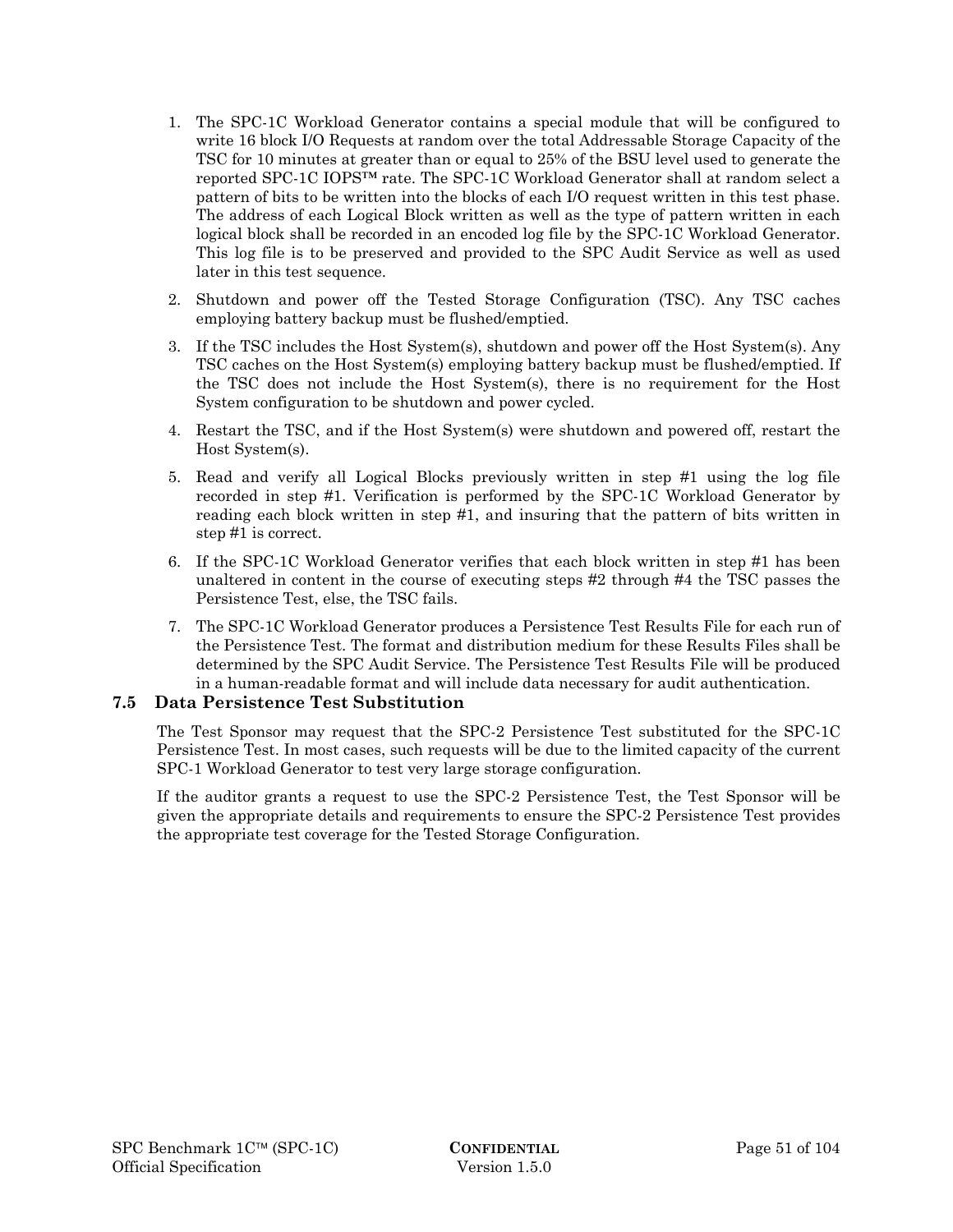# **Clause 8: Reported Data**

## **8.1 SPC-1C Reported Data**

SPC-1C Reported Data consists of two groups of information:

- SPC-1C Primary Metrics.
- Associated data, which in conjunction with the SPC-1C Primary Metrics, characterizes the SPC-1C Result.

#### **8.2 SPC-1C Primary Metrics**

The SPC-1C Primary Metrics consist of an I/O Request Throughput and storage capacity metric. The details of each SPC-1C Primary Metric are listed below.

#### **8.2.1 SPC-1C IOPS™** *(I/O request throughput)*

- 8.2.1.1 The SPC-1C-IOPS™ primary metric is defined as the I/O Request Throughput *(Clause 6.1.7)* measured in the IOPS Test Run *(Clause 6.4.3.3)*.
- 8.2.1.2 All public references to this data rate metric must be labeled as "SPC-1C IOPS<sup>™".</sup>

#### **8.2.2 Total ASU (Application Storage Unit) Capacity** *(storage capacity)*

- 8.2.2.1 Total ASU Capacity is defined in Clause 2.6.8.
- 8.2.2.2 All public references to the ASU Total Capacity primary metric must be labeled as "Capacity of xxx GB" or "xxx GB".

#### **8.3 SPC-1C Associated Data**

SPC-1C Associated Data consists of the following

- Data Protection Level used in the benchmark measurement *(Clause 2.7)*
- Total price of the Tested Storage Configuration (TSC) *(Clause 9.1.6)*
- SPC-1C Submission Identifier *(Clause 11.4.3)*

#### **8.4 SPC-1C Reported Data – Public Use Requirements**

Section 11.2.1 of the SPC Policies and Guidelines defines the requirements for public use of SPC Results. The following clauses present public use requirements in the context of SPC-1C Results. Section 11.2.1 of the SPC Policies and Guidelines should be reviewed in its entirety to ensure compliance with the complete set of requirements.

#### **8.4.1 Referencing Non-Local Currency Reported Data**

A public reference, which includes SPC-1C Total Price, for an SPC-1C Result that uses nonlocal currency pricing *(Clause 9.2.4.2)* must include a clear statement of the currency used and the "target country" *(Clause 9.2.3)*. For example, "SPC-1C Pricing is in U.S. dollars for product availability, sales, and support in People's Republic of China".

#### **8.4.2 Referencing a Single SPC-1C Result**

8.4.2.1 A public reference to an SPC-1C Result is required include one of the following: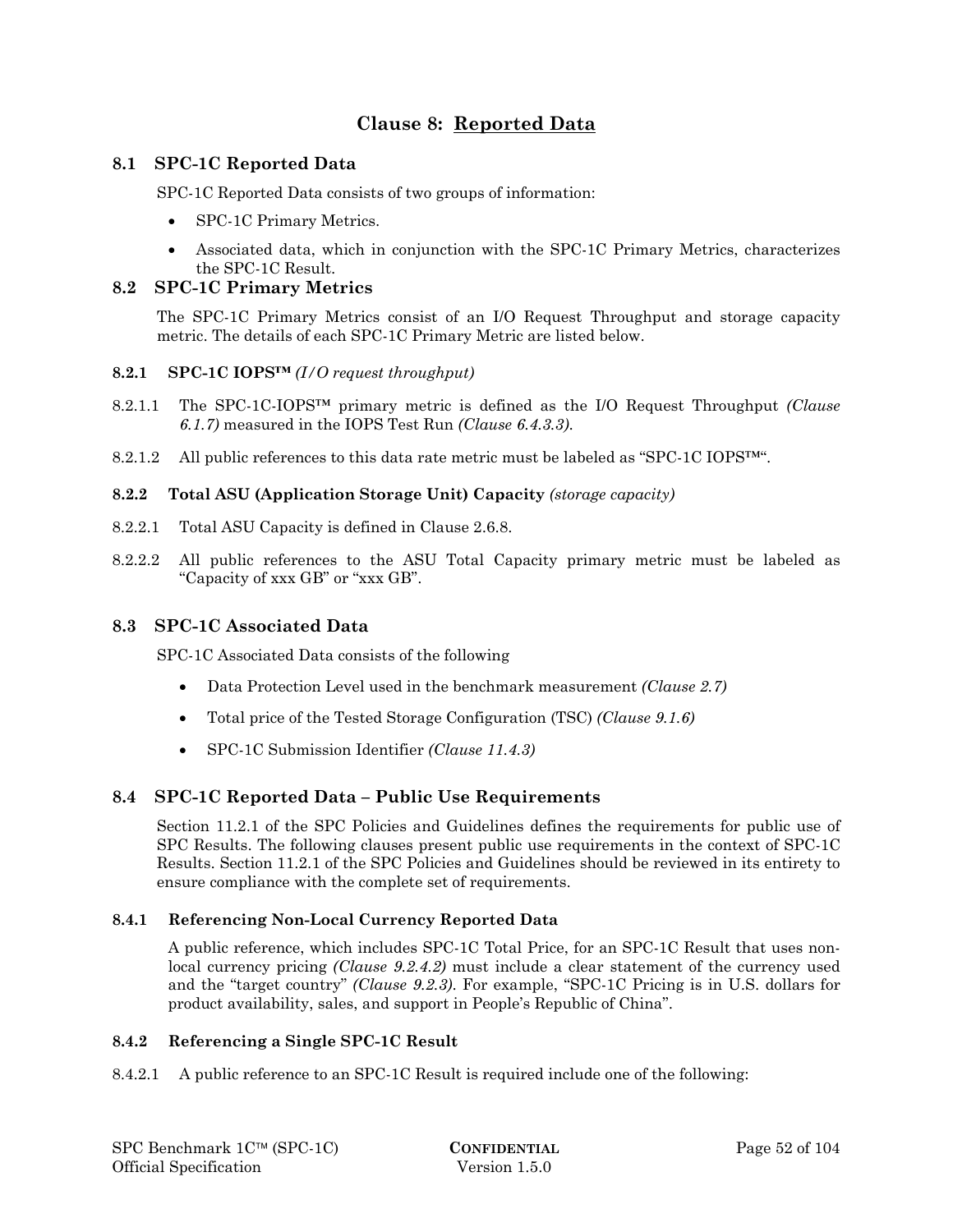- 1. A complete URL (hyperlink) to the SPC-1C Result's entry on the "SPC-1C Results" page of the SPC website.
- 2. The complete set of SPC-1C Reported Data, which consists of SPC-1C IOPS, Total ASU Capacity, total price of the Priced Storage Configuration, formal currency name used in pricing, "target country", data protection level, and SPC-1C Submission Identifier. This set of information must use the same font style, font size, and text clarity for item in the set. The set of information may appear as a text paragraph or table of information.

In either case, the public reference must include the "current as of" date.

- 8.4.2.2 Any of the SPC-1C Reported Data may be used in a public reference without stating the complete set of SPC-1C Reported Data as long as the following requirements are met:
	- 1. The URL defined in Clause 8.4.1.1 is included in the public reference.
	- 2. The public reference includes the "current as of" date.

#### **8.4.3 Referencing Two or More SPC-1C Results**

If a public reference of two or more SPC-1C Results does not include any comparison of SPC-1C Reported Data from the results, the requirement in Clauses 8.4.1 and 8.4.2 are applicable.

#### **8.4.4 Comparing Two or More SPC-1C Results**

Any one of the SPC-1C Reported Data items (Primary Metrics or Associated Data) may be used in public reference to compare two or more SPC-1C Results under the following conditions:

- 1. In addition to the SPC-1C Reported Data used in the comparison, each referenced SPC-1C Result must include either the complete set of SPC-1C Reported Data or the URL defined in Clause 8.4.1.1.
- 2. If the complete set of SPC-1C Reported Data is included for one of the referenced SPC-1C Results, the complete set of reported data must be included for all of the referenced results.
- 3. The public reference must include the "current as of" date.
- 4. If the public reference consists of printed or displayed materials, the required items in #1, #2 and #3 for each SPC-1C Result must use the same font style, font size, and text clarity.
- 5. The pricing currency and "target country" must both be identical when a comparison includes the SPC-1C Total Price.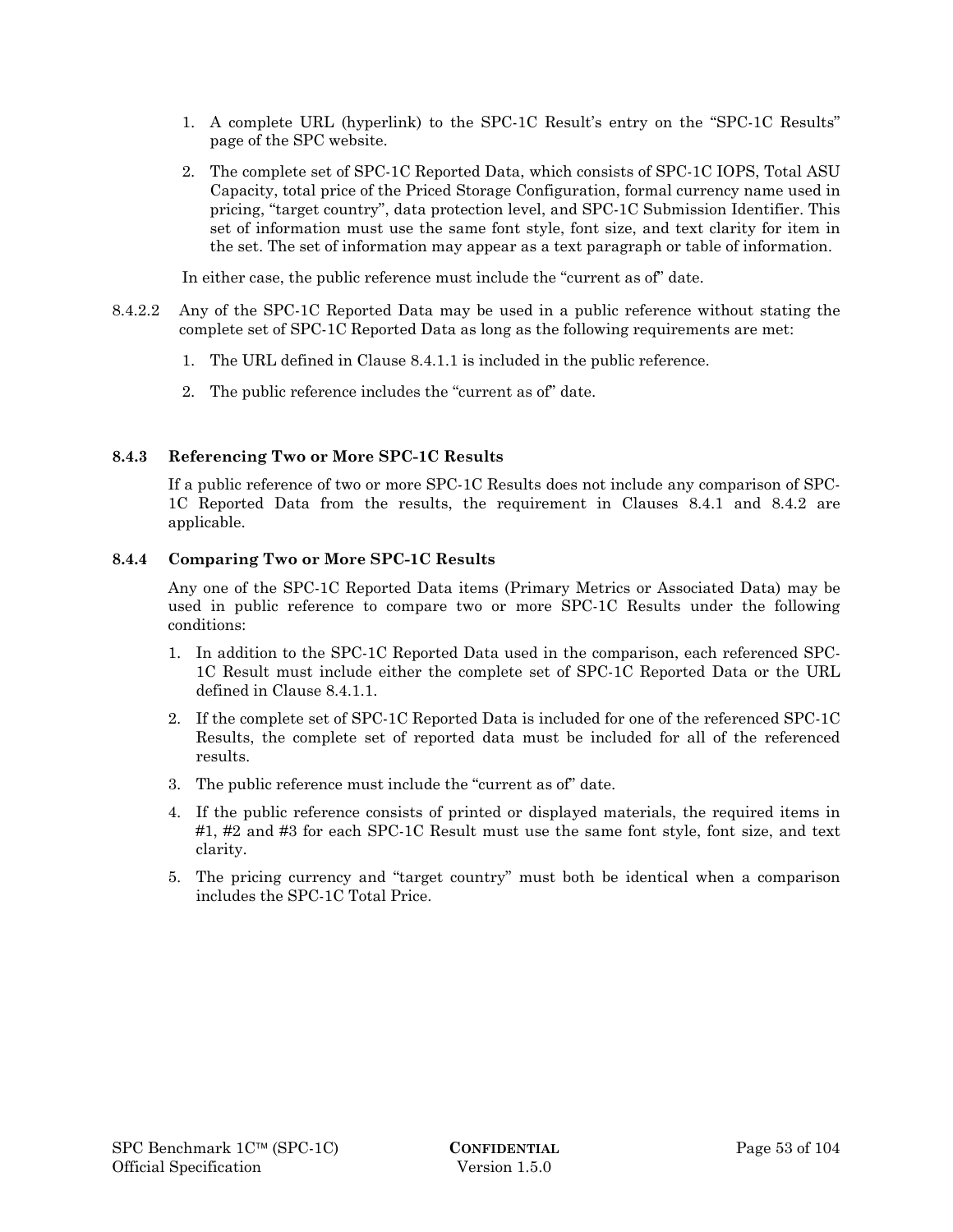## **Clause 9: Pricing**

This clause defines the components and methodology necessary to calculate the required SPC-1C pricing and optional three-year support pricing. The fundamental premise of this clause is that what is tested is priced and what is priced is tested.

#### **9.1 Priced Components**

The components to be priced include the hardware and software components present in the Tested Storage Configuration (TSC), any additional operational components required by the TSC, and, at the Test Sponsor's option, three-year maintenance on all of the above components.

#### **9.1.1 Tested Storage Configuration (TSC)**

The TSC represents the physical configuration that is physically present during the benchmark measurement as defined in Clause 4.4. The TSC must be comprised of individually customer orderable components or a complete customer orderable configuration. To allow the use of a valid measurement configuration that may not represent a customer orderable configuration, the customer orderable configuration documented in the Full Disclosure Report may differ, as described in Clause 9.1.2, from the TSC.

#### **9.1.2 Priced Storage Configuration**

The Priced Storage Configuration represents a customer orderable configuration or a collection of individually customer orderable components. If the TSC, without modification, is customer orderable, it is also the Priced Storage Configuration.

In some cases the TSC is a valid measurement configuration but is not identical to a customer orderable configuration or a complete set of customer orderable components. In those cases the Priced Storage Configuration will be comprised of the TSC with the appropriate components added or deleted to create a customer orderable configuration or a complete set of customer orderable components.

In those cases where there is deletion or addition of components to create a customer orderable configuration or a complete set of customer orderable components, the Priced Storage Configuration must be capable of providing at least the same level of reported performance as the TSC. The intent of this requirement is to ensure that any component change between the TSC and Priced Storage Configuration be performance-neutral.

#### **9.1.3 Host System**

If the Host System is included as a TSC component based on Clause 4.4.2, the Host System is considered a part of the Priced Storage Configuration and must be priced.

#### **9.1.4 Additional Operational Components**

- 9.1.4.1 Additional products explicitly required for the operation and administration of the Priced Storage Configuration must be included.
- 9.1.4.2 Copies of the software used by the TSC, on appropriate media, and a software load device, if required for initial load, must be included.
- 9.1.4.3 The price of all cables used to connect components of the TSC must be included.

#### **9.1.5 Hardware Maintenance/Software Support**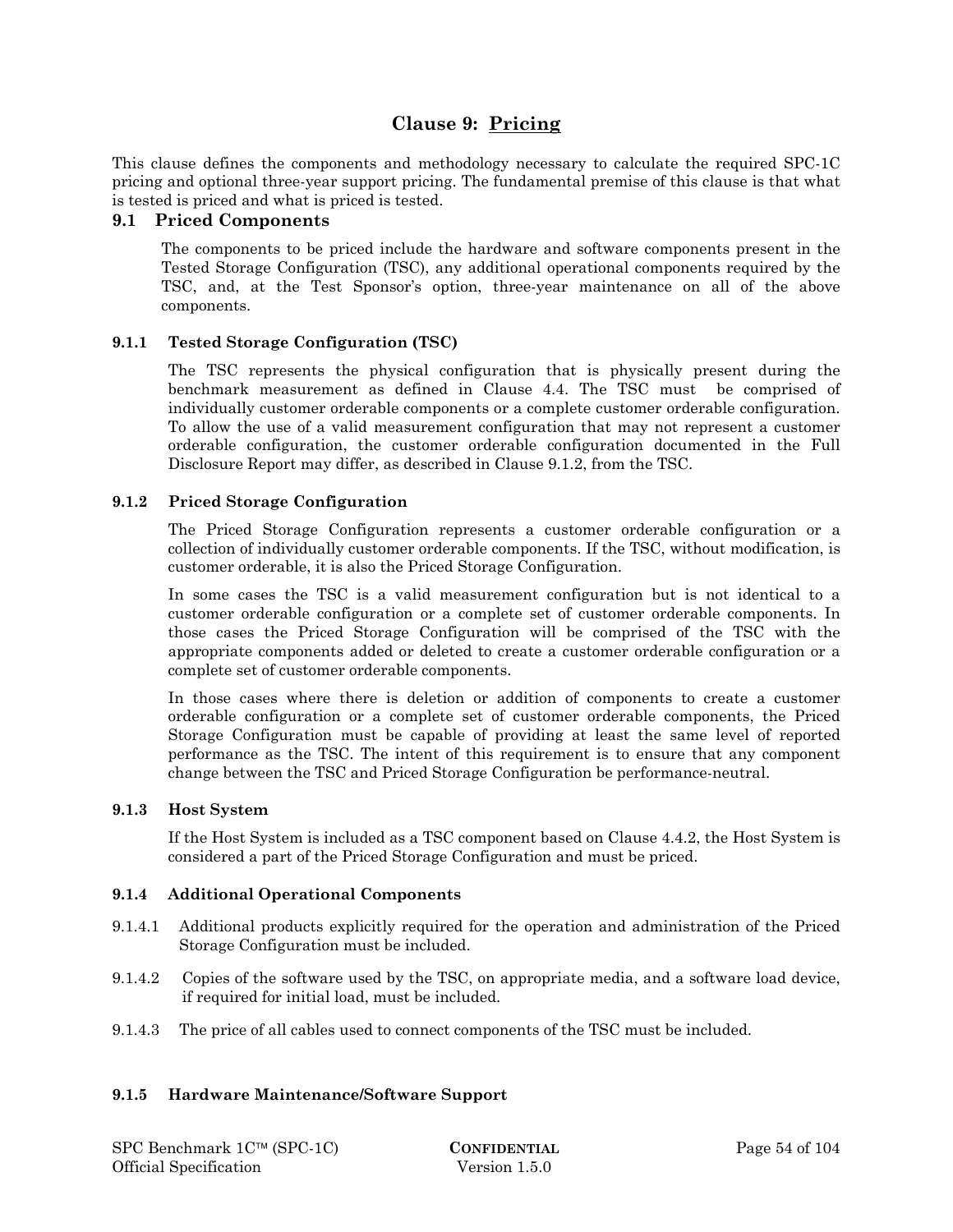Pricing for hardware maintenance/software support is not required, but may be included at the Test Sponsor's option.

- 9.1.5.1 Hardware maintenance and software support must be configured using standard pricing.
- 9.1.5.2 The maintenance pricing must be independent of actual failure rates over the three-year period, no matter how many failures occur during that period. The use of Mean Time Between Failure (MTBF) data to directly compute the maintenance cost for this benchmark is precluded. The hardware maintenance pricing requirements cannot be met by pricing based on the cost to fix specific failures, even if the failure rate is calculated from MTBF data.

#### **9.1.6 Calculation of Priced Storage Configuration Total System Price**

Calculation of the Total System Price includes:

- The cost of the Priced Storage Configuration as defined in Clauses 9.1.2 and 9.1.3.
- The cost of additional products (software or hardware) required for customary operation and administration of the TSC as described in Clause 9.1.4.
- All applicable tariffs, duties, and import fees, when appropriate, if those costs are not included in the listed product prices.

Specifically excluded from the pricing calculation are components that are necessary for the execution of the benchmark but do not provide any storage functionality and do not enhance the measured performance of the Tested Storage Configuration. An example of such a component would be a server or host system where the Workload Generator executes.

#### **9.2 Pricing Methodology**

The pricing methodology must reflect the cost of operation of the Benchmark Configuration using packages and discounts commonly practiced and generally available products. This cost must be disclosed in a line item fashion using local pricing.

#### **9.2.1 Packages and Discounts**

Packaging and pricing that are generally available to customers are acceptable. Promotional and/or limited availability offerings are explicitly excluded. Revenue discounts based on total price are permissible. Any discount must be only for the configuration being priced and cannot be based on past or future purchases. Individually negotiated discounts are not permitted. Special customer discounts (e.g., GSA schedule, educational schedule) are not permitted. The reported pricing representa a one time, stand-alone purchase.

- 9.2.1.1 Generally available discounts for the priced configuration are allowed.
- 9.2.1.2 Generally available packaged pricing is allowed.
- 9.2.1.3 Assumptions of other purchases, other sites with similar systems, or any other assumption that relies on the principle that the customer has made any other purchase from the vendor are specifically prohibited.
- 9.2.1.4 For all hardware components used in the priced system, the cost must be the price of a new component (i.e., not reconditioned or previously owned).
- 9.2.1.5 For a Test Sponsor who only has indirect sales channels, pricing must be actual generally available pricing from indirect channels that meet all other requirements of Clause 9.

#### **9.2.2 Product Availability**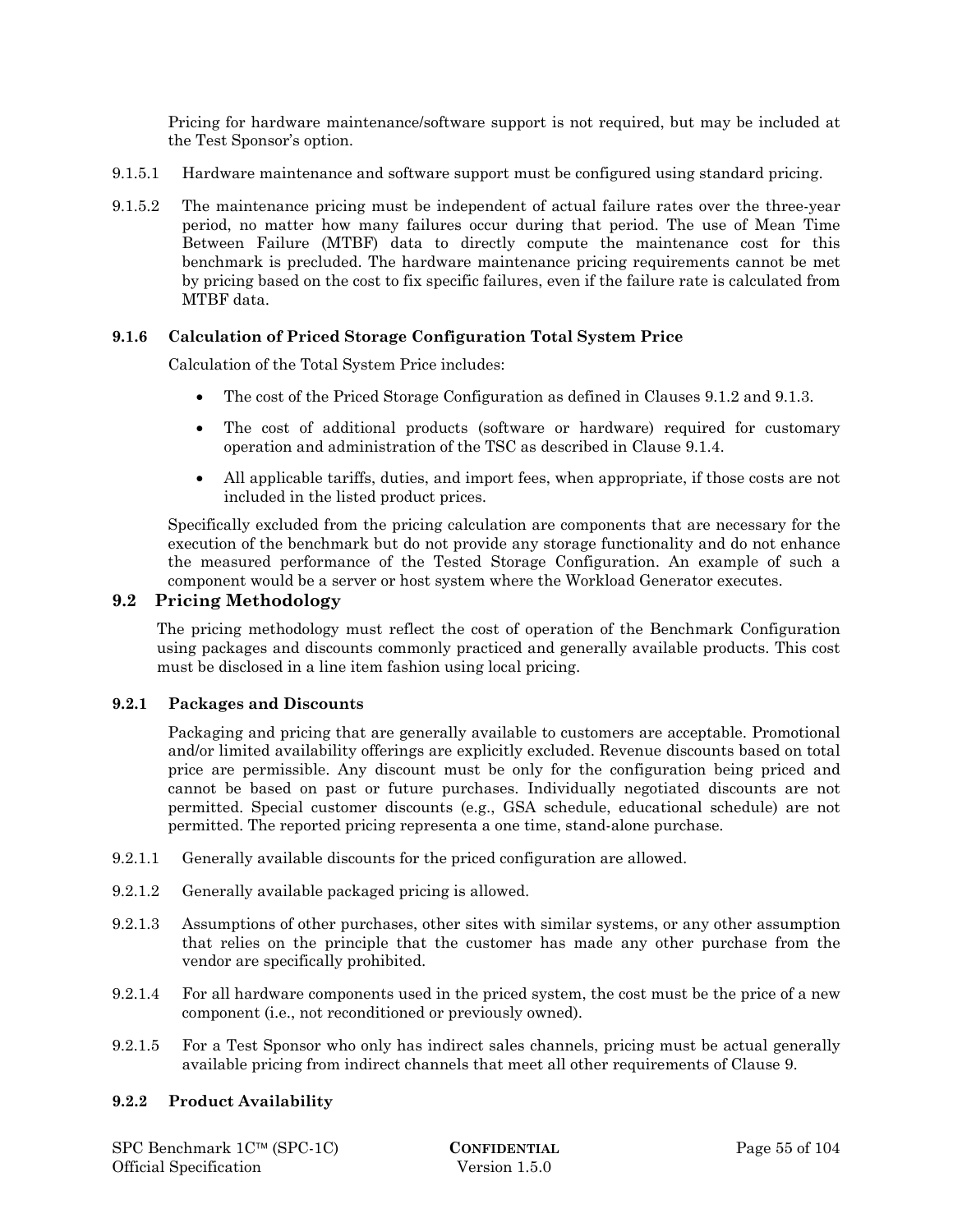- 9.2.2.1 The Priced Storage Configuration is the actual configuration the customer would purchase. However, vendors may announce new products and disclose benchmark results before new products have actually shipped. This is allowed, but any use of benchmark-special implementations is specifically disallowed (see Clause 0.2).
- 9.2.2.2 Clause 0.2 requirements must be fulfilled with respect to the set of possible customers in the specified "target country" (Clause 9.2.3).
- 9.2.2.3 All hardware and software used in the calculations must be announced and generally orderable by customers.
- 9.2.2.4 Each product or collection of products that comprise the priced configuration must have an Availability Date, which is a date such that it is committed that by that date all requirements of Clause 0.2 will be fulfilled for that product or collection, including delivery for general availability.
- 9.2.2.5 The Priced Storage Configuration Availability Date (Clause 9.2.2.4) must not exceed three months beyond the SPC-1C Full Disclosure Report submittal date.

*Comment: The essence of the Priced Storage Configuration Availability Date is the ability to take physical delivery of an integrated configuration that is identical to the Priced Storage Configuration, achieves the reported SPC-1C performance, and demonstrates fulfillment of all the requirements of Clause 0.2.* 

9.2.2.6 The Test Sponsor must disclose all effective date(s) of the reported prices.

#### **9.2.3 "Target Country" Requirements**

- 9.2.3.1 The "target country" is the country in which the Priced Storage Configuration is available for sale no later than the Priced Storage Configuration Availability Date *(Clause* 9.2.2.4*)*
- 9.2.3.2 Priced Storage Configuration pricing, as well as any included discounts, must be available to all customers in the "target country".

#### **9.2.4 Pricing Currency**

9.2.4.1 Local Currency

SPC-1C pricing may be in the currency of the "target country" where the SPC-1C Priced Storage Configuration product availability and sales requirements would be met *(Clause*  9.2.2.4*)*.

9.2.4.2 Non-Local Currency

SPC-1 pricing may be in a currency other that the currency of the "target country" if all of the following requirements are met.

- 9.2.4.2.1 The "target country" requirements *(Clause 9.2.3)* must be met.
- 9.2.4.2.2 The Test Sponsor must disclose the country that is the source of the non-local currency used in the SPC-1 pricing.
- 9.2.4.2.3 Public statement requirements that include SPC-1C Total Price are listed in Clause 8.4.4.

#### **9.2.5 Third-Party Pricing**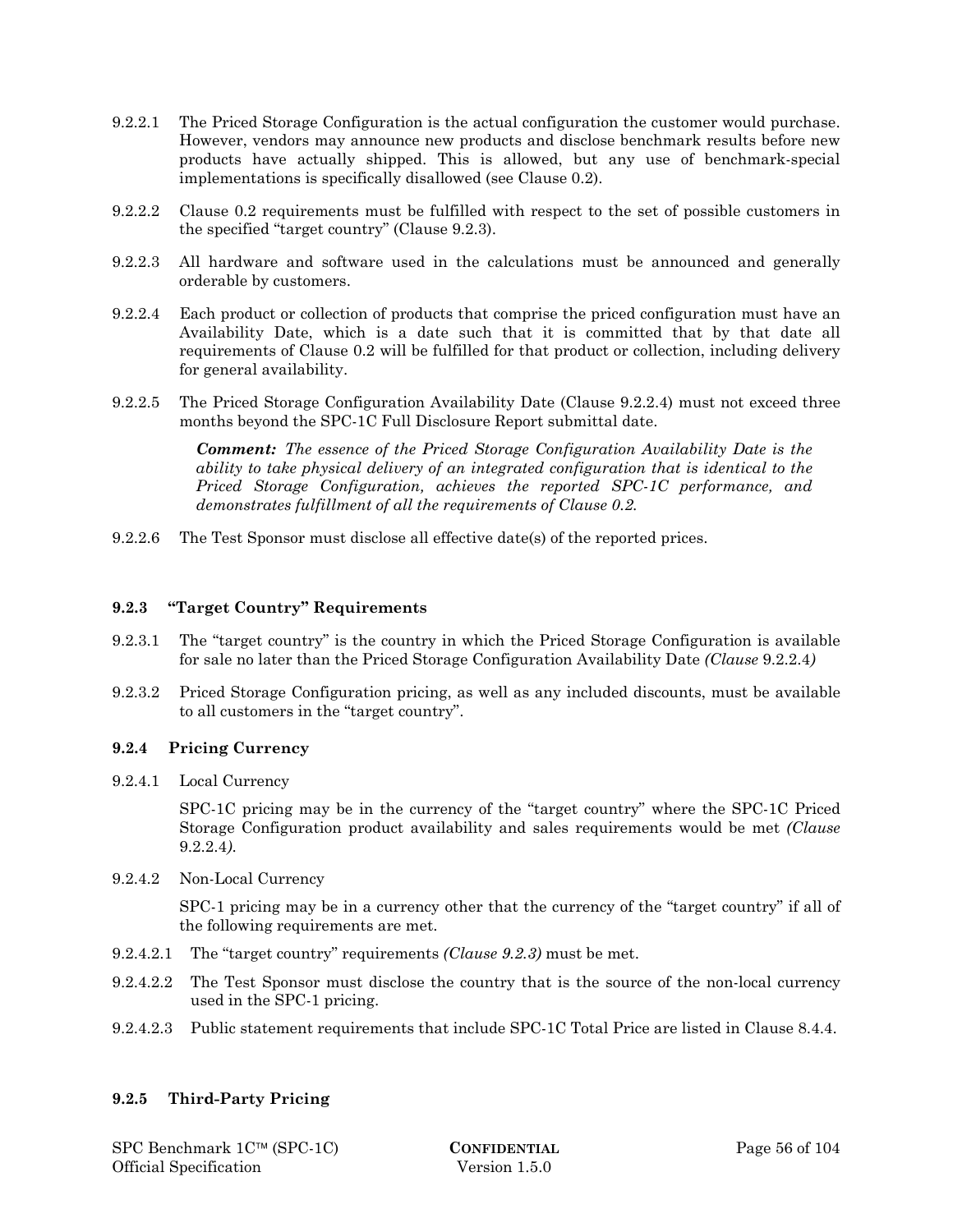- 9.2.5.1 In the event that any hardware, software, or maintenance is provided by a third party not involved as a Test Sponsor of the benchmark, the pricing must satisfy all requirements for general availability, standard volume discounts, and full disclosure.
- 9.2.5.2 The Test Sponsor is required to clearly identify all the items, components and services that are not acquired from the Test Sponsor. Any third party supplier's items and prices, including discounts, are subject to the same disclosure requirements as those components supplied by the Test Sponsor. Discounts shall not be dependent on purchases from any other suppliers.
- 9.2.5.3 Any pricing that is not directly offered by the Test Sponsor and not derived from the third party supplier's generally available pricing and discounts must be guaranteed by the third party in a written price quotation. The quotation must be valid for a period not less than 60 days from the date the results are submitted.
- 9.2.5.4 Third party's written quotations must be included in the Full Disclosure Report and must state:
	- That the quoted prices are generally available;
	- The time period for which the prices are valid;
	- The basis of all discounts:
	- Any terms and conditions that apply to the quoted prices.

## **9.3 Required Reporting**

#### **9.3.1 Pricing Spreadsheet**

- 9.3.1.1 The pricing spreadsheet details how the cost of ownership is computed. It contains the prices, discounts, and warranty information for all the hardware and software components in the Priced Storage Configuration. Price disclosure shall be presented in a structured fashion to enhance clarity and comparability between test results.
- 9.3.1.2 The **reference price** of a component or subsystem is defined as the price at which it could be ordered individually from the vendor or designated third-party suppler.
- 9.3.1.3 The pricing spreadsheet must be included in the Full Disclosure Report *(Clause 10)* and must include the following items for each component in the Priced TSC:
	- Part name or brief description
	- Part number
	- Source of the component, whether from a Test Sponsor or a third party (note: this can be a index into a list of component sources provided that list is included in the pricing spreadsheet)
	- Reference price of the component *(Clause 9.3.1.2)*
	- Quantity of the component used in the priced configuration
	- The extended price of the component, based on the reference price of the component, the quantity included in the priced configuration and any component-level discounting
	- If the component is a bundle/package of parts, as allowed by Clause 9.2.1, the above items apply to the bundle but each item in the bundle/package must be clearly identified in the description of bundle/package.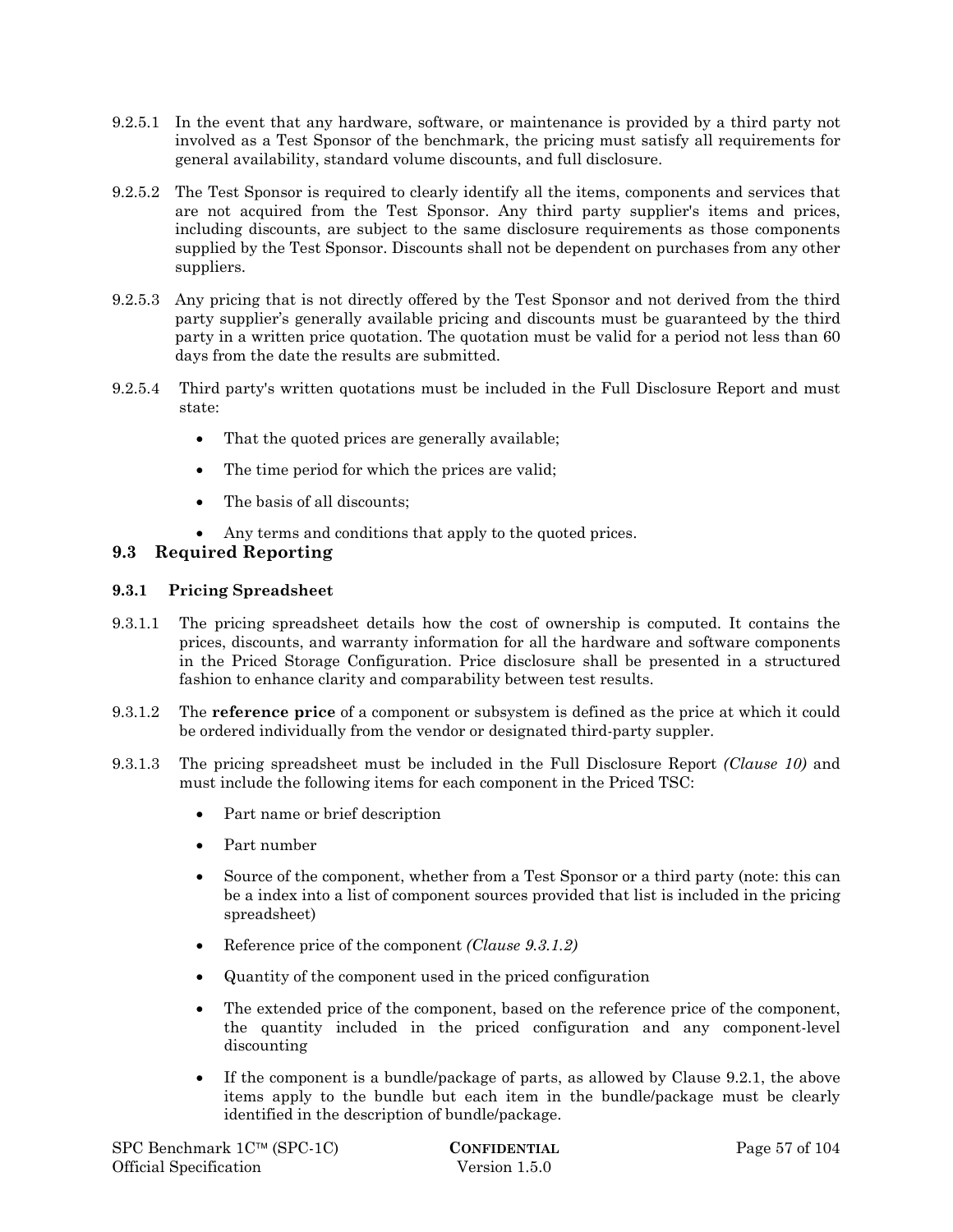- Components required to configure the Priced Storage Configuration that have an aggregate price less than 0.1% of the Priced Storage Configuration may be listed as a single line item with a description of the collection of components, e.g., "Miscellaneous Cables."
- 9.3.1.4 The total price of the Priced Storage Configuration, must be included in the pricing spreadsheet. The total price must be stated in the minimum level of negotiable detail for the pricing currency, e.g. U.S. dollars and cents.
- 9.3.1.5 The percentage, amount, and basis (including type and justification) of all discounts listed must be disclosed. A tabular summary may be employed to simplify the presentation.

*Comment: Thresholds for such discounts need not be disclosed.* 

9.3.1.6 While package pricing is allowed, the level of discount obtained through such packages shall be disclosed by reporting the individual reference price for each component in the pricing spreadsheet (see Clause 9.3.1.2).

> *Comment: This requirement does not apply to components that are not sold separately, other than as repair parts.*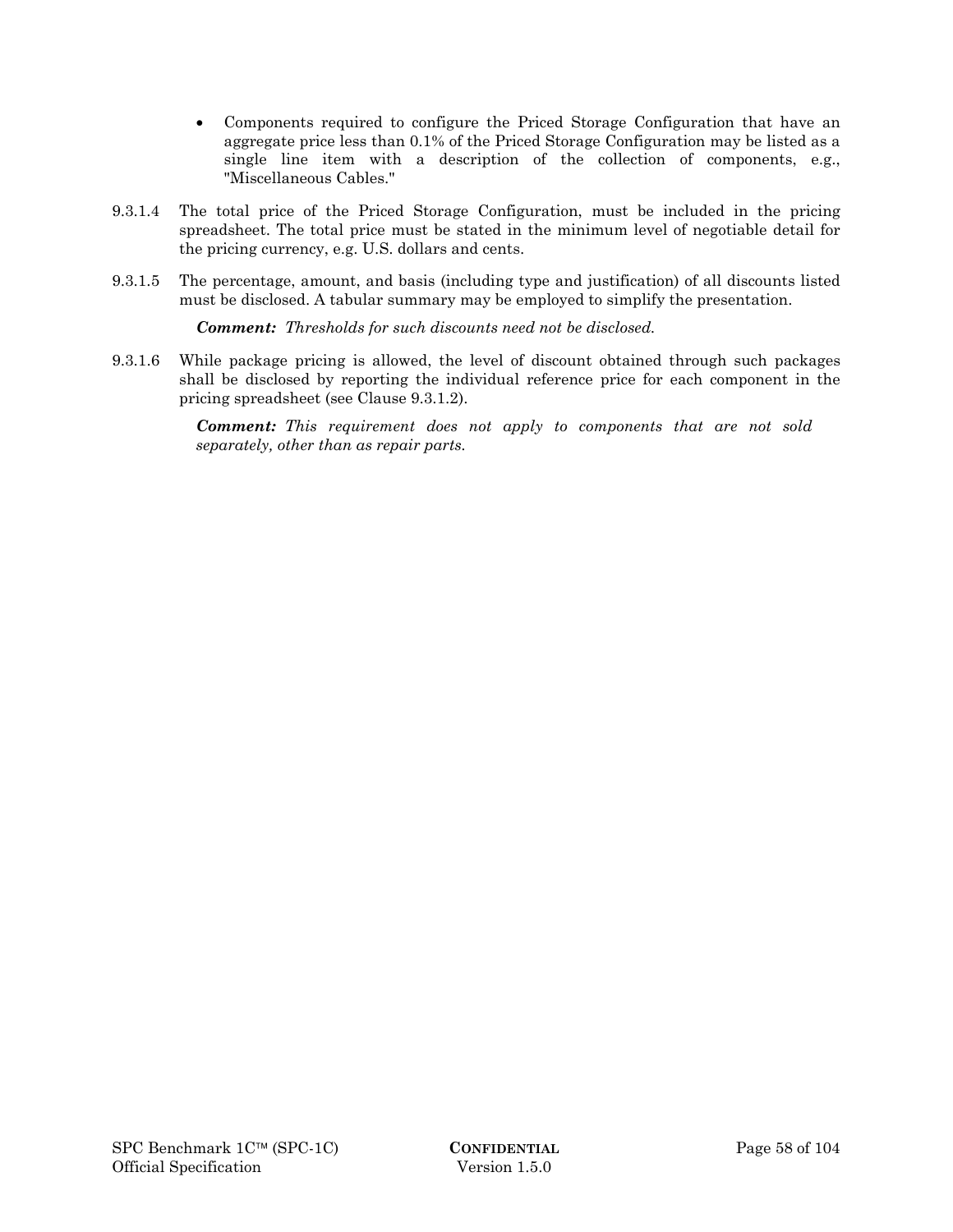## **10.1 Required Graphs and Data Tables**

#### **10.1.1 Response Time Frequency Distributions**

This consists of one graph and supporting table that clearly illustrates the frequency distribution of response times that occurred during an SPC-1C Test Run. The graph *(Figure 10-1)* illustrates the number of occurrences for each Response Time range.

Each Response Time Frequency Distribution graph and table shall have the format, content, and appearance illustrated in Figure 10-1 and Table 10-1. Data used to compute or construct the Response Time Frequency Distribution graph and table shall be obtained from SPC-1C Workload Generator Results Files.

| Response Time (ms)        | $0 - 0.25$   |              |                 | $>0.25-0.5$ : $>0.5-0.75$ : $>0.75-1.0$ | $>1.0 - 1.25$                                                                          | $>1.25 - 1.5$ | $>1.5 - 1.75$ $>1.75 - 2.0$ |              |
|---------------------------|--------------|--------------|-----------------|-----------------------------------------|----------------------------------------------------------------------------------------|---------------|-----------------------------|--------------|
| Read                      | 245          | 20           | 19 <sup>1</sup> | 39                                      | 119                                                                                    | 261           | 632                         | 925          |
| Write                     | 204,919      | 134,415      | 13,430          | 7,440                                   | 6,516                                                                                  | 6,217         | 6,105                       | 5,821        |
| All ASUs                  | 205,164      | 134,435      | 13,449          | 7,479                                   | 6,635                                                                                  | 6,478         | 6,737                       | 6,746        |
| ASU1                      | 113,623      | 53,771       | 5,451           | 3,517                                   | 3,200                                                                                  | 3,184         | 3,504                       | 3,685        |
| ASU <sub>2</sub>          | 23,186       | 11,576       | 1,182           | 686                                     | 643                                                                                    | 630           | 667                         | 625          |
| ASU3                      | 68,355       | 69,088       | 6,816           | 3,276                                   | 2,792                                                                                  | 2,664         | 2,566                       | 2,436        |
| <b>Response Time (ms)</b> | $>2.0 - 2.5$ | $>2.5 - 3.0$ | $>3.0-3.5$      | $>3.5-4.0$                              | $>4.0 - 4.5$                                                                           | $>4.5 - 5.0$  | $>5.0-6.0$                  | $>6.0 - 7.0$ |
| Read                      | 2,368        | 3,055        | 3,755           | 4,533                                   | 5,721                                                                                  | 7,330         | 19,017                      | 24,078       |
| Write                     | 11,341       | 11,537       | 11,880          | 12,192                                  | 12,788                                                                                 | 13,009        | 27,164                      | 28,329       |
| All ASUs                  | 13,709       | 14,592       | 15,635          | 16,725                                  | 18,509                                                                                 | 20,339        | 46,181                      | 52,407       |
| ASU1                      | 7,769        | 8,562        | 9,242           | 10,071                                  | 11,374                                                                                 | 13,063        | 30,594                      | 34,511       |
| ASU <sub>2</sub>          | 1,126        | 1,158        | 1,209           | 1,276                                   | 1,410                                                                                  | 1,428         | 3,695                       | 5,396        |
| ASU3                      | 4,814        | 4,872        | 5,184           | 5,378                                   | 5,725                                                                                  | 5,848         | 11,892                      | 12,500       |
| <b>Response Time (ms)</b> | $>7.0-8.0$   |              |                 |                                         | $>8.0-9.0$ i $>9.0-10.0$ i $>10.0-15.0$ i $>15.0-20.0$ i $>20.0-25.0$ i $>25.0-30.0$ i |               |                             | >30.0        |
| Read                      | 27,149       | 29,772       | 31,697          | 144,864                                 | 112,699                                                                                | 82,651        | 56,749                      | 145,789      |
| Write                     | 27,669       | 27,522       | 27,207          | 124,653                                 | 89,253                                                                                 | 63,651        | 44.286                      | 161,954      |
| All ASUs                  | 54,818       | 57,294       | 58,904          | 269,517                                 | 201,952                                                                                | 146,302       | 101,035                     | 307,743      |
| ASU1                      | 36,372       | 37,893       | 39,167          | 174,531                                 | 129,591                                                                                | 93,409        | 63,340                      | 173,192      |
| ASU <sub>2</sub>          | 6,481        | 7,070        | 7,509           | 35,861                                  | 29,114                                                                                 | 21,387        | 14,672                      | 41,959       |
| ASU3                      | 11,965       | 12,331       | 12,228          | 59,125                                  | 43,247                                                                                 | 31,506        | 23,023                      | 92,592       |

## **Table 10-1: Response Time Frequency Distribution**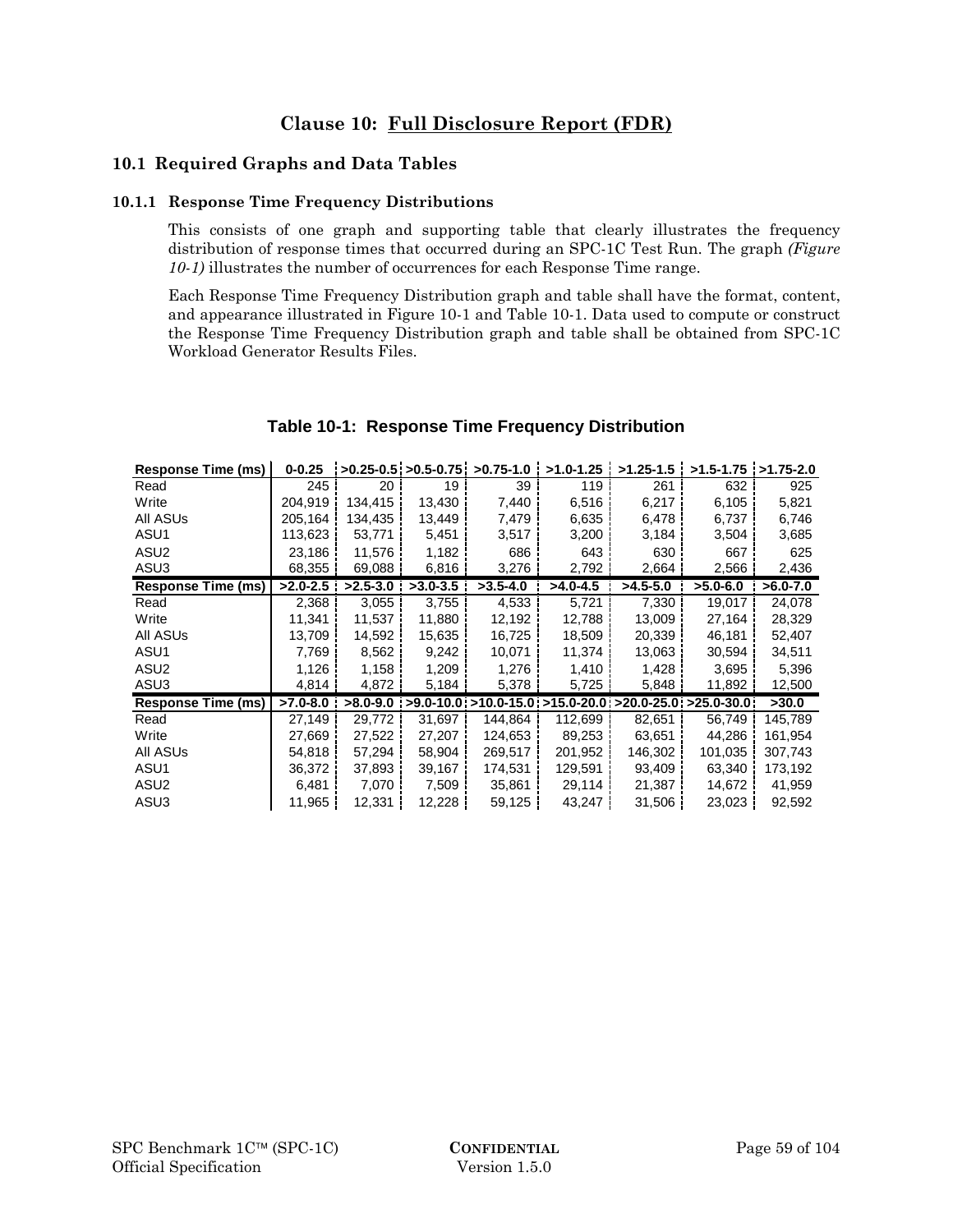

## **Figure 10-1: Response Time Frequency Distribution (by occurrence)**

## **10.1.2 I/O Request Throughput Distribution**

This consists of a graph and supporting table that clearly illustrates the I/O Request Throughput that occurred in each 60-second interval of an SPC-1C Test Run.

Each I/O Request Throughput Distribution graph and table shall have the format, content, and appearance illustrated in Figure 10-2 and Table 10-2, respectively. Every 60 second interval in a Test Run shall have its data presented in the graph and table. Data used to compute or construct the I/O Request Throughput Distribution graph and table shall be obtained from SPC-1C Workload Generator Results Files.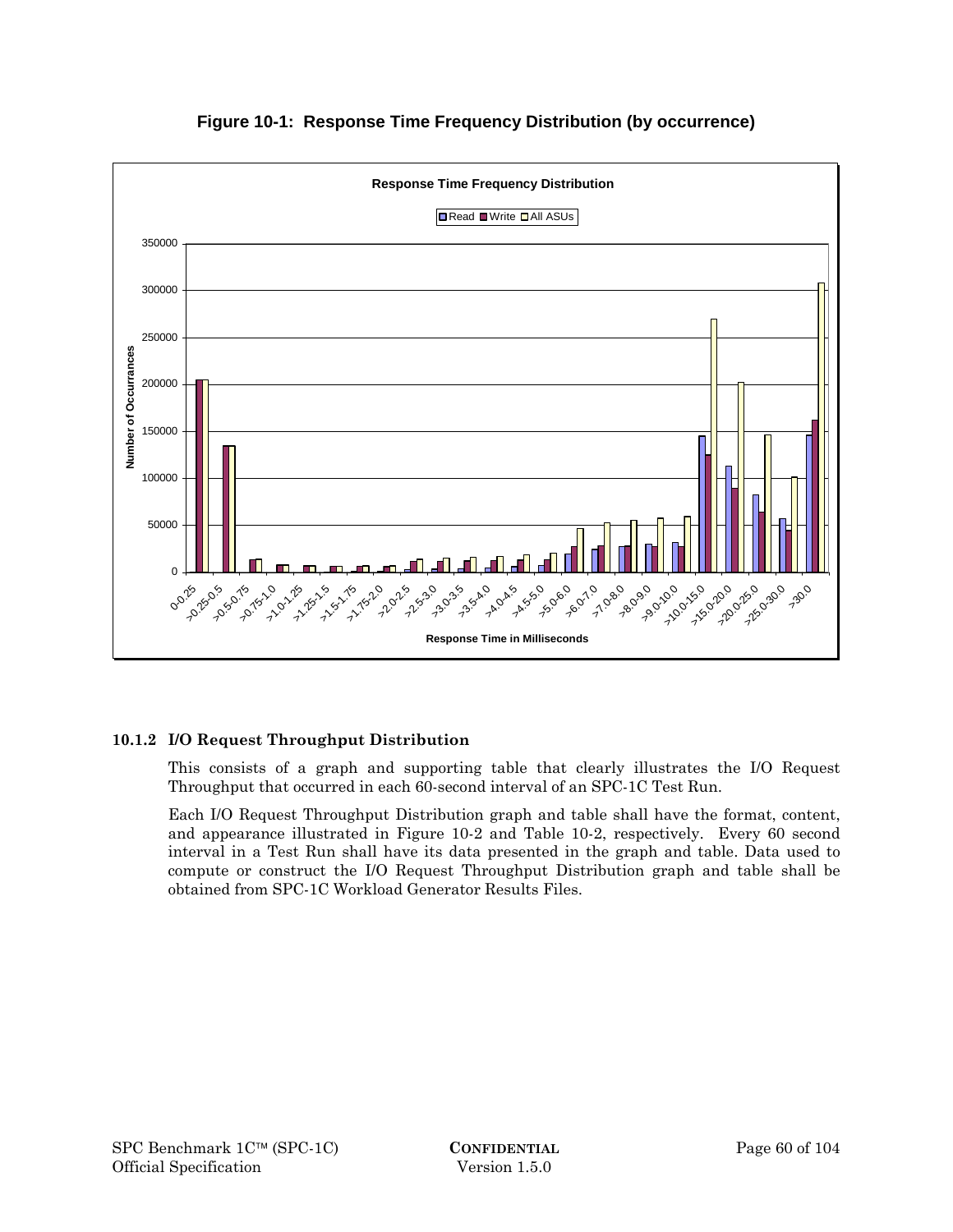| <b>100 BSUs</b>             | <b>Start</b>    | <b>Stop</b> | Interval    | <b>Duration</b> |
|-----------------------------|-----------------|-------------|-------------|-----------------|
| Start-Up/Ramp-Up            | 1:59:27         | 2:02:27     | $0 - 2$     | 0:03:00         |
| <b>Measurement Interval</b> | 2:02:27         | 2:07:27     | $3 - 7$     | 0:05:00         |
| 60 second intervals         | <b>AII ASUS</b> | <b>ASU1</b> | <b>ASU2</b> | ASU3            |
| 0                           | 500.48          | 297.35      | 60.67       | 142.47          |
|                             | 504.73          | 301.37      | 62.65       | 140.72          |
| $\mathbf{2}$                | 494.63          | 294.00      | 61.27       | 139.37          |
| 3                           | 502.98          | 298.10      | 63.85       | 141.03          |
| 4                           | 496.43          | 295.07      | 60.02       | 141.35          |
| 5                           | 501.20          | 299.65      | 61.75       | 139.80          |
| 6                           | 501.60          | 299.27      | 63.62       | 138.72          |
| 7                           | 460.05          | 275.05      | 56.20       | 128.80          |
| Averagel                    | 492.45          | 293.43      | 61.09       | 137.94          |

**Table 10-2: I/O Request Throughput Distribution** 

**Figure 10-2: I/O Request Throughput Distribution** 

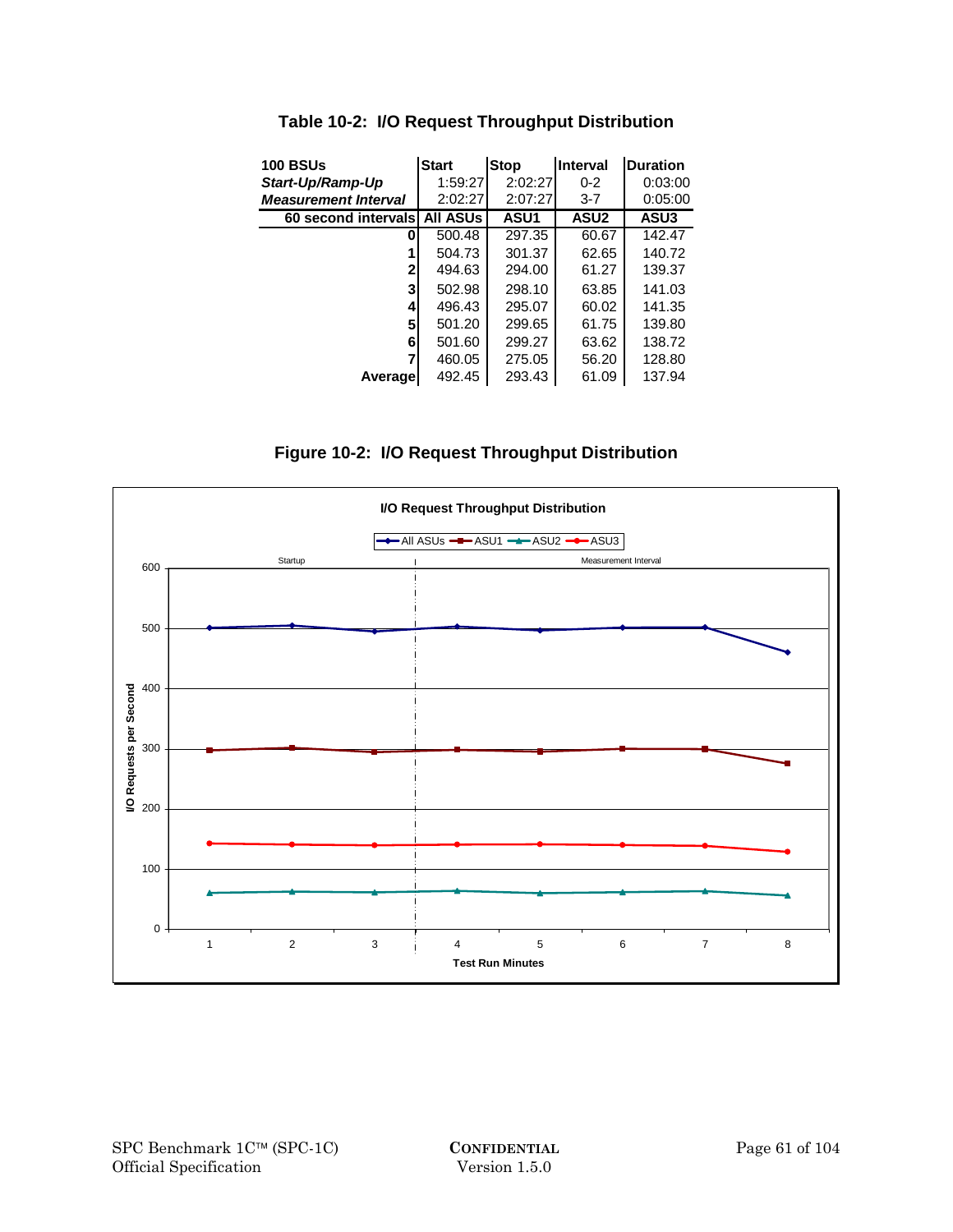#### **10.1.3 Average Response Time Distribution**

This consists of a graph and supporting table that clearly illustrates the Average Response Time Distribution that occurred in each 60-second interval of an SPC-1C Test Run.

Each Average Response Time Distribution graph and table shall have the format, content, and appearance illustrated in Figure 10-3 and Table 10-3, respectively. Every 60 second interval in a Test Run shall have its data presented in the graph and table. Data used to compute or construct the Average Response Time Distribution graph and table shall be obtained from Workload Generator Results Files.

| <b>100 BSUs</b>             | <b>Start</b>    | <b>Stop</b> | <b>Interval</b> | <b>Duration</b> |
|-----------------------------|-----------------|-------------|-----------------|-----------------|
| Start-Up/Ramp-Up            | 1:59:27         | 2:02:27     | $0 - 2$         | 0:03:00         |
| <b>Measurement Interval</b> | 2:02:27         | 2:07:27     | $3 - 7$         | 0:05:00         |
| 60 second intervals         | <b>All ASUs</b> | ASU1        | <b>ASU2</b>     | ASU3            |
| 0                           | 17.92           | 17.86       | 18.32           | 17.88           |
|                             | 18.13           | 18.03       | 19.69           | 17.66           |
| 2                           | 17.68           | 17.51       | 18.48           | 17.67           |
| 3                           | 17.86           | 17.79       | 18.54           | 17.70           |
| 4                           | 17.49           | 17.40       | 19.05           | 17.04           |
| 5                           | 17.84           | 17.67       | 18.90           | 17.74           |
| 6                           | 17.97           | 17.74       | 18.98           | 18.00           |
| 7                           | 17.35           | 17.27       | 18.30           | 17.08           |
| Average                     | 17.70           | 17.58       | 18.75           | 17.51           |

## **Table 10-3: Average Response Time Distribution**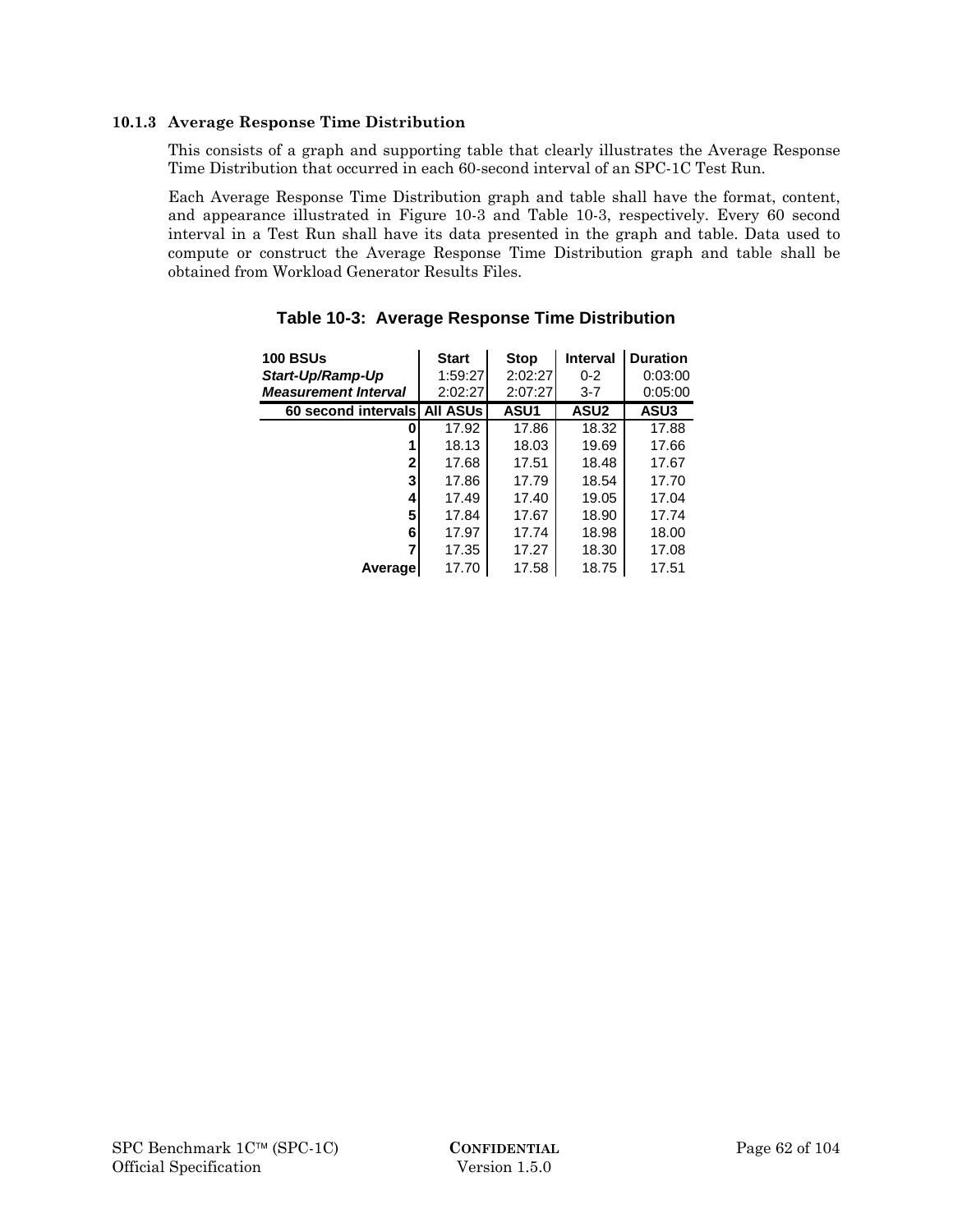

## **Figure 10-3: Average Response Time Distribution**

#### **10.1.4 Data Rate Distribution**

This consists of a graph and supporting table that clearly illustrates the Data Rate Distribution that occurred in each 60-second interval of an SPC-1C Test Run.

Each Data Rate Distribution graph and table shall have the format, content, and appearance illustrated in Figure 10-4 and Table 10-4, respectively. Every 60 second interval in a Test Run shall have its data presented in the table and graph Data used to compute or construct the Data Rate Distribution shall be obtained from SPC-1C Workload Generator Results Files.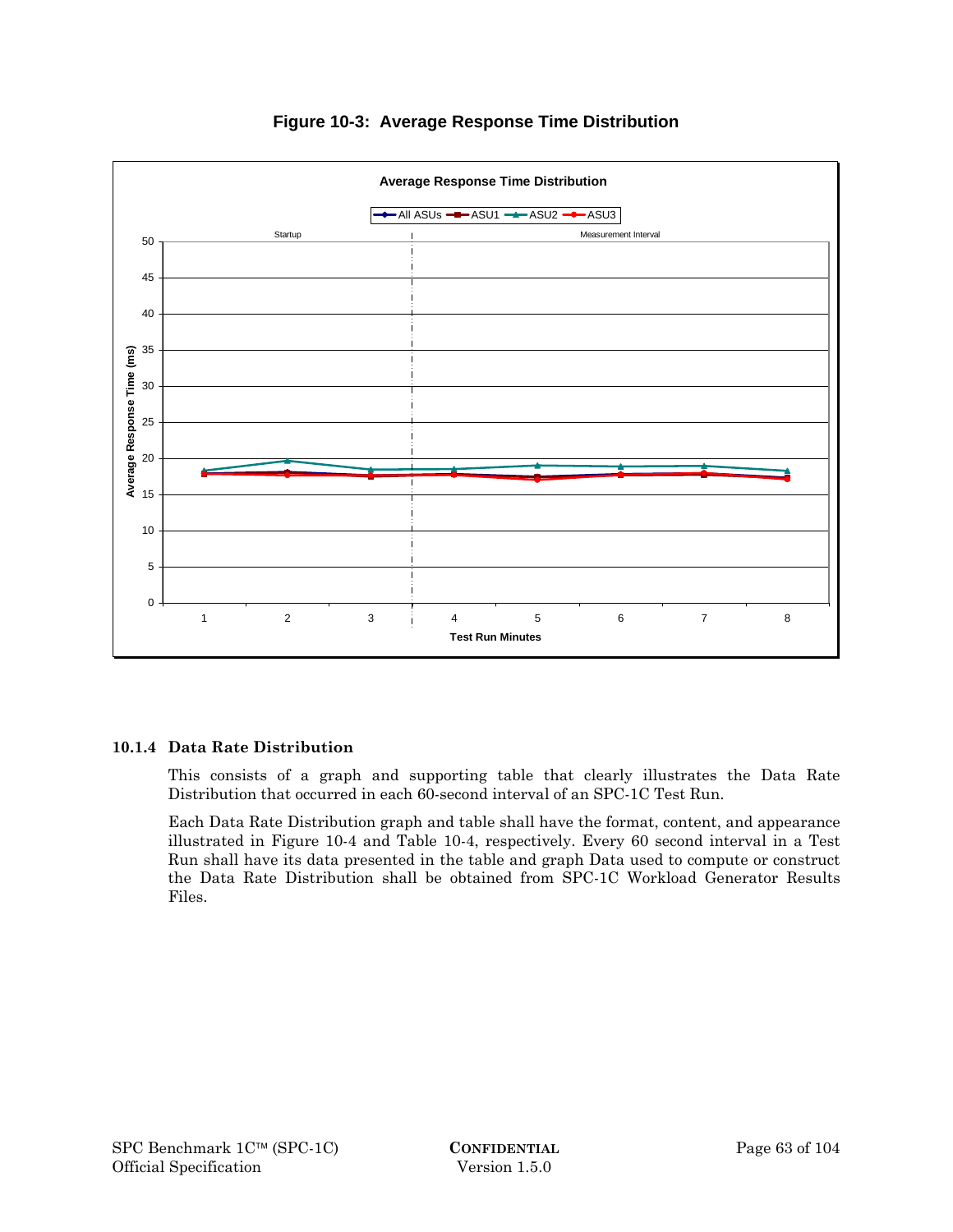# **Table 10-4: Data Rate Distribution**

|                         |                             | <b>Start</b> | <b>Stop</b>      | Interval | <b>Duration</b> |                          |      |                  |      |
|-------------------------|-----------------------------|--------------|------------------|----------|-----------------|--------------------------|------|------------------|------|
| Ramp-Up/Start-Up        |                             | 0:56:23      | 0:59:23          | $0 - 2$  | 0:03:00         |                          |      |                  |      |
|                         | <b>Measurement Interval</b> | 0:59:23      | 1:59:23          | $3 - 62$ | 1:00:00         |                          |      |                  |      |
| Interval                | <b>All ASUs</b>             | ASU1         | ASU <sub>2</sub> | ASU3     |                 | <b>Interval All ASUs</b> | ASU1 | ASU <sub>2</sub> | ASU3 |
| $\overline{0}$          | 4.08                        | 1.57         | 0.45             | 2.07     | $\overline{32}$ | 4.17                     | 1.61 | 0.46             | 2.10 |
| $\mathbf 1$             | 4.08                        | 1.61         | 0.42             | 2.05     | 33              | 4.12                     | 1.59 | 0.46             | 2.08 |
| $\boldsymbol{2}$        | 4.14                        | 1.60         | 0.42             | 2.12     | 34              | 4.09                     | 1.60 | 0.45             | 2.04 |
| 3                       | 4.11                        | 1.57         | 0.46             | 2.09     | 35              | 4.09                     | 1.59 | 0.42             | 2.09 |
| $\overline{\mathbf{4}}$ | 4.07                        | 1.56         | 0.45             | 2.07     | 36              | 4.07                     | 1.59 | 0.44             | 2.04 |
| 5                       | 4.13                        | 1.61         | 0.47             | 2.06     | 37              | 4.07                     | 1.58 | 0.46             | 2.04 |
| 6                       | 4.12                        | 1.60         | 0.43             | 2.09     | 38              | 4.08                     | 1.60 | 0.43             | 2.05 |
| $\overline{7}$          | 4.12                        | 1.57         | 0.45             | 2.10     | 39              | 4.13                     | 1.60 | 0.43             | 2.10 |
| 8                       | 4.12                        | 1.57         | 0.42             | 2.13     | 40              | 4.12                     | 1.62 | 0.42             | 2.08 |
| $\mathbf 9$             | 4.16                        | 1.59         | 0.43             | 2.14     | 41              | 4.10                     | 1.62 | 0.42             | 2.05 |
| 10                      | 4.07                        | 1.56         | 0.44             | 2.07     | 42              | 4.04                     | 1.55 | 0.44             | 2.05 |
| 11                      | 4.13                        | 1.58         | 0.44             | 2.11     | 43              | 4.09                     | 1.62 | 0.44             | 2.03 |
| 12                      | 4.18                        | 1.61         | 0.44             | 2.14     | 44              | 4.10                     | 1.61 | 0.45             | 2.04 |
| 13                      | 4.16                        | 1.64         | 0.45             | 2.07     | 45              | 4.08                     | 1.61 | 0.45             | 2.03 |
| 14                      | 4.10                        | 1.59         | 0.44             | 2.07     | 46              | 4.10                     | 1.58 | 0.44             | 2.09 |
| 15                      | 4.16                        | 1.59         | 0.45             | 2.13     | 47              | 4.05                     | 1.58 | 0.43             | 2.03 |
| 16                      | 4.11                        | 1.60         | 0.44             | 2.07     | 48              | 4.18                     | 1.60 | 0.45             | 2.13 |
| 17                      | 4.13                        | 1.61         | 0.43             | 2.09     | 49              | 4.14                     | 1.61 | 0.45             | 2.08 |
| 18                      | 4.13                        | 1.58         | 0.42             | 2.12     | 50              | 4.09                     | 1.59 | 0.45             | 2.05 |
| 19                      | 4.14                        | 1.64         | 0.45             | 2.06     | 51              | 4.13                     | 1.54 | 0.46             | 2.12 |
| 20                      | 4.07                        | 1.57         | 0.45             | 2.05     | 52              | 4.12                     | 1.60 | 0.44             | 2.07 |
| 21                      | 4.14                        | 1.60         | 0.44             | 2.10     | 53              | 4.11                     | 1.59 | 0.46             | 2.06 |
| 22                      | 4.10                        | 1.61         | 0.42             | 2.07     | 54              | 4.08                     | 1.58 | 0.44             | 2.07 |
| 23                      | 4.14                        | 1.60         | 0.44             | 2.10     | 55              | 4.07                     | 1.60 | 0.44             | 2.03 |
| 24                      | 4.11                        | 1.61         | 0.44             | 2.06     | 56              | 4.11                     | 1.59 | 0.44             | 2.08 |
| 25                      | 4.06                        | 1.56         | 0.43             | 2.07     | 57              | 4.12                     | 1.62 | 0.42             | 2.09 |
| 26                      | 4.13                        | 1.60         | 0.46             | 2.07     | 58              | 4.10                     | 1.59 | 0.45             | 2.06 |
| 27                      | 4.12                        | 1.61         | 0.41             | 2.10     | 59              | 4.12                     | 1.58 | 0.45             | 2.09 |
| 28                      | 4.07                        | 1.59         | 0.42             | 2.06     | 60              | 4.09                     | 1.62 | 0.43             | 2.04 |
| 29                      | 4.08                        | 1.61         | 0.42             | 2.05     | 61              | 4.10                     | 1.59 | 0.43             | 2.07 |
| 30                      | 4.10                        | 1.58         | 0.43             | 2.09     | 62              | 1.73                     | 0.69 | 0.18             | 0.86 |
| 31                      | 4.10                        | 1.58         | 0.44             | 2.08     |                 |                          |      |                  |      |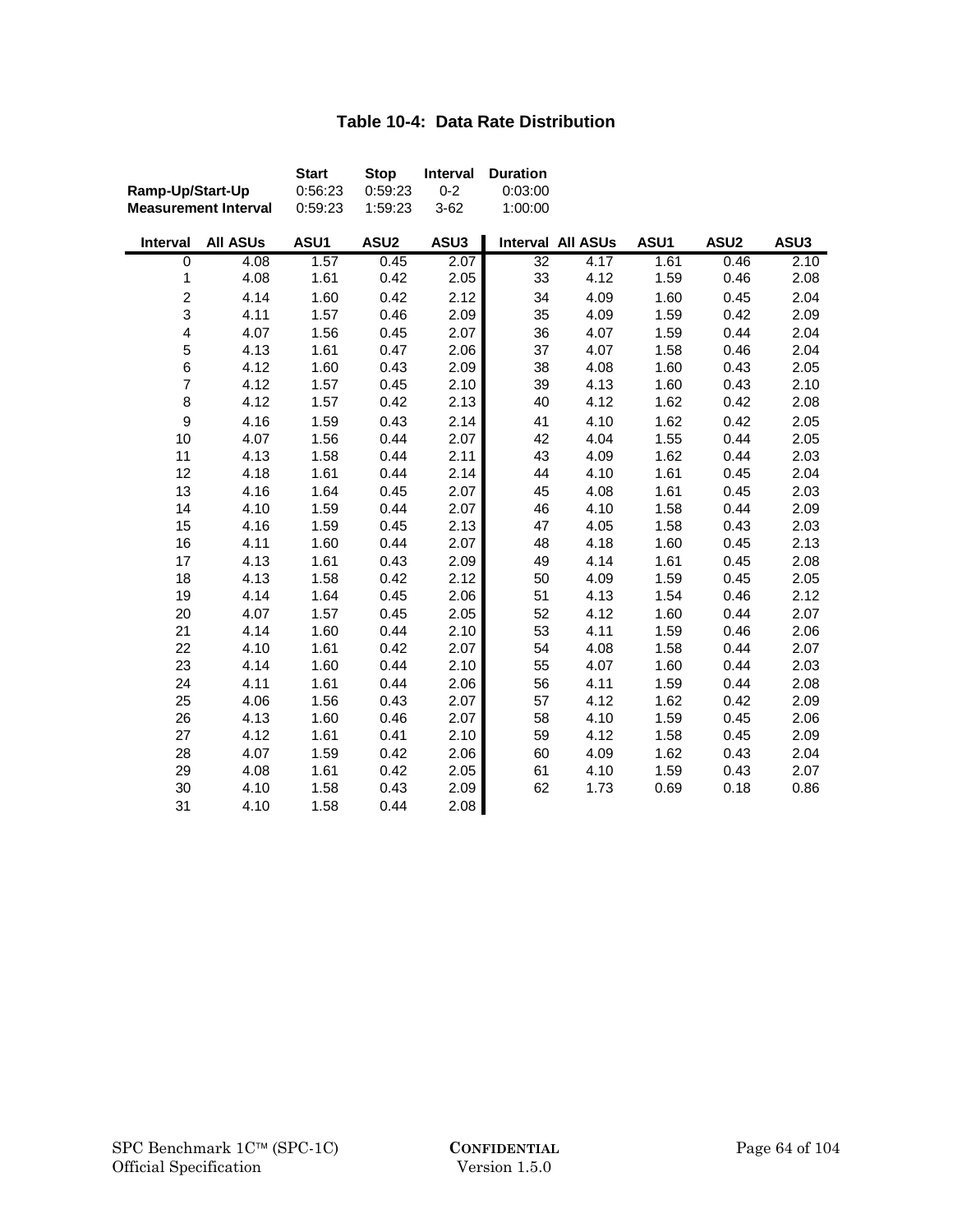

## **Figure 10-4: Data Rate Distribution**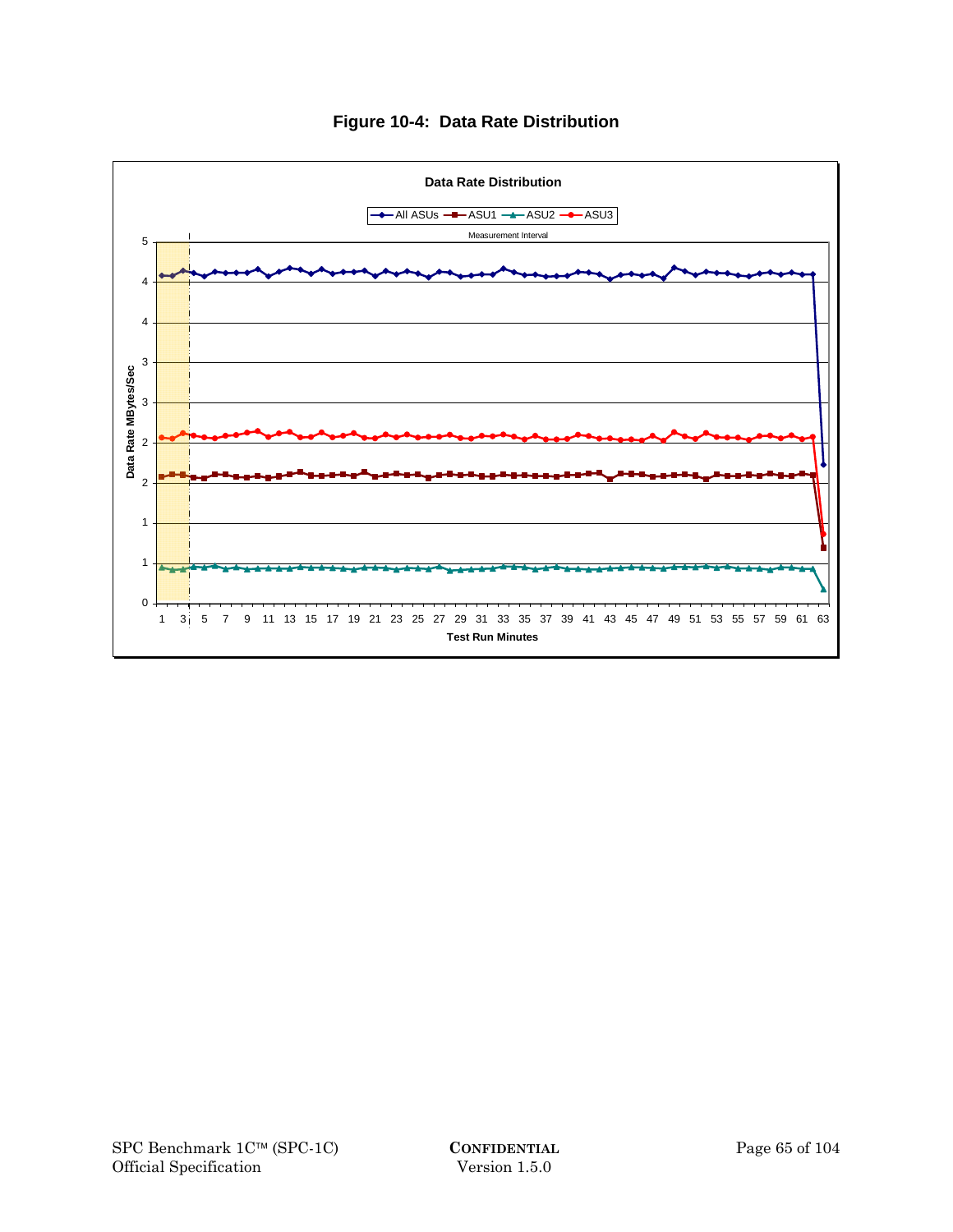#### **10.1.5 Response Time Ramp Distribution**

This consists of a graph and supporting table that clearly illustrates the I/O Request Throughput that occurred in each minute of the Measurement Intervals during the SPC-1C Response Time Ramp Test Phase.

Each Response Time Ramp Distribution graph and table shall have the format, content, and appearance illustrated in Figure 10-5 and Table 10-5, respectively. Data used to compute or construct the Response Time Ramp Distribution graph and table shall be obtained from SPC-1 Workload Generator Results Files.

| 100% Load Level - 100 BSUs  | <b>Start</b>    | <b>Stop</b> | Interval     |                 | Duration 95% Load Level - 95 BSUs | <b>Start</b>    | Stop        | Interval     | <b>Duration</b> |
|-----------------------------|-----------------|-------------|--------------|-----------------|-----------------------------------|-----------------|-------------|--------------|-----------------|
| Start-Up/Ramp-Up            | 1:59:27         | 2:02:27     | $0 - 2$      |                 | 0:03:00 Start-Up/Ramp-Up          | 2:07:31         | 2:10:31     | $0 - 2$      | 0:03:00         |
| <b>Measurement Interval</b> | 2:02:27         | 2:07:27     | $3 - 7$      |                 | 0:05:00 Measurement Interval      | 2:10:31         | 2:15:31     | $3 - 7$      | 0:05:00         |
| (60 second intervals)       | <b>All ASUs</b> | ASU-1       | ASU-2        | ASU-3           | (60 second intervals)             | <b>All ASUs</b> | ASU-1       | ASU-2        | ASU-3           |
| 0                           | 500.48          | 297.35      | 60.67        | 142.47          | 0                                 | 474.82          | 282.48      | 57.90        | 134.43          |
| 1                           | 504.73          | 301.37      | 62.65        | 140.72          |                                   | 476.97          | 284.75      | 58.47        | 133.75          |
| $\mathbf{2}$                | 494.63          | 294.00      | 61.27        | 139.37          | 2                                 | 476.20          | 285.62      | 56.38        | 134.20          |
| 3                           | 502.98          | 298.10      | 63.85        | 141.03          | 3                                 | 471.83          | 280.65      | 59.05        | 132.13          |
| 4                           | 496.43          | 295.07      | 60.02        | 141.35          |                                   | 472.90          | 279.85      | 57.75        | 135.30          |
| 5                           | 501.20          | 299.65      | 61.75        | 139.80          | 5                                 | 476.55          | 282.07      | 58.78        | 135.70          |
| 6                           | 501.60          | 299.27      | 63.62        | 138.72          | 6                                 | 477.30          | 283.32      | 58.77        | 135.22          |
| 7                           | 460.05          | 275.05      | 56.20        | 128.80          |                                   | 431.85          | 258.68      | 52.60        | 120.57          |
| Average                     | 492.45          | 293.43      | 61.09        | 137.94          | Average                           | 466.09          | 276.91      | 57.39        | 131.78          |
| 90% Load Level - 90 BSUs    | <b>Start</b>    | <b>Stop</b> | Interval     | <b>Duration</b> | 80% Load Level - 80 BSUs          | <b>Start</b>    | <b>Stop</b> | Interval     | <b>Duration</b> |
| Start-Up/Ramp-Up            | 2:15:35         | 2:18:35     | $0 - 2$      |                 | 0:03:00 Start-Up/Ramp-Up          | 2:23:39         | 2:26:39     | $0 - 2$      | 0:03:00         |
| <b>Measurement Interval</b> | 2:18:35         | 2:23:35     | $3 - 7$      |                 | 0:05:00 Measurement Interval      | 2:26:39         | 2:31:39     | $3 - 7$      | 0:05:00         |
| (60 second intervals)       | <b>All ASUs</b> | ASU-1       | <b>ASU-2</b> | ASU-3           | (60 second intervals)             | <b>All ASUs</b> | ASU-1       | <b>ASU-2</b> | ASU-3           |
| 0                           | 442.67          | 260.58      | 55.47        | 126.62          | 0                                 | 399.57          | 237.38      | 48.55        | 113.63          |
| 1                           | 451.73          | 269.58      | 56.28        | 125.87          |                                   | 402.93          | 239.15      | 49.67        | 114.12          |
| 2                           | 446.88          | 266.67      | 53.85        | 126.37          | 2                                 | 399.12          | 238.57      | 49.17        | 111.38          |
| 3                           | 449.23          | 268.55      | 55.25        | 125.43          | 3                                 | 403.70          | 240.75      | 49.90        | 113.05          |
| 4                           | 451.85          | 268.93      | 55.17        | 127.75          | 4                                 | 402.53          | 240.00      | 49.87        | 112.67          |
| 5                           | 449.45          | 267.35      | 56.13        | 125.97          | 5                                 | 403.52          | 240.60      | 49.68        | 113.23          |
| 6                           | 449.40          | 269.72      | 54.87        | 124.82          | 6                                 | 401.18          | 241.13      | 48.12        | 111.93          |
| 7                           | 402.45          | 241.38      | 49.47        | 111.60          |                                   | 348.27          | 207.80      | 42.50        | 97.97           |
| Average                     | 440.48          | 263.19      | 54.18        | 123.11          | Average                           | 391.84          | 234.06      | 48.01        | 109.77          |
| 50% Load Level - 50 BSUs    | <b>Start</b>    | <b>Stop</b> | Interval     |                 | Duration 10% Load Level - 10 BSUs | <b>Start</b>    | <b>Stop</b> | Interval     | Duration        |
| Start-Up/Ramp-Up            | 2:31:43         | 2:34:43     | $0 - 2$      |                 | 0:03:00 Start-Up/Ramp-Up          | 2:39:47         | 2:42:47     | $0 - 2$      | 0:03:00         |
| <b>Measurement Interval</b> | 2:34:43         | 2:39:43     | $3 - 7$      |                 | 0:05:00 Measurement Interval      | 2:42:47         | 2:47:47     | $3 - 7$      | 0:05:00         |
| (60 second intervals)       | <b>All ASUs</b> | ASU-1       | <b>ASU-2</b> | ASU-3           | (60 second intervals)             | <b>AII ASUs</b> | ASU-1       | <b>ASU-2</b> | ASU-3           |
| 0                           | 247.97          | 147.18      | 30.15        | 70.63           | 0                                 | 49.62           | 29.58       | 5.93         | 14.10           |
| 1                           | 252.65          | 150.05      | 31.47        | 71.13           | 1                                 | 51.72           | 30.03       | 6.57         | 15.12           |
| 2                           | 247.18          | 146.30      | 30.35        | 70.53           | 2                                 | 50.50           | 30.38       | 6.18         | 13.93           |
| 3                           | 248.05          | 146.70      | 30.83        | 70.52           | 3                                 | 49.98           | 29.60       | 6.73         | 13.65           |
| 4                           | 248.18          | 148.65      | 30.55        | 68.98           | 4                                 | 49.27           | 29.70       | 6.13         | 13.43           |
| 5                           | 249.20          | 150.47      | 29.92        | 68.82           | 5                                 | 49.90           | 29.62       | 6.27         | 14.02           |
| 6                           | 249.72          | 147.65      | 31.93        | 70.13           | 6 <sup>1</sup>                    | 50.88           | 30.45       | 5.98         | 14.45           |
| 7                           | 185.43          | 110.43      | 22.72        | 52.28           | 7                                 | 39.03           | 22.85       | 4.75         | 11.43           |
| Average                     | 236.12          | 140.78      | 29.19        | 66.15           | <b>Average</b>                    | 47.81           | 28.44       | 5.97         | 13.40           |

## **Table 10-5: Response Time Ramp Distribution**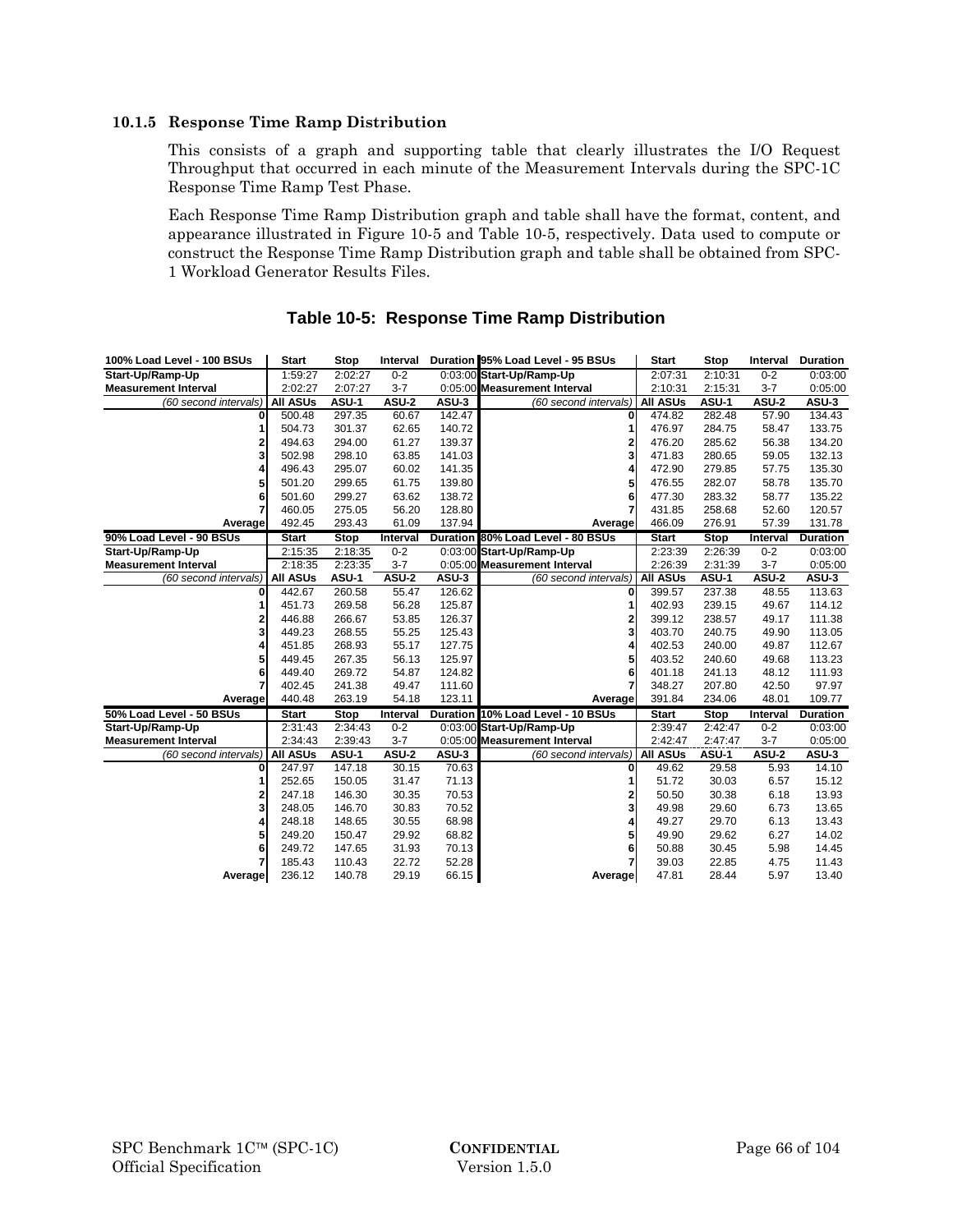

## **Figure 10-5: Response Time Ramp Distribution**

#### **10.1.6 Response Time/Throughput**

Graphs and a supporting table that clearly illustrate the relationship of Response Time to I/O Request Throughput during an SPC-1C Response Time Ramp Test Phase and IOPS Test shall be provided in the Full Disclosure Report.

The graphs shall have the format, content, and appearance illustrated in Figure 10-6, Figure 10-7, and Table 10-6, respectively. Data used to compute or construct the Response Time/Throughput graphs and table shall be obtained from SPC-1Workload Generator Results Files.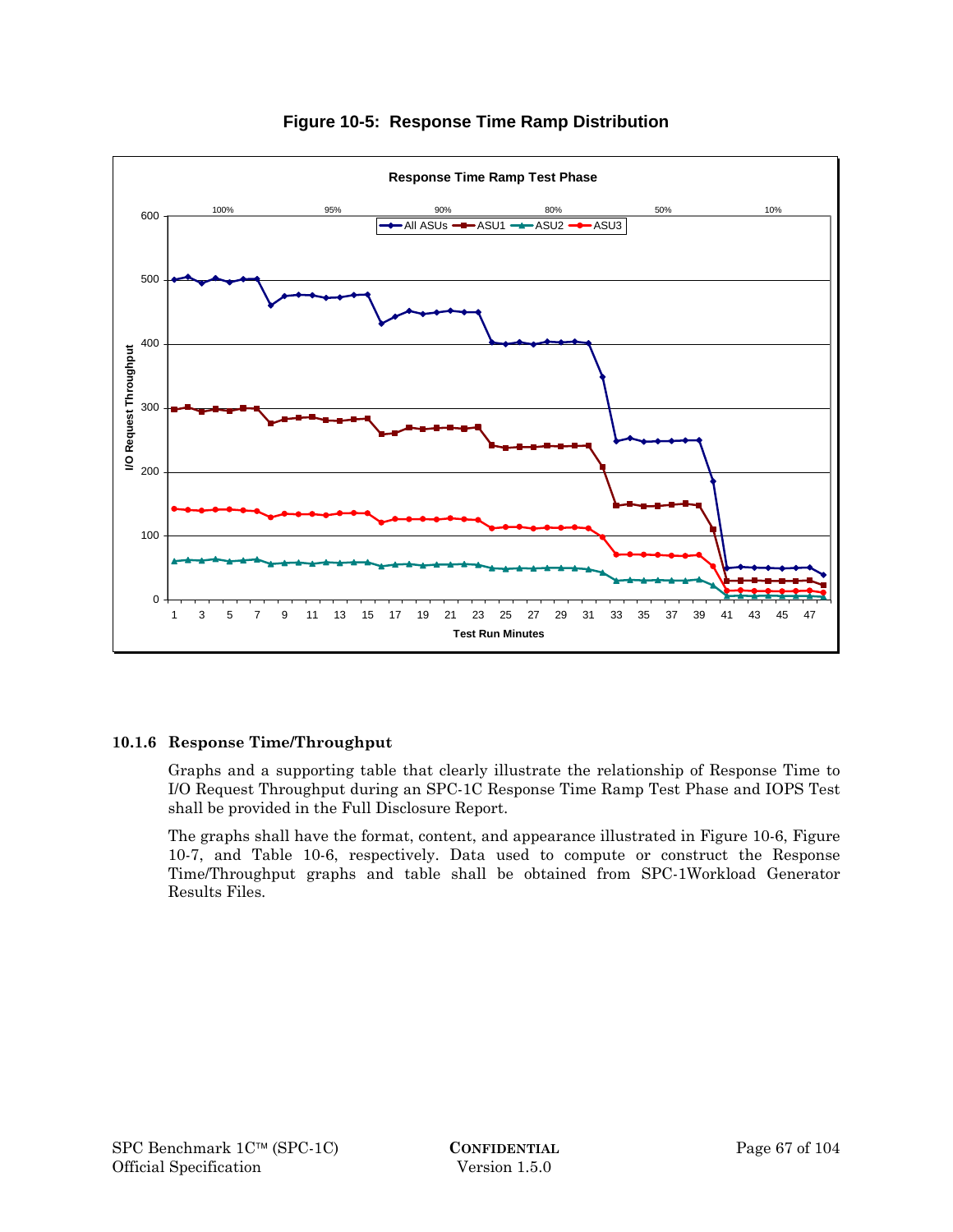# **Table 10-6: Response Time/Throughput**

|                                | 10% Load I | <b>50% Load</b> |        |        |        | 180% Load 190% Load 195% Load 1100% Load |
|--------------------------------|------------|-----------------|--------|--------|--------|------------------------------------------|
| <b>II/O Request Throughput</b> | 47.81      | 236.12          | 391.84 | 440.48 | 466.09 | 492.45                                   |
| Average Response Time (ms):    |            |                 |        |        |        |                                          |
| <b>All ASUs</b>                | 6.03       | 11.05           | 14.42  | 16.64  | 17.18  | 17.70                                    |
| ASU-1                          | 6.08       | 11.40           | 14.49  | 16.65  | 17.05  | 17.58                                    |
| ASU-2                          | 6.78       | 11.32           | 15.18  | 16.89  | 18.42  | 18.75                                    |
| ASU-3                          | 5.59       | 10.17           | 13.95  | 16.50  | 16.89  | 17.51                                    |
| <b>Reads</b>                   | 7.77       | 13.17           | 17.86  | 19.54  | 20.38  | 21.38                                    |
| <b>Writes</b>                  | 4.89       | 9.65            | 12.17  | 14.76  | 15.12  | 15.28                                    |

## **Figure 10-6: Response Time versus Load Level**

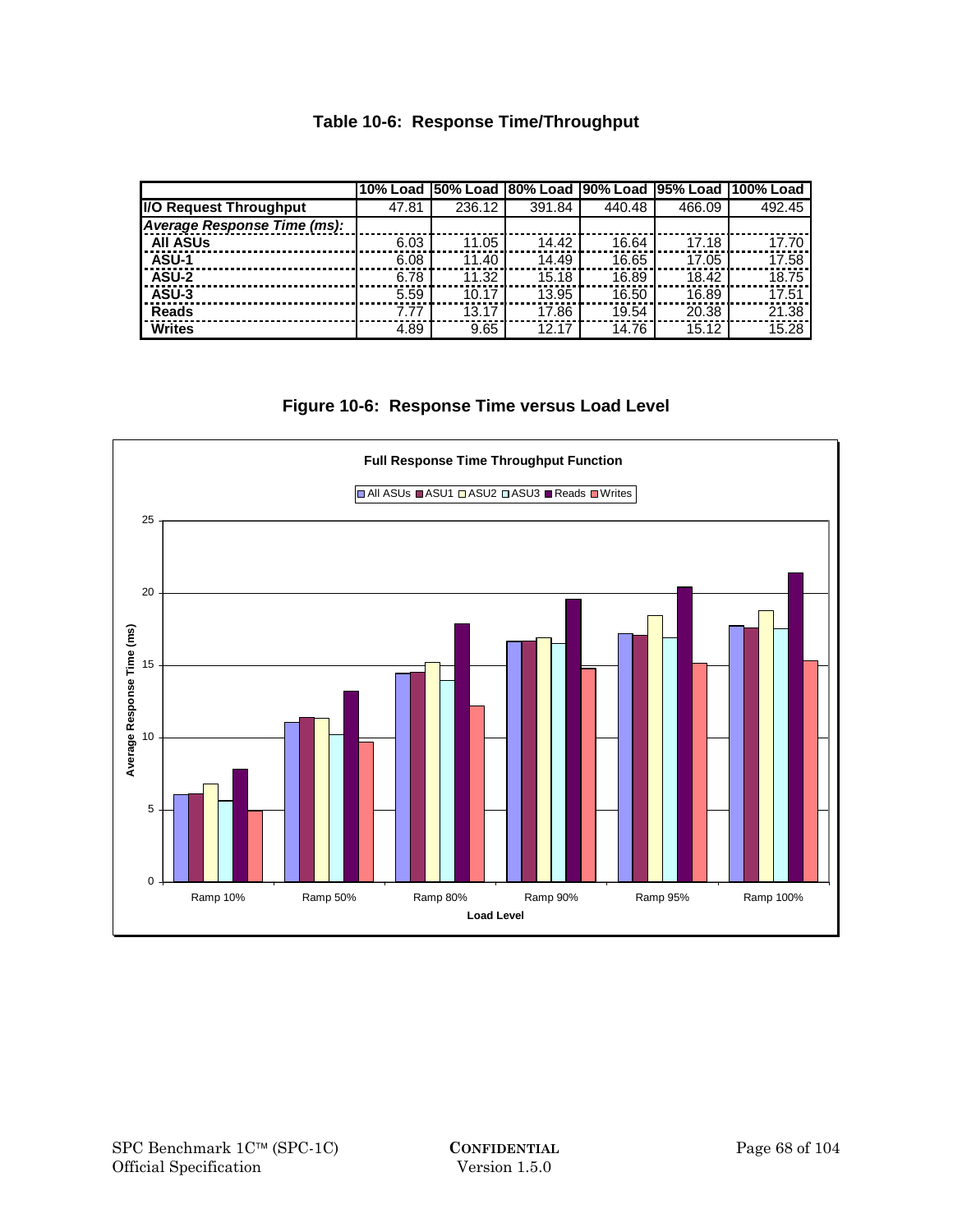

**Figure 10-7: Response Time Throughput Curve**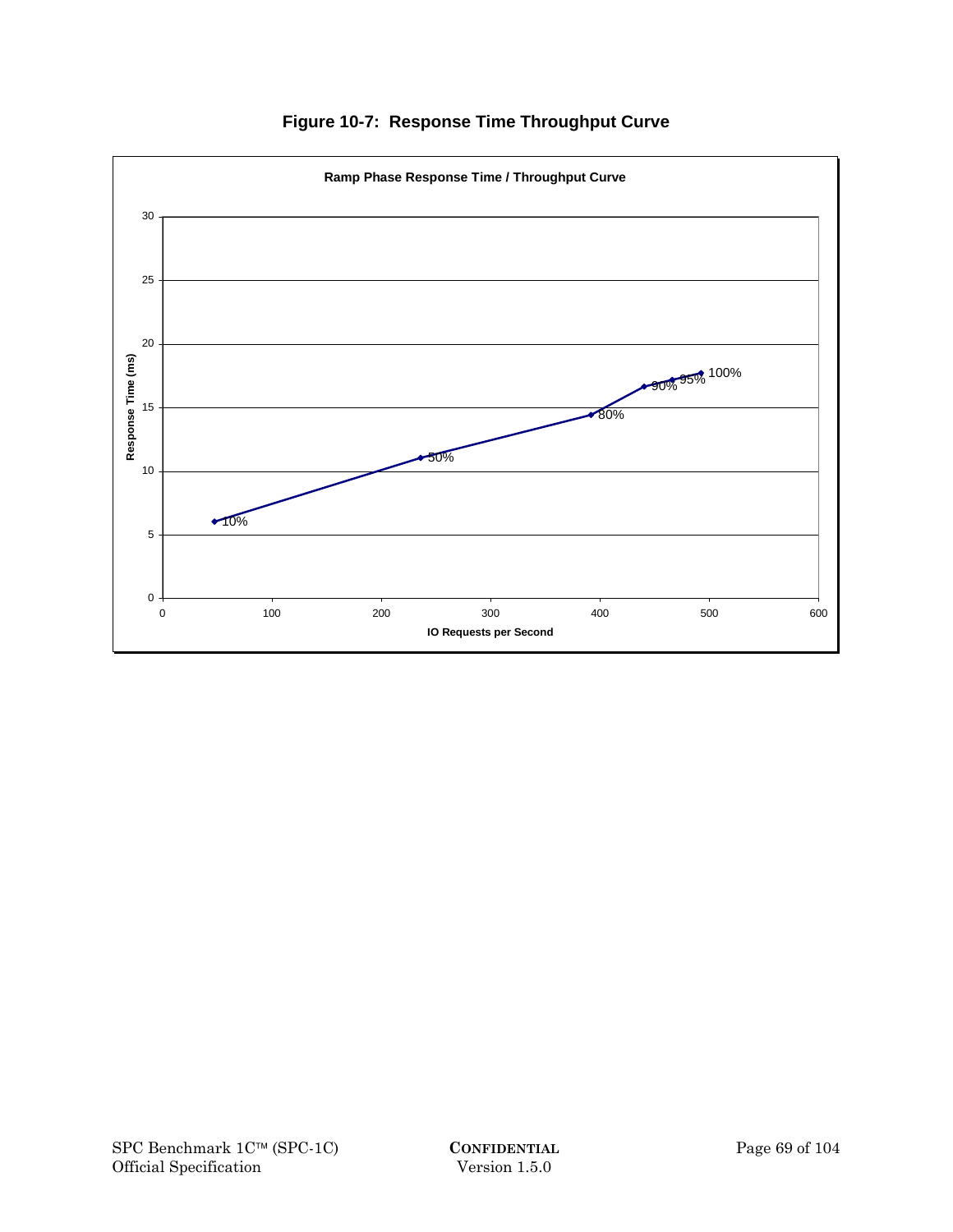#### **10.2 Full Disclosure Report Requirements**

A Full Disclosure Report (FDR), submitted to the SPC Administrator, is required for each SPC-1C Result.

#### **10.2.1 Electronic PDF Format**

The FDR must be submitted electronically as an Adobe PDF file after successful completion of the required SPC-1C Audit and prior to any public use of the benchmark information *(Clause 11.4.1)*.

#### **10.2.2 Document Format**

The FDR will consist of the content described in Clause 10.4.

The FDR will be written in the English language. Each page of the FDR will be formatted with a minimum of one inch side and top margins, one-half inch bottom margins, and each page will be numbered.

Graphs, tables, and illustrations will use a minimum of 8-point sans serif font such as Arial. The text of the FDR will use a minimum of 10-point serif font such as Century Schoolbook.

#### **10.3 Full Disclosure Report Availability**

The Full Disclosure Report must be readily available to the public at a reasonable charge, similar to charges for similar documents by that Test Sponsor. The Test Sponsor must have on file with the SPC, submit with the FDR, or include as a part of the FDR, a release that allows public disclosure of the FDR content.

#### **10.4 Full Disclosure Report Content**

Clauses  $10.4.1 - 10.4.10$  describe the required content of the FDR. The FDR content will follow that same order as the above clauses and be organized under a hierarchy of headings that correspond to those clauses.

#### **10.4.1 Title Page**

The Title Page of the FDR will only contain the following information:

- Title: "SPC-1C Benchmark Full Disclosure Report"
- The applicable SPC-1C Benchmark Specification version
- The Test Sponsor's name and, optionally, a company logo
- The formal Tested Storage Product (TSP) name.
- The "Submitted for Review" notation and date, which designates the submission as a SPC-1C Result and the start of the 60-day Peer Review.
- The SPC-1C Submission Identifier assigned to the SPC-1C benchmark result.

When a SPC-1C benchmark result successfully completes the required 60-day Peer Review *(Clause 11.5)*, the Title Page of its FDR may be updated with the following information:

- The "Accepted" notation and date that the SPC-1C benchmark result successfully completed its 60-day Peer review and transitioned from "Submitted for Review" to "Accepted".
- The "Certified SPC Result" logo.

#### **10.4.2 Table of Contents**

The Table of Contents will identify the location of each  $1<sup>st</sup>$  and  $2<sup>nd</sup>$  level heading in the FDR.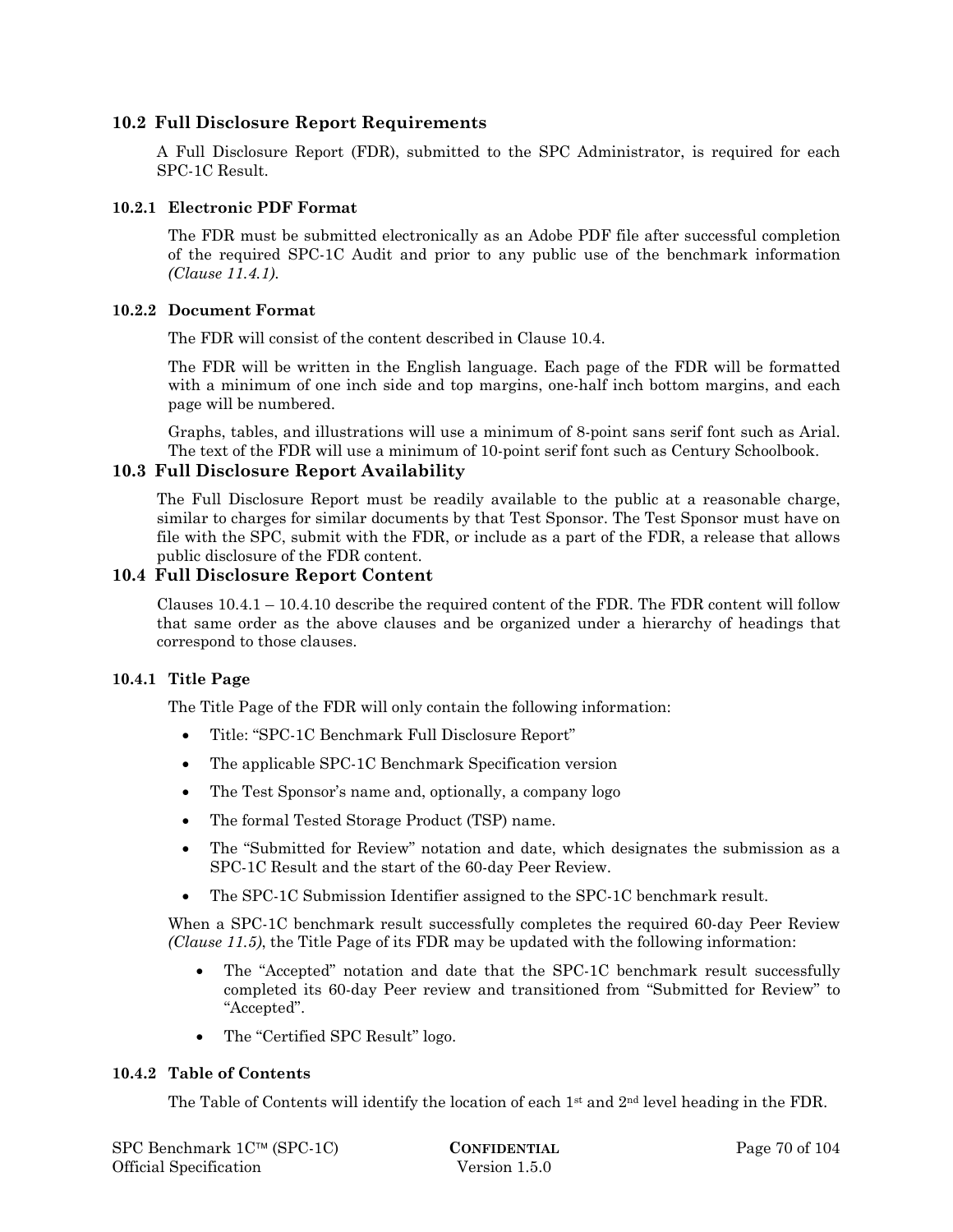#### **10.4.3 Audit Certification**

This section of the FDR shall contain a copy of the certification letter issued by the SPC Audit Service to the Test Sponsor for this execution of the SPC-1C Benchmark. If the FDR is a revision to an existing FDR and contains changes to the original Priced Storage Configuration, the revised FDR shall contain an amended certification letter that includes auditor review and approval of those changes.

#### **10.4.4 Letter of Good Faith**

This section of the FDR shall contain a copy of the Letter of Good Faith issued by the Test Sponsor to the SPC Audit Service for this execution of the SPC-1C Benchmark. The Letter of Good Faith is required to be identical in format and content to the template in Appendix A on page 102 with the appropriate changes specific to the benchmark submission (Test Sponsor name, TSC name, date, etc.). Any other changes in content and format must be approved by the SPC Auditor prior to the benchmark submission.

#### **10.4.5 Executive Summary**

The Executive Summary will consist of the content described in Clauses 10.4.5.1 – 10.4.5.12.

#### **10.4.5.1 Contact Information**

This table will contain contact information for the Test Sponsor and the SPC Auditor. The required content and format of the table is specified in Table 10-7.

| <b>Test Sponsor and Contact Information</b> |                                                                                                  |  |  |  |
|---------------------------------------------|--------------------------------------------------------------------------------------------------|--|--|--|
| <b>Test Sponsor Primary Contact (1)</b>     | Company, Company Web Address,<br>Individual Name - Email Address<br>Postal Address<br>Phone, FAX |  |  |  |
| Test Sponsor Alternate Contact (2)          | Company, Company Web Address,<br>Individual Name - Email Address<br>Postal Address<br>Phone, FAX |  |  |  |
| Auditor $(4)$                               | Company, Company Web Address,<br>Individual Name - Email Address<br>Postal Address<br>Phone, FAX |  |  |  |

## **Table 10-7: Test Sponsor and Auditor Contact Information**

#### *Footnotes to* Table 10-7*:*

- *1. The Test Sponsor contact responsible for the submitted FDR. The primary Test Sponsor contact will be the first point of contact for any issues that may arise during the Peer Review Process.*
- *2. The alternate Test Sponsor contact to be contacted only if the primary contact is not available.*
- *3. Contact information for the SPC Auditor who certified the SPC-1C benchmark measurements and submission.*

#### **10.4.5.2 Revision Information and Key Dates**

This table will contain key dates and revision numbers associated with the SPC-1C result. The required content and format of the table is specified in Table 10-8.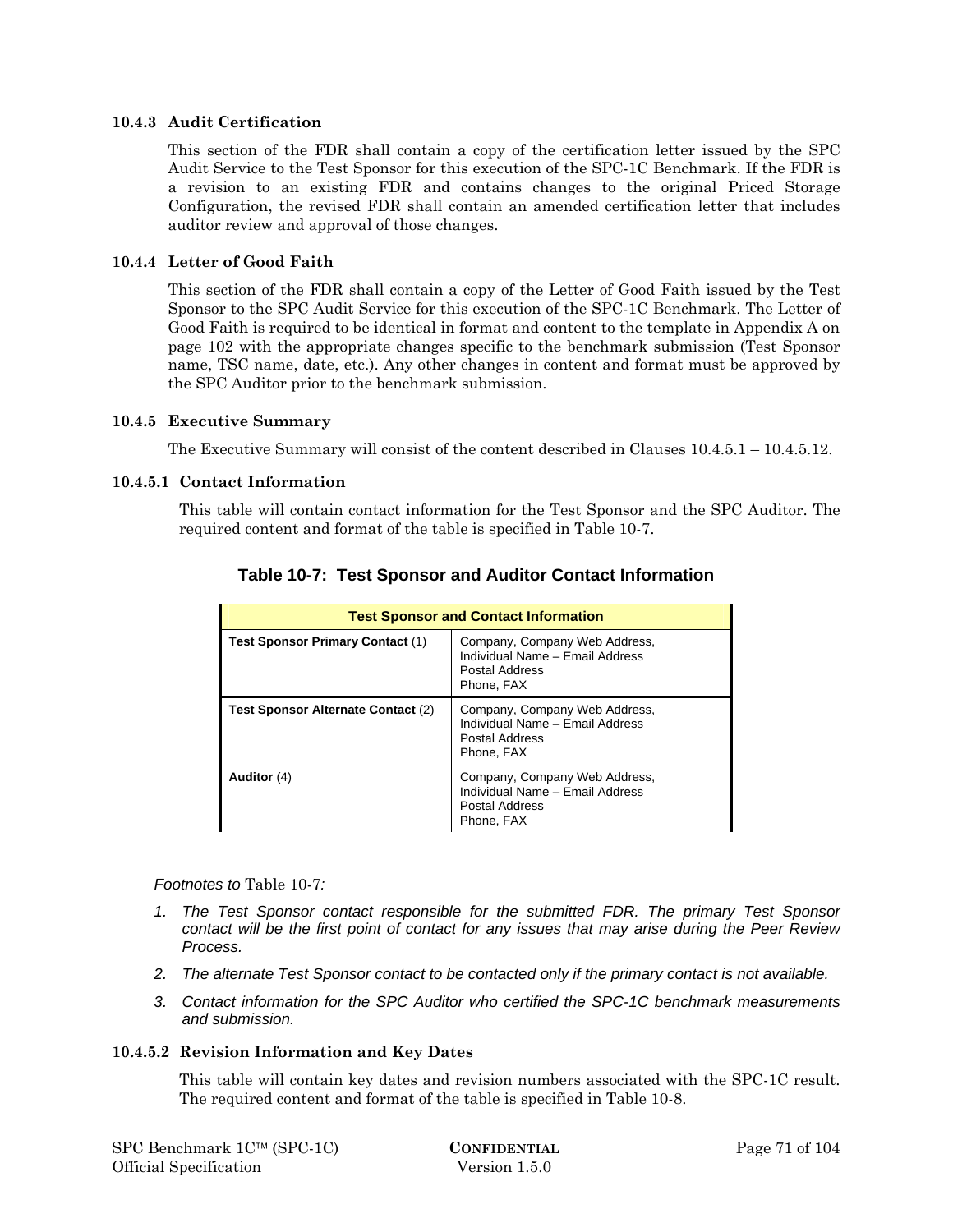Where appropriate in both the Executive Summary and Full Disclosure Report, the revised details will be highlighted. For example, revised pricing line items.

| <b>Revision Information and Key Dates</b>                                                                                                                          |               |
|--------------------------------------------------------------------------------------------------------------------------------------------------------------------|---------------|
| SPC-1C Specification revision number (1)                                                                                                                           | nn.nn.nn      |
| SPC-1C Workload Generator revision number (2)                                                                                                                      | nn.nn.nn      |
| Date Results were first used publicly (3)                                                                                                                          | mmmm dd, yyyy |
| Date FDR was submitted to the SPC (4)                                                                                                                              | mmmm dd, yyyy |
| Date revised FDR was submitted to the SPC (5)<br>Current revision text:<br><b>Revision History:</b><br>$dd/mm/yyyy -$ revision text<br>$dd/mm/yyy -$ revision text | mmmm dd, yyyy |
| <b>SPC-1C Availability Date(6)</b>                                                                                                                                 | mmmm dd, yyyy |
| Date of completed audit certification (7)                                                                                                                          | mmmm dd, yyyy |

# **Table 10-8: Revision Information and Key Dates**

*Footnotes to* Table 10-8*:* 

- *1. The revision number of the SPC-1C Specification used to produce the results reported in this FDR.*
- *2. The revision number of the SPC-1C Workload Generator used to produce the results reported in this FDR.*
- *3. The calendar date that the results reported in this FDR were made public (i.e., used outside the Test Sponsors and Co-Sponsors companies).*
- *4. The calendar date that the results reported in this FDR were submitted to the SPC.*
- *5. The calendar date that a revised FDR was submitted to the SPC. The Revision History is a brief description of each revision.*
- *6. The Priced Storage Configuration Availability Date defined in Clause 9.2.2.4*.
- *7. The calendar date that the SPC-1C Audit was successfully completed as documented by the Audit Certification Letter issued to the Test Sponsor.*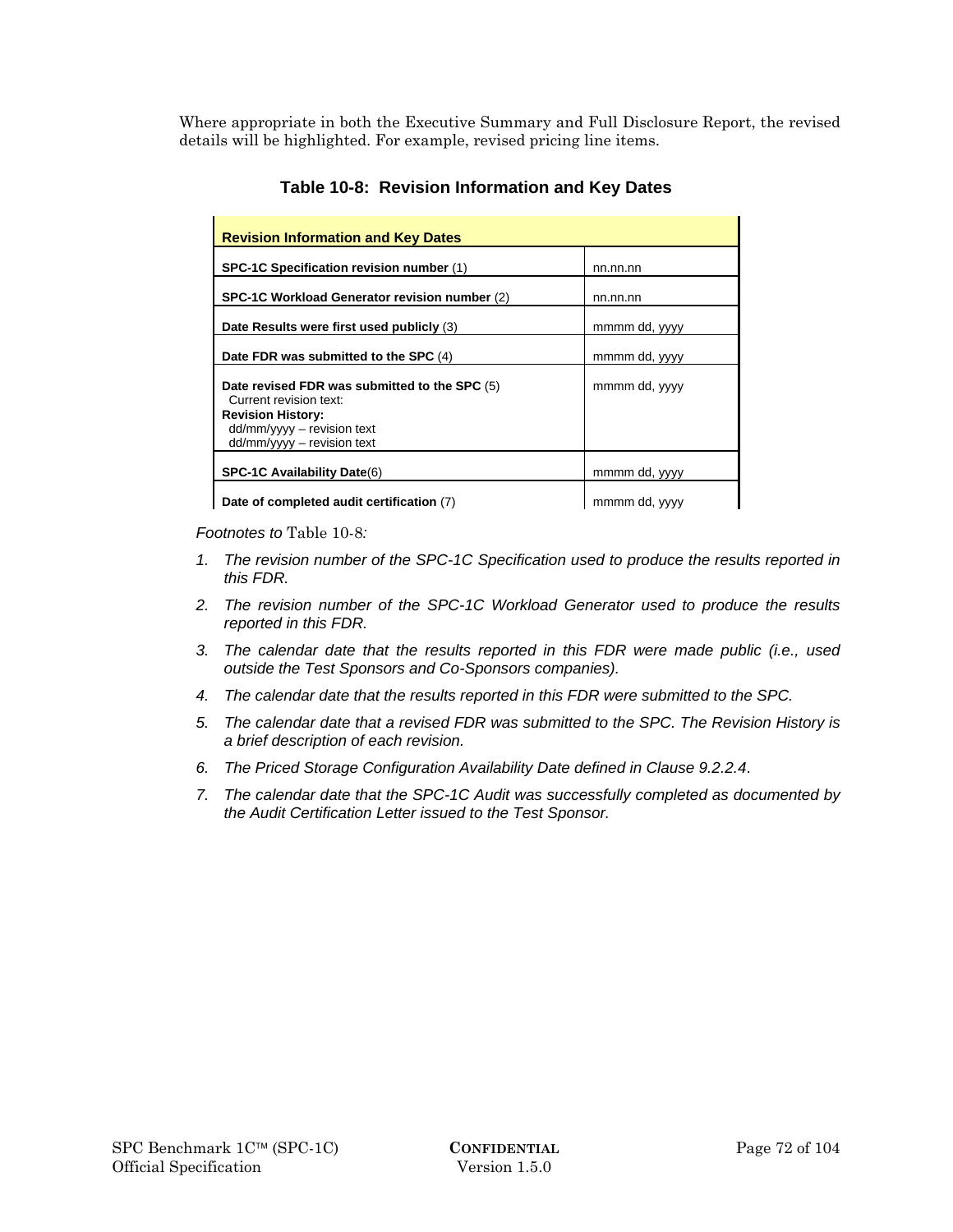### **10.4.5.3 Tested Storage Product (TSP) Description**

The Executive Summary shall contain a brief description of the Tested Storage Product (TSP). Features used in the benchmark by the TSP may be included in the description. For example, if the TSP is a software product that provides virtualization functionality used in the benchmark but does not include Storage Devices; the description should contain that information. Features available in the TSP, but not used in the benchmark cannot be included in the description.

The description may include a website link to official product information available from the Test Sponsor.

### **10.4.5.4 Summary of Results**

The executive summary shall contain a table of key results reported by the Test Sponsor. The content, appearance, and format of this table is specified in Table 10-9.

| <b>SPC-1C Reported Data</b>                          |                                     |  |  |  |
|------------------------------------------------------|-------------------------------------|--|--|--|
| <b>Tested Storage Product: AAAAAAAAAAAAAAAAA</b> (1) |                                     |  |  |  |
| <b>Title</b>                                         | <b>Value</b>                        |  |  |  |
| <b>SPC-1C Submission Identifier (2)</b>              | Cnnnnn                              |  |  |  |
| SPC-1C IOPS™ (3)                                     | <b>NNNNNN</b>                       |  |  |  |
| Total ASU Capacity (4)                               | XX, XXX GB                          |  |  |  |
| Data Protection Level (5)                            | Protected 1/Protected 2/Unprotected |  |  |  |
| Price $(6)$                                          | \$XXX, YYY, ZZZ                     |  |  |  |
| <b>Pricing Currency (7)</b>                          | formal currency name                |  |  |  |
| "Target Country" for availability and sales (8)      | "target country" name               |  |  |  |

# **Table 10-9: Summary of Results**

*Footnotes to* Table 10-9*:* 

- *1. The formal name of the Tested Storage Product as defined in Clause 4.5.*
- *2. The assigned SPC-1C Submission Identifier*
- *3. Computed per Clause 6.1.7.*
- *4. Computed per Clauses 2.6.7, and 2.6.8 (Total ASU Capacity). Must be stated in gigabytes (GB) as a truncated integer or a truncated value with three significant digits, using the method that produces the more precise value.*
- *5. The Data Protection Level that was selected per Clause 2.7.2. If a Protected level is specified, a brief description of the data protection mechanism must be included.*
- *6. Computed per Clause 9.1.6*
- *7. If non-local currency (Clause 9.2.4.2) was used, the name of the "target country".*

#### **10.4.5.5 Storage Capacities and Relationship Diagram**

The Executive Summary will contain a copy of Figure 10-9 – Figure 10-12, which document and illustrate the various SPC-1C storage capacities and relationships.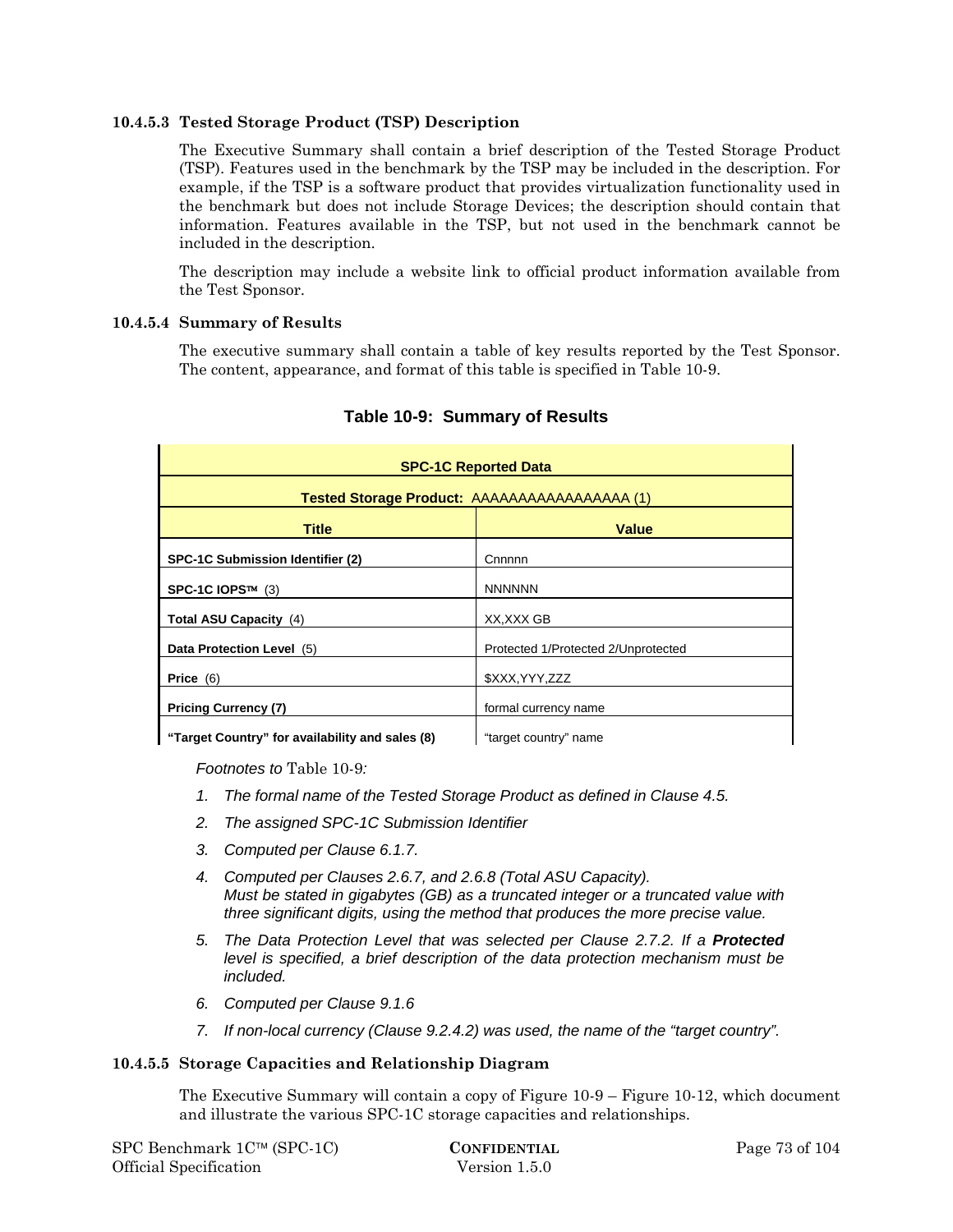#### **10.4.5.6 Pricing**

The Executive Summary shall contain a pricing spreadsheet as documented in Clause 9.3.1.

#### **10.4.5.7 Discounts**

The Executive Summary shall describe the basis, including type and justification, of any discounts *(Clause 9.2.1)* included in the pricing spreadsheet.

### **10.4.5.8 Tested Storage Configuration (TSC) and Priced Storage Configuration Differences**

The Executive Summary will contain a list of all differences between the Tested Storage Configuration (TSC) and Priced Storage Configuration. See Clauses 9.1.1 and 9.1.2 for definitions of TSC and Priced Storage Configuration.

#### **10.4.5.8.1 Republished SPC-1C Results**

If a new SPC-1C benchmark result republishes an existing SPC-1C Result, all hardware and/or software differences between the original and new Priced Tested Storage Configurations must be listed. Component substitution between the TSC and Priced Storage Configuration, which would impact the existing SPC-1C Result's reported performance, is not allowed.

See Clause 11.7 for the requirements for audit reuse.

#### **10.4.5.8.2 OEM 1/OEM 2 SPC-1C Result**

An OEM 1/OEM 2 SPC-1C Result is created when one SPC member company (OEM 1) produces an audited set of SPC-1C measurements that are used by another SPC member company (OEM 2) to become a new SPC-1C Result. The audited measurement will not be used by OEM 1 to produce an SPC-1C Result.

Component substitution between the TSC and Priced Storage Configuration, which would impact the existing SPC-1C Result's reported performance, is not allowed.

#### **10.4.5.9 Priced Storage Configuration Component Changes in a Revised SPC-1C Result**

The Executive Summary of a revised SPC-1C Result that contains changes to the Priced Storage Configuration is required to list of all Priced Storage Configuration component changes between the original and revised results. The list shall contain the name of the original component, the new component, and a brief description of the difference(s) between the two components.

#### **10.4.5.10Response Time/Throughput Curve**

The Executive Summary shall contain a Response Time/Throughput curve *(Figure 10-7)* as well as a table *(Table 10-6)* containing the data used to generate the Response Time/Throughput curve.

#### **10.4.5.11Benchmark Configuration (BC)/Tested Storage Configuration (TSC) Diagram**

The Executive Summary will contain a one page BC/TSC diagram that illustrates all major components of the BC/TSC. Examples of the major components that must be included in the diagram include:

1. All Host Systems and Management Appliances in the BC. Each Host System and Management Appliance contained in the diagram will include the following information: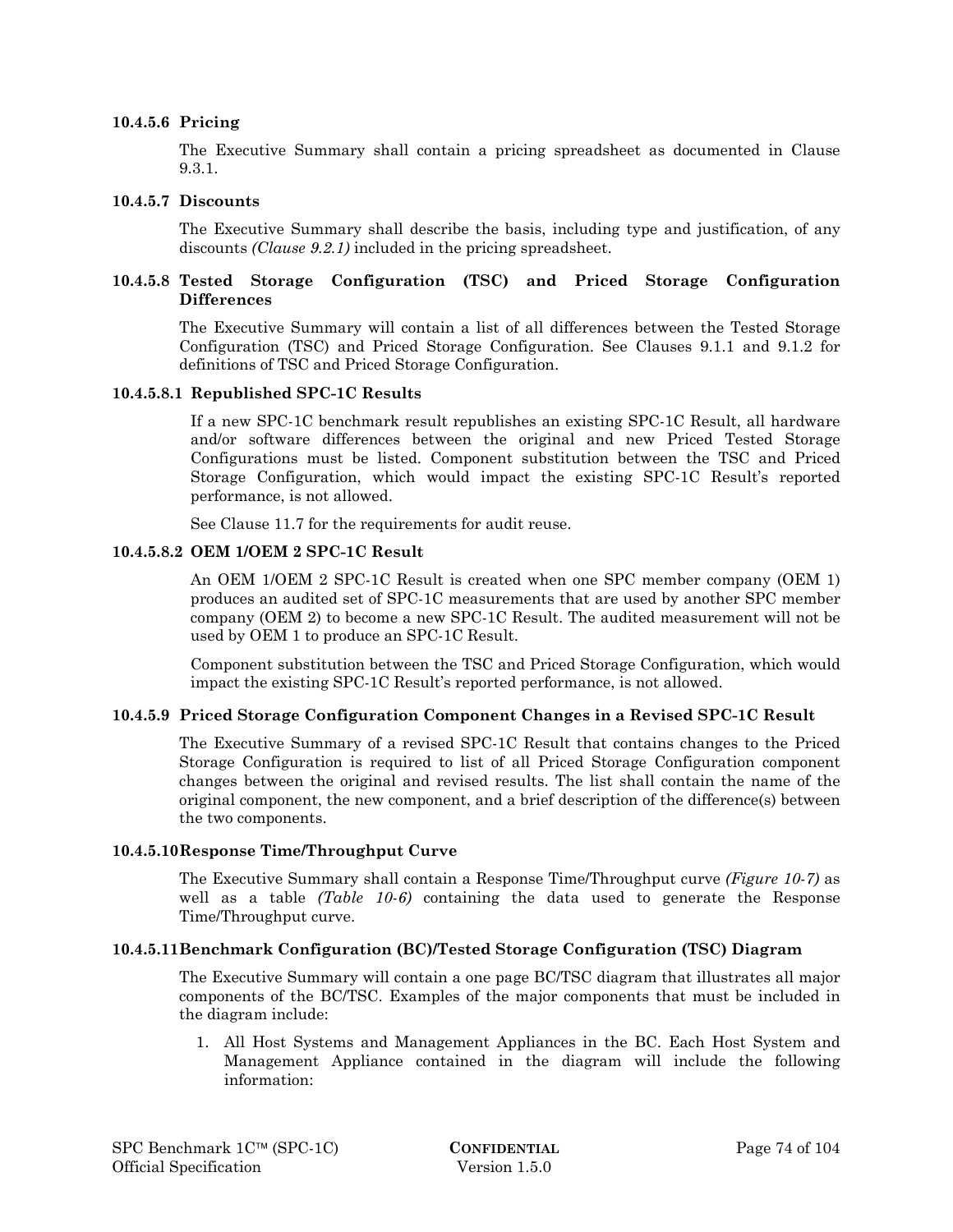- CPU information that includes number of CPUs, model of each CPU, clock speed of each CPU, and cache configuration for each CPU.
- The amount of main memory configured.
- The operating system and version.
- The type of system I/O interconnect.
- The type of physical connections between adapters that are connected to the system I/O interconnect and any storage controllers, domain controllers, or storage devices.
- 2. All storage controllers and domain controllers in the TSC. Each storage controller and domain controller contained in the diagram will include the following information:
	- The model and/or name.
	- The amount of memory and cache.
	- The number of front-end physical connections and the type of each front-end connection.
	- The number of back-end physical connections and the type of each back-end connection.
	- The type of physical connections between adapters that are connected to the system I/O interconnect and the storage controller or domain controller.
- 3. The number of storage devices and their individual formatted storage capacities.

*Comment: Configurations vary widely and it is impossible to provide exact guidelines suitable for all configurations. The intent of this clause is to describe the system components and connections in sufficient detail to allow independent reconstruction of the BC environment.* 

An example of the required diagram is illustrated in Figure 10-8.

# **Figure 10-8: Benchmark Configuration/Tested Storage Configuration Diagram**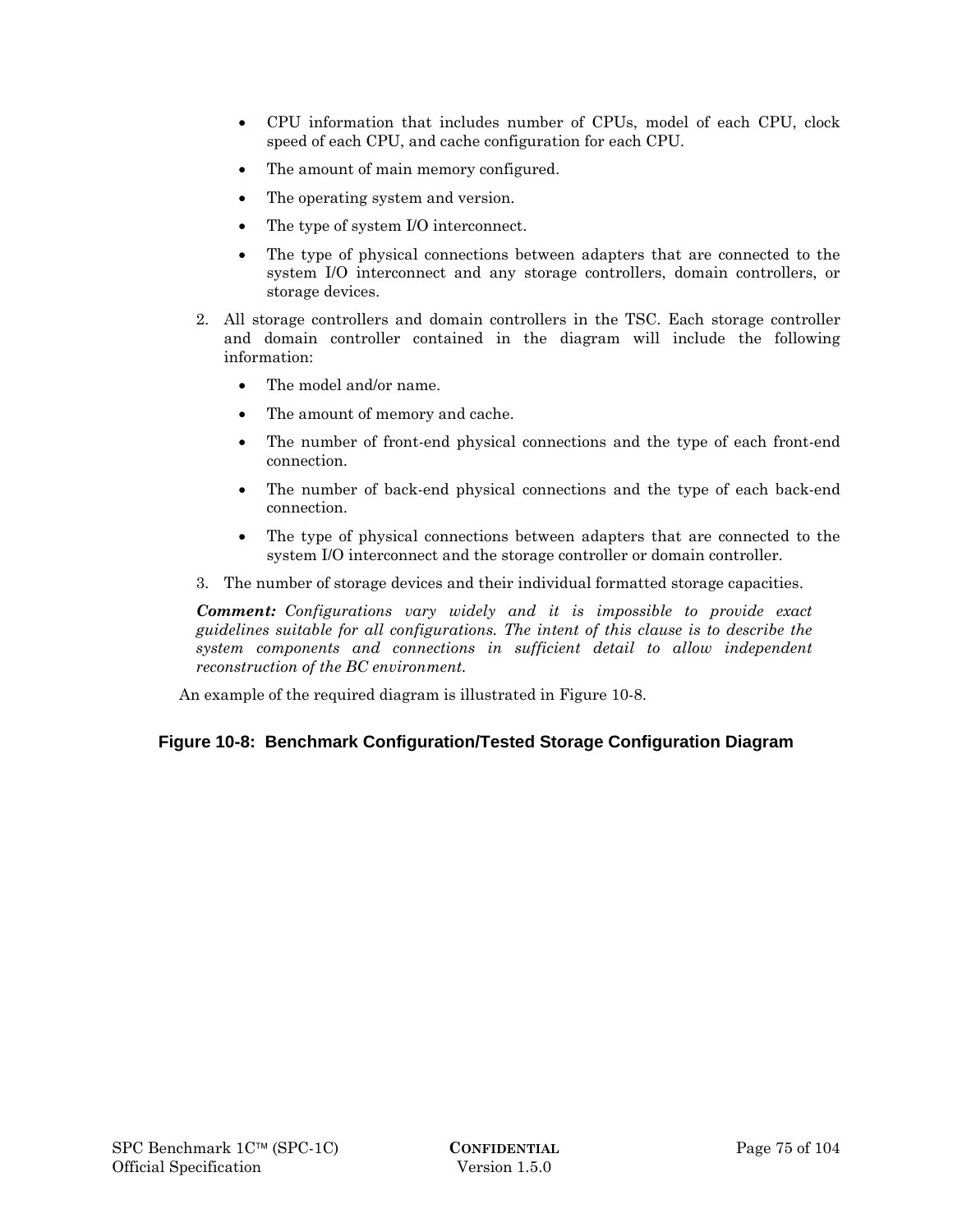### **10.4.5.12Host System and Tested Storage Configuration (TSC)**

The Executive Summary will contain a table that lists the major components of each Host System and the Tested Storage Configuration (TSC). Table 10-10 specifies the content, format, and appearance of the table.

**Table 10-10: Host System(s) and Tested Storage Configuration** 

| <b>Host System:</b>                   | <b>Tested Storage Configuration (TSC):</b>                               |
|---------------------------------------|--------------------------------------------------------------------------|
| Host System name/model (1)            | Host Bus Adapter (HBA) information (7)                                   |
| CPU information (2)                   | TSP product name (8)                                                     |
| Main Memory configuration (3)         | Storage/Domain Controller information (9)                                |
| Operating system name and version (4) | Front-end interconnection information (10)                               |
| TSC System Software (5)               | Back-end interconnection information (11)                                |
|                                       | Storage device information (12)                                          |
|                                       | All other major TSC components (13)<br>(e.g. switches, enclosures, etc.) |

Footnotes to Table 10-10:

- 1. The product name and model of each Host System used in the benchmark.
- 2. The number, product/model name, and description of the CPUs in each Host System. The description will include clock speed and cache configuration/capacity.
- 3. The amount of main memory configured in each Host System.
- 4. The operating system, version, and any specific patches/updates installed on each Host System.
- 5. Any System Software, other than the operating system, installed on the Host System that provided TSC functionality such as a volume manager.
- 6. The number, product/model name and description of all Host Bus Adapters installed on each Host System.
- 7. The Tested Storage Product name and model.
- 8. The model/name and description of each storage/domain controller in the TSC. The description will include:
	- The amount of memory and cache.
	- The type and total number of front-end physical connections.
	- The type and total number of back-end physical connections.
	- The type of physical connection between the Host System and storage/domain controller
	- The number of configured Storage Devices (12) accessible by the storage/domain controller.
- 9. The number of physical front-end connections used in the benchmark.
- 10. The number of physical back-end physical connections used in the benchmark and the number of Storage Devices accessible by each connection.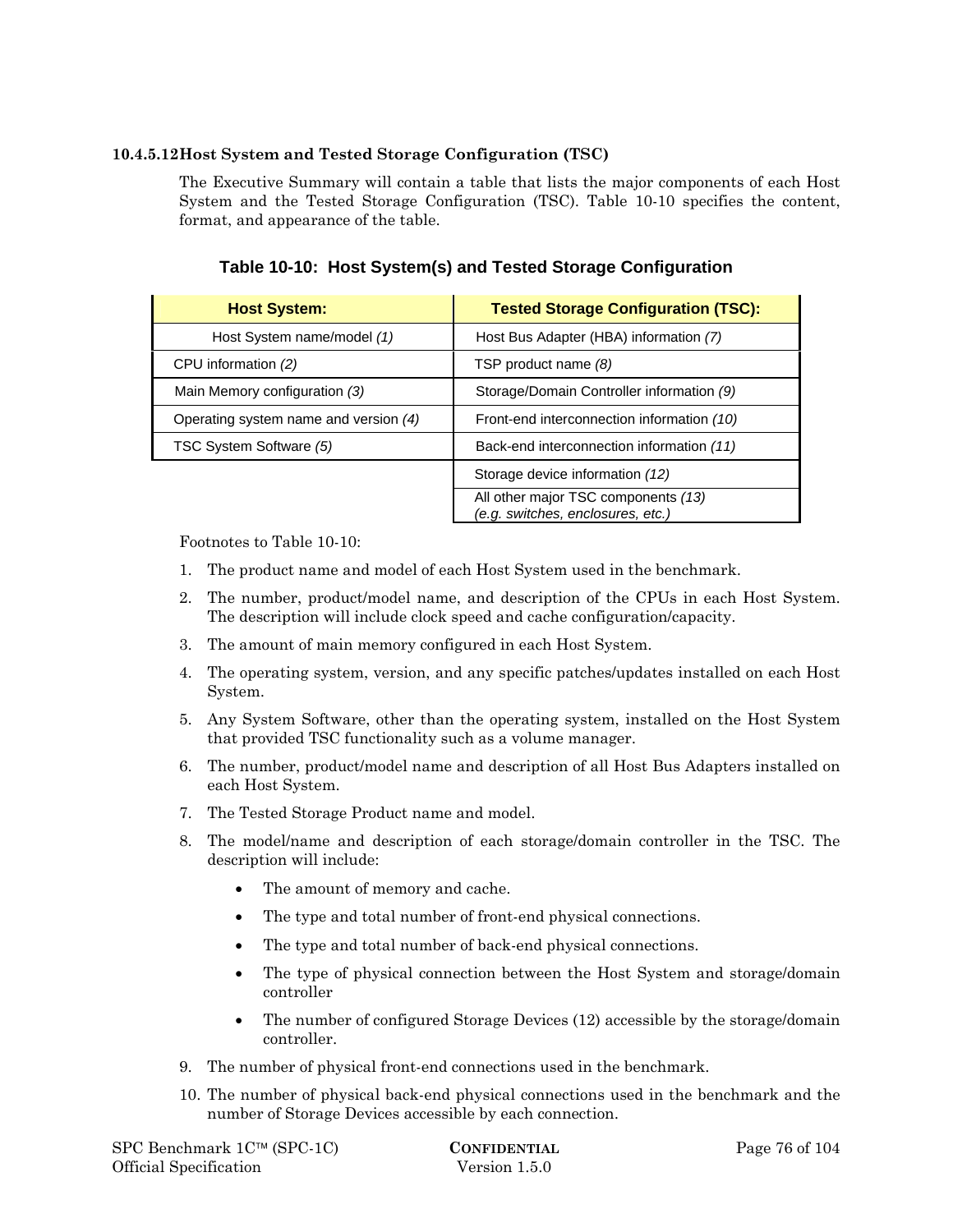- 11. The number of Storage Devices in the TSC and a description of each type of Storage Device. The description will include:
	- The type of device (disk drive, solid state device, etc.).
	- The formatted capacity of each Storage Device type.
	- The rotation speed, if appropriate, of each Storage Device type.
	- The amount of cache in each Storage Device type.

12. All other major TSC components such as switches, enclosures, etc.

### *Note: The above clause concludes the Executive Summary portion of the Full Disclosure Report.*

### **10.4.6 Benchmark Configuration – Tested Storage Configuration**

The intent of Clauses  $10.4.6.1 - 10.4.6.3$  is to require disclosure of the detailed information necessary to recreate the Benchmark Configuration, including the Tested Storage Configuration, so that the SPC-1C benchmark results submitted by the Test Sponsor may be independently reproduced.

### **10.4.6.1 Customer Tuning Parameters and Options**

All Benchmark Configuration (BC) components with customer tunable parameters and options that have been altered from their default values must be listed in the Full Disclosure Report (FDR). The FDR entry for each of those components must include both the name of the component and the altered value of the parameter or option. If the parameter name is not self-explanatory to a knowledgeable practitioner, a brief description of the parameter's use must also be included in the FDR entry.

Examples of customer tunable parameters and options include:

- Host Bus Adapter Options.
- Storage controller and domain controller options.
- Operating system, run time environment, and application configuration parameters.
- Compilation and linkage options and run-time optimizations used to create/install any applications or the OS used on the BC.

### **10.4.6.2 Tested Storage Configuration Creation and Configuration**

The Full Disclosure Report must include sufficient information to recreate the logical representation of the Tested Storage Configuration (TSC). In addition to customer tunable parameters and options *(Clause 10.4.6.1)*, that information must include, at a minimum:

- A diagram and/or description of the following:
- All physical components that comprise the TSC. Those components are also illustrated in the BC Configuration Diagram in Clause 10.4.5.11.
- The logical representation of the TSC, configured from the above components that will be presented to the SPC-1C Workload Generator.
- Listings of scripts used to create the logical representation of the TSC.
- If scripts were not used, a description of the process used with sufficient detail to recreate the logical representation of the TSC.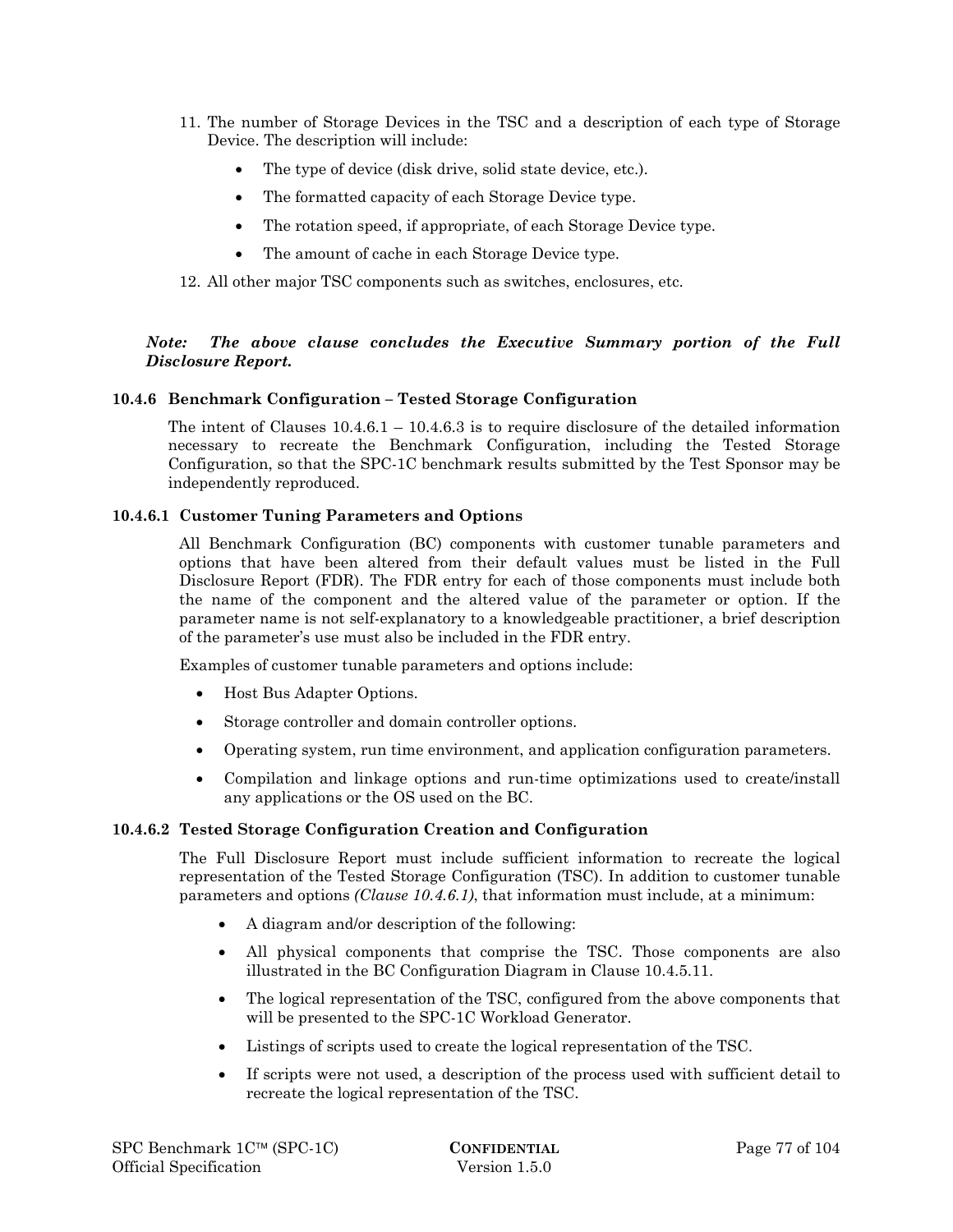### **10.4.6.3 SPC-1C Workload Generator Storage Configuration**

The Full Disclosure Report will include all SPC-1C Workload Generator storage configuration commands and parameters used in the SPC-1C benchmark measurements.

### **10.4.7 Data Repository**

The intent of Clauses  $10.4.7.1 - 10.4.7.2$  is to require disclosure of the detailed information that fully describes and accounts for the various storage capacities and mappings used in Tested Storage Configuration.

### **10.4.7.1 SPC-1C Storage Capacities and Relationships**

Two tables and four charts documenting the storage capacities and relationships of the SPC-1C Storage Hierarchy *(Clause 2.1)* will be included in the FDR. The content, appearance, and format of the tables are specified in Table 10-11 and Table 10-12. The content, appearance, and format of the charts are specified in Figure 10-9 – Figure 10-13.

In addition, an annotation must be included with the table illustrated in Table 10-11 that documents the source of the value presented for Physical Storage Capacity. The source will be either formatted capacity or capacity reported as available for application use. If multiple Storage Device models are included in the Tested Storage Configuration, the annotation must detail the appropriate source for each model.

The annotation must also include the following text:

*"The configured Storage Devices may include additional storage capacity reserved for system overhead, which is not accessible for application use. That storage capacity may not be included in the value presented for Physical Storage Capacity".* 

| <b>SPC-1C Storage Capacities</b>   |              |                 |  |  |  |
|------------------------------------|--------------|-----------------|--|--|--|
| <b>Storage Hierarchy Component</b> | <b>Units</b> | <b>Capacity</b> |  |  |  |
| Total ASU Capacity (1)             | GB           | nnn,nnn.nn      |  |  |  |
| Addressable Storage Capacity (2)   | GB           | n,nnn,nnn.nn    |  |  |  |
| Configured Storage Capacity (3)    | GB           | n,nnn,nnn.nn    |  |  |  |
| Physical Storage Capacity (4)      | GB           | n,nnn,nnn.nn    |  |  |  |
| Data Protection (5)                | GB           | nnn,nnn.nn      |  |  |  |
| Required Storage (6)               | GB           | nn.nn           |  |  |  |
| Global Storage Overhead (7)        | GB           | nn.nn           |  |  |  |
| Total Unused Storage (8)           | GB           | nn.nn           |  |  |  |

# **Table 10-11: SPC-1C Storage Capacities**

*Footnotes to Table 10-11.* 

- *1. Defined in Clause 2.6*
- *2. Defined in Clause 2.4*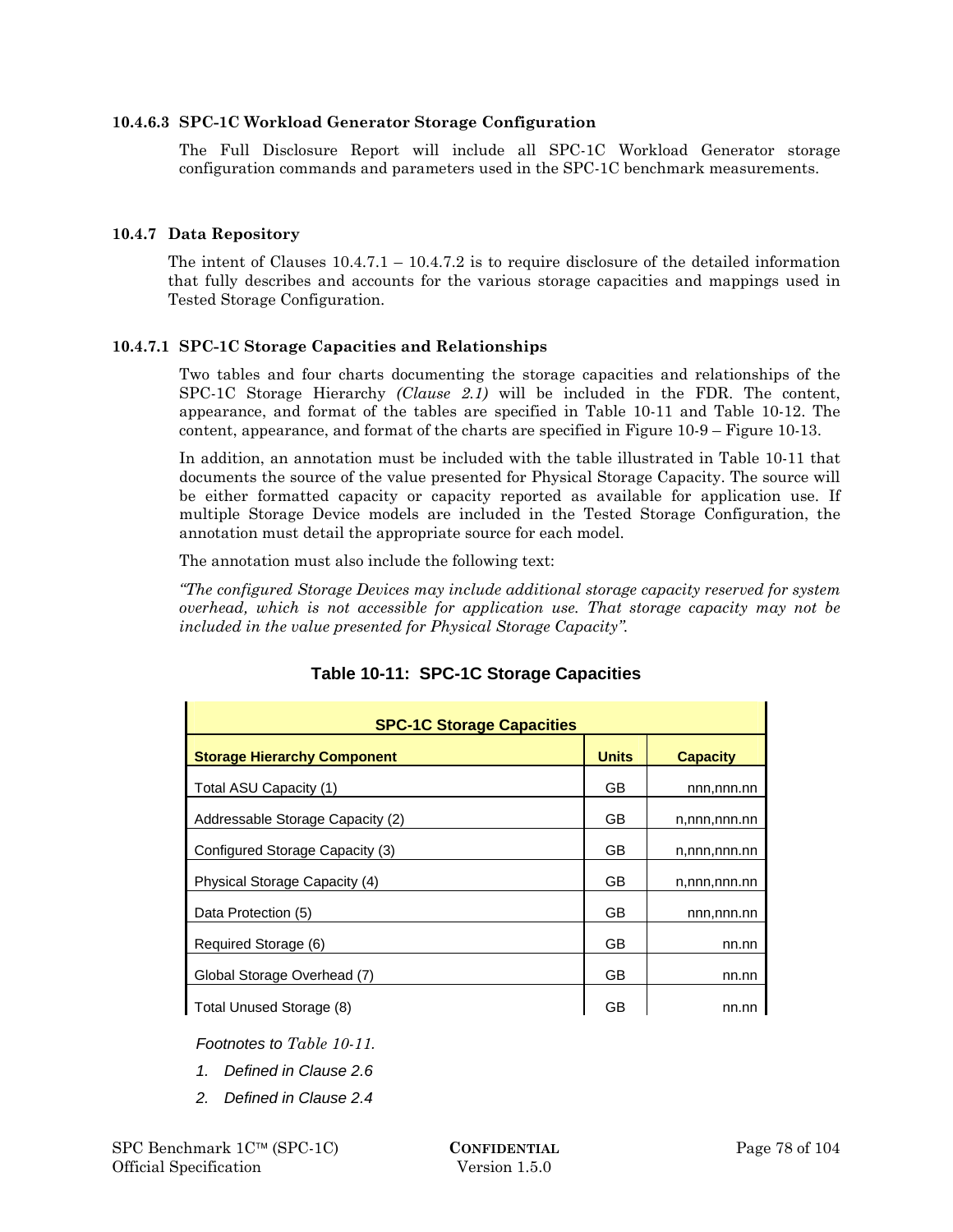- *3. Defined in Clause 2.3*
- *4. Defined in Clause 2.2*
- *5. Defined in Clause 2.7*
- *6. Defined in Clause 2.3.3*
- *7. Defined in Clause 2.2.3*
- *8. Sum of capacities defined in Clauses 2.2.4, 2.3.2, and 2.4.3.*

*Capacities must be stated in gigabytes (GB) as a value with a minimum of two digits to the right of the decimal point.* 

|                                     | <b>Addressable Storage</b><br><b>Capacity</b> | <b>Configured Storage</b><br><b>Capacity</b> | <b>Physical Storage</b><br><b>Capacity</b> |
|-------------------------------------|-----------------------------------------------|----------------------------------------------|--------------------------------------------|
| <b>Total ASU Capacity</b>           | (1                                            | (2)                                          | (3)                                        |
| <b>Data Protection</b>              |                                               | (4)                                          | (5)                                        |
| <b>Addressable Storage Capacity</b> |                                               | (6)                                          | 17                                         |
| <b>Required Storage/Spares</b>      |                                               | (8)                                          | (9)                                        |
| <b>Configured Storage Capacity</b>  |                                               |                                              | (10)                                       |
| <b>Global Storage Overhead</b>      |                                               |                                              | (11)                                       |
| <b>Unused Storage</b>               | (12)                                          | (13)                                         | (14)                                       |

### **Table 10-12: SPC-1C Storage Hierarchy Ratios**

*Footnotes to Table 10-12.* 

*The values calculated below are to be represented as a percentage with two significant digits, truncating after the second significant digit.* 

- *1. Total ASU Capacity ÷ Addressable Storage Capacity*
- *2. Total ASU Capacity ÷ Configured Storage Capacity*
- *3. Total ASU Capacity ÷ Physical Storage Capacity*
- *4. Data Protection ÷ Configured Storage Capacity*
- *5. Data Protection ÷ Physical Storage Capacity*
- *6. Addressable Storage Capacity ÷ Configured Storage Capacity*
- *7. Addressable Storage Capacity ÷ Physical Storage Capacity*
- *8. Required Storage ÷ Configured Storage Capacity*
- *9. Required Storage ÷ Physical Storage Capacity*
- *10. Configured Storage Capacity ÷ Physical Storage Capacity*
- *11. Global Storage Overhead ÷ Physical Storage Capacity*
- *12. Unused Storage (contained in Addressable Storage Capacity) ÷ Addressable Storage Capacity*
- *13. Unused Storage (contained in Configured Storage Capacity) ÷ Configured Storage Capacity*
- *14. Unused Storage (total)) ÷ Physical Storage Capacity*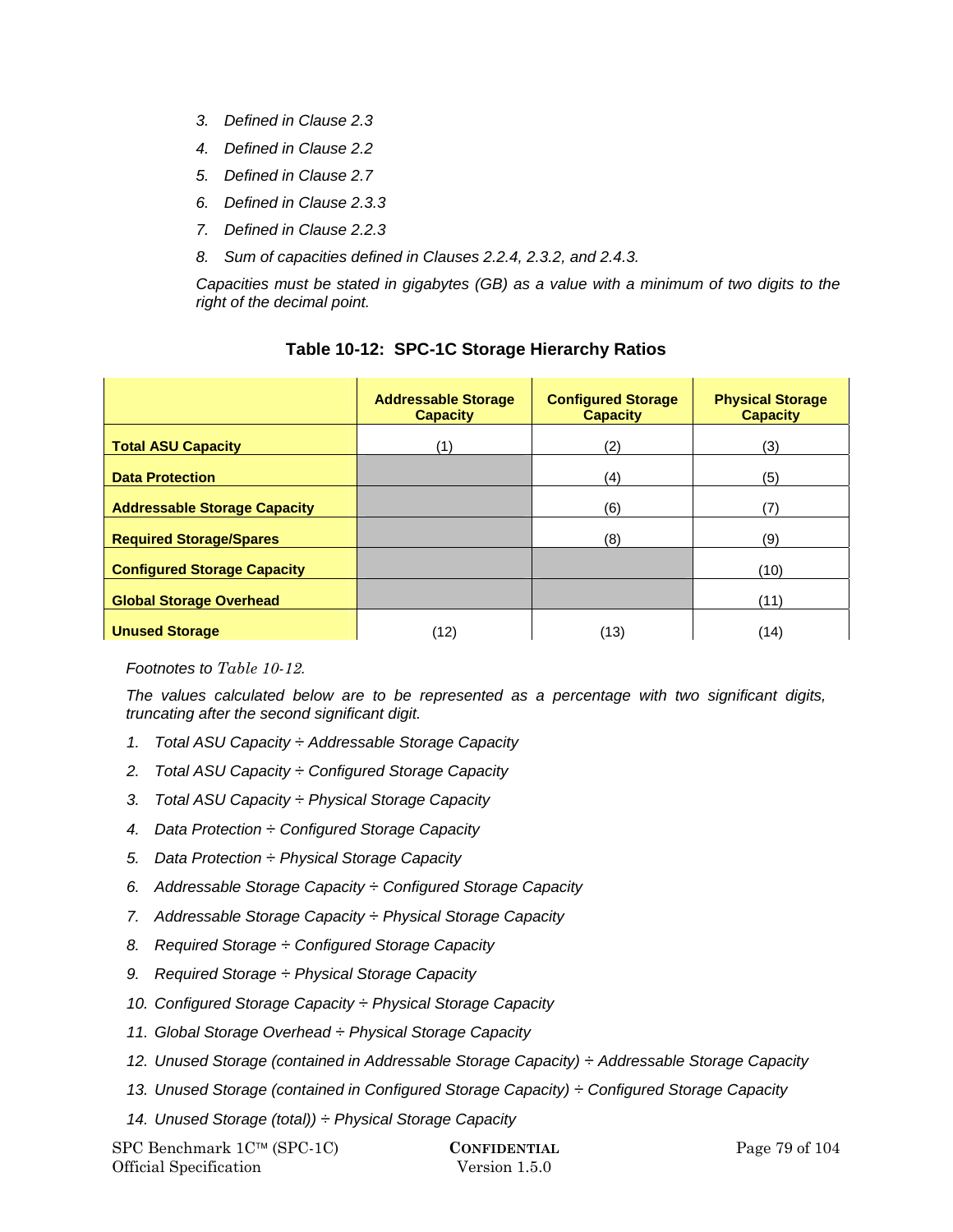

**Figure 10-9: SPC-1C Physical Storage Capacity** 

**Figure 10-10: SPC-1C Configured Storage Capacity** 

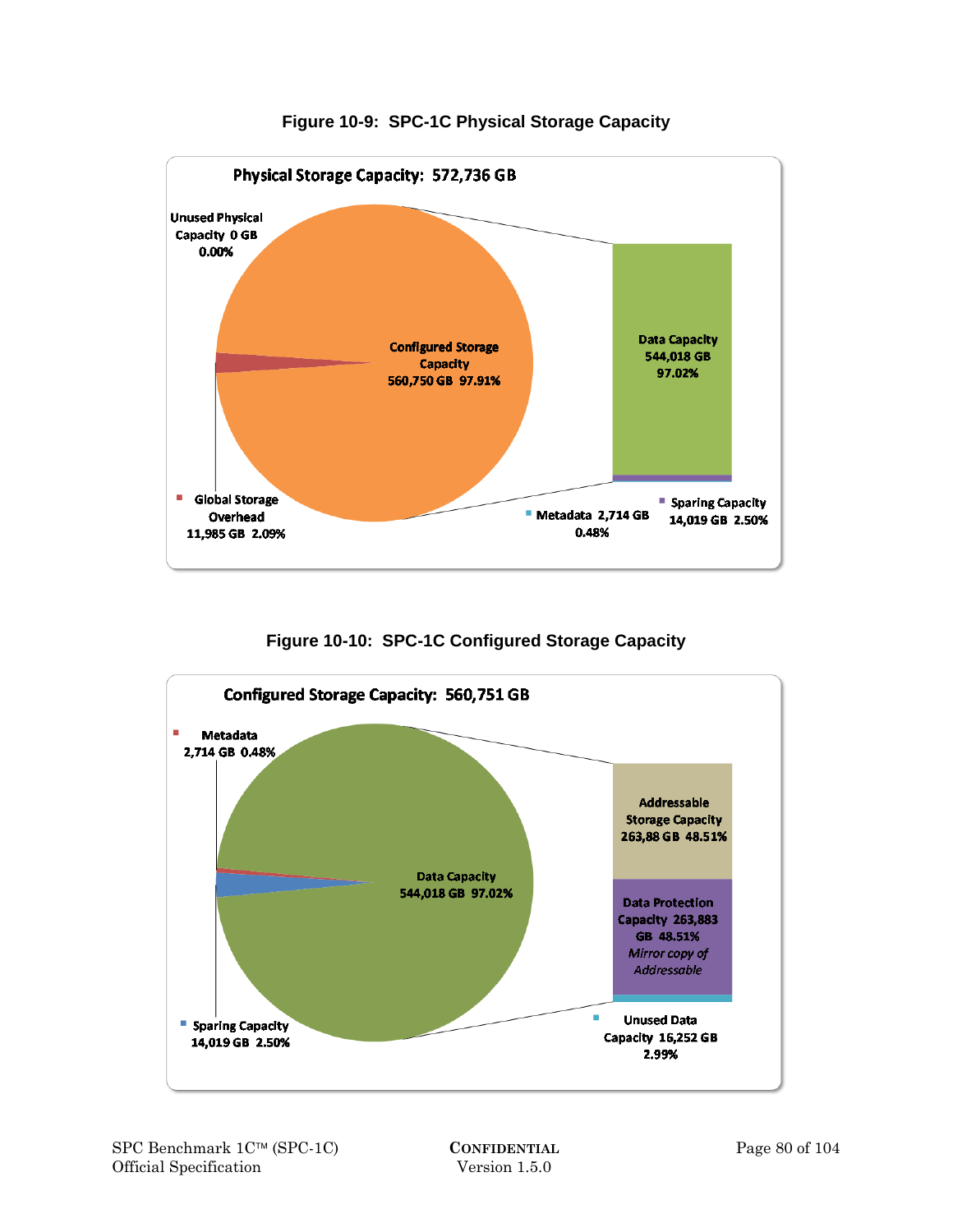

**Figure 10-11: SPC-1C Addressable Storage Capacity** 

**Figure 10-12: SPC-1C Unused Storage Capacity and Detail** 

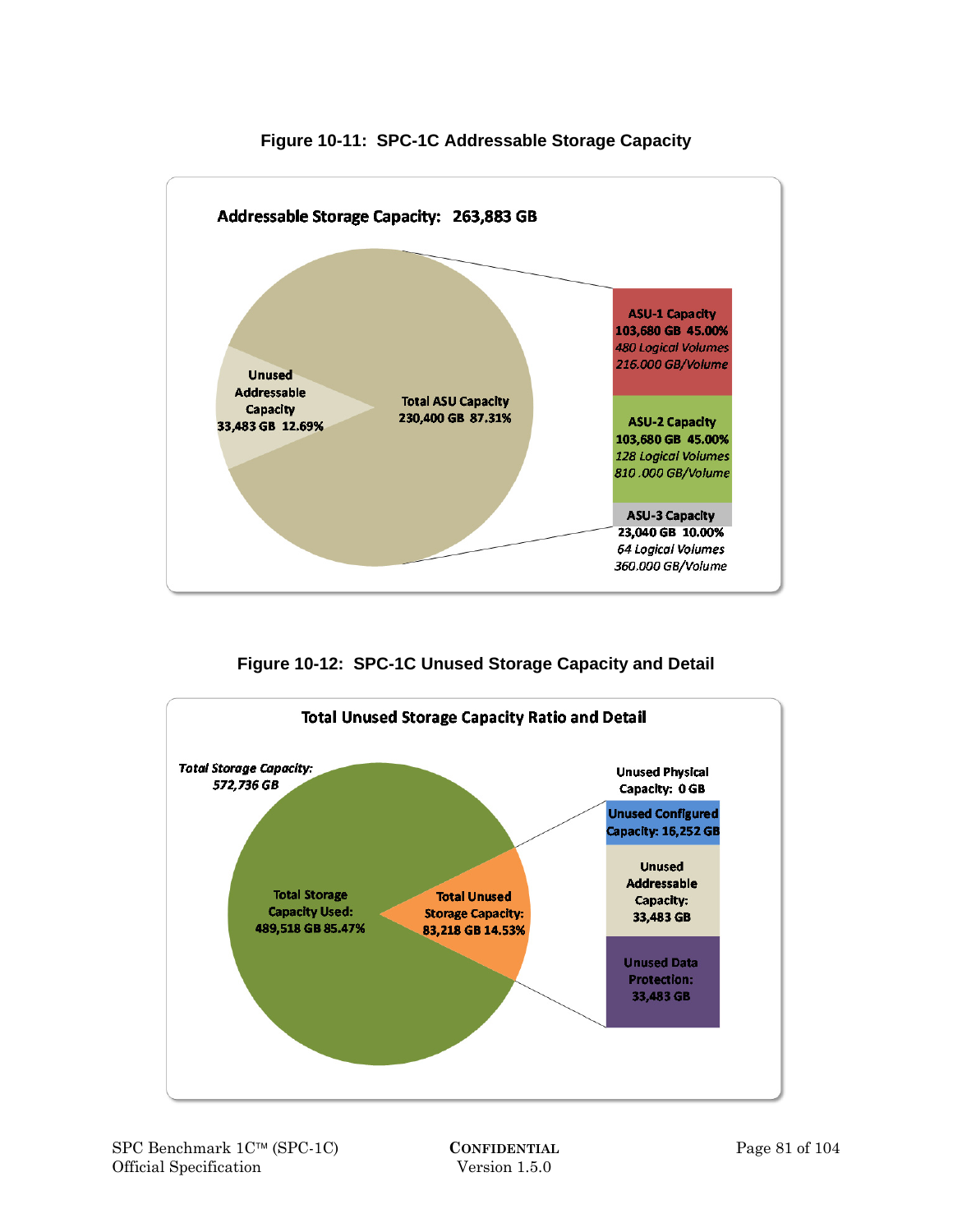# **10.4.7.2 Logical Volume Capacity and ASU Mapping**

A table illustrating the capacity of each ASU and the mapping of Logical Volumes to ASUs shall be included in the FDR. Capacity must be stated in gigabytes (GB) as a truncated integer or a truncated value with three significant digits, using the method that produces the more precise value. Logical Volumes shall be sequenced in the table from top to bottom per its position in the contiguous address space of each ASU. The capacity of each Logical Volume shall be stated. Each Logical Volume identifier in the table shall be unique within the BC. The content, appearance, and format of this table are specified in Table 10-13. In conjunction with this table, the Test Sponsor shall provide a complete description of the type of data protection *(Clause 2.7)* used on each Logical Volume.

# **Table 10-13: SPC-1C Logical Volume Capacity and ASU Mapping**

| <b>Logical Volume Capacity and Mapping</b> |                           |                   |  |  |  |
|--------------------------------------------|---------------------------|-------------------|--|--|--|
| ASU-1 (nnn, nnn GB)                        | <b>ASU-2 (nnn,nnn GB)</b> | ASU-3 (nnnGB)     |  |  |  |
| Volume 1 (nnn GB)                          | Volume 5 (nnn GB)         | Volume 7 (nnn GB) |  |  |  |
| Volume 2 (nnn GB)                          | Volume 6 (nnn GB)         | Volume 8 (nnn GB) |  |  |  |
| Volume 3 (nnn GB)                          |                           | Volume 9 (nnn GB) |  |  |  |
| Volume 4 (nnn GB)                          |                           |                   |  |  |  |

# **10.4.8 SPC-1C Test Execution Results**

Clauses 10.4.8.1 – 10.4.8.6 describe the required content and format of the Full Disclosure Report section that documents the results of the various SPC-1C Tests, Test Phases, and Test Runs.

### **10.4.8.1 Initial Ramp-Up – "Ramp-Up" Test Runs**

If a series of "Ramp-Up" Test Runs (Clause 6.3.12) were included in the SPC-1C measurement sequence, the FDR shall report the duration *(ramp-up and measurement interval)*, BSU level, SPC-1C IOPS and average response time for each "Ramp-Up" Test Run in an appropriate table.

### **10.4.8.2 Primary Metrics Test – Sustainability Test Phase**

The FDR shall contain the following for the single Test Run in the Sustainability/IOPS Test Phase:

- 1. A Data Rate Distribution graph and data table *(Clause 10.1.4)*.
- 2. I/O Request Throughput Distribution graph and data table *(Clause 10.1.2)*.
- 3. A Response Time Frequency Distribution graph and table *(Clause 10.1.1)*.
- 4. An Average Response Time Distribution graph and table *(Clause 10.1.3)*.
- 5. The human readable SPC-1C Test Run Results File produced by the SPC-1C Workload Generator *(may be included in an appendix)*.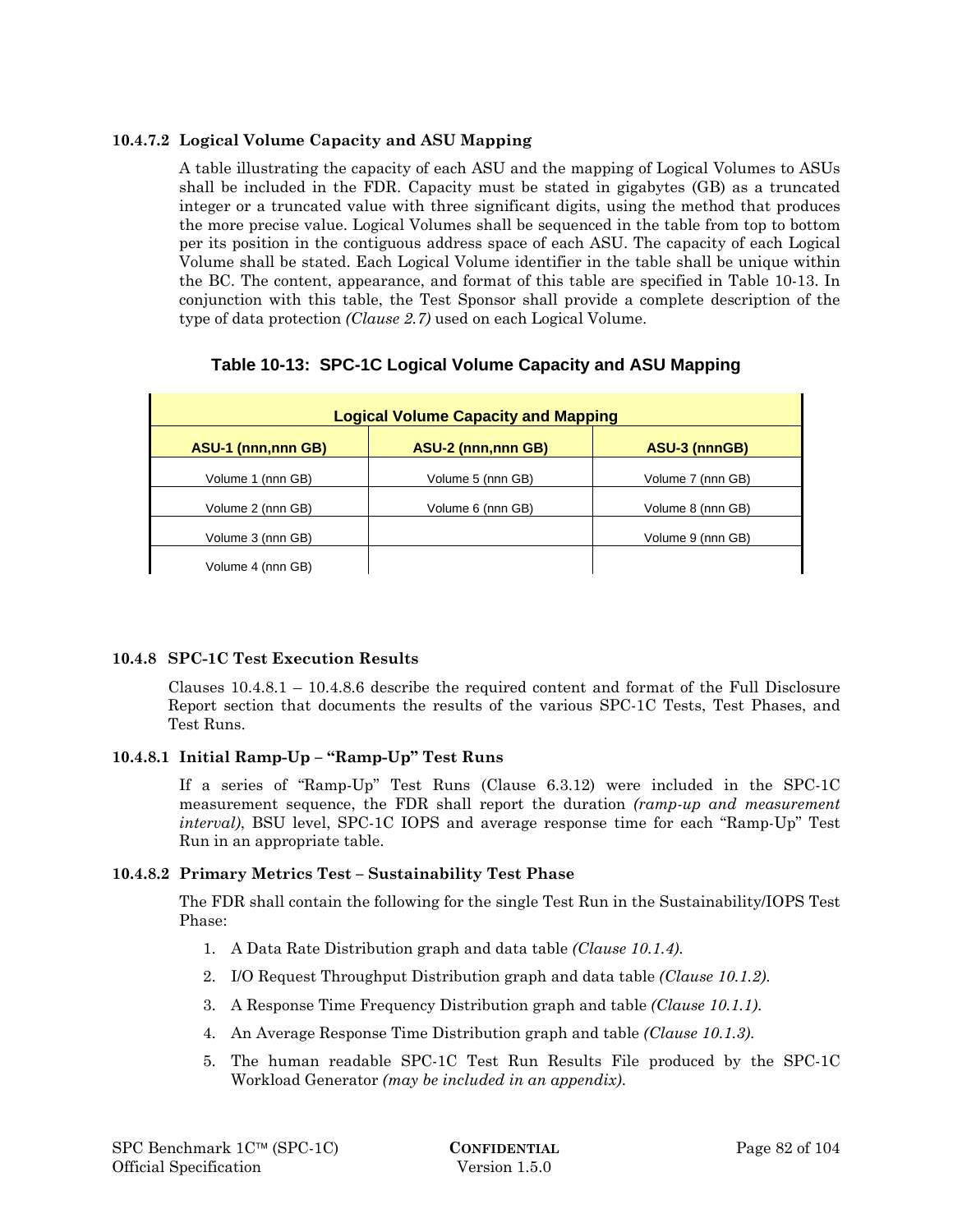- 6. A listing of all input parameters supplied to the SPC-1C Workload Generator *(may be included in an appendix)*.
- 7. The Measured Intensity Multiplier for each I/O Stream.
- 8. The variability of the Measured Intensity Multiplier, as defined in Clause 6.3.14.3.

### **10.4.8.3 Primary Metrics Test – IOPS Test Phase**

- 1. I/O Request Throughput Distribution graph and data table *(Clause 10.1.2)*.
- 2. A Response Time Frequency Distribution graph and table *(Clause 10.1.1)*.
- 3. An Average Response Time Distribution graph and table *(Clause 10.1.3)*.
- 4. The human readable SPC-1C Test Run Results File produced by the SPC-1C Workload Generator *(may be included in an appendix)*.
- 5. A listing of all input parameters supplied to the SPC-1C Workload Generator *(may be included in an appendix)*.
- 6. The Measured Intensity Multiplier for each I/O Stream.
- 7. The variability of the Measured Intensity Multiplier, as defined in Clause 6.3.14.3.
- 8. The total number of I/O Requests completed in the measurement interval as well as the number of I/O Request with a Response Time less than or equal to 30.00 milliseconds and the number of I/O Requests with a Response Time greater than 30.00 milliseconds.

#### **10.4.8.4 Primary Metrics Test – Response Time Ramp Test Phase**

The FDR shall contain the following for the Response Time Ramp Test Phase:

- 1. A Response Time Ramp Distribution graph *(Clause 10.1.5)*.
- 2. The human readable Test Run Results File produced by the SPC-1C C Workload Generator for each Test Run within the Response Time Ramp Test Phase *(may be included in an appendix*).
- 3. An Average Response Time Distribution graph and table *(Clause 10.1.1)* for the 10% BSU Level Test Run *(the SPC-1C LRT™ metric)*
- 4. A listing of all input parameters supplied to the SPC-1C Workload Generator *(may be included in an appendix*).

#### **10.4.8.5 Repeatability Test**

The FDR shall contain the following for the Repeatability Test:

- 1. A table containing the results of the Repeatability Test. The content, appearance, and format of the table are specified in Table 10-14.
- 2. I/O Request Throughput Distribution graph and table for each Repeatability Test Run *(Clause 10.1.2)*.
- 3. An Average Response Time Distribution graph and table for each Repeatability Test Run *(Clause 10.1.2)*.
- 4. The human readable Test Run Results File produced by the SPC-1C C Workload Generator *(may be included in an appendix*).
- 5. A listing of all input parameters supplied to the SPC-1C Workload Generator *(may be included in an appendix*).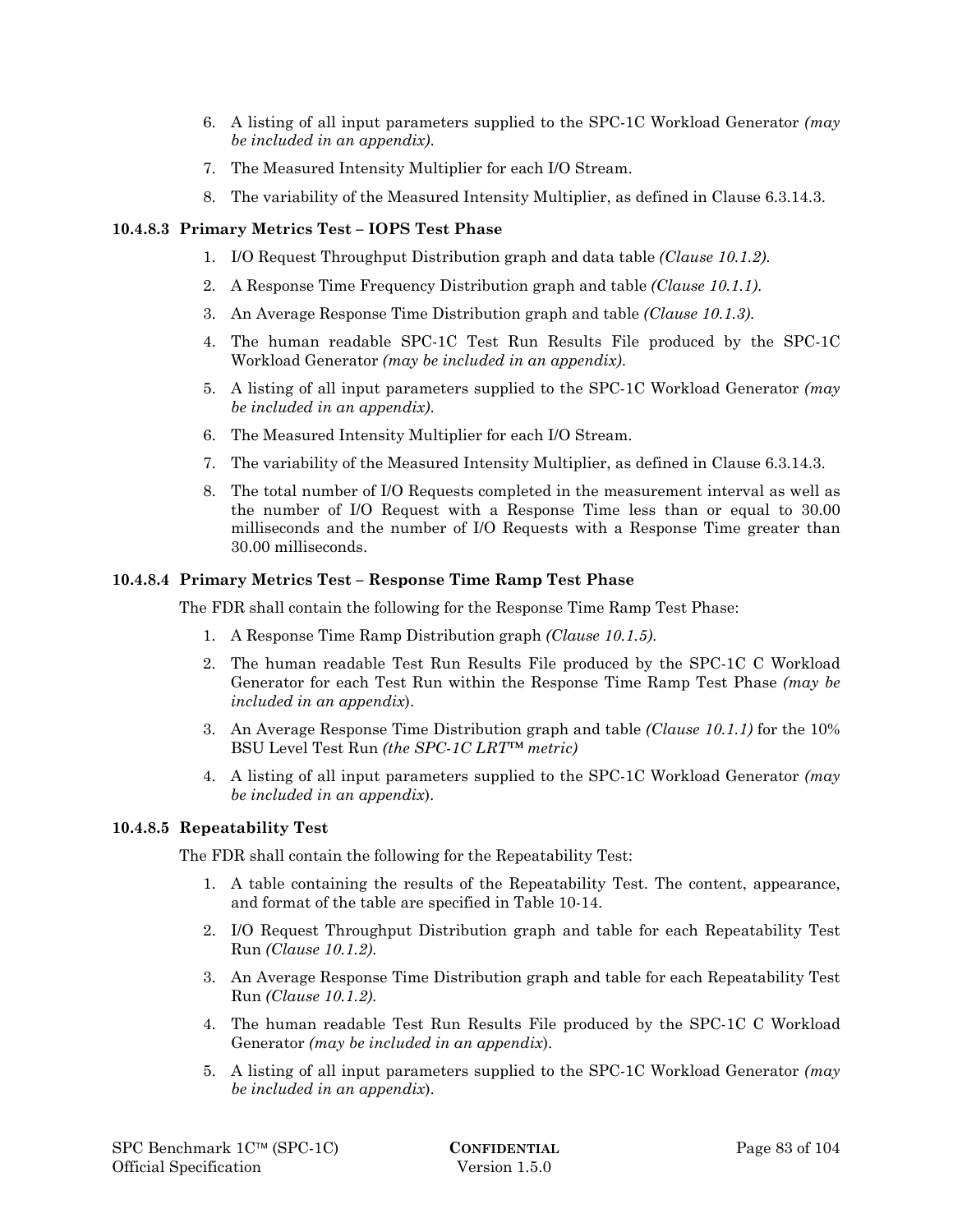# **Table 10-14: Repeatability Test Results**

|                            | <b>IOPS</b> | <b>TRE</b> |
|----------------------------|-------------|------------|
| <b>Reported Metrics</b>    | n,nnn.nn    | n.nn       |
| Repeatability Test Phase 1 | n,nnn.nn    | n.nn       |
| Repeatability Test Phase 2 | n,nnn.nn    | n.nr       |

### **10.4.8.6 Data Persistence Test**

The FDR shall contain the following for the Data Persistence Test:

- 1. A listing of the SPC-1C Workload Generator commands and parameters used to execute each of the Test Runs in the Persistence Test *(may be included in an appendix*).
- 2. The human readable SPC-1C Test Results File for each of the Test Runs in the Data Persistence Test *(may be included in an appendix*).
- 3. A table from the successful Persistence Test, which contains the results from the test. The content, format, and appearance of the table are specified in Table 10-15.

| <b>Data Persistence Test Results</b>                         |            |  |  |  |
|--------------------------------------------------------------|------------|--|--|--|
| Data Persistence Test Run Number: N (1)                      |            |  |  |  |
| Total Number of Logical Blocks Written (2)                   | XXX,XXX    |  |  |  |
| Total Number of Logical Blocks Verified (3)                  | YYY,YYY    |  |  |  |
| Total Number of Logical Blocks that Failed Verification (4)  | ZZ         |  |  |  |
| Time Duration for Writing Test Logical Blocks (5)            | MM:SS      |  |  |  |
| Size in Bytes of each Logical Block (6)                      | ZZ,ZZZ,ZZZ |  |  |  |
| Number of Failed I/O Requests in the process of the Test (7) | R          |  |  |  |
| Shutdown and power cycled Host System(s)? (8)                | Yes/No     |  |  |  |

# **Table 10-15: Data Persistence Test Results**

*Footnotes to Table 10-15:* 

- *1. Within the set of Data Persistence Test Runs executed to pass the Data Persistence Requirement, the Test Run Number. Tables in this section of the FDR shall be presented in the same sequence as the Test Runs performed by the Test Sponsor. Test Run Number shall be integer values beginning with the number one (1).*
- *2. The total number of Logical Blocks written for this Test Run in step #1 of Clause 7.4.*
- *3. The total number of Logical Blocks that passed verification in step #5 of Clause 7.4.*
- *4. The total number of Logical Blocks that failed verification in step #5 of Clause 7.4.*
- *5. Wall clock time in minutes and seconds required to complete step #1 of Clause 7.4.*
- *6. The number of bytes per logical block in the TSC.*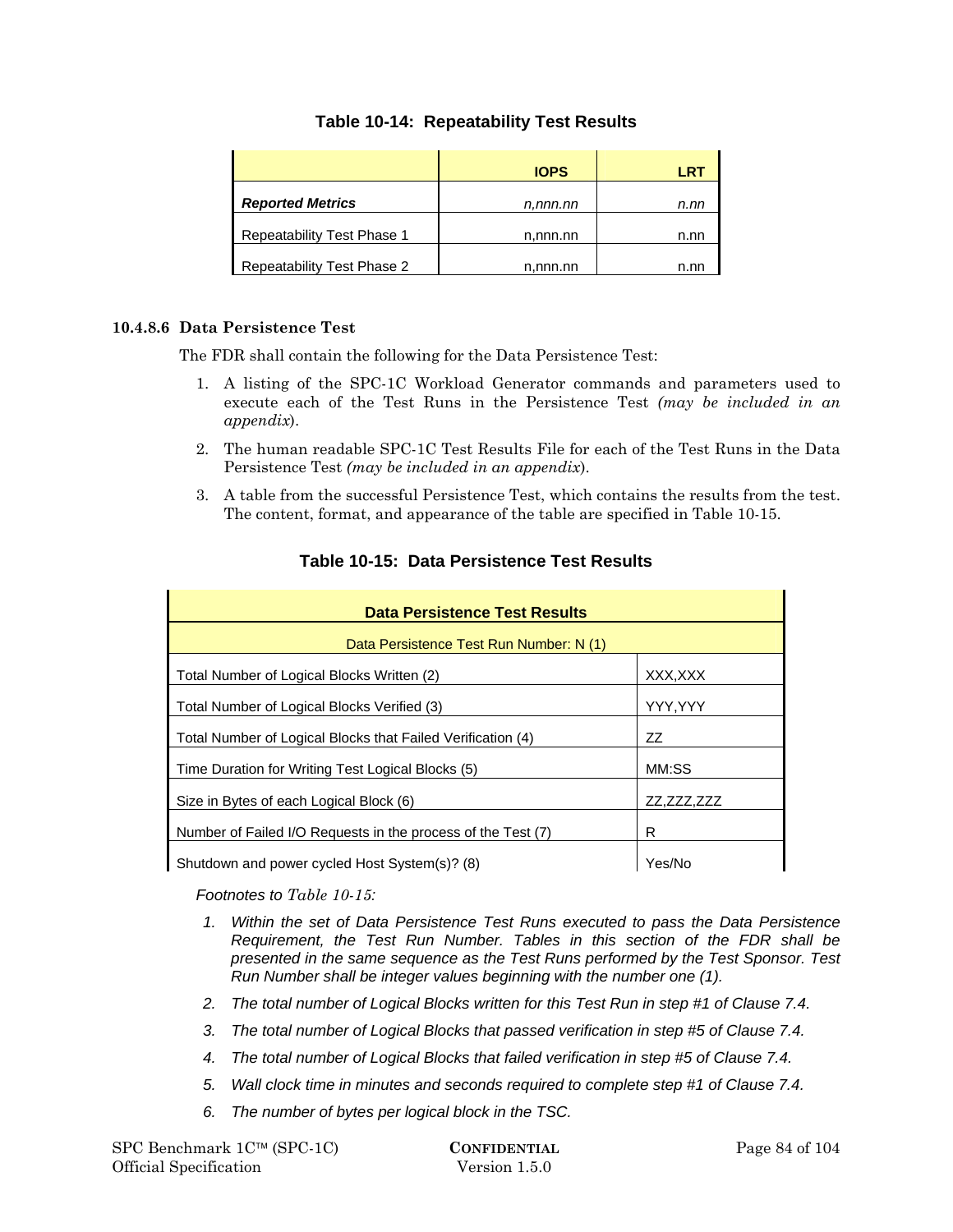- *7. For all I/O Requests issued during the course of the Persistence Test the number of Failed I/O Requests per the definition in Clause 6.1.6*
- *8. If the Host System(s) were shutdown and power cycled enter 'Yes'. If the Host System(s) were not shutdown and power cycled, per Clause 7.4 #3, enter 'No'.*

### **10.4.9 Priced Storage Configuration Availability Date**

The committed delivery date for general availability (Availability Date) of all products that comprise the Priced Storage Configuration must be reported. When the Priced Storage Configuration includes products or components with different availability dates, the reported Availability Date must be the date at which all components are committed to be available. All availability dates, whether for individual components or for the Priced Storage Configuration as a whole, must be disclosed to a precision of one day.

The Availability Date shall be stated in the FDR by either a combination of specific alphanumeric month, numeric day, and numeric year or as "Currently Available" in the case where all components that comprise the Priced Storage Configuration are currently available for customer order and shipment.

### **10.4.10 Anomalies or Irregularities**

The FDR shall include a clear and complete description of any anomalies or irregularities encountered in the course of executing the SPC-1C benchmark that may in any way call into question the accuracy, verifiability, or authenticity of information published in the FDR.

### **10.4.11 Disclosure Requirements –**

### **New SPC-1C Result based on an existing SPC-1C Result**

The following table is required in the FDR of a new SPC-1C Result that is based on an existing SPC-1C Result *(referred to below as 'Basis')*. The required content and format of the table is specified in Table 10-16.

| <b>Test Sponsor and Contact Information</b>                                |                                                                                                  |  |  |  |
|----------------------------------------------------------------------------|--------------------------------------------------------------------------------------------------|--|--|--|
| <b>Basis Test Sponsor Primary Contact (1)</b>                              | Company, Company Web Address,<br>Individual Name - Email Address<br>Postal Address<br>Phone, FAX |  |  |  |
| <b>Basis SPC-1C Submission Identifier (2)</b>                              | 777-N                                                                                            |  |  |  |
| Submission Date of Basis SPC-1C Result (3)                                 | mmmm dd, yyyy                                                                                    |  |  |  |
| Status of the Basis SPC-1C Result (4)                                      | {Submitted for Review/Accepted}                                                                  |  |  |  |
| Date the Basis SPC-1C Result completed or<br>will complete Peer Review (5) | mmmm dd, yyyy                                                                                    |  |  |  |
| Auditor for the Basis SPC-1C Result (6)                                    | Company, Company Web Address,<br>Individual Name - Email Address<br>Postal Address<br>Phone, FAX |  |  |  |

# **Table 10-16: Basis SPC-1C Result Information**

*Footnotes to Table 10-16:* 

- *1. The Test Sponsor contact responsible for the Basis SPC-1C Result.*
- *2. The SPC-1C Submission Identifier of the Basis SPC-1C Result.*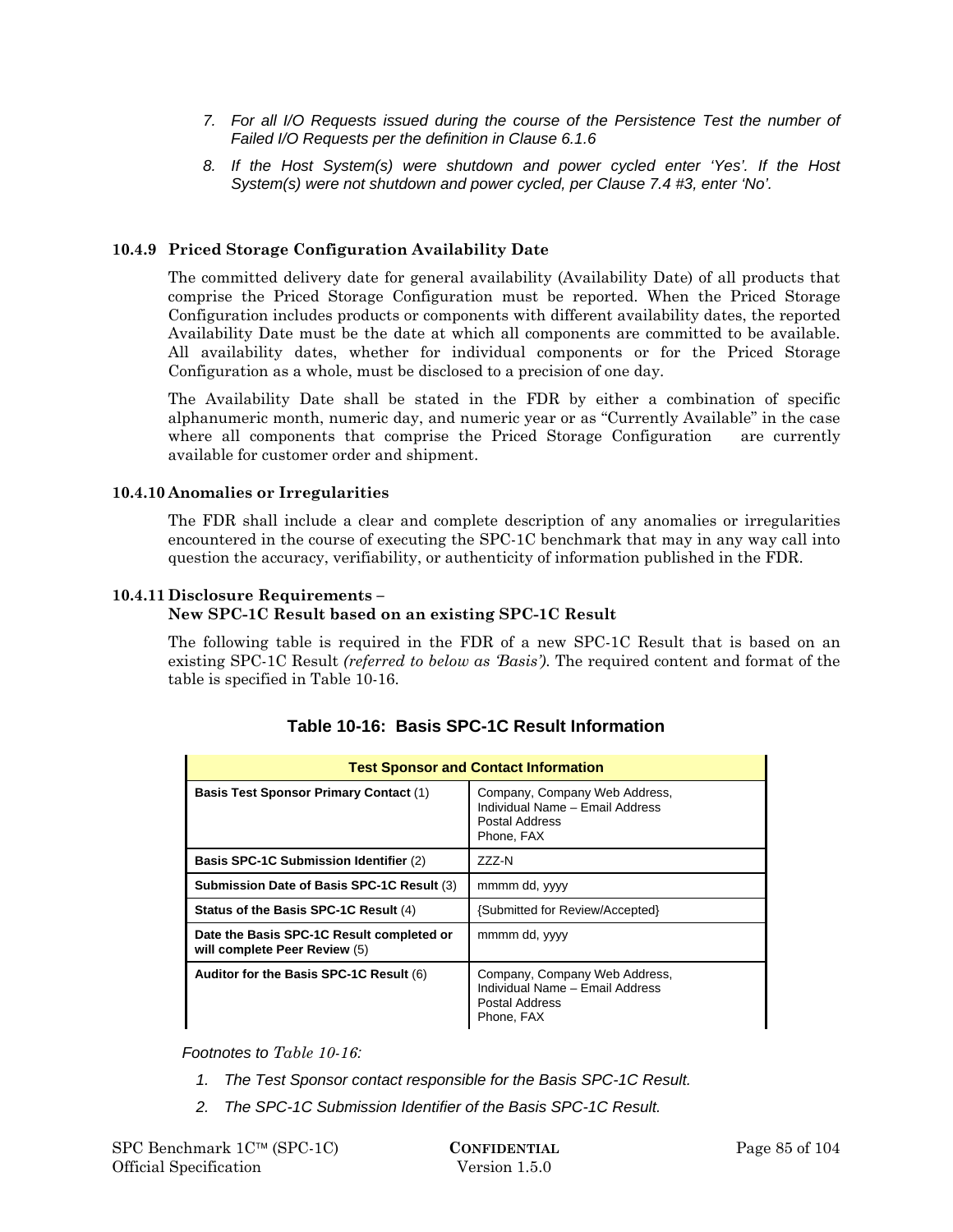- *3. The date the Basis SPC-1C Result was submitted to the SPC.*
- *4. The current Peer Review status of the Basis SPC-1C Result.*
- *5. The date the Basis SPC-1C Result successfully completed Peer Review and transitioned to "Accepted" status or the scheduled date for that to occur.*
- *6. The Auditor for the Basis SPC-1C Result.*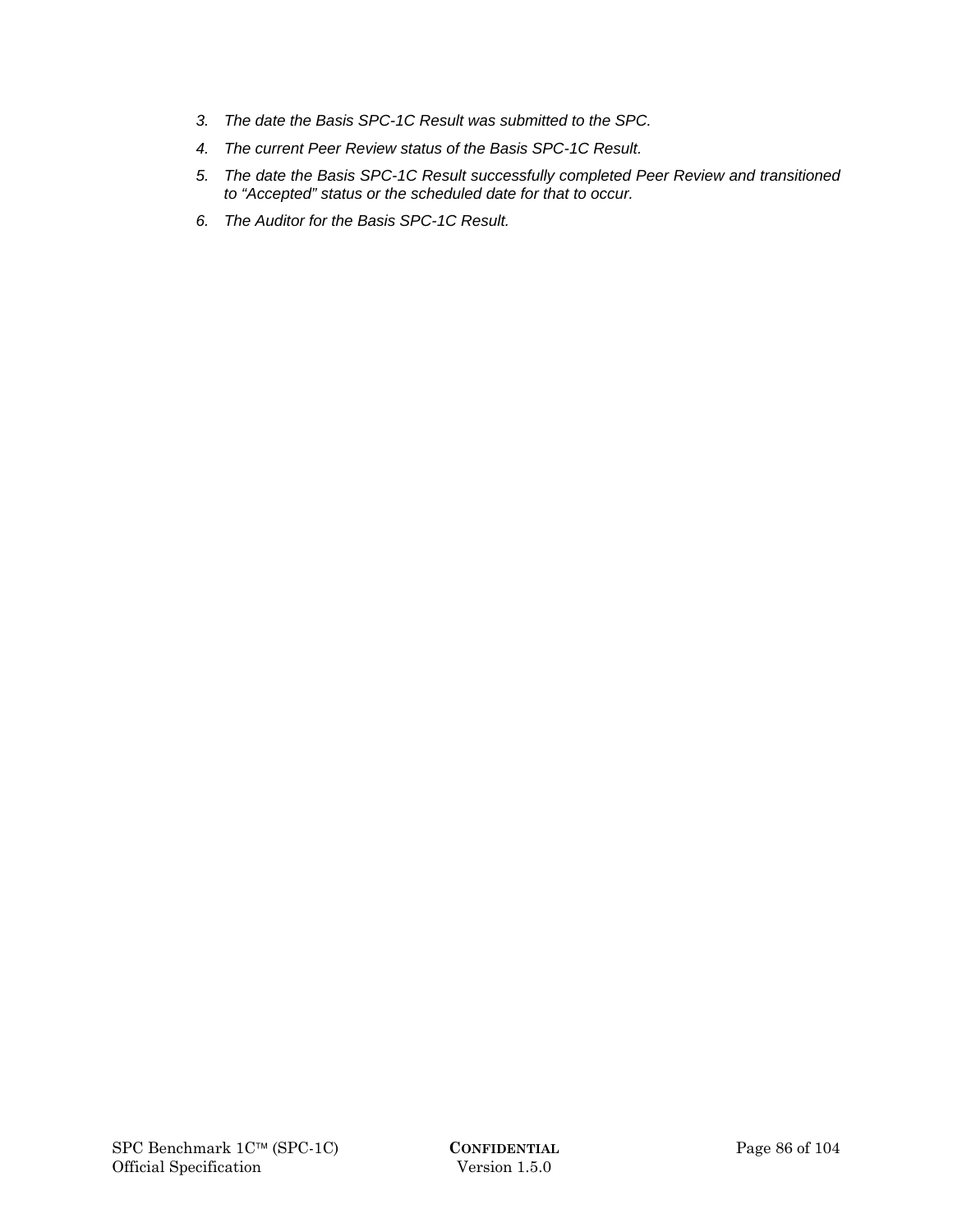# **Clause 11: Measurement, Audit, and Result Submission**

### **11.1 Introduction**

A new SPC-1C Result may either be generated from an execution of the complete set of SPC-1C Tests *(Clause 6.4)*, which has not been used in any other SPC-1C Result, or the new SPC-1C Result may be based on an existing SPC-1C result. In addition under certain conditions, an existing SPC-1C Result may be revised.

### **11.1.1 New, Original SPC-1C Result**

The creation of a new, original SPC-1C Result requires completion of the SPC-1C Result Validation process, which consists of the following:

- Creation of a complete set of SPC-1C Results Files resulting from the execution of the complete set of SPC-1C Tests *(SPC-1C Measurement)*, which are defined in Clause 6.4.
- Successful completion of an SPC-1C Audit, which is defined in Clause 11.3.
- Submission of the required materials, as defined in Clause 11.4, to the SPC.
- Successful completion of the required SPC Peer Review, which is described in Clause 11.5.

While it is not possible to preclude the possibility of an erroneous SPC-1C Result, the SPC-1C Validation process is designed to minimize the possibility that an SPC-1C Result could lead a consumer of that benchmark data to an erroneous or misleading conclusion about the Test Storage Product.

#### **11.1.2 New SPC-1C Result based on an existing SPC-1C Result**

In addition to creating a new SPC-1C Result as described above, an existing SPC-1C Result, under certain conditions, may be the basis of a submission to create a new SPC-1C Result for a Tested Storage Product other than the original Tested Storage Product.

The SPC-1C Result Validation process for this type of new SPC-1C Result consists of the following:

- Successful completion of an SPC-1C Audit *(Clause 11.3)*.
- Submission of the required materials *(Clause 11.4)*.
- Successful completion of the required SPC Peer Review *(Clause 11.5)*.

Additional details for creating this type of SPC-1C Result appear in Clause 11.7.

### **11.1.3 Revision to an existing SPC-1C Result**

An existing SPC-1C Result may be revised under the conditions defined in Clause 11.8.

### **11.2 SPC-1C Measurement**

The execution of the complete set of SPC-1C Tests *(Clause 6.4)* to create a complete set of SPC-1C Results Files, which will form the basis of an SPC-1C Result, is performed in the SPC Audit facility by SPC Audit personnel or may be performed at a Test Sponsor's site in an On-Site Audit.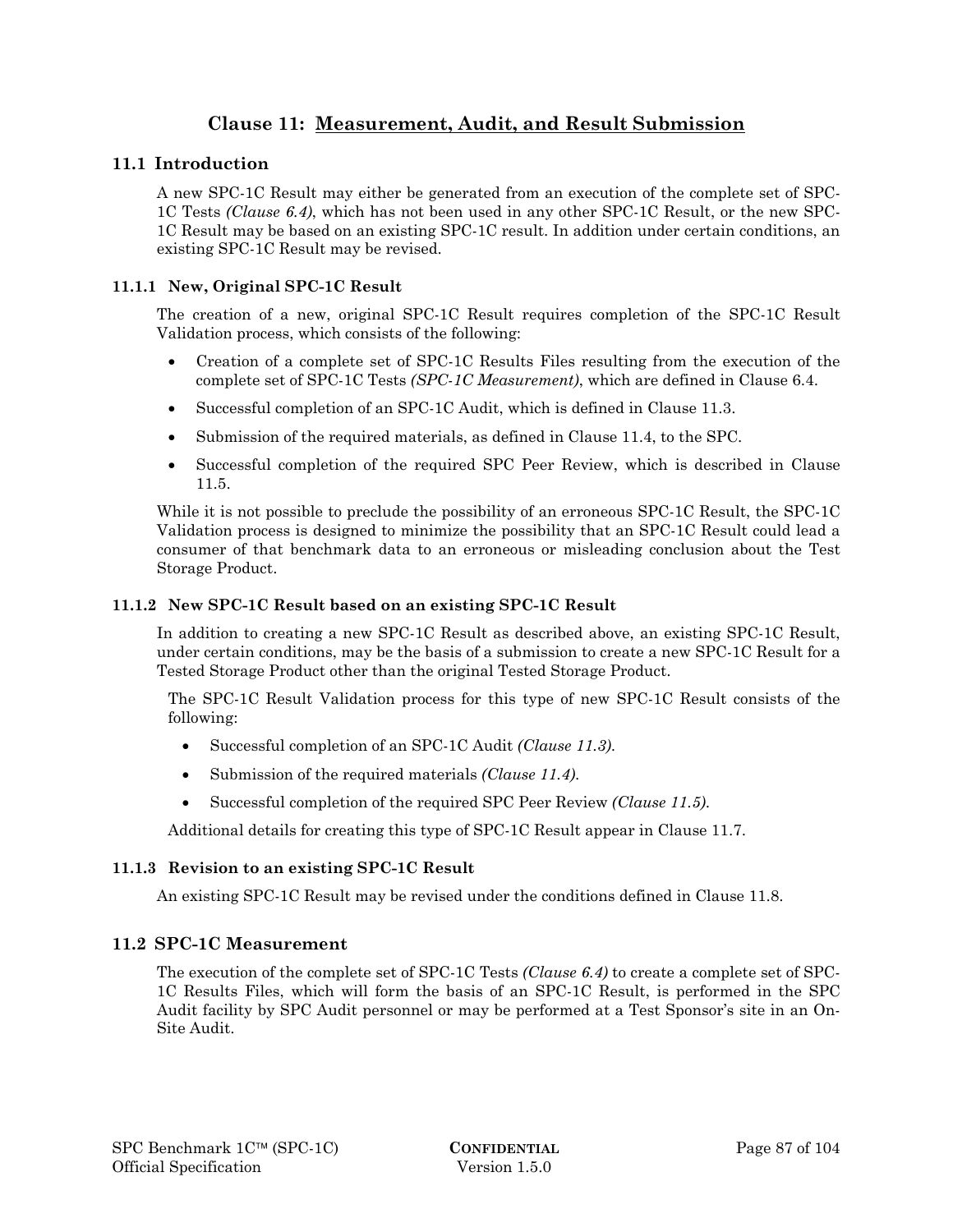Clause 11.2.1 describes the Benchmark Configuration (BC) components and documentation that are required to be supplied by the Test Sponsor to the SPC Audit facility. Clause 11.2.2 describes the BC components at the SPC Audit facility, which are available for use in the SPC-1C measurement. Clause 11.2.3 defines the level of Test Sponsor participation allowed during the SPC-1C measurement.

Additional details, if needed, will be supplied to the Test Sponsor when an SPC-1C measurement is scheduled with the SPC Audit Service.

### **11.2.1 SPC-1C Tested Storage Configuration (TSC) and Documentation**

The Test Sponsor is required to provide the following at the SPC Audit facility for the SPC-1C measurement:

- A complete TSC.
- A complete set of documentation for the hardware/software installation and configuration of the supplied TSC
- SPC-1C-specific documentation required to configure the TSC for the required SPC-1C Test Runs.
- Contact information for a Test Sponsor designee who will address questions, issues, etc.

### **11.2.2 SPC-1C Host System(s)**

The SPC Audit facility will provide one or more Host Systems for use in the SPC-1C Measurement except in the case where the Host System is a TSC component. In that case, the Host System will be supplied by the Test Sponsor as part of the TSC *(Clause 11.2.1)*.

Use of a Host System supplied by the Test Sponsor, which is not a TSC component, must be requested and agreed upon when an SPC-1C measurement is scheduled with the SPC Audit Service.

### **11.2.3 Test Sponsor Participation**

The Test Sponsor is allowed to be onsite at the SPC Audit facility during their SPC-1C measurement and may assist in the installation and configuration of the TSC, as well as the SPC-1C-specific configuration process for the TSC. The Test Sponsor is not allowed to participate in the execution of the SPC-1C Test Runs.

### **11.3 SPC-1C Audit**

An SPC-1C Audit will be executed by SPC Audit personnel in conjunction with the SPC measurement conducted at the SPC Audit facility (*Clause 11.2)* or at a Test Sponsor's site in an On-Site Audit. The purpose of an SPC-1C Audit is to verify an SPC-1C measurement is eligible for submission to the SPC as part of the SPC-1C Result Validation process. The SPC-1C Audit includes:

- Verification of the compliant execution of the complete set of SPC-1C Tests and generation of the resultant complete set of SPC-1C Results Files.
- Verification that the required SPC-1C Full Disclosure Report (FDR) is complete, accurate, and compliant with the appropriate version of the SPC-1C specification.

The SPC-1C Audit procedures are defined in Clause 11.6.

### **11.3.1 SPC-1C On-Site Audit**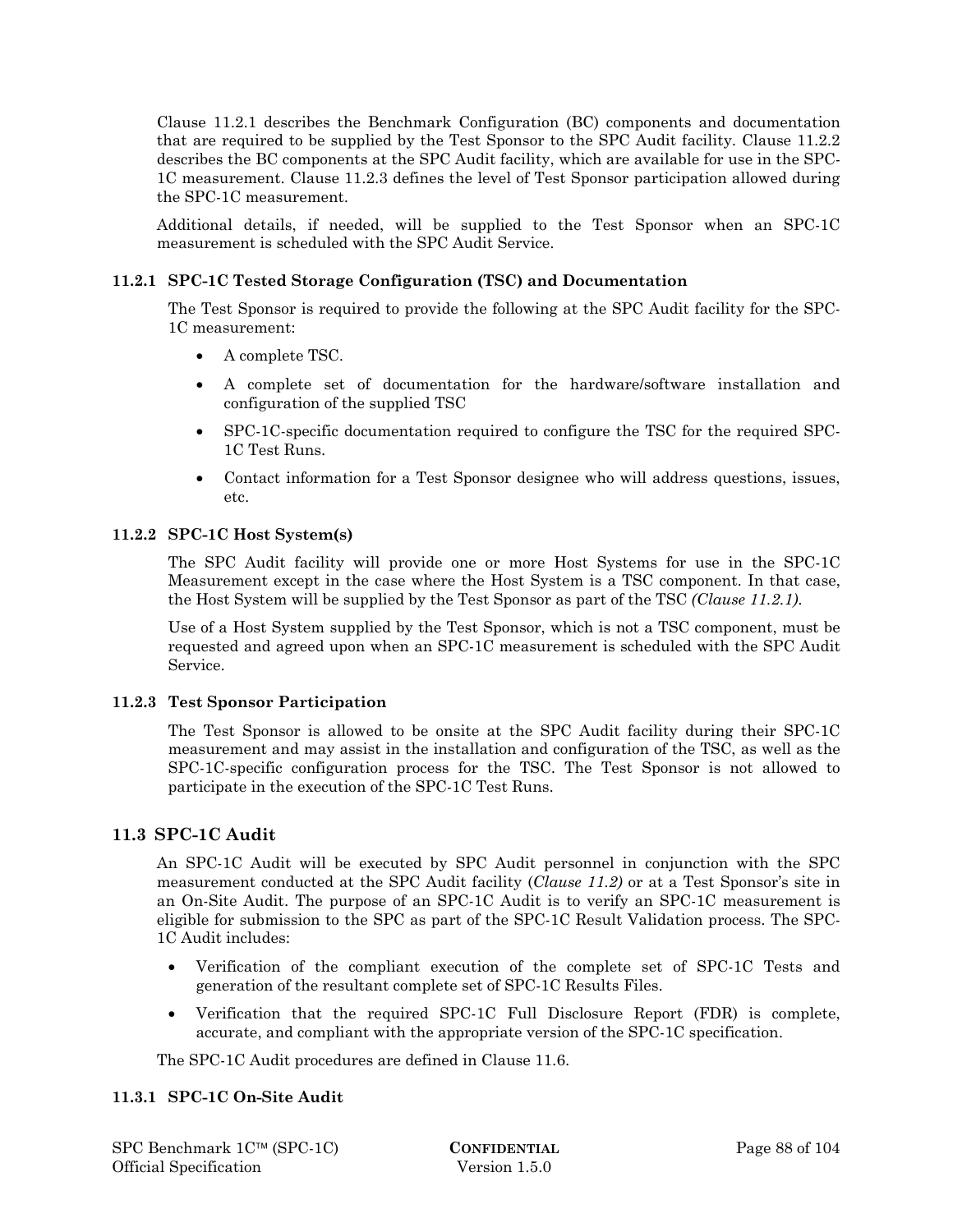- 11.3.1.1 A Test Sponsor may elect to satisfy the SPC-1C Audit requirements by means of an SPC-1C On-Site Audit and are responsible for the costs of the SPC-1C On-Site Audit.
- 11.3.1.2 The SPC Audit Service will provide an SPC Auditor who is responsible for the execution of the SPC-1C On-Site Audit.

### **11.3.2 SPC-1C Audit Certification**

- 11.3.2.1 The SPC Audit personnel will, in the course of the SPC-1C Audit, determine if the SPC-1C Measurement is eligible for submission to the SPC.
- 11.3.2.2 If the SPC Audit personnel determine the SPC-1C Measurement is eligible for submission, the SPC Audit personnel will produce an SPC-1C Audit Certification report attesting to the successful completion of the SPC-1C Audit and issue that report to the Test Sponsor.
- 11.3.2.3 The SPC-1C Audit Certification report will document execution of the SPC-1C Audit procedures defined in Clause 11.6. The SPC-1C Audit Certification report for a successful SPC-1C Audit will contain any anomalous or inconsistent element encountered during the audit. While those elements did not prevent successful completion of the audit, their presence warranted documentation.
- 11.3.2.4 If the SPC-1C measurement is eligible for submission to the SPC, the Test Sponsor may then submit the required materials to the SPC to establish a new SPC-1C Result *(Clause 11.4)* and begin the SPC Peer Review *(Clause 11.5)*.
- 11.3.2.5 If the SPC Audit personnel determine the SPC-1C measurement is not eligible for submission to the SPC, the Test Sponsor may request an SPC-1C Audit Report that documents the compliance issues encountered during the audit. In addition, the SPC-1C Audit Report will include recommendations to address those compliance issues.
- 11.3.2.6 If the Test Sponsor disagrees with the SPC Audit personnel's determination of eligibility, the Test Sponsor may submit an appeal to the SPC Compliance Review Committee.

### **11.4 SPC-1C Measurement Submission**

A Test Sponsor may submit to the SPC an SPC-1C measurement that has successfully completed an SPC-1C Audit.

#### **11.4.1 SPC-1C Submission Materials**

A complete SPC-1C measurement submission consists of the following items submitted to the SPC by the Test Sponsor:

- A PDF version of the audited SPC-1C Full Disclosure Report (FDR) and Executive Summary.
- Payment to the SPC of all SPC-1C Audit costs and SPC-1C Result filing fee.
- A release, if not previously submitted, allowing public disclosure of the SPC-1C Result and FDR.

#### **11.4.2 SPC-1C Result**

When the SPC-1C measurement submission is successfully completed:

 A unique SPC-1C Submission Identifier is created for the submitted SPC-1C measurement.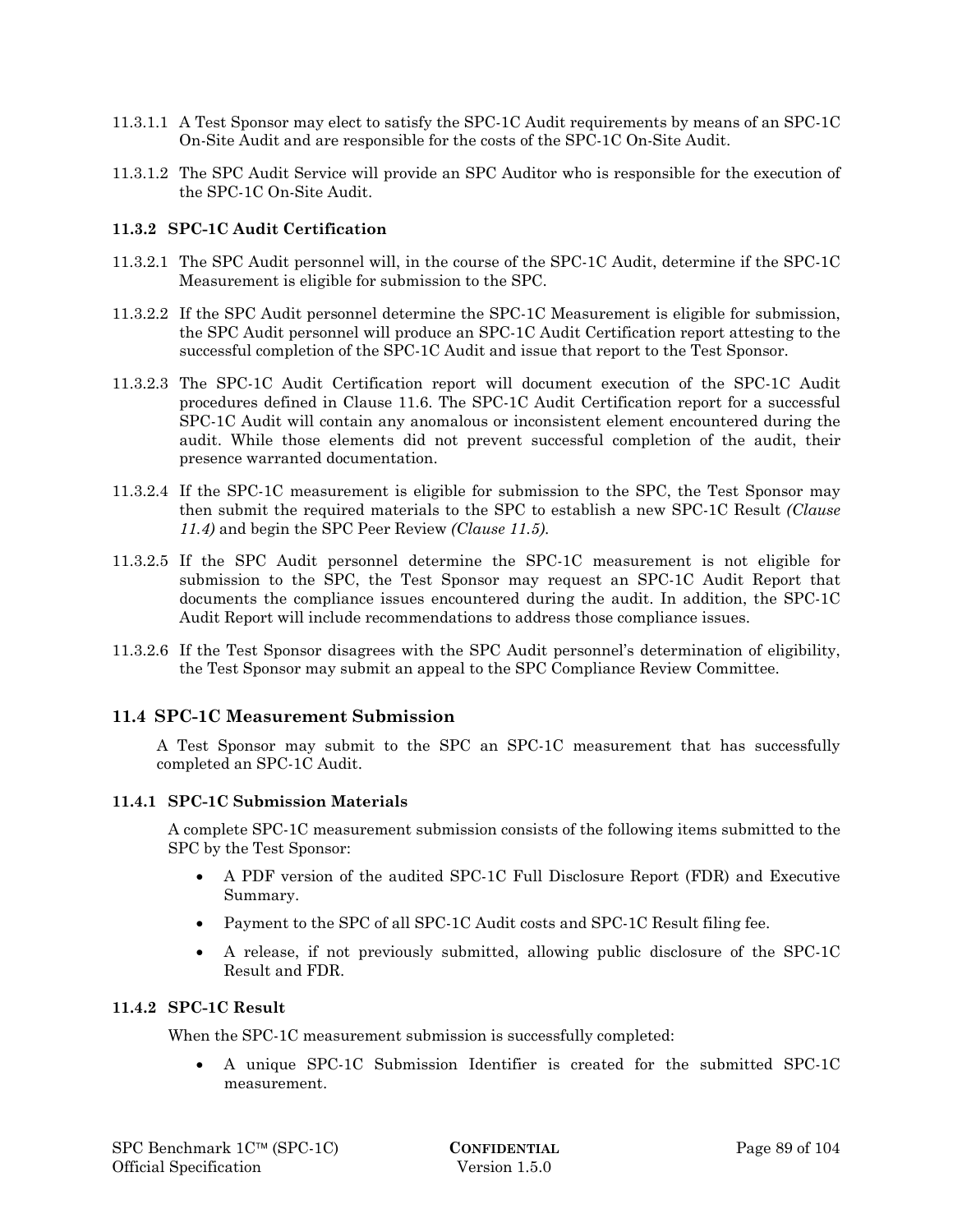- The submitted SPC-1C measurement becomes a new SPC-1C Result that is in "Submitted For Review" status.
- A copy of both the SPC-1C Full Disclosure Report and Executive Summary are placed on the SPC website in the "Benchmark Results" section.
- A notification email is sent to the SPC membership announcing the new SPC-1C result.
- The SPC Peer Review begins (Clause 11.5).

### **11.4.3 SPC-1C Submission Identifier**

An SPC-1C Submission Identifier takes the following format: **ZZZ-N**. Where:

- **ZZZ** is a unique code assigned by the SPC that identifies an original SPC-1C Result and Audit.
- **N** is the identifier for a republished SPC-1C result and Audit. The identifier will be omitted in the case of the original SPC-1C result and Audit (Submission Identifier -= ZZZ). The first reuse of a Submission Identifier will set the value of N to 1 (Submission Identifier = ZZZ-1). Each subsequent reuse will increment the value of N by 1.

### **11.5 SPC Peer Review**

The SPC Peer Review of a new SPC-1C Result begins when the result is created *(Clause 11.4.2)* and encompasses all the information contained in the SPC-1C Full Disclosure Report submitted for the result.

SPC Peer Review of revisions to an existing SPC-1C Result begins when the revised SPC-1C Full Disclosure Report (FDR) is submitted to the SPC. The peer review, in this case, is limited to the revised information in the newly submitted FDR, which includes any component changes in the Priced Storage Configuration.

The SPC Peer Review is the final step to certify the SPC-1C Result's compliance with this specification. The details of the SPC Peer Review are described in the SPC Policies and Procedures.

### **11.6 SPC-1C Audit Procedures**

The following SPC-1C audit procedures address the requirements previously stated in each clause of this specification. The audit procedures are organized to follow the order in which each clause appears in this specification.

### **11.6.1 Clause 0: Introduction – Audit Items**

Obtain a Letter of Good Faith from the Test Sponsor signed by an appropriate senior executive. The Letter of Good Faith is required to appear on company letterhead. The document must be identical in format and content to the template in Appendix A with the appropriate changes specific to the benchmark submission (Test Sponsor name, TSP name, date, etc.). Any other changes in content and format must be approved by the SPC Auditor prior to the benchmark submission.

# **11.6.2 Clause 1: Workload Environment – Audit Items**

None

### **11.6.3 Clause 2: Data Repository – Audit Items**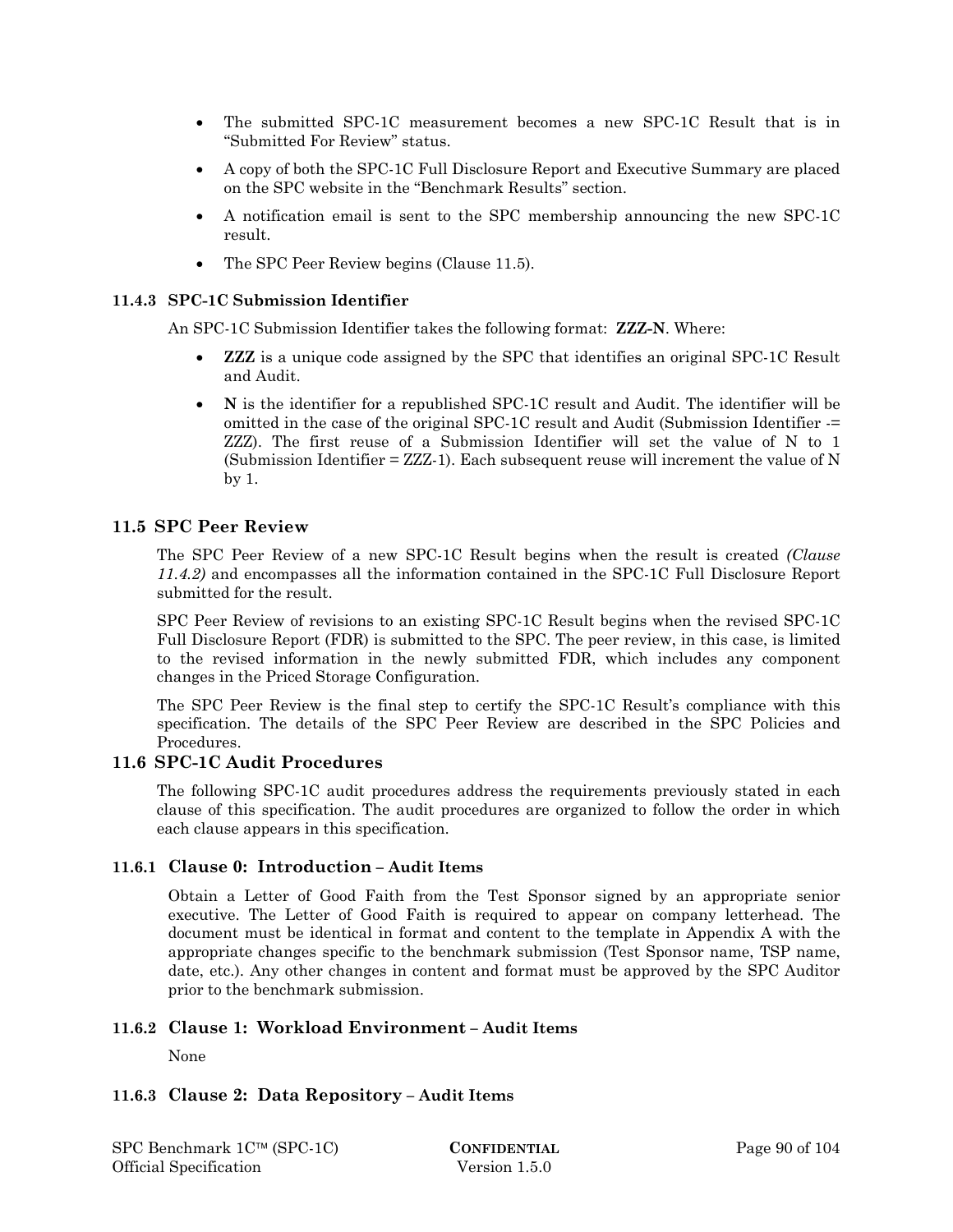- 1. Verify the Physical Storage Capacity and requirements stated in Clause 2.2.
- 2. Verify the Configured Storage Capacity and requirements stated in Clause 2.3.
- 3. Verify the Addressable Storage Capacity and requirements stated in Clause 2.4.
- 4. Verify the capacity of each Logical Volume and requirements stated in Clause 2.5.
- 5. Verify the capacity of the Application Storage Unit (ASU) and requirements stated in Clause 2.6.

The Test Sponsor is required to provide documentation of tools/utilities available with the TSC to generate to appropriate listings to complete the above verification.

### **11.6.4 Clause 3: Workload and I/O Operation Profile – Audit Items**

None

### **11.6.5 Clause 4: Benchmark Configuration and Tested Storage Configuration – Audit Items**

- 1. Obtain a copy of *Figure 10-8: Benchmark Configuration/Tested Storage Configuration Diagram* and *Table 10-10: Host System(s) and Tested Storage Configuration*. Confirm the presence of the components illustrated in the figure and listed in the table.
- 2. Obtain a listing of all customer tunable parameters and options that have been altered from their default values (Clause 10.4.6.1). The listing must contain the name of each component with an altered parameter/option, the name of the parameter/option, and the altered value.
- 3. Obtain information that is sufficient to recreate the logical representation of the TSC (Clause 10.4.6.2). That information must include, at a minimum:
	- A diagram and/or description of the following:
		- $\triangleright$  All physical components that comprise the TSC.
		- $\geq$  The logical representation of the TSC, configured from the above components, which was presented to the SPC-1C Workload Generator.
	- Listing of scripts used to create the logical representation of the TSC.
	- If scripts were not used, a description of the process used, with sufficient detail to recreate the logical representation of the TSC.
- 4. Verify the required configuration information for each Host System *(Clause 10.4.5.12)*.
- 5. Verify the Tested Storage Configuration boundary within each Host System of the BC as documented in Clause 4.4 and as illustrated in Figure 4-1, Figure 4-2, and Figure 4-3.

Verification of items  $#1 - #3$  is done using the required documentation supplied by the Test Sponsor as part of the SPC-1C measurement *(Clause 11.2)*. Verification of item #4 is done using documentation supplied by the Test Sponsor if the Host System is supplied by the Test Sponsor.

### **11.6.6 Clause 5: SPC-1C Workload Generator – Audit Items**

- 1. Verify the presence and version number of the SPC-1C Workload Generator on each Host System in the BC.
- 2. In a multi-host configuration, verify that the execution of multiple SPC-1C Workload Generators on the multiple Host Systems was synchronized in time (Clause 5.2).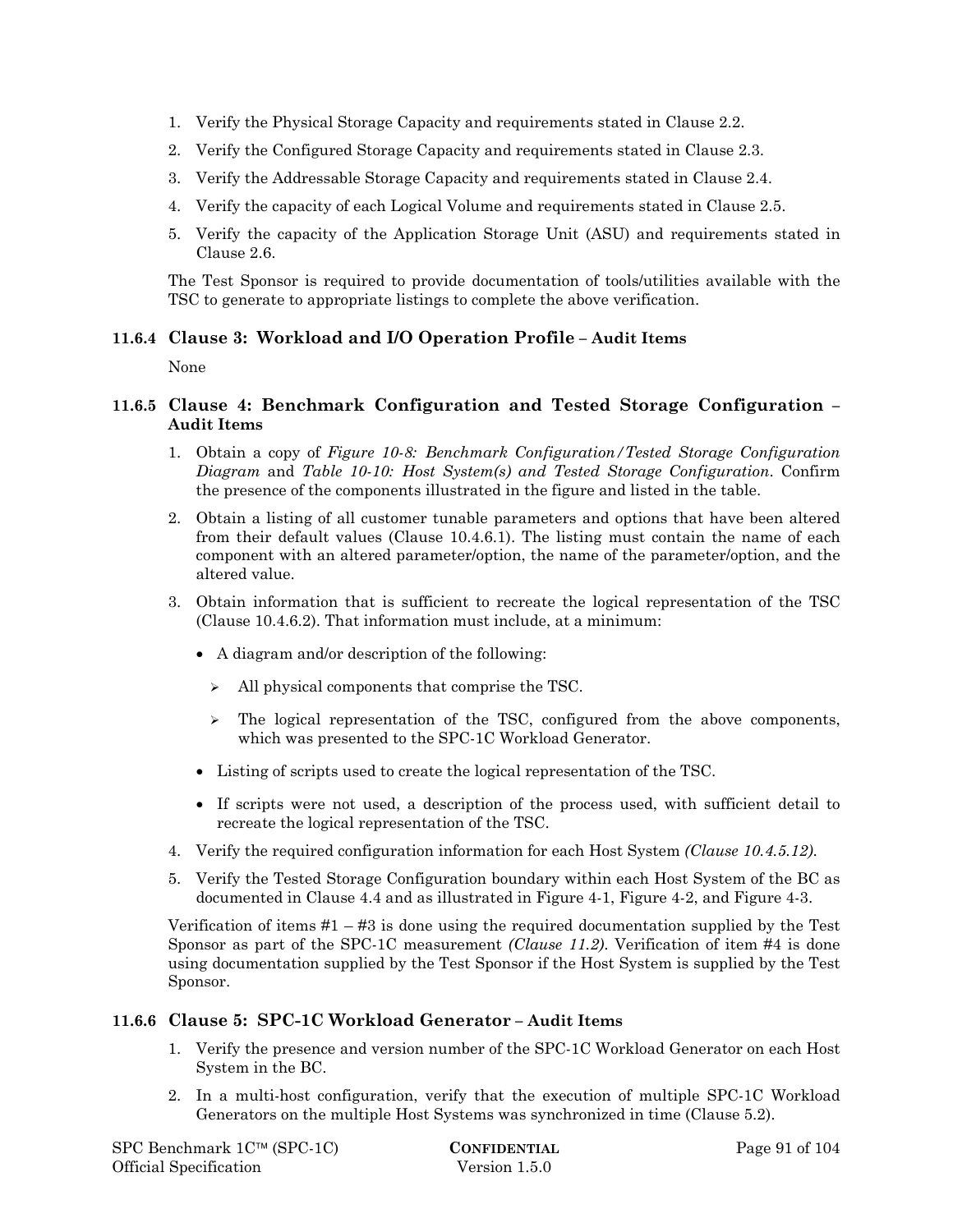Verification of items #1 and #2 are done using the appropriate Test Results files.

# **11.6.7 Clause 6: Test Measurement Requirements (Execution Rules) – Audit Items**

- 1. Observe the execution of each SPC-1C Test, Test Phase, and Test Run and determine compliance with the requirements and constraints of Clause 6.
- 2. Obtain the SPC-1C Results Files for each Test Run.
- 3. Authenticate the Results Files obtained in #2.
- 4. Inspect each authenticated Results File to determine compliance with all the constraints and requirements of Clause 4, Clause 5, and Clause 6.

# **11.6.8 Clause 7: Data Persistence Requirements and Test – Audit Items**

- 1. Observe the successful Persistence Test and determine its compliance with the requirements and constraints of Clause 7.
- 2. Obtain the Persistence Test Results file from each Test Run.
- 3. Authenticate the successful Persistence Test Results file obtained in #1.
- 4. Inspect each authenticated Persistence Test Results file to determine compliance with all the constraints and requirements of Clause 7.

### **11.6.9 Clause 8: Reported Data – Audit Items**

None

# **11.6.10Clause 9: Pricing – Audit Items**

- 1. If the Tested Storage Configuration (TSC) and Priced Storage Configuration are not identical, verify that the differences between the two configurations are disclosed and that the Priced Storage Configuration would be capable of providing at least the same level of reported performance as the TSC.
- 2. Review a preliminary copy of the pricing spreadsheet, described in Clause 9.3.1, and verify that it meets all the requirements and constraints of Clause 9. It is not required to review the final pricing prior to issuing the audit certification letter.

### **11.6.11Clause 10: Full Disclosure Report (FDR) – Audit Items**

Verify the SPC-1C Full Disclosure Report (FDR) is complete and accurate based on the requirements in Clause 10.

# **11.7 Creating a new SPC-1C Result based on an existing SPC-1C Result**

An existing SPC-1C Result may be the basis of a submission to create a new SPC-1C Result if the following requirements are met:

- a) The Tested Storage Product (TSP) for the new SPC-1C Result is not the same as the TSP in the existing SPC-1C Result.
- b) The hardware and software components that comprise the Priced Storage Configuration (9.1.2) in the new SPC-1C Result are materially the same as those used in the existing SPC-1C Result.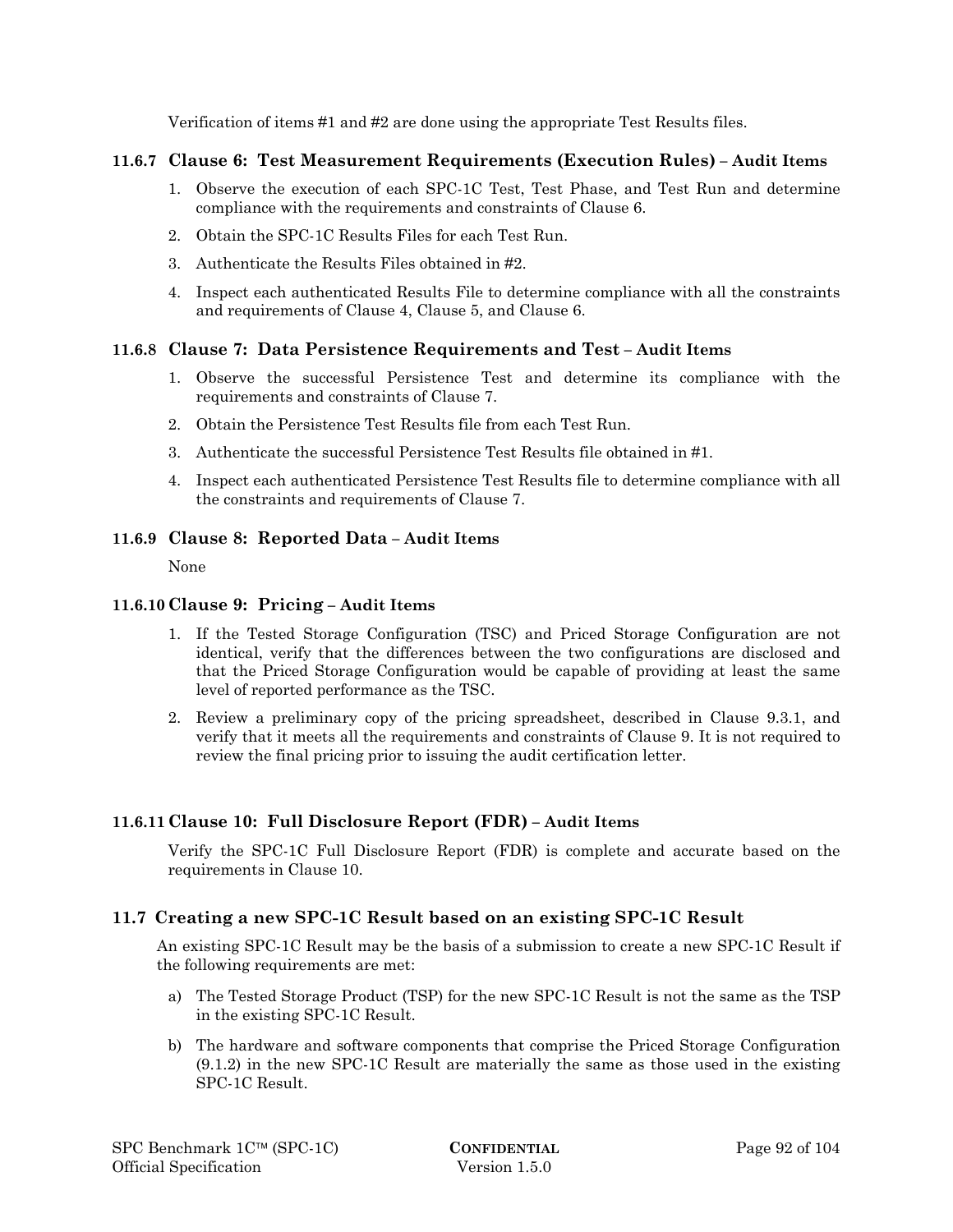- c) Any hardware and/or software differences between the existing and new Priced Storage Configurations do not impact the performance-related primary metrics.
- d) All performance data disclosed in the new SPC-1C Full Disclosure Report is identical to that which is contained in the original FDR.
- e) The existing SPC-1C Result is either in "Submitted for Review" or "Accepted" status.

*Comment: The intent of this clause is to allow a reseller of equipment from a given supplier to publish a result naming their particular brand or model number without requiring any additional performance testing.* 

### **11.7.1 Audit Requirements**

The SPC-1C Audit for a new SPC-1C Result based on an existing SPC-1C Result may not follow the complete set of procedures defined in Clause 11.6.

#### **11.7.2 Full Disclosure Report Requirements**

- 11.7.2.1 A new SPC-1C Result based on an existing SPC-1C Result must include in its Full Disclosure Report the table of required information described in Clause 10.4.11, which will contain key information about the existing SPC-1C Result.
- 11.7.2.2 All differences in hardware and software products that comprise the original and new Priced Storage Configurations must be listed in the Full Disclosure Report *(Clause 0)*.

### **11.7.3 Withdrawal of the existing SPC-1C Result**

If an SPC-1C Result successfully completes Peer Review and is subsequently withdrawn with no compliance issue outstanding, SPC-1C Results based on the withdrawn SPC-1C Result are not required to be withdrawn.

### **11.8 SPC-1C Result Revisions**

Revisions to an existing SPC-1C Result can occur only under the following conditions:

- Fully documented pricing changes to the Priced Storage Configuration.
- A change in the SPC-1C Availability Date.
- As directed by the SPC Policies.

In all cases, the resulting revised SPC-1C Full Disclosure Report is required to be reviewed and approved by an SPC Auditor prior to submission to the SPC *(Clause 11.6.11)*.

### **11.8.1 SPC-1C Pricing Revisions**

Priced Storage Configuration pricing of an existing SPC-1C Result may be revised based on fully documented price changes (decreases and increases). If the cumulative price changes result in an increase of 5% or more from the reported SPC-1C Total Price *(Clause 9.1.6)*, the Test Sponsor must submit a revised FDR with the new pricing information to the SPC within 30 days of the effective date of the price changes for the SPC-1C Result to remain compliant. Pricing changes below the 5% increase threshold are submitted at the discretion of the Test Sponsor. In either case, the SPC-1C measurement need not be re-executed to remain compliant if there are no changes in the Priced Storage Configuration components resulting from the revised pricing.

*Comment: The intent of this clause is that published the SPC-1C Total Price- reflects the actual, current SPC-1C Total Price.*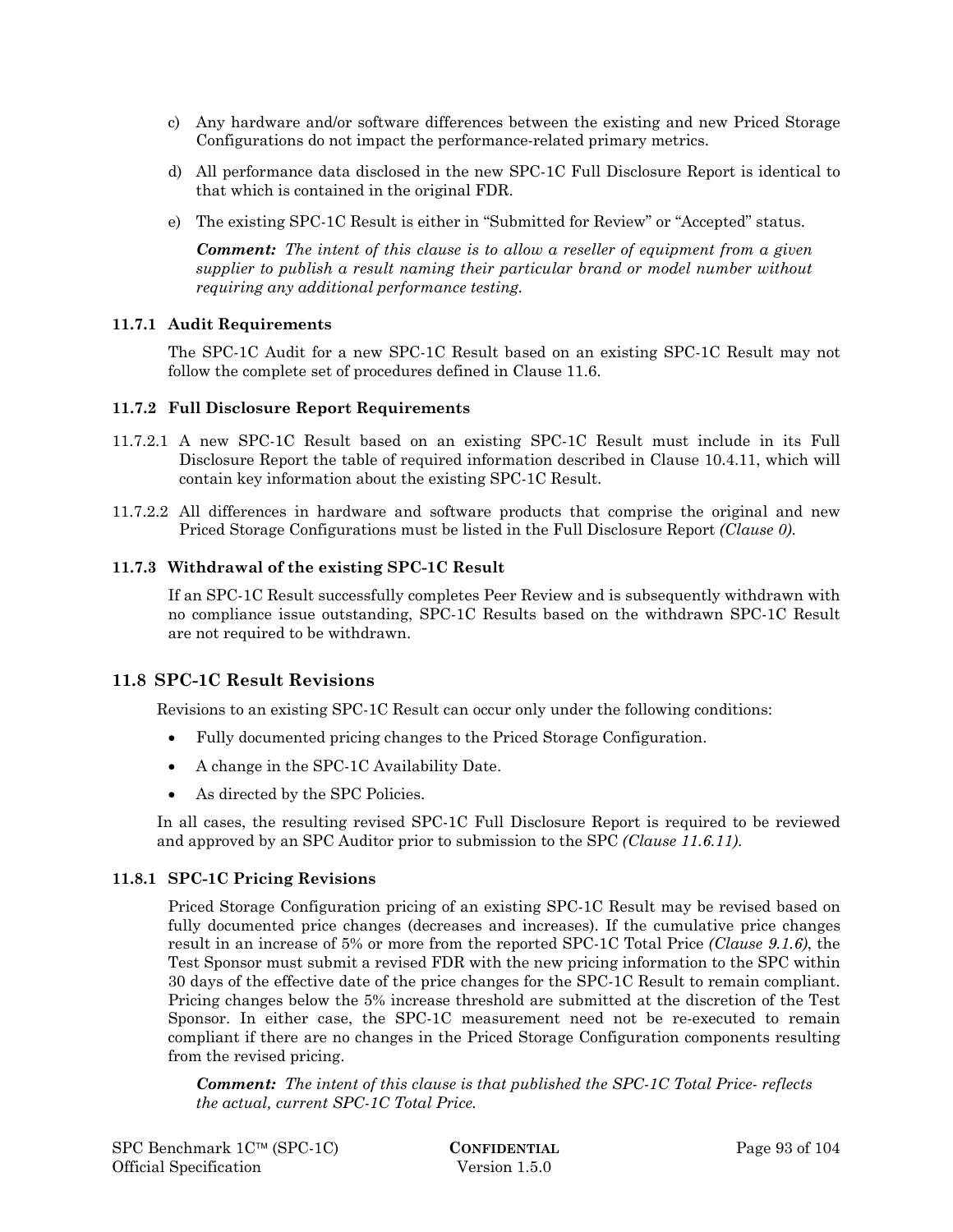### **11.8.2 SPC-1C Availability Date Revisions**

The original SPC-1C Availability Date for the Priced Storage Configuration may be revised consistent with the Availability requirement specified in Clause 9.2.2.5. The SPC-1C measurement need not be re-executed to remain compliant if there are no changes in the Priced Storage Configuration resulting from the revised SPC-1C Availability Date.

#### **11.8.3 SPC Policies Directed Revisions**

Revisions to an SPC-1C Result may result from provisions in the SPC Policies and Procedures such as in the case of a compliance issue identified during the SPC Peer Review.

#### **11.8.4 Component Substitution in a revised SPC-1C Result**

If a revision to an existing SPC-1C Result would result in a change to the Priced Storage Configuration documented in the corresponding SPC-1C Full Disclosure Report (FDR), the Test Sponsor must submit, for review by an SPC Auditor, a list of components that would be changed. The auditor may require additional information and/or specific tests to be executed to ensure the revised Priced Storage Configuration is capable of successfully completing the Persistence Test, as well as, providing at least the same level of reported performance as stated in the current FDR.

Examples of component substitutions include:

- Replacement of a now obsolete component that was included in the existing Priced Storage Configuration.
- Replacement of a component when a change in the component's availability would extend the SPC-1C Availability Date beyond the period allowed by the specification (Clause 9.2.2.5).

If the Priced Storage Configuration component changes are approved by the SPC Auditor, an amended SPC-1C Audit Certification report will be issued to the Test Sponsor for inclusion in a revised FDR, which will contain a list of all changes *(Clause 10.4.5.9)*. If the auditor does not approve the component changes, the Test Sponsor may appeal that decision to the SPC Compliance Review Committee.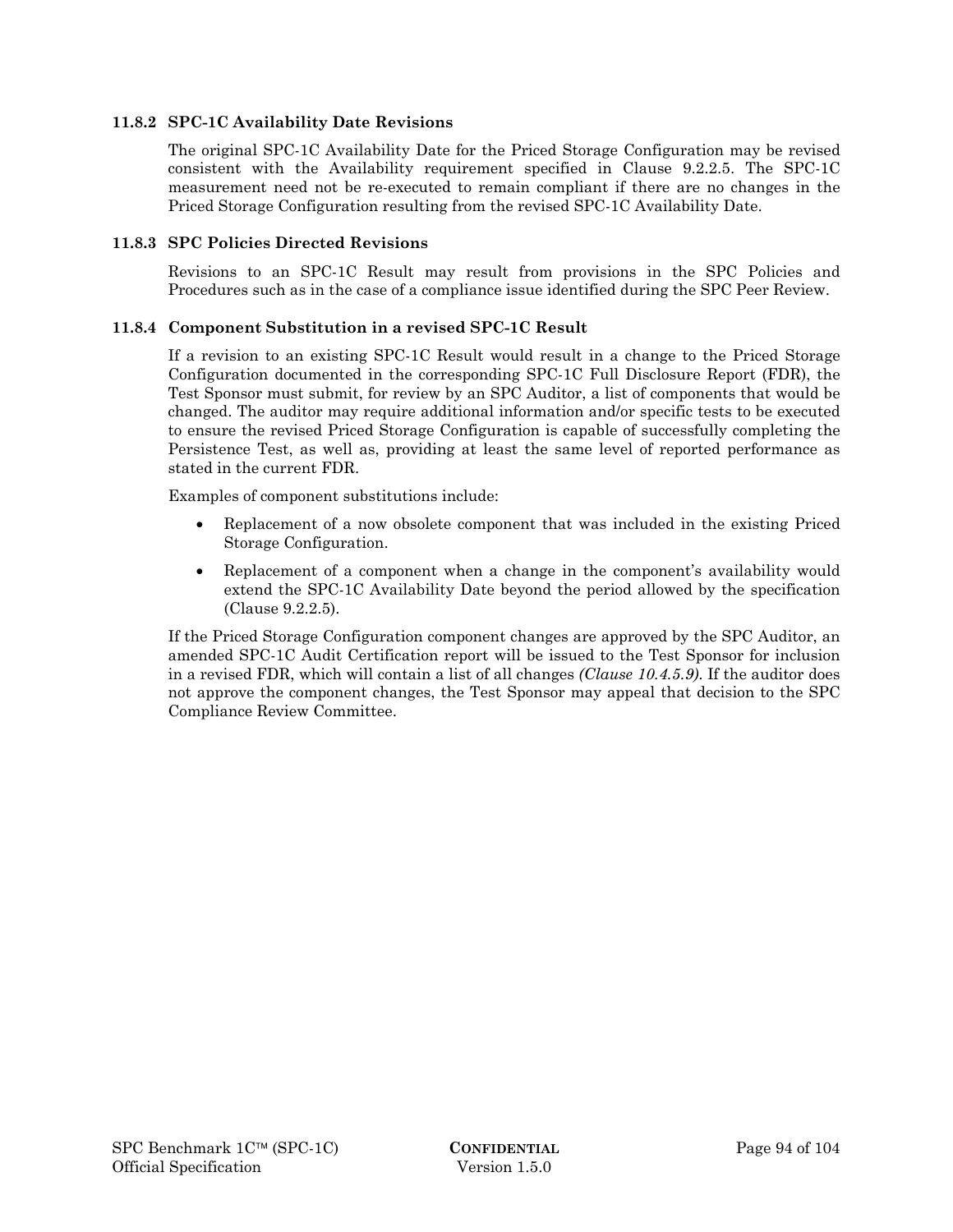# **Clause 12: Energy Extension**

### **12.1 Overview**

The ENERGY EXTENSION is an optional extension of the SPC-1C benchmark specification as described in the following clauses. By performing ENERGY EXTENSION measurements, the Test Sponsor will augment the SPC-1C Reported Data as described in Clause 8. The ENERGY EXTENSION measurement and reporting may only be performed as part of the SPC-1C benchmark execution.

The purpose of the ENERGY EXTENSION measurements is to record data on the power consumption of the Tested Storage Configuration (TSC). An Idle Test is included as part of the ENERGY EXTENSION measurements, to determine TSC power consumption under idle conditions. Following the Idle Test, power consumption is also recorded throughout the Primary Metrics and Repeatability Tests.

### **12.2 Apparatus**

The instruments or apparatus used to record power consumption must belong to the list "Power extension apparatus" that is provided on the SPC web site. Instruments shall be included in the "Power extension apparatus" list only after being recommended by the SPC Auditor and approved by vote of the SPC Council. The use of instruments during ENERGY EXTENSION tests shall conform to any electrical or other restrictions, as stated in the documentation provided with each instrument.

All power supplies present in the TSC must be active. Concurrent power measurements must be taken at each active AC input, such that the total power requirement of the TSC is recorded.

### **12.3 Disclosure Requirements**

When ENERGY EXTENSION measurements are taken, the test sponsor must disclose the following characteristics of the TSC:

- Number of AC input(s) used for powering the TSC.
- Voltage, amperage, and phase characteristics of the AC input(s) used for powering the TSC.
- Number of power supplies present and active in the TSC.
- Mutual failover capabilities of the configured power supplies, if any.

#### **12.4 Measurements**

#### 12.4.1 Timekeeping

For the purpose of timekeeping, the system clock whose timekeeping is reflected in the workload generator output is considered to be the master clock. The time of each POWER EXTENSION measurement must be reported by providing a complete time stamp, including both the date and the time of day. The reported times must agree with the timekeeping of the master clock to within +- 1 second.

- 12.4.2 Idle Test
- 12.4.2.1 When ENERGY EXTENSION tests are performed, the test sequence begins with a test of power use under idle conditions (Idle Test). If an SPC-1C test is performed without the ENERGY EXTENSION, the Idle Test is not needed and is not performed.
- 12.4.2.2 RMS power data (in watts) are collected at 5 second intervals during the Idle Test.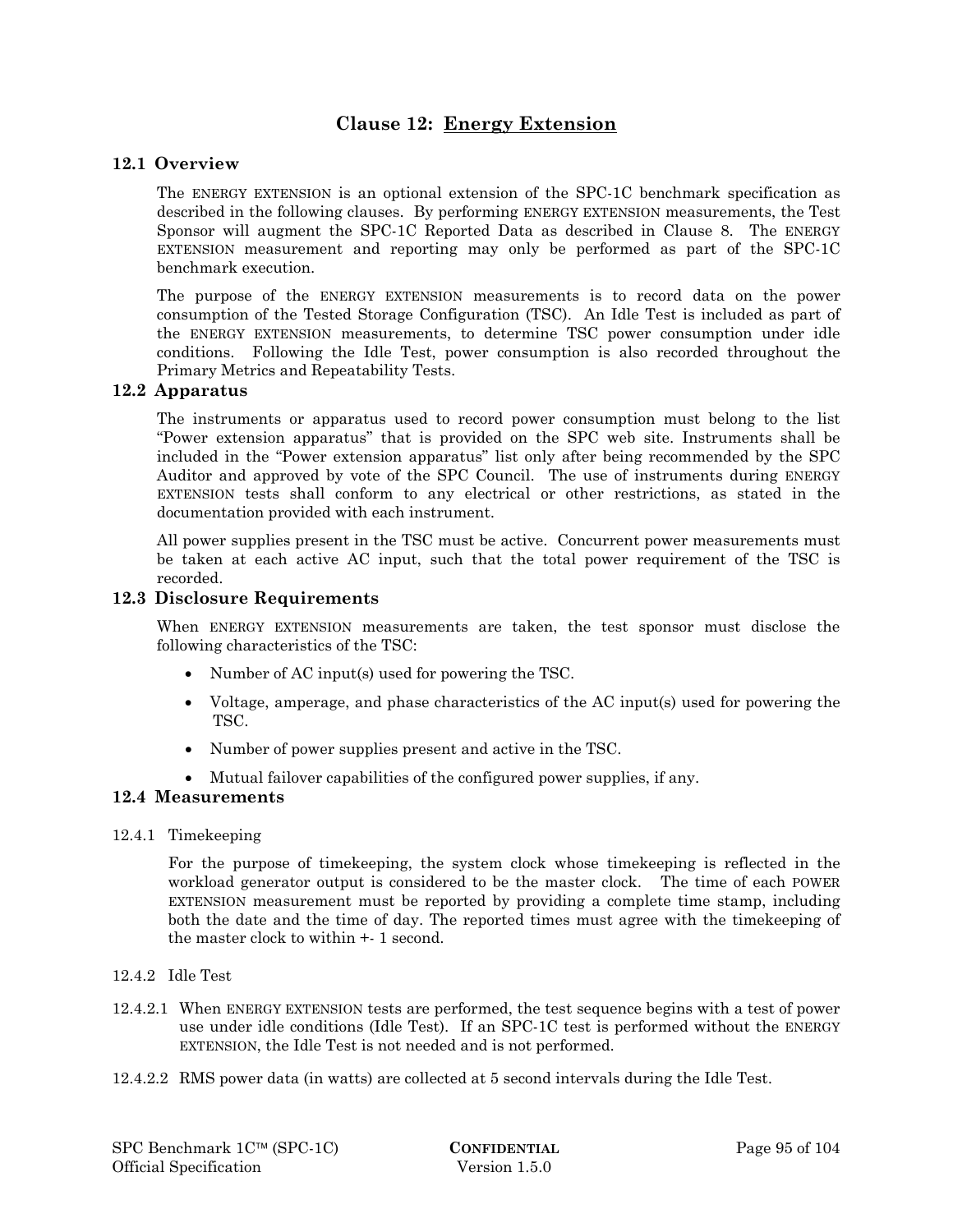12.4.2.3 The Idle Test permits power data to be captured for either a single idle state, or multiple idle states. The intent of permitting measurements of multiple, distinct idle states is to reflect progressive reductions of power use that may occur after prolonged inactivity. For example, if a small storage system has the capability to spin down its disk drives after an extended period of idle conditions, then the system supports two idle states and both can be measured during the Idle Test.

The number of idle states is determined by the test sponsor. The operational states measured during the Idle Test are called Idle-0, Idle-1, Idle-2, …, Idle-L, where L>=0 is the number of the last (assumed to be deepest) idle state.

- 12.4.2.4 If it is desired to measure more than one idle state, the transitions between states must not require manual intervention. Such transitions may, however, be requested via the execution of a preprogrammed script, or can occur automatically as part of the routine operation of the TSC.
- 12.4.2.5 The Idle Test consists of the following phases, performed in sequence:
	- 1. Conditioning Phase (duration: 10 minutes). The workload generator applies a number of BSU's equal to that applied during the IOPS phase of the Primary Metrics test.
	- 2. Phases Idle-0, Idle-1, … Idle-(L-1) (duration: specified by the test sponsor, but the same for all affected Idle phases and no less than 10 minutes). No work is applied by the workload generator.
	- 3. Phase Idle-L (duration and start: specified by the test sponsor, but no less than 30 minutes). No work is applied by the workload generator.
	- 4. Recovery Phase (duration: 10 minutes). The workload generator applies a number of BSU's equal to that applied during the 10% BSU level run of the Response Time Ramp Test Phase.

The test sponsor may optionally include a transition period prior to each phase as just listed in (2) through (4). The transition period, if included, must be the same length prior to each phase, not to exceed 3 minutes.

- 12.4.3 Primary Metrics and Repeatability Tests
- 12.4.3.1 When ENERGY EXTENSION measurements are performed, the Primary Metrics Test, followed by the Repeatability Test, begins immediately after completion of the Idle Test.
- 12.4.3.2 When ENERGY EXTENSION measurements are performed, RMS power data (in watts) are collected at 5 second intervals during the Primary Metrics and Repeatability Tests
- 12.4.4 Temperature

The ambient temperature must be recorded at the following times:

- During the first one minute of the Idle Test.
- During the last one minute of the Primary Metrics Test.

These measurements are referred to as the initial and final ENERGY EXTENSION temperatures respectively. The temperature measurements must have a precision of at least  $+/-0.1\degree C$ , and must be taken in near proximity to the TSC.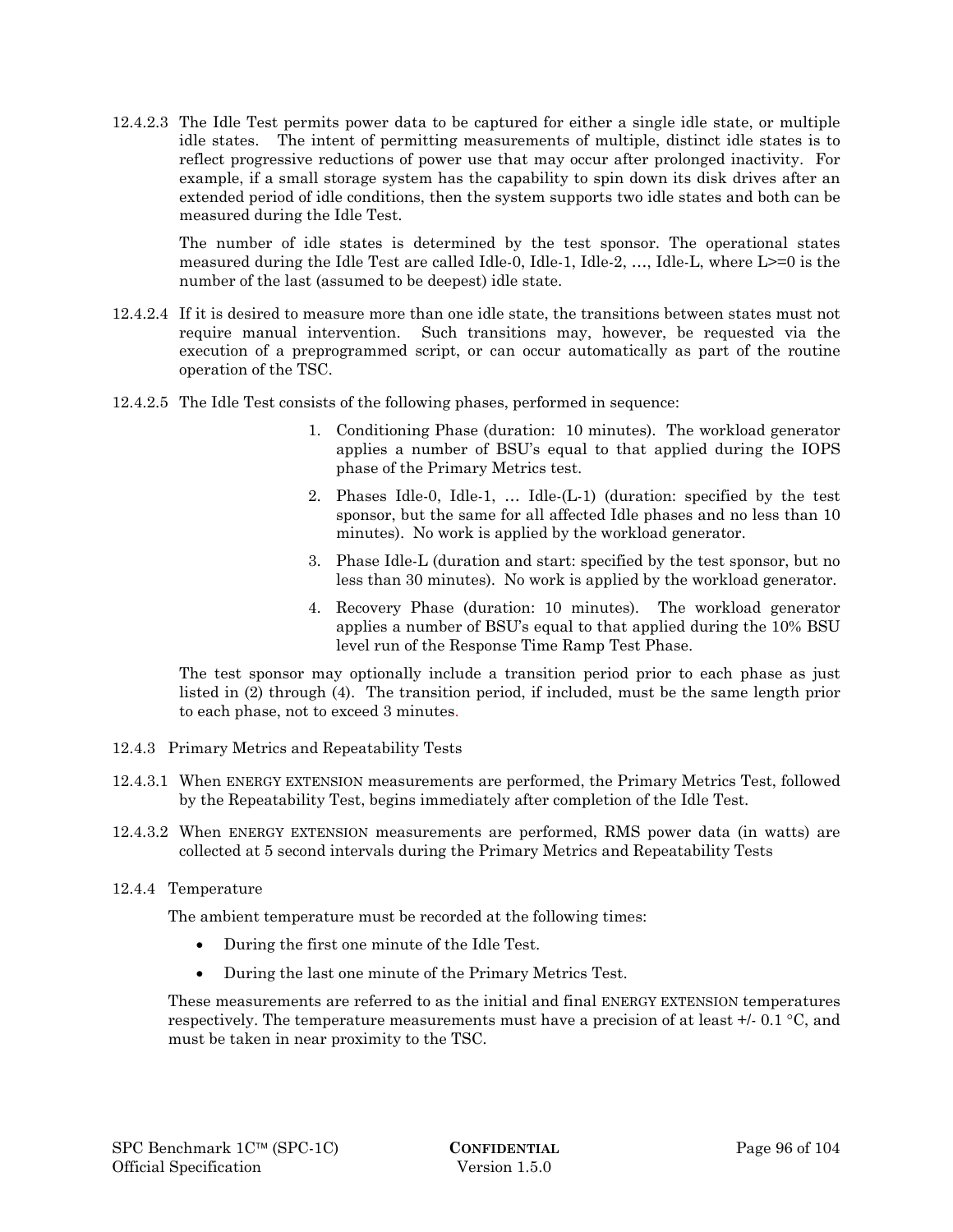### **12.5 Power Profiles**

- 12.5.1 For the purpose of developing the reported data associated with the ENERGY EXTENSION, three power profiles are defined. The three profiles are referred to as PPLOW, PPMED, and PPHIGH. The intent of the three profiles is to describe anticipated conditions in environments that respectively impose light, moderate, or heavy demands upon the TSC.
- 12.5.2 Each power profile is a triplet of three numbers, as follows:

 $PPLOW = (0, 8, 16)$  $PPMED = (4, 14, 6)$ 

 $PPHIGH = (18, 6, 0)$ 

The interpretation of the three numbers is that they represent anticipated hours of heavy, moderate, or idle operation respectively during a given day. For example, PPMED\_1 (the first member of the PPMED triplet) is 4. This means that in environments that impose moderate overall demand, we anticipate 4 hours per day of heavy operation.

For the purpose of applying the energy profiles, heavy operation is associated with measurements taken at the 80% BSU level run of the Response Time Ramp Test Phase; moderate operation is associated with measurements taken at the 50% BSU level run of the Response Time Ramp Test Phase; and idle operation is associated with measurements taken in the Idle-L test phase. The average number of watts observed in each of the measurement intervals just identified will be referred to respectively as W\_heavy, W\_mod, and W\_idle. Similarly, the corresponding IOPS results observed in the first two of these measurement intervals will be referred to respectively as IOPS\_heavy and IOPS\_mod.

- 12.5.3 Nominal Operating Power (watts). The Nominal Operating Power is intended to reflect the average power draw computed across three selected environments, over the course of a day, taking into account hourly load variations. When ENERGY EXTENSION measurements are performed, the test result called Nominal Operating Power is defined to be: (PPLOW\_1\*W\_heavy + PPLOW\_2\*W\_mod + PPLOW\_3\*W\_idle + PPMED\_1\*W\_heavy + PPMED\_2\*W\_mod + PPMED\_3\*W\_idle + PPHIGH\_1\*W\_heavy + PPHIGH\_2\*W\_mod + PPHIGH\_3\*W\_idle) / 72.
- 12.5.4 Nominal Traffic (IOPS). The Nominal Traffic is intended to reflect the average level of I/O traffic computed across three selected environments, over the course of a day, taking into account hourly load variations. When ENERGY EXTENSION measurements are performed, the test result called Nominal Traffic is defined to be: (PPLOW\_1\*IOPS\_heavy + PPLOW\_2\*IOPS\_mod + PPMED\_1\*IOPS\_heavy + PPMED\_2\*IOPS\_mod + PPHIGH\_1\*IOPS\_heavy + PPHIGH\_2\*IOPS\_mod) / 72.
- 12.5.5 Operating IOPS/watt. The Operating IOPS/watt assesses the overall efficiency with which I/O traffic can be supported, by taking the ratio of the Nominal Traffic versus the Nominal Operating Power. When ENERGY EXTENSION measurements are performed, the test result called Operating IOPS/watt is defined to be: (Nominal Traffic) / (Nominal Operating Power).
- 12.5.6 Annual Energy Use (kWh). The Annual Energy Use estimates the average energy use computed across three selected environments, over the course of a year. When ENERGY EXTENSION measurements are performed, the test result called Annual Energy Use is defined to be: 0.365\*24\*(Nominal Operating Power).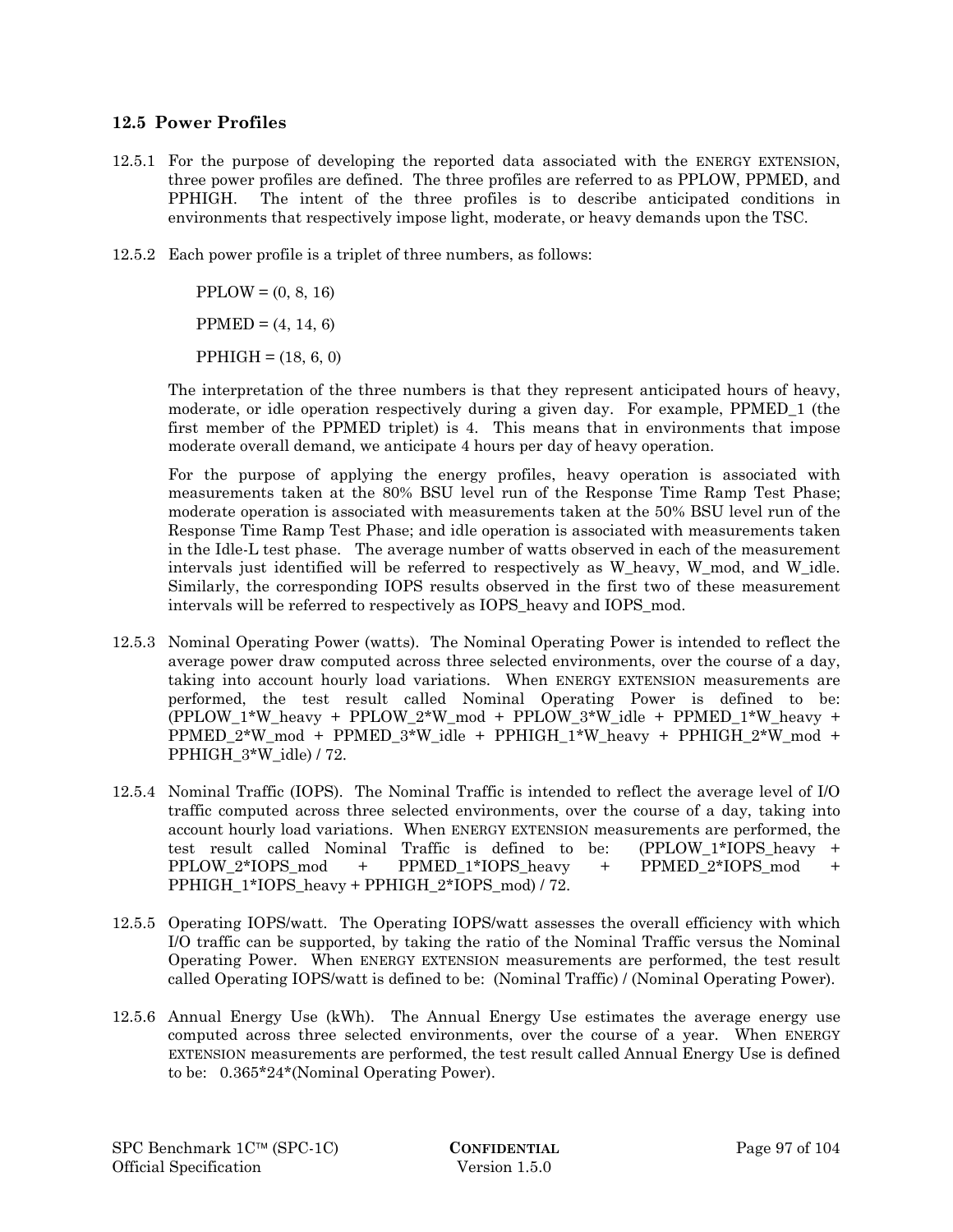### **12.6 Naming Convention**

All references to an SPC-1C Result that includes the SPC-1C Energy Extension shall use the terms SPC Benchmark 1C/Energy™ or SPC-1C/E™, as appropriate, rather than SPC Benchmark 1C™ or SPC-1C™.

### **12.7 SPC-1C/E Reported Data**

12.7.1 SPC-1C/E Post-Processing Tool

SPC-1C/E Reported Data can only be generated by the SPC-1C/E Post-Processing Tool approved by the SPC-C Technical Subcommittee.

- 12.7.1.1 The required input to generate SPC-1C/E Reported Data consists of:
	- 1. The data collected during the Idle Test as defined in Clause 12.4.2.
	- 2. The data collected during the Primary Metrics and Repeatability Tests as defined in Clause 12.4.3.2.
	- 3. The official performance results files from the Idle Test Conditioning Phase *(Clause 12.4.2.5#1)*, the Idle Test Recovery Phase *(Clause 12.4.2.5, #4)*, and each of the Test Runs that comprise the Primary Metrics and Repeatability Tests *(Clauses 6.4.3 and 6.4.4)*.
- 12.7.1.2 SPC-1C/E Reported Data consists of:
	- 1. A required graph produced by the SPC-1C/E Post Processing Tool, which reports and illustrates the performance in SPC-1C/E IOPS and average power consumption in RMS watts for Idle Test Conditioning Phase *(Clause 12.4.2.5#1)*, Idle Test Recovery Phase *(Clause 12.4.2.5, #4)*,, and each of the Test Runs that comprise the Primary Metrics and Repeatability Tests *(Clauses 6.4.3 and 6.4.4)*. An example of that required graph appears below in Figure 12-1.
	- 2. A required table produced by the SPC-1C/E Post-Processing Tool, which reports the calculated power profile data *(Clause 12.5)*. An example of that required table appears below in Table 12-1.
	- 3. A required table produced by the SPC-1C/E Post-Processing Tool, which reports the power data collected during the Idle Test *(Clause 12.4.2.2)* and the Primary Metrics Test *(Clause 12.4.3.2)*. An example of a portion of that required table appears below in Table 12-2.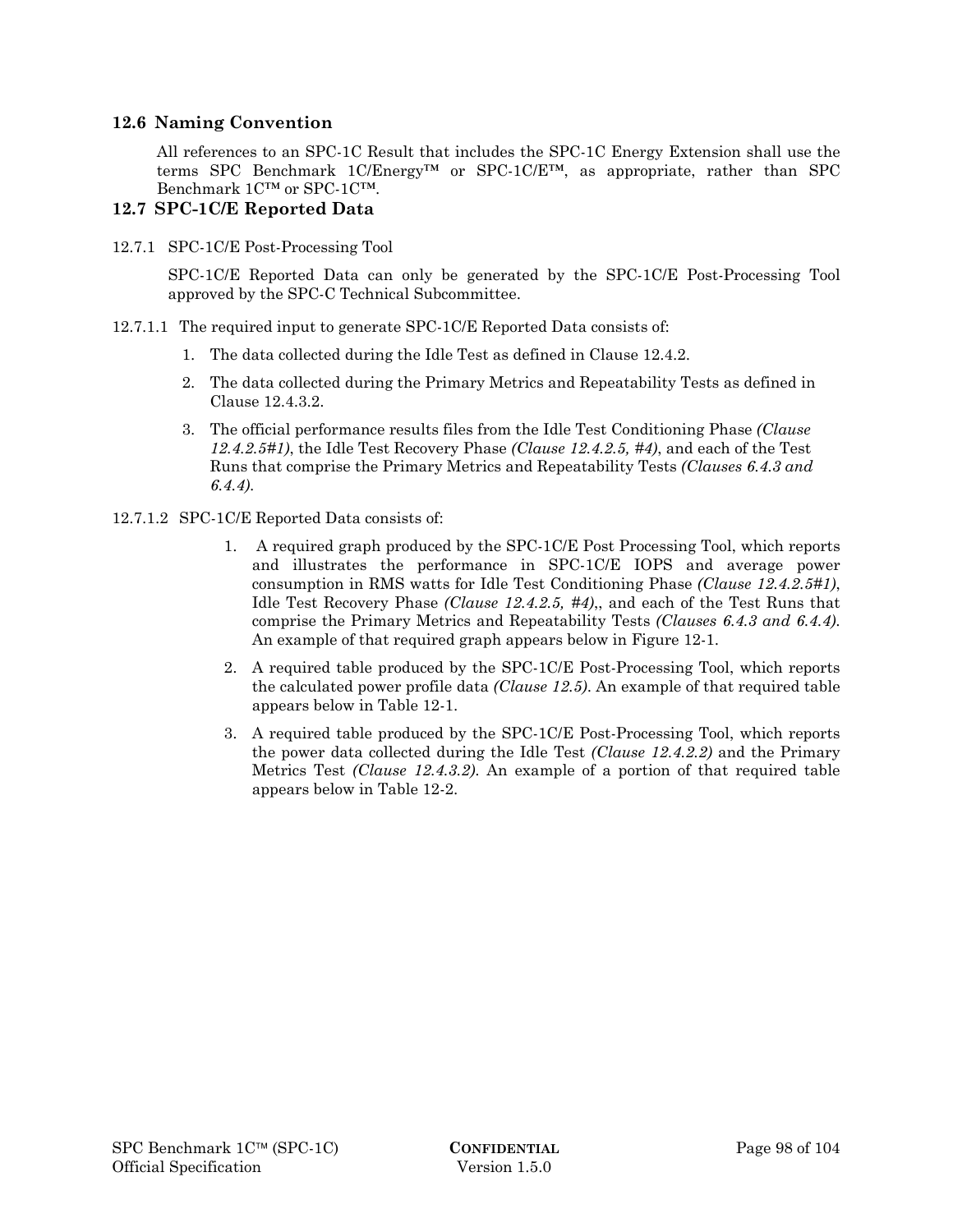

# **Figure 12-1: Power / Performance Profile Data**

**Table 12-1: Power Profile Data** 

|                                                        | <b>Usage Profile</b> |                           |      |                |                         |                |
|--------------------------------------------------------|----------------------|---------------------------|------|----------------|-------------------------|----------------|
|                                                        |                      | Hours of Use per Day      |      | <b>Nominal</b> | <b>Nominal</b>          | <b>Nominal</b> |
|                                                        | Heavy                | Moderate                  | Idle | Power, W       | <b>Traffic, IOPS</b>    | <b>IOPS/W</b>  |
| Low Daily Usage:                                       | O                    | 8                         | 16   | 161.50         | 7498.96                 | 46.43          |
| <b>Medium Daily Usage:</b>                             | 4                    | 14                        | 6    | 162.64         | 19118.11                | 117.55         |
| <b>High Daily Usage:</b>                               | 18                   | 6                         | 0    | 164.01         | 32601.39                | 198.77         |
|                                                        |                      |                           |      |                |                         |                |
|                                                        |                      | <b>Composite Metrics:</b> |      | 162.72         | 19,739.49               | 121.31         |
| <b>Annual Energy Use, kWh:</b><br>Energy Cost, \$/kWh: |                      | 1,425.41<br>-\$<br>0.12   |      |                | Annual Energy Cost, \$: | 171.05         |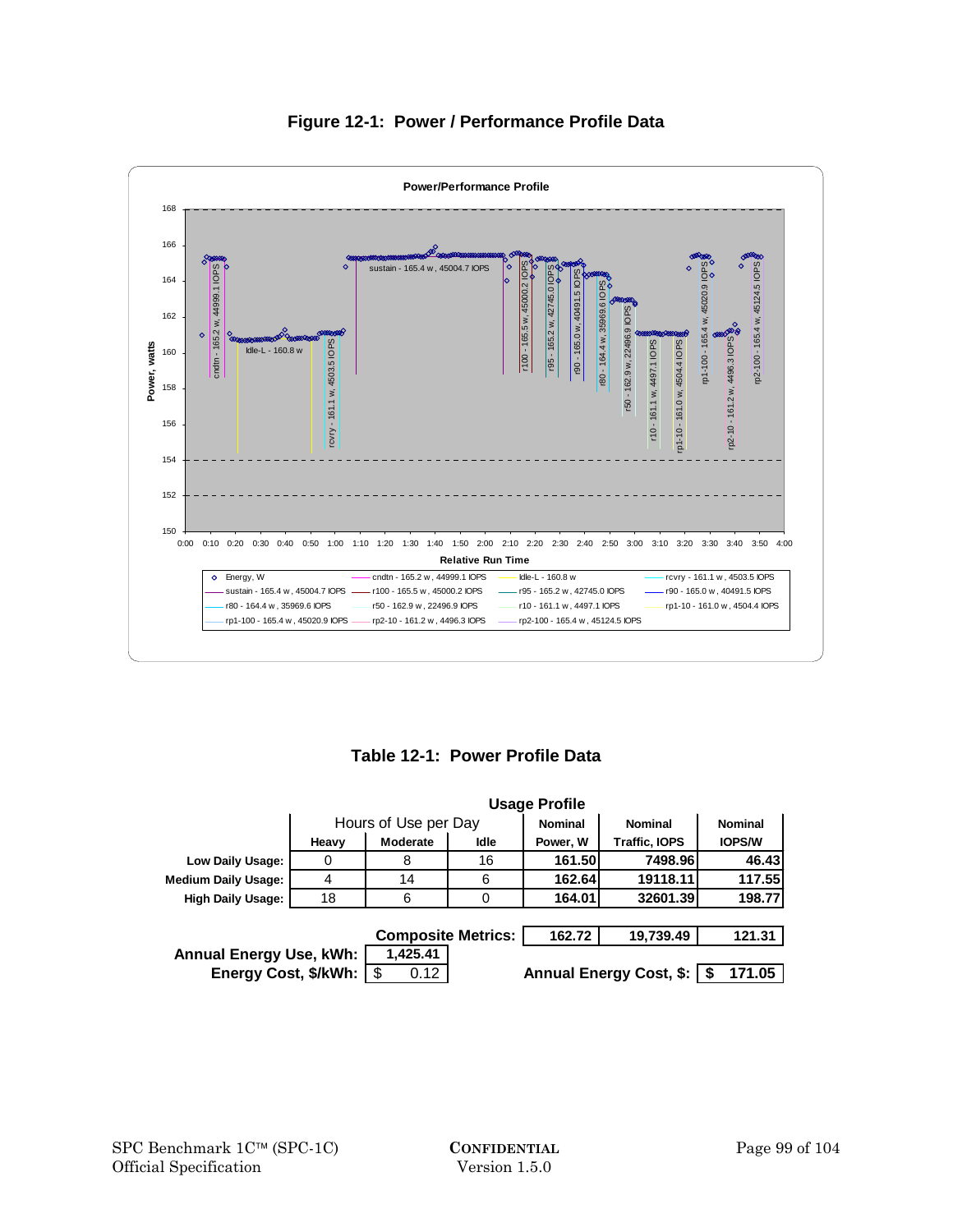# **Table 12-2: Power Consumption Data**

| Relative           |                      |                                          |                  |                  |                  |
|--------------------|----------------------|------------------------------------------|------------------|------------------|------------------|
| Time               | Time                 | <b>Run Name</b>                          | Energy, W        | Voltage, V       | Current, A       |
| 0:06:44            | 16:46:44             | Conditioning                             | 160.97           | 202.52           | 0.9057           |
| 0:07:44            | 16:47:44             | Conditioning                             | 165.02           | 202.51           | 0.9246           |
| 0:08:44            | 16:48:44             | Conditioning                             | 165.33           | 202.67           | 0.9255           |
| 0:09:44            | 16:49:44             | Conditioning                             | 165.25           | 202.67           | 0.9251           |
| 0:10:44            | 16:50:44             | Conditioning                             | 165.23           | 202.58           | 0.9253           |
| 0:11:44            | 16:51:44             | Conditioning                             | 165.25           | 202.57           | 0.9255           |
| 0:12:44            | 16:52:44             | Conditioning                             | 165.26           | 202.63           | 0.9254           |
| 0:13:44            | 16:53:44             | Conditioning                             | 165.26           | 202.60           | 0.9254           |
| 0:14:44            | 16:54:44             | Conditioning                             | 165.24           | 202.62           | 0.9252           |
| 0:15:44            | 16:55:44             | Conditioning                             | 165.23           | 202.65           | 0.9251           |
| 0:16:44            | 16:56:44             | Startup Idle-L                           | 164.77           | 202.72           | 0.9228           |
| 0:17:44            | 16:57:44             | Startup Idle-L                           | 161.06           | 202.77           | 0.9056           |
| 0:18:44            | 16:58:44             | Startup Idle-L                           | 160.76           | 202.65           | 0.9046           |
| 0:19:44            | 16:59:44             | Startup Idle-L                           | 160.77           | 202.43           | 0.9052           |
| 0:20:51            | 17:00:51             | Idle-L                                   | 160.72           | 203.50           | 0.9016           |
| 0:21:51            | 17:01:51             | Idle-L                                   | 160.67           | 203.84           | 0.9002           |
| 0:22:51            | 17:02:51             | Idle-L                                   | 160.69           | 203.81           | 0.9003           |
| 0:23:51            | 17:03:51             | Idle-L                                   | 160.68           | 203.74           | 0.9005           |
| 0:24:51            | 17:04:51             | Idle-L                                   | 160.69           | 203.70           | 0.9006           |
| 0:25:51            | 17:05:51             | Idle-L                                   | 160.70           | 203.64           | 0.9007           |
| 0:26:51            | 17:06:51             | Idle-L                                   | 160.67           | 203.59           | 0.9006           |
| 0:27:51            | 17:07:51             | Idle-L                                   | 160.70           | 203.60           | 0.9007           |
| 0:28:51            | 17:08:51             | Idle-L                                   | 160.70           | 203.66           | 0.9005           |
| 0:29:51            | 17:09:51             | Idle-L                                   | 160.72           | 203.77           | 0.9003           |
| 0:30:51            | 17:10:51             | Idle-L                                   | 160.73           | 203.76           | 0.9005           |
| 0:31:51            | 17:11:51             | Idle-L                                   | 160.76           | 203.68           | 0.9008           |
| 0:32:51            | 17:12:51             | Idle-L                                   | 160.76           | 203.68           | 0.9008           |
| 0:33:51            | 17:13:51             | Idle-L                                   | 160.75           | 203.63           | 0.9009           |
| 0:34:51            | 17:14:51             | Idle-L                                   | 160.72           | 203.66           | 0.9007           |
| 0:35:51<br>0:36:51 | 17:15:51             | Idle-L                                   | 160.75           | 203.69           | 0.9008           |
| 0:37:51            | 17:16:51<br>17:17:51 | Idle-L<br>Idle-L                         | 160.86<br>160.89 | 203.66<br>203.65 | 0.9013<br>0.9015 |
| 0:38:51            | 17:18:51             | Idle-L                                   | 161.00           | 203.72           | 0.9020           |
| 0:39:51            | 17:19:51             | Idle-L                                   | 161.28           | 203.78           | 0.9031           |
| 0:40:51            | 17:20:51             | Idle-L                                   | 160.92           | 203.70           | 0.9017           |
| 0:41:51            | 17:21:51             | Idle-L                                   | 160.76           | 203.64           | 0.9011           |
| 0:42:51            | 17:22:51             | Idle-L                                   | 160.77           | 203.60           | 0.9012           |
| 0:43:51            | 17:23:51             | Idle-L                                   | 160.78           | 203.55           | 0.9013           |
| 0:44:51            | 17:24:51             | Idle-L                                   | 160.80           | 203.56           | 0.9015           |
| 0:45:51            | 17:25:51             | Idle-L                                   | 160.79           | 203.63           | 0.9015           |
| 0:46:51            | 17:26:51             | Idle-L                                   | 160.79           | 203.58           | 0.9015           |
| 0:47:51            | 17:27:51             | Idle-L                                   | 160.82           | 203.55           | 0.9018           |
| 0:48:51            | 17:28:51             | Idle-L                                   | 160.82           | 203.52           | 0.9019           |
| 0:49:51            | 17:29:51             | Idle-L                                   | 160.78           | 203.44           | 0.9019           |
| 0:50:51            | 17:30:51             | RunOut                                   | 160.78           | 203.48           | 0.9018           |
| 0:51:51            | 17:31:51             | RunOut                                   | 160.79           | 203.50           | 0.9018           |
| 0:52:51            | 17:32:51             | Recovery                                 | 160.80           | 203.46           | 0.9019           |
| 0:53:51            | 17:33:51             | Recovery                                 | 161.04           | 203.39           | 0.9033           |
| 0:54:51            | 17:34:51             | Recovery                                 | 161.09           | 203.36           | 0.9036           |
| 0:55:51            | 17:35:51             | Recovery                                 | 161.11           | 203.34           | 0.9036           |
| 0:56:51            | 17:36:51             | Recovery                                 | 161.09           | 203.35           | 0.9036           |
| 0:57:51            | 17:37:51             | Recovery                                 | 161.09           | 203.38           | 0.9036           |
| 0:58:51            | 17:38:51             | Recovery                                 | 161.08           | 203.37           | 0.9035           |
| 0:59:51            | 17:39:51             | Recovery                                 | 161.06           | 203.33           | 0.9035           |
| 1:00:51            | 17:40:51             | Recovery                                 | 161.08           | 203.26           | 0.9038           |
| 1:01:51            | 17:41:51             | Recovery                                 | 161.08           | 203.17           | 0.9041           |
| 1:02:51            | 17:42:51             | RunOut                                   | 161.06           | 203.12           | 0.9041           |
| 1:03:24            | 17:43:24             | Startup Sustainabiltiy                   | 161.24           | 203.12           | 0.9049           |
| 1:04:24            | 17:44:24             | <b>Startup Sustainabiltiy</b>            | 164.80           | 203.18           | 0.9213           |
| 1:05:24            | 17:45:24             | <b>Startup Sustainabiltiy</b>            | 165.29           | 203.27           | 0.9234           |
| 1:06:24<br>1:07:24 | 17:46:24             | Startup Sustainabiltiy                   | 165.26           | 203.22           | 0.9233           |
| 1:08:24            | 17:47:24<br>17:48:24 | Startup Sustainabiltiy<br>Sustainability | 165.26<br>165.26 | 203.13<br>203.19 | 0.9235           |
| 1:09:24            | 17:49:24             | Sustainability                           | 165.25           | 203.27           | 0.9233<br>0.9232 |
| 1:10:24            | 17:50:24             | Sustainability                           | 165.23           | 203.31           | 0.9230           |
| 1:11:24            | 17:51:24             | Sustainability                           | 165.28           | 203.27           | 0.9233           |
| 1:12:24            | 17:52:24             | Sustainability                           | 165.25           | 203.28           | 0.9232           |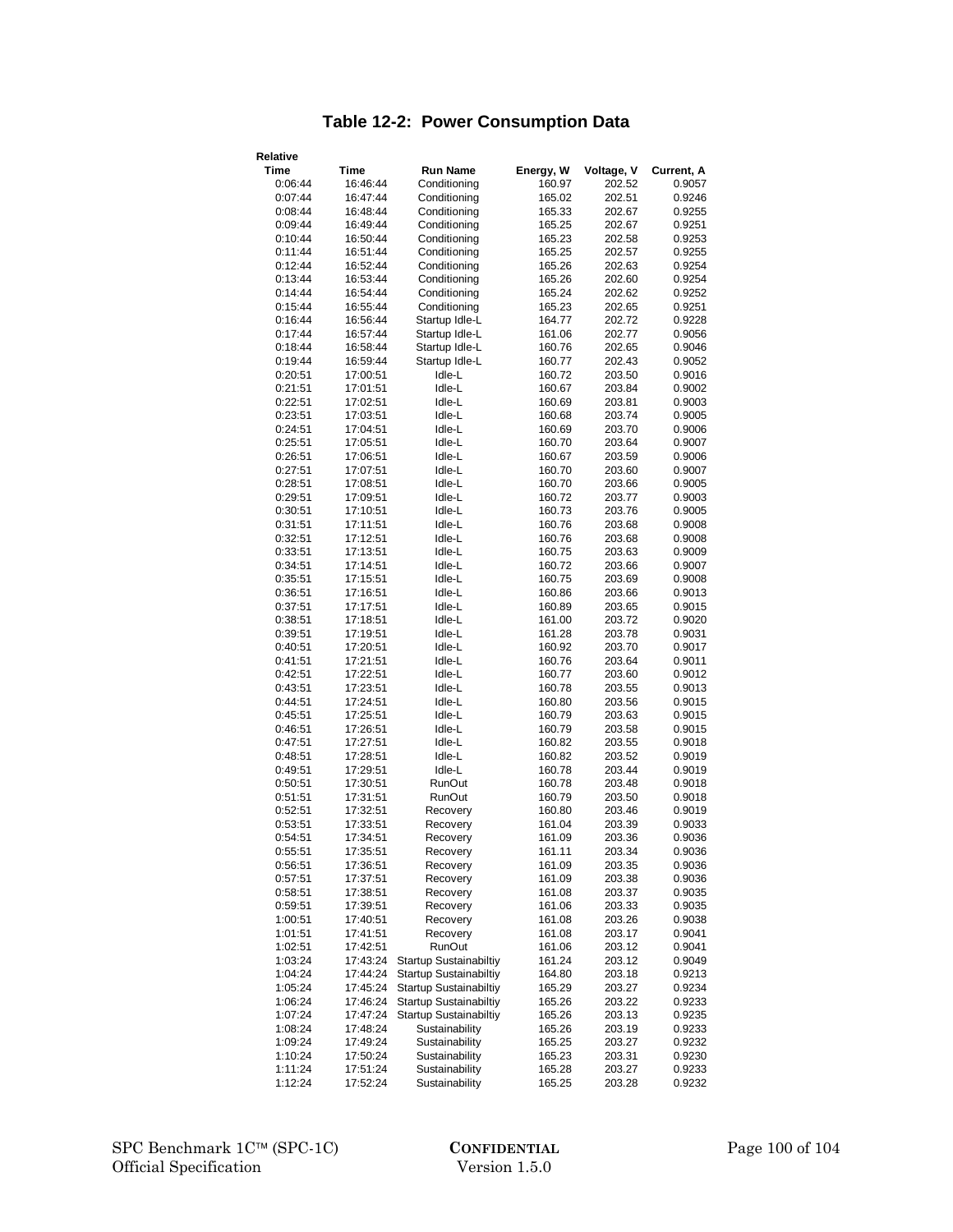### **12.8 SPC-1C/E Full Disclosure Report (FDR) Requirements**

In addition to the requirements and content defined in Clause 10, the SPC-1C/E FDR shall include the content described in the following clauses.

### 12.8.1 Configuration Diagram

The FDR shall include a diagram of the electrical metering, illustrating the measurement apparatus used and the relationship between active AC inputs and the associated measurement apparatus inputs.

### 12.8.2 SPC-1C/E Reported Data

All SPC-1C/E Reported Data defined in Clause 12.7 shall be included in the FDR.

### 12.8.3 Temperature

The ambient temperature measurement data, defined in Clause 12.4.4, shall be included in the FDR.

# **12.9 SPC-1C/E Audit Requirements**

Execution of the complete set of SPC-1C/E Tests *(Clauses 6.4., 12.4.2, and 12.4.3)*, which will form the basis of an SPC-1C/E Result, are performed during the SPC-1C/E audit.

In the case of a successful audit, the SPC-1C/E Audit Certification report *(Clause 11.3.2.3)* will enumerate and document the audit procedures used in the audit, which include the requirements and process defined in Clause 11 as well as the process used to ensure compliance with the Clauses 12.2– 12.8.

Eligibility for SPC-1C/E measurement submission to the SPC, the submission process for an SPC-1C/E measurement submission to the SPC, disposition in the case of an unsuccessful audit, and Test Sponsor appeal process in the case of an unsuccessful audit are defined in Clauses 11.3.2 – 11.4.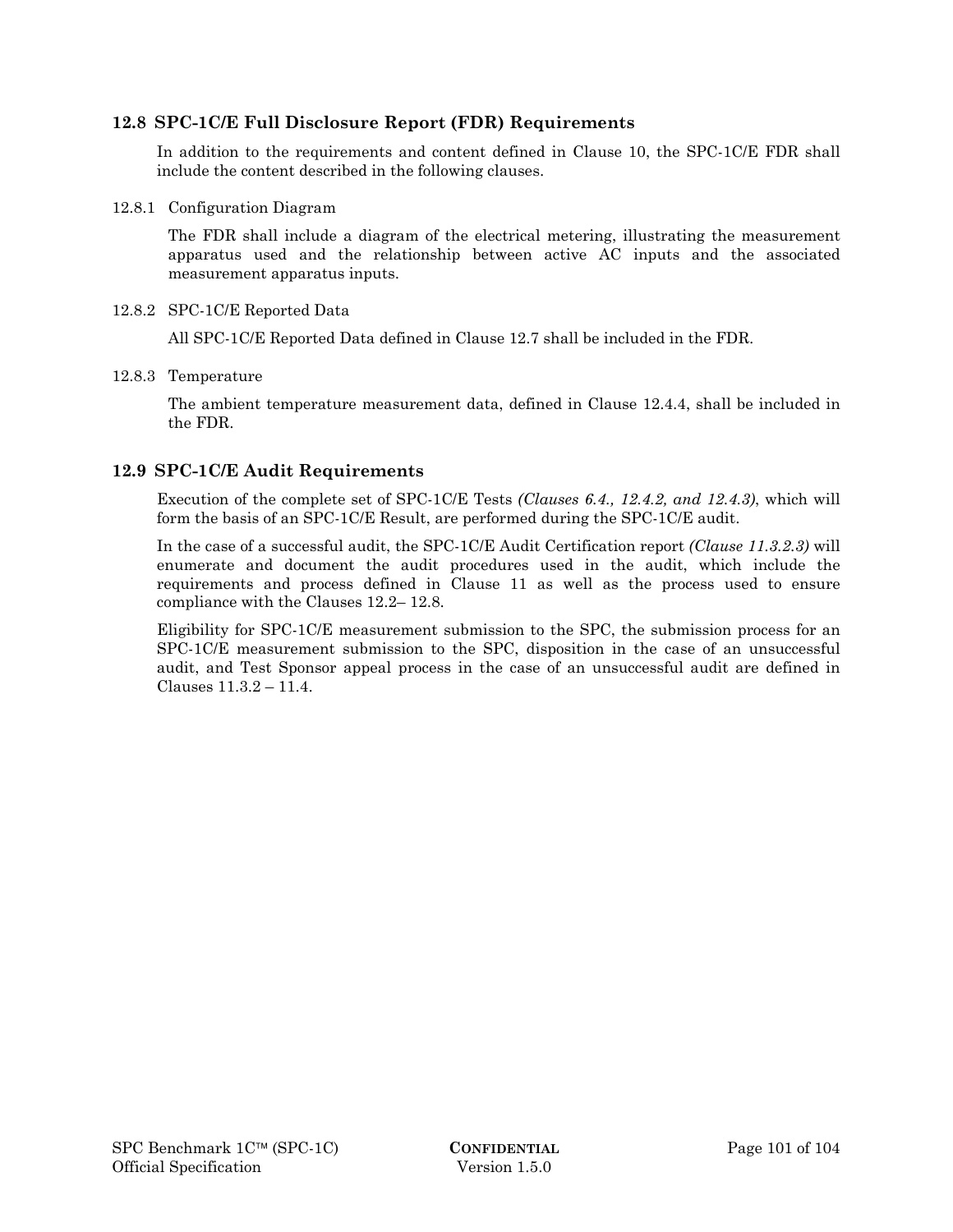# **Appendix A: Letter of Good Faith**

The required Letter of Good Faith submitted by a Test Sponsor must be identical in format and content to the template listed below with the appropriate changes specific to the benchmark submission (Test Sponsor name, TSC name, date, etc.). Any other changes in content or format must be approved by the SPC Auditor prior to the benchmark submission.

### Date: *Date the benchmark result is submitted to the SPC Audit Service*

From: *Test Sponsor Name and Contact Information*

# To: *SPC Auditor Name and Contact Information*

### Subject: SPC-1C Letter of Good Faith for the *Tested Storage Configuration name*

*Test Sponsor Name* is the SPC-1C Test Sponsor for the above listed product. To the best of our knowledge and belief, the required SPC-1C benchmark results and materials we have submitted for that product are complete, accurate, and in full compliance with *Vn.n* of the SPC-1C benchmark specification.

In addition, we have reported any items in the Benchmark Configuration and execution of the benchmark necessary to reproduce the reported results even if the items are not explicitly required to be disclosed by the above SPC-1C benchmark specification.

\_\_\_\_\_\_\_\_\_\_\_\_\_\_\_\_\_\_\_\_\_\_\_\_\_\_\_\_\_\_\_\_\_\_\_\_\_\_\_\_\_\_ \_\_\_\_\_\_\_\_\_\_\_\_\_\_\_\_\_\_\_\_\_\_\_\_\_\_\_\_

Signed: Date:

Name and title of an appropriate Date of Signature Test Sponsor senior executive